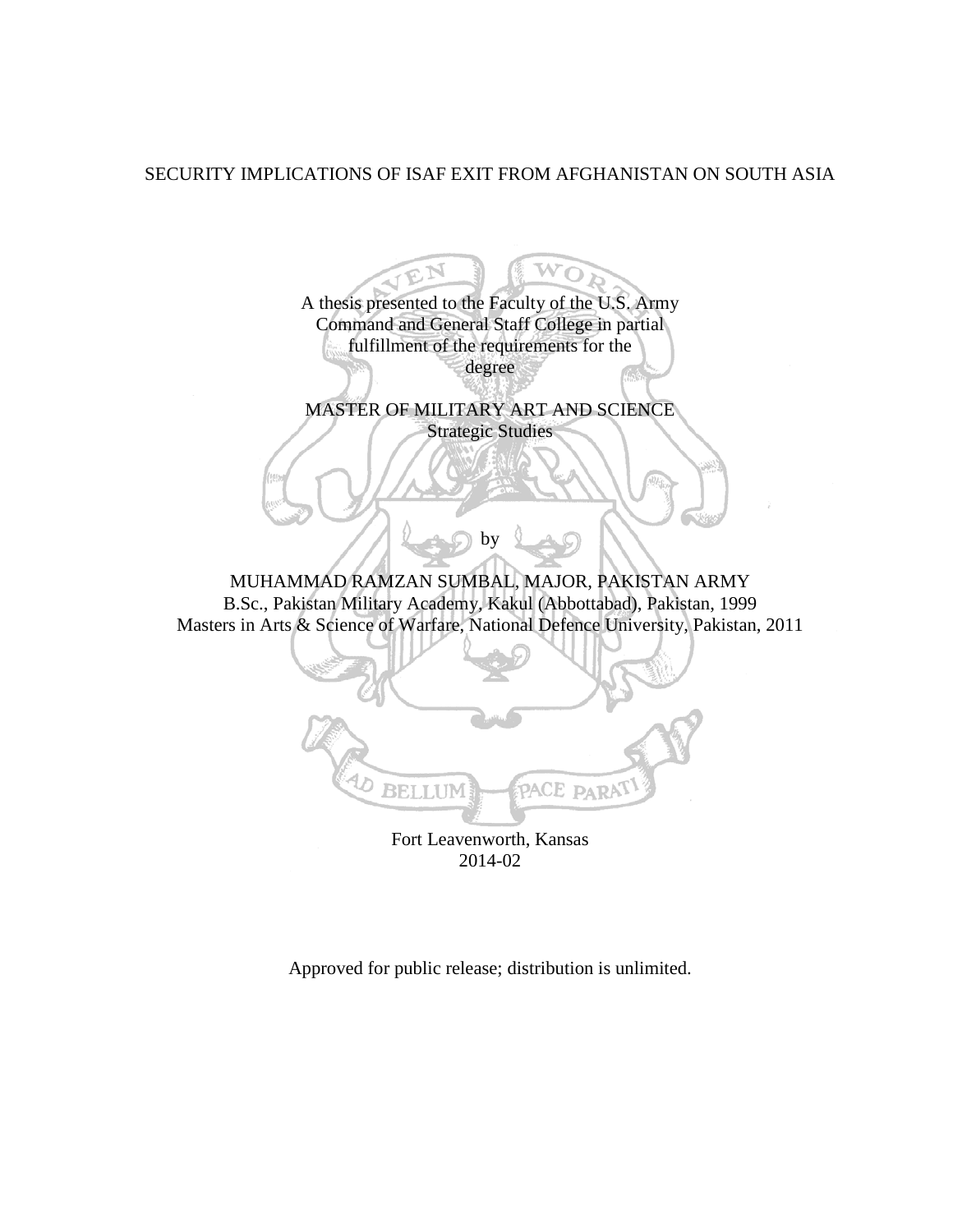|                                                                                                                                                                                                                                                                                                                                                                                                                                                                                                                                                                                                                                                                                                                                                                                                                                                                                                                                                                          | <b>REPORT DOCUMENTATION PAGE</b>                                                                                                                                 | Form Approved<br>OMB No. 0704-0188               |                          |                        |                                                         |  |  |
|--------------------------------------------------------------------------------------------------------------------------------------------------------------------------------------------------------------------------------------------------------------------------------------------------------------------------------------------------------------------------------------------------------------------------------------------------------------------------------------------------------------------------------------------------------------------------------------------------------------------------------------------------------------------------------------------------------------------------------------------------------------------------------------------------------------------------------------------------------------------------------------------------------------------------------------------------------------------------|------------------------------------------------------------------------------------------------------------------------------------------------------------------|--------------------------------------------------|--------------------------|------------------------|---------------------------------------------------------|--|--|
| Public reporting burden for this collection of information is estimated to average 1 hour per response, including the time for reviewing instructions, searching existing data sources, gathering<br>and maintaining the data needed, and completing and reviewing this collection of information. Send comments regarding this burden estimate or any other aspect of this collection of<br>information, including suggestions for reducing this burden to Department of Defense, Washington Headquarters Services, Directorate for Information Operations and Reports (0704-0188),<br>1215 Jefferson Davis Highway, Suite 1204, Arlington, VA 22202-4302. Respondents should be aware that notwithstanding any other provision of law, no person shall be subject to any<br>penalty for failing to comply with a collection of information if it does not display a currently valid OMB control number. PLEASE DO NOT RETURN YOUR FORM TO THE ABOVE<br><b>ADDRESS.</b> |                                                                                                                                                                  |                                                  |                          |                        |                                                         |  |  |
|                                                                                                                                                                                                                                                                                                                                                                                                                                                                                                                                                                                                                                                                                                                                                                                                                                                                                                                                                                          | 1. REPORT DATE (DD-MM-YYYY)                                                                                                                                      |                                                  | 2. REPORT TYPE           |                        | 3. DATES COVERED (From - To)                            |  |  |
| 12-12-2014<br><b>4. TITLE AND SUBTITLE</b>                                                                                                                                                                                                                                                                                                                                                                                                                                                                                                                                                                                                                                                                                                                                                                                                                                                                                                                               |                                                                                                                                                                  |                                                  | Master's Thesis          |                        | FEB 2014 - DEC 2014<br><b>5a. CONTRACT NUMBER</b>       |  |  |
|                                                                                                                                                                                                                                                                                                                                                                                                                                                                                                                                                                                                                                                                                                                                                                                                                                                                                                                                                                          |                                                                                                                                                                  |                                                  |                          |                        |                                                         |  |  |
| Security Implications of ISAF Exit from Afghanistan on South<br>Asia                                                                                                                                                                                                                                                                                                                                                                                                                                                                                                                                                                                                                                                                                                                                                                                                                                                                                                     |                                                                                                                                                                  |                                                  |                          |                        | 5b. GRANT NUMBER                                        |  |  |
|                                                                                                                                                                                                                                                                                                                                                                                                                                                                                                                                                                                                                                                                                                                                                                                                                                                                                                                                                                          |                                                                                                                                                                  | 5c. PROGRAM ELEMENT NUMBER                       |                          |                        |                                                         |  |  |
| 6. AUTHOR(S)                                                                                                                                                                                                                                                                                                                                                                                                                                                                                                                                                                                                                                                                                                                                                                                                                                                                                                                                                             |                                                                                                                                                                  |                                                  |                          |                        | <b>5d. PROJECT NUMBER</b>                               |  |  |
| Major Muhammad Ramzan Sumbal, Pakistan Army                                                                                                                                                                                                                                                                                                                                                                                                                                                                                                                                                                                                                                                                                                                                                                                                                                                                                                                              |                                                                                                                                                                  |                                                  |                          |                        | <b>5e. TASK NUMBER</b>                                  |  |  |
|                                                                                                                                                                                                                                                                                                                                                                                                                                                                                                                                                                                                                                                                                                                                                                                                                                                                                                                                                                          |                                                                                                                                                                  | 5f. WORK UNIT NUMBER                             |                          |                        |                                                         |  |  |
|                                                                                                                                                                                                                                                                                                                                                                                                                                                                                                                                                                                                                                                                                                                                                                                                                                                                                                                                                                          | 7. PERFORMING ORGANIZATION NAME(S) AND ADDRESS(ES)<br>U.S. Army Command and General Staff College<br><b>ATTN: ATZL-SWD-GD</b><br>Fort Leavenworth, KS 66027-2301 | <b>8. PERFORMING ORG REPORT</b><br><b>NUMBER</b> |                          |                        |                                                         |  |  |
| 9. SPONSORING / MONITORING AGENCY NAME(S) AND ADDRESS(ES)                                                                                                                                                                                                                                                                                                                                                                                                                                                                                                                                                                                                                                                                                                                                                                                                                                                                                                                |                                                                                                                                                                  |                                                  |                          |                        | <b>10. SPONSOR/MONITOR'S</b><br><b>ACRONYM(S)</b>       |  |  |
|                                                                                                                                                                                                                                                                                                                                                                                                                                                                                                                                                                                                                                                                                                                                                                                                                                                                                                                                                                          |                                                                                                                                                                  |                                                  |                          |                        | <b>11. SPONSOR/MONITOR'S REPORT</b><br><b>NUMBER(S)</b> |  |  |
|                                                                                                                                                                                                                                                                                                                                                                                                                                                                                                                                                                                                                                                                                                                                                                                                                                                                                                                                                                          | 12. DISTRIBUTION / AVAILABILITY STATEMENT<br>Approved for Public Release; Distribution is Unlimited                                                              |                                                  |                          |                        |                                                         |  |  |
| <b>13. SUPPLEMENTARY NOTES</b>                                                                                                                                                                                                                                                                                                                                                                                                                                                                                                                                                                                                                                                                                                                                                                                                                                                                                                                                           |                                                                                                                                                                  |                                                  |                          |                        |                                                         |  |  |
| 14. ABSTRACT<br>This study analyzes the regional security implications of Afghanistan's internal and external environment.<br>Afghanistan experienced multiple invasions, which have concrete historical linkages to its current security<br>situation. The present Afghan political, economic and security situation is very fragile. The US plans to draw<br>down from Afghanistan by the end 2014. However, the Afghanistan situation is interwoven with the tribal<br>intricacies and interests of several external players, including its neighbors. My analysis concludes that all stake<br>holders are in a continuous scramble to fill the vacuum after ISAF exits, and will pursue their own narrow<br>interests. The study features the details of India-Pakistan-Iran nexus with regard to Afghanistan, and its effects on<br>the regional security situation.                                                                                                |                                                                                                                                                                  |                                                  |                          |                        |                                                         |  |  |
| In the post-ISAF environment, a positive sum game is highly unlikely. Without a successful, comprehensive<br>dialogue any effort to establish a broad based government inside Afghanistan will not last long. A finely balanced<br>regional consensus remains the only plausible long term security solution. Without a stable and peaceful<br>Afghanistan, South Asian stability will not be possible.                                                                                                                                                                                                                                                                                                                                                                                                                                                                                                                                                                  |                                                                                                                                                                  |                                                  |                          |                        |                                                         |  |  |
| <b>15. SUBJECT TERMS</b><br>Political Science, International Security Studies, Foreign Policy, South Asia                                                                                                                                                                                                                                                                                                                                                                                                                                                                                                                                                                                                                                                                                                                                                                                                                                                                |                                                                                                                                                                  |                                                  |                          |                        |                                                         |  |  |
|                                                                                                                                                                                                                                                                                                                                                                                                                                                                                                                                                                                                                                                                                                                                                                                                                                                                                                                                                                          |                                                                                                                                                                  |                                                  |                          |                        |                                                         |  |  |
|                                                                                                                                                                                                                                                                                                                                                                                                                                                                                                                                                                                                                                                                                                                                                                                                                                                                                                                                                                          | <b>16. SECURITY CLASSIFICATION OF:</b>                                                                                                                           |                                                  | 17.<br><b>LIMITATION</b> | 18. NUMBER<br>OF PAGES | 19a. NAME OF RESPONSIBLE PERSON                         |  |  |
| a. REPORT                                                                                                                                                                                                                                                                                                                                                                                                                                                                                                                                                                                                                                                                                                                                                                                                                                                                                                                                                                | <b>b. ABSTRACT</b>                                                                                                                                               | c. THIS PAGE                                     | OF ABSTRACT              |                        | 19b. PHONE NUMBER (include area code)                   |  |  |
| (U)                                                                                                                                                                                                                                                                                                                                                                                                                                                                                                                                                                                                                                                                                                                                                                                                                                                                                                                                                                      | (U)                                                                                                                                                              | (U)                                              | (U)                      | 106                    |                                                         |  |  |

**Standard Form 298 (Rev. 8-98) Prescribed by ANSI Std. Z39.18**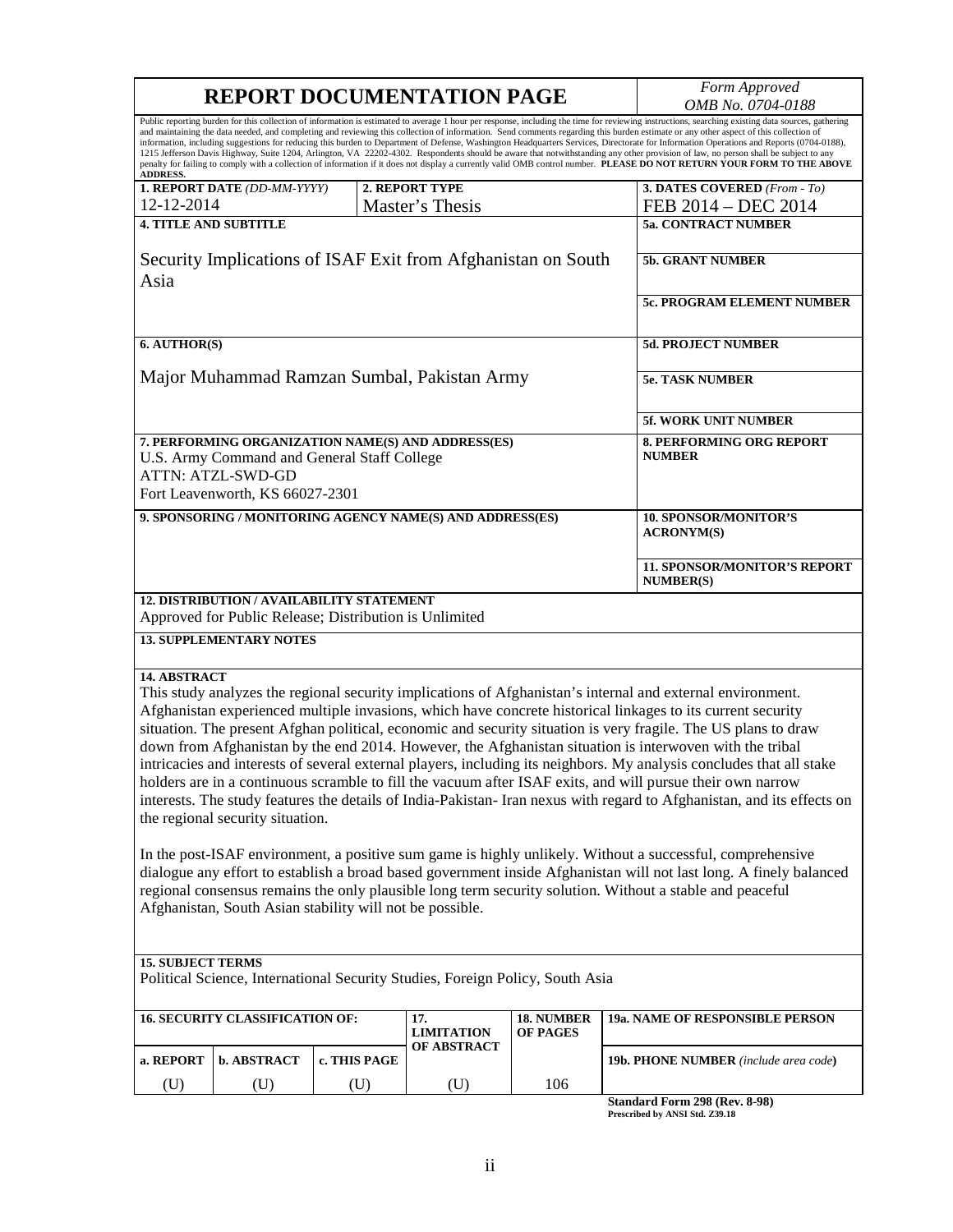# MASTER OF MILITARY ART AND SCIENCE

### THESIS APPROVAL PAGE

Name of Candidate: Major Muhammad Ramzan Sumbal

Thesis Title: Security Implications of ISAF Exit from Afghanistan on South Asia

Approved by:

, Thesis Committee Chair Richard E. Berkebile, Ph.D.

, Member Gary R. Hobin, M.A.

John M. Sullivan Jr, M.A.

Accepted this 12th day of December 2014 by:

, Director, Graduate Degree Programs Robert F. Baumann, Ph.D.

, Member

The opinions and conclusions expressed herein are those of the student author and do not necessarily represent the views of the U.S. Army Command and General Staff College or any other governmental agency.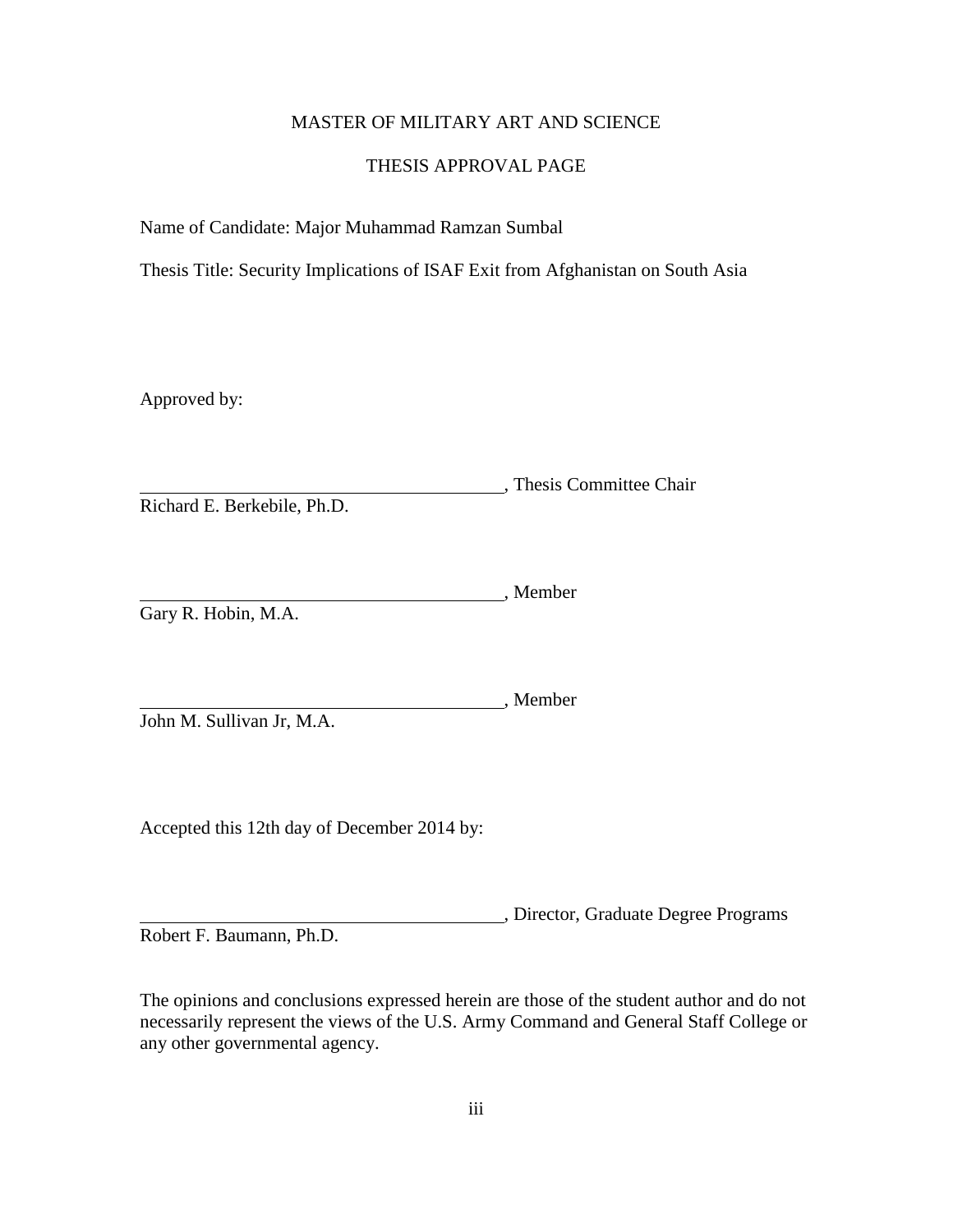# ABSTRACT

# SECURITY IMPLICATIONS OF ISAF EXIT FROM AFGHANISTAN ON SOUTH ASIA, by Major Muhammad Ramzan Sumbal, Pakistan Army, 106 pages.

This study analyzes the regional security implications of Afghanistan's internal and external environment. Long conflicts have weakened Afghanistan state. In the midst of a fragile Afghan political, economic and security situation, the US plans to draw down its military forces by the end 2014. Long term prosperity incorporating all factions of Afghan society is vital for the stable and peaceful environment. This goal appears very far away. However, Afghanistan is a resilient and warrior nation, and is evolving as a nation-state. It has passed through very arduous times and surfaced, essentially unchanged, again. The current situation reflects historical instability. The future can be better, but depends on a fine balance between the interests of Afghanistan and regional players. Without internal security, Afghanistan will turn into a hotbed of violence. Ethnic proxies of external actors will lead it into even more conflict. Afghanistan's politics are interwoven among tribal intricacies and the interests of several external players, including its neighbors. My analysis concludes Afghanistan is extremely important to the security environment of South Asia. Without a stable and peaceful Afghanistan, South Asian long term stability will not be possible. Narrow national interests will scramble to fill the vacuum after ISAF exits.

This study also includes the discussion on India-Pakistan-Iran relations in the backdrop of Afghanistan. In the post-ISAF environment, a positive sum game is highly unlikely. Without a successful, comprehensive dialogue with all groups, including Taliban, any effort to establish a broad based government will not last long. Only regional consensus and tribal solutions can pave the way for a better future.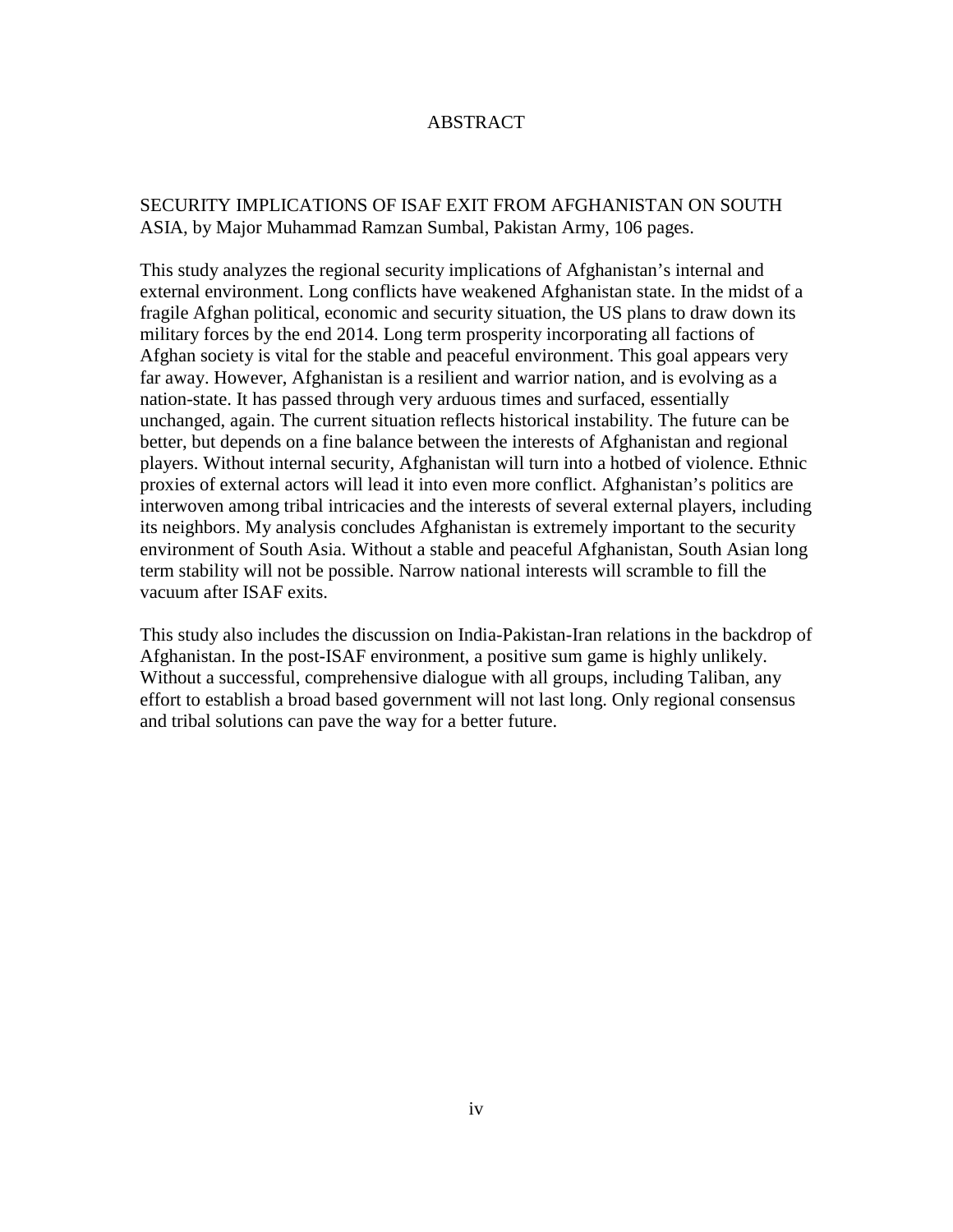#### ACKNOWLEDGMENTS

I wish to express my thankfulness and sincere gratitude to all those who helped me complete the research paper. I am grateful to Dr. Richard E. Berkebile, chairman of my committee. He was extremely helpful and provided advice and encouragement throughout the course of research and study. He spared time from his very busy schedule and guided me to pen down the findings. He helped me crystallize my ideas and focus on pertinent topics of my research. His timely feedback and assistance helped me complete the study on time. I am also grateful to committee members Mr. Gary R. Hobin and Mr. John Sullivan Jr for their valuable guidance during this research.

I am also thankful to my wife Farzana, who managed our home life, sparing me for this research work. She was a continuous source of motivation and encouragement during the long sitting sessions. Despite an injury to her leg, she never ceased encouraging me to carry on with the research work. I am very grateful to her for her support.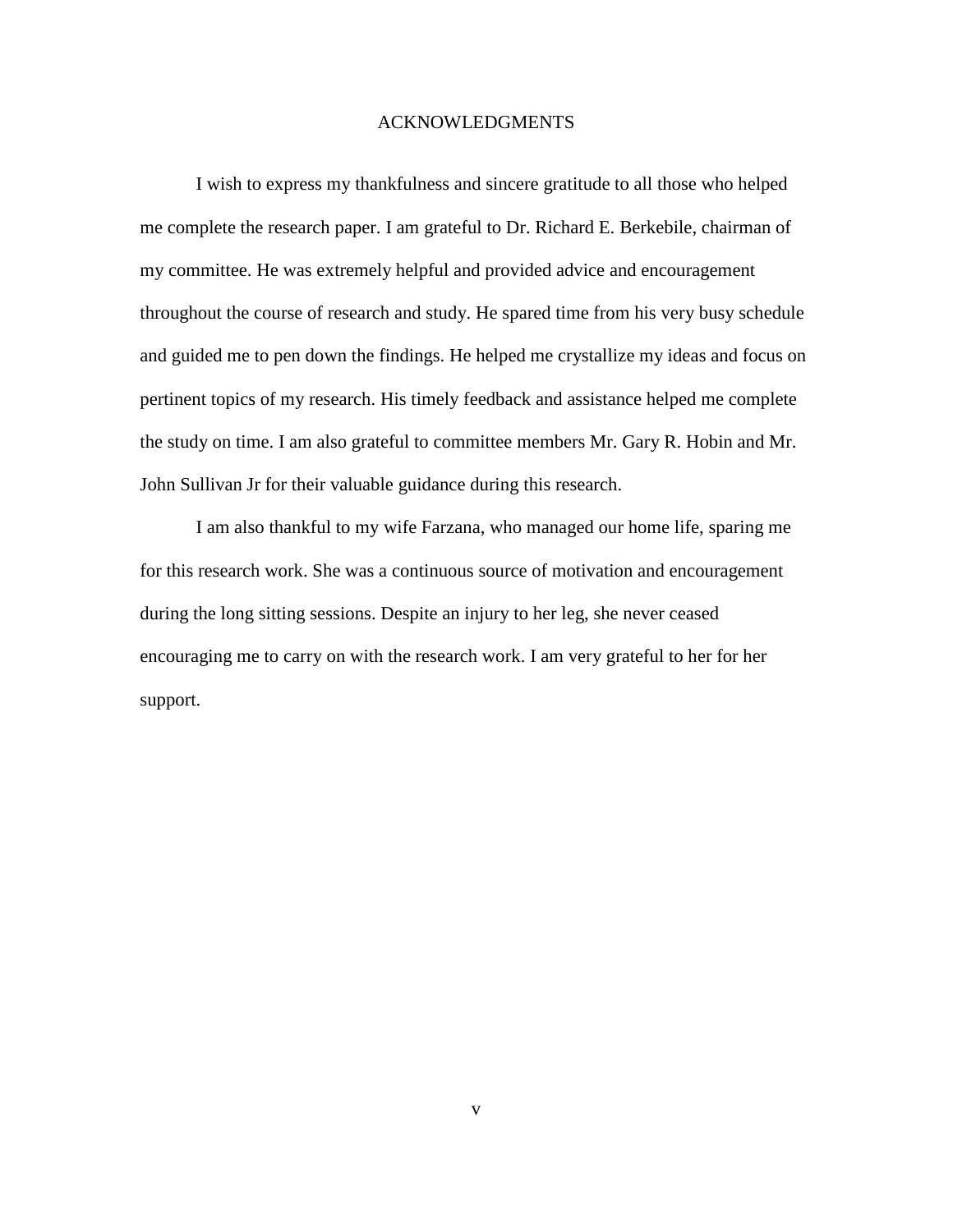# **TABLE OF CONTENTS**

|                                                              | Page |
|--------------------------------------------------------------|------|
| MASTER OF MILITARY ART AND SCIENCE THESIS APPROVAL PAGE  iii |      |
|                                                              |      |
|                                                              |      |
|                                                              |      |
|                                                              |      |
|                                                              |      |
|                                                              |      |
|                                                              |      |
|                                                              |      |
|                                                              |      |
|                                                              |      |
|                                                              |      |
|                                                              |      |
|                                                              |      |
|                                                              |      |
|                                                              |      |
|                                                              |      |
|                                                              |      |
|                                                              |      |
|                                                              |      |
|                                                              |      |
|                                                              |      |
|                                                              |      |
|                                                              | 43   |
|                                                              |      |
|                                                              |      |
|                                                              |      |
|                                                              |      |
|                                                              |      |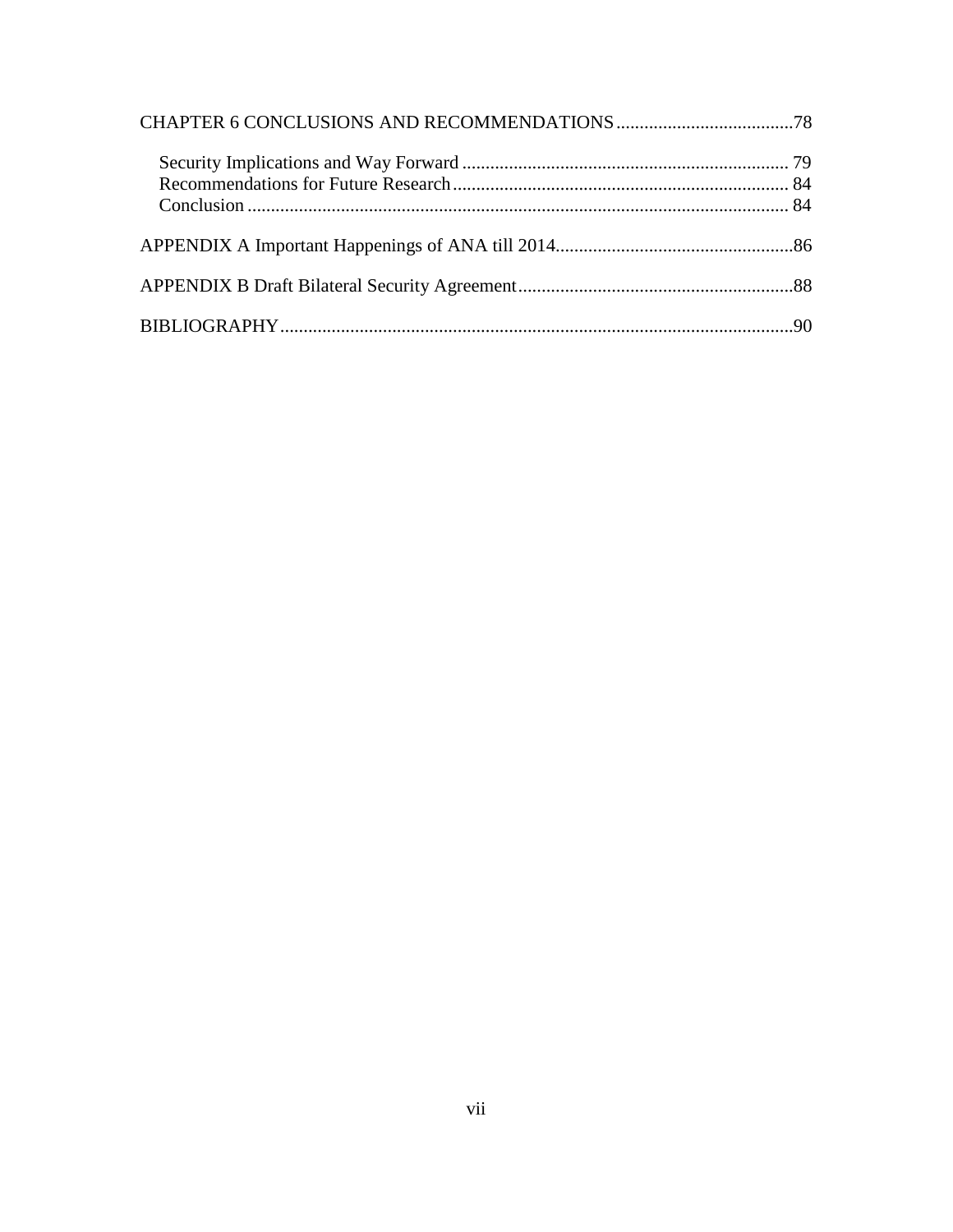# ACRONYMS

| AAF          | Afghan Air Force                                           |
|--------------|------------------------------------------------------------|
| ABP          | Afghan Border Police                                       |
| <b>AFPAK</b> | Afghanistan Pakistan Strategy announced by president Obama |
| <b>ALP</b>   | Afghan Local Police                                        |
| <b>ANA</b>   | <b>Afghan National Security Forces</b>                     |
| <b>ANCOP</b> | Afghan National Civil Order Policy                         |
| <b>ANP</b>   | <b>Afghan National Police</b>                              |
| ANSF         | <b>Afghan National Security Forces</b>                     |
| <b>BSA</b>   | <b>Bilateral Security Agreement</b>                        |
| CSTC-A       | Combined Security Transition Command - Afghanistan         |
| <b>DDR</b>   | Disarmament. Demobilization and reintegration              |
| <b>FATA</b>  | Federally Administered Tribal Areas                        |
| GCC          | <b>Gulf Cooperation Council</b>                            |
| <b>GDP</b>   | <b>Gross Domestic Product</b>                              |
| <b>GWOT</b>  | Global War on Terrorism                                    |
| <b>ISAF</b>  | <b>International Security Assistance Force</b>             |
| <b>ISI</b>   | <b>Inter Services Agency</b>                               |
| <b>NDN</b>   | <b>Northern Distribution Route</b>                         |
| <b>NDS</b>   | National Directorate of Security                           |
| <b>OEF</b>   | <b>Operation Enduring Freedom</b>                          |
| <b>PRT</b>   | Provincial Reconstruction teams                            |
| <b>SCO</b>   | Shanghai Cooperation Organization                          |
| <b>TMAF</b>  | <b>Tokyo Mutual Accountability Framework</b>               |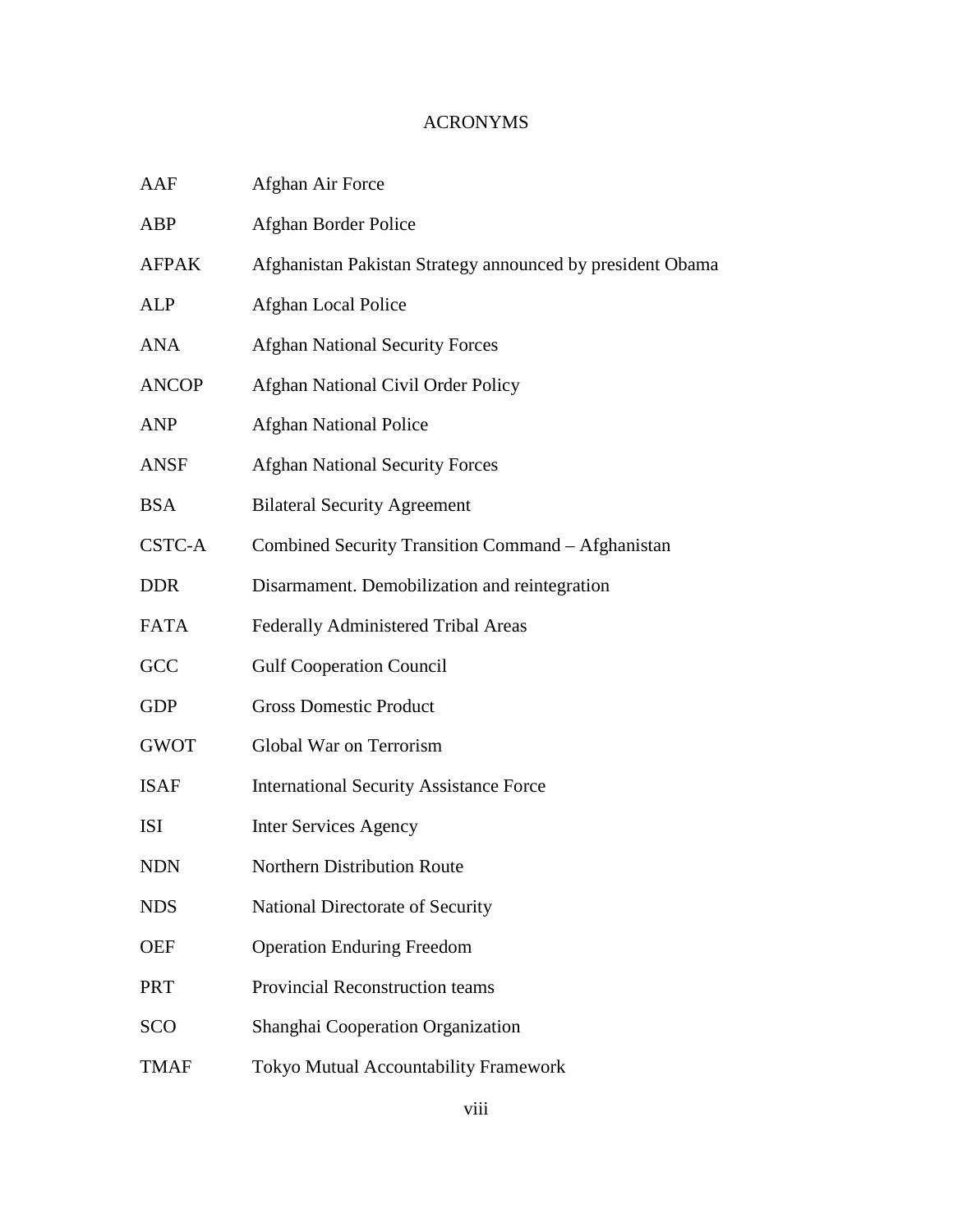TTP Tehreek-i-Taliban Pakistan

UAE United Arab Emirates

UNAMA United Nations Assistance Mission - Afghanistan

US United States of America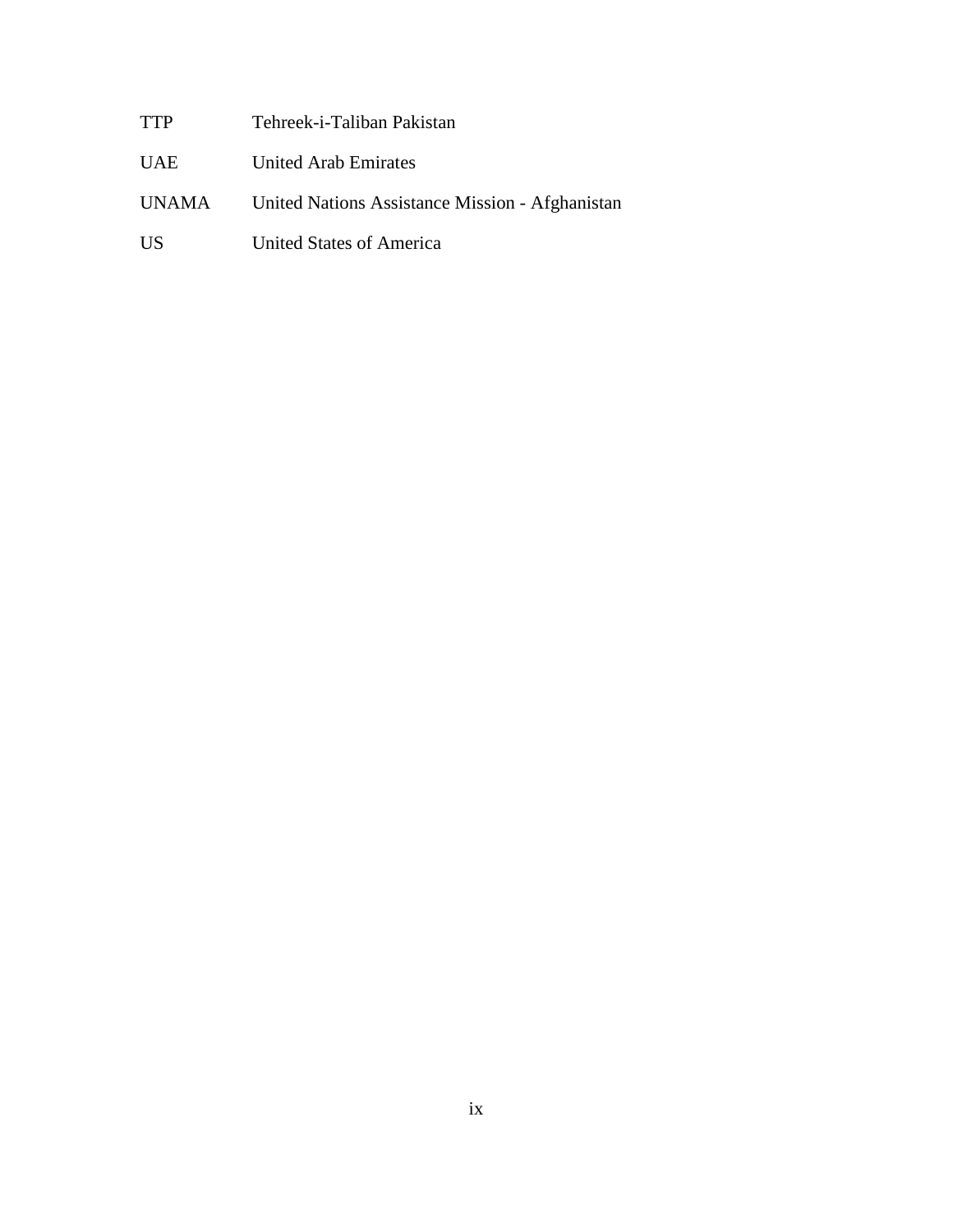### CHAPTER 1

### **INTRODUCTION**

### **Overview**

Afghanistan, being at the crossroad of geography and history, has been deeply affected by the invasions and incursions from outside powers. Due to colonial anomalies and strategic blunders, it is one of the most embattled and dangerous countries in the world.<sup>[1](#page-16-0)</sup> Afghanistan's history is marked by external invasions and internal tribal rivalries. Alexander's battle in Bacteria, the Great Game of nineteenth/early twentieth century, the Soviet Union's invasion in 1979 and the ongoing GWOT in early twenty first century, speak of Afghanistan's past and highlight its importance as a geographical pivot.

Afghanistan today mirrors the Afghanistan of yesterday.<sup>[2](#page-16-1)</sup> Afghanistan is currently passing through a transition phase, as ISAF's commitment is nearing its end. The 2014 Afghan presidential elections results faced a deadlock of almost four months. It was marred by accusations of fraud by the two leading candidates; Mr. Ashraf Ghani and Mr. Abdullah Abdullah. Recently a US backed/supported compromise between two leading candidates has been reached and Mr. Ashraf Ghani took the presidential oath of the office in September, 2014. This environment shows the infancy of Afghanistan's political process. Present day Afghanistan has implications for the future security of South Asia and Central Asia. What happens in Afghanistan is very important for regional and world stability.

Afghanistan is a land locked country. A century ago, it emerged in its present territorial shape.<sup>[3](#page-16-2)</sup> It consists of mountains including the Hindu Kush Mountains in the central highlands, valleys and dry deserts in the southern region and fertile plains in the

1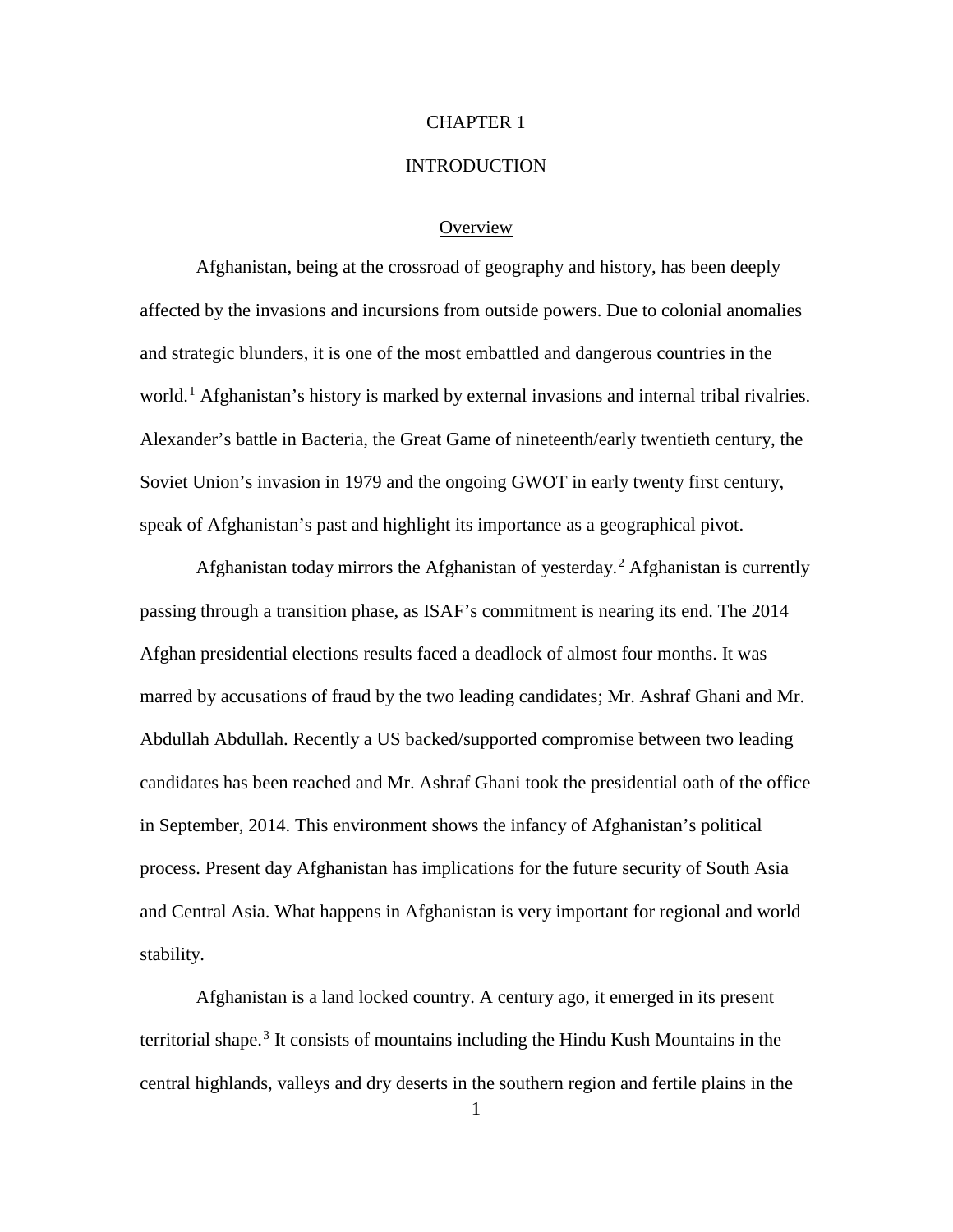north. Islam is the predominant religion and guides Afghans in moral and ethical values. Tribalism is the major factor and is central to the social system. As per Article 4 of Afghanistan's constitution, the nation is comprised of Pashtun, Tajik, Hazara, Uzbek, Turkmen, Baluch, Pashai, Nuristani, Aymaq, Arab, Kyrgyz, Qizilbash, Gujur, Brahui, and other ethnic groups.<sup>[4](#page-17-0)</sup> The major ethnic groups include Pashtuns, Uzbeks, Hazaras and Tajiks.<sup>[5](#page-17-1)</sup>

Pashtuns dominate eastern Afghanistan, the area which the coalition failed to completely stabilize. Pashtun warrior behavior is a main contributor to resistance. Pashtuns have a distinct history of armed struggle against invaders. They observe codes of cultural behavior, including tenets of *melmastsia* (hospitality), *badal* (revenge), and *nanag* (honor), and rely on the Jirga System<sup>[\\*](#page-10-0)</sup> for their decisions.<sup>[6](#page-17-2)</sup> *Gahirat* (self-respect), and honor are extremely important. Reeking vengeance on enemies' remains dear to the heart of Afghans. Western and northern Afghanistan is dominated by the Tajiks, Hazaras, Uzbek, and Turkmen tribes who also possess distinct tribal cultures, with many traditions are similar to Pashtun tribal culture. But tribal and sectarian differences sustain cultural individuality at the cost of "Afghan" nationalism.

A host of factors including geography, proximity to energy rich Central Asia, mineral resources, and other socio-politico-economic conditions, make Afghanistan very important for South and Central Asia specifically and the world in general. A stable, secure and prosperous Afghanistan, apart from being of paramount importance for the

 $\overline{a}$ 

<span id="page-10-0"></span><sup>\*</sup> Jirga system is a traditional assembly of leaders that make decisions by consensus.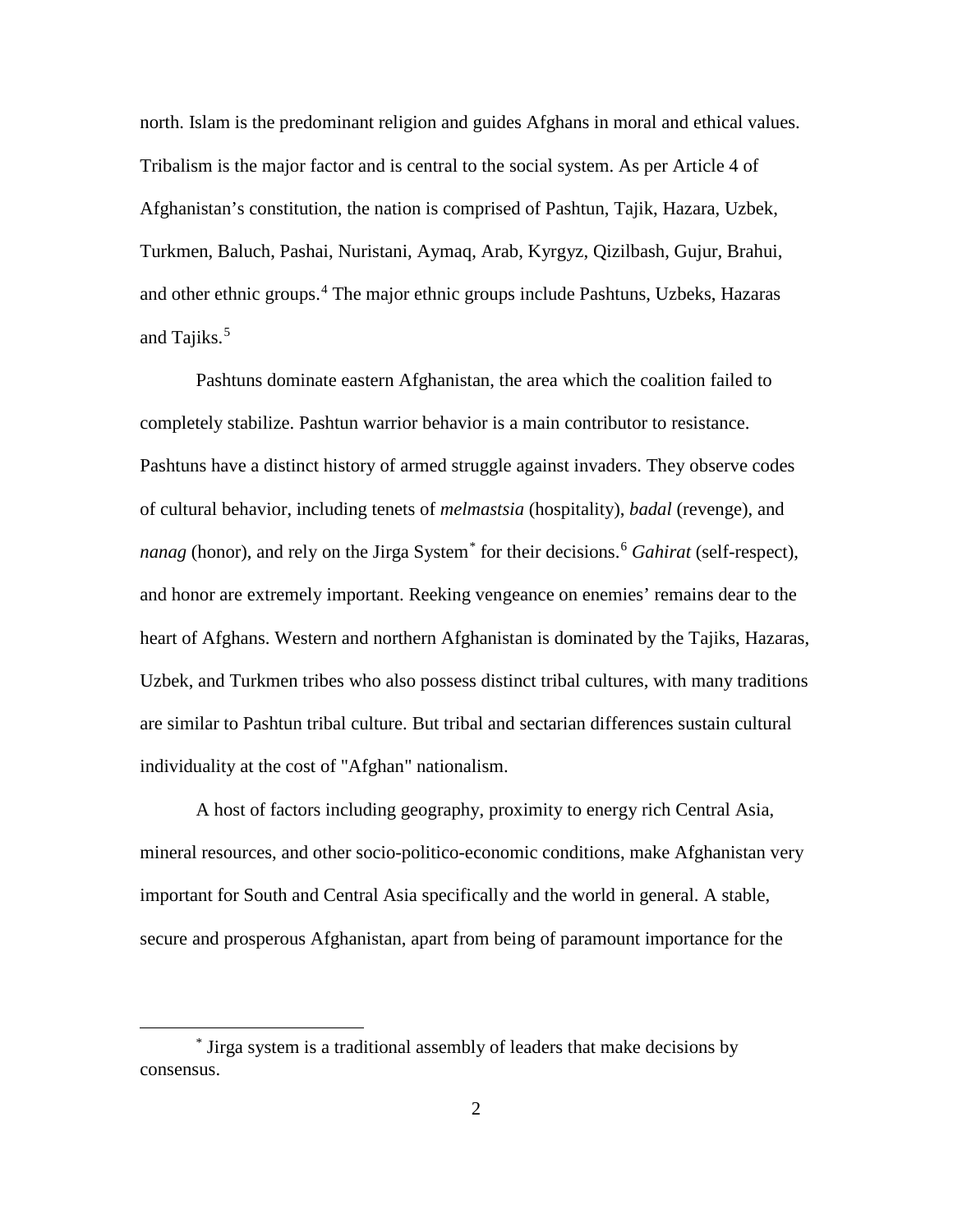country itself, is also important to the security interests of regional countries and major powers-including the United States.

Given its strategic location and potential to undermine regional security and prosperity, all its neighbors share a common interest,<sup>[7](#page-18-0)</sup> in the emergence of a stable Afghan state. [8](#page-18-1) Concurrently, Afghanistan's security is influenced by self-interested competition among Russia, China, Iran, India, and Pakistan. In particular, the India-Pakistan rivalry draws Afghanistan into a deadly triangle. [9](#page-18-2) Pakistani-Iranian history also has implications for Afghanistan's internal environment.

This explains the complexity of South Asian security. External competition is typified by the Great Game; [†](#page-11-0) an intense rivalry between the British and Russian Empires beginning in the nineteenth century and continuing through 1907. The term "Great Game" is attributed to British intelligence officer Arthur Conolly, and was popularized by Rudyard Kipling.<sup>[10](#page-18-3)</sup> At that time, Tsarist Russia was interested in balancing the British moves in South and Central Asia and, even more importantly, interested in securing its frontiers.<sup>[11](#page-18-4)</sup> Britain sought influence or control to buffer British India. Tsarist Russia, meanwhile, sought to expand its territory and sphere of influence in order to create one of history's largest land-based empires. The front line between the two empires ended up running through Afghanistan. Britain's attempts to conquer Afghanistan ended in humiliation, but the independent nation held as a buffer between Russia and India. The Great Game officially ended with the Anglo-Russian Convention of 1907. The

 $\overline{a}$ 

<span id="page-11-0"></span><sup>†</sup> During this time Afghanistan's foreign relations were summarized by Abdur Rehman Khan as "How can a small power like Afghanistan, which is like a goat between these lions [Britain and Tsarist Russia] or grain of wheat between two strong millstones of the grinding mill, stand in the midway of the stones without being ground to dust?"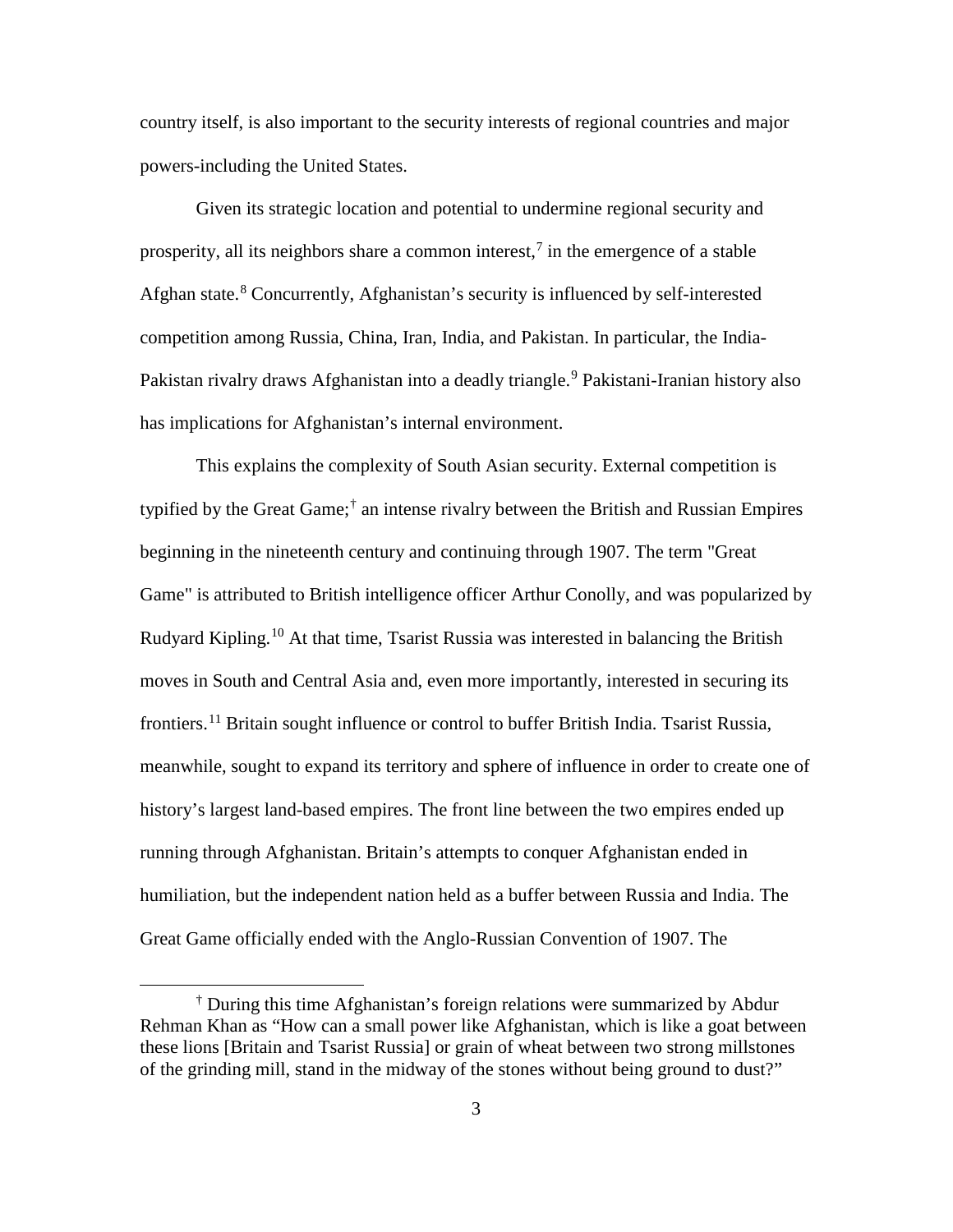Convention specified a border line; the Durand Line, between the two empires running from the eastern point of Persia to Afghanistan, and declared Afghanistan a protectorate of Britain. Subsidy agreements led to the dependence of Afghanistan on financial assistance. Bilateral agreement between Britain and Russia formalized its buffer state status. Today, the only change is that more regional and international players are affecting Afghanistan. Economic dependence continues in the form of subsidies from international organizations and the United States (US).<sup>[12](#page-19-0)</sup>

### Background

Afghanistan's stability is also influenced by more recent history. The Soviet invasion in 1979 led to Pakistan's increased importance to the West and Islamabad became Washington's key geo-strategic partner, assisting in the regional fight against communism.<sup>[13](#page-19-1)</sup> The September 11 (9/11) attacks in the United States ushered in a new era with the US-led ISAF intervention, also known as the GWOT (Global War on Terror). The objective of Operation Enduring Freedom (OEF) was to fight terrorism by eliminating Al Qaeda-another external, albeit subnational, actor. The Taliban's unwillingness or inability to break with Al Qaeda led the US to overthrow their regime. The US made a policy shift away from Pakistan due to Islamabad's close relations with the Taliban. India and Iran replaced the Russian power-broker with the US and pursued their own interests inside through the Northern Alliance (NA).

The NA (Northern Alliance) or United Front, was an armed wing composed of Tajiks, Uzbeks, and Hazaras ethnic groups (Shia sect group). The 1990s saw power plays among Afghanistan's neighbors and Middle Eastern interests. It played out through civil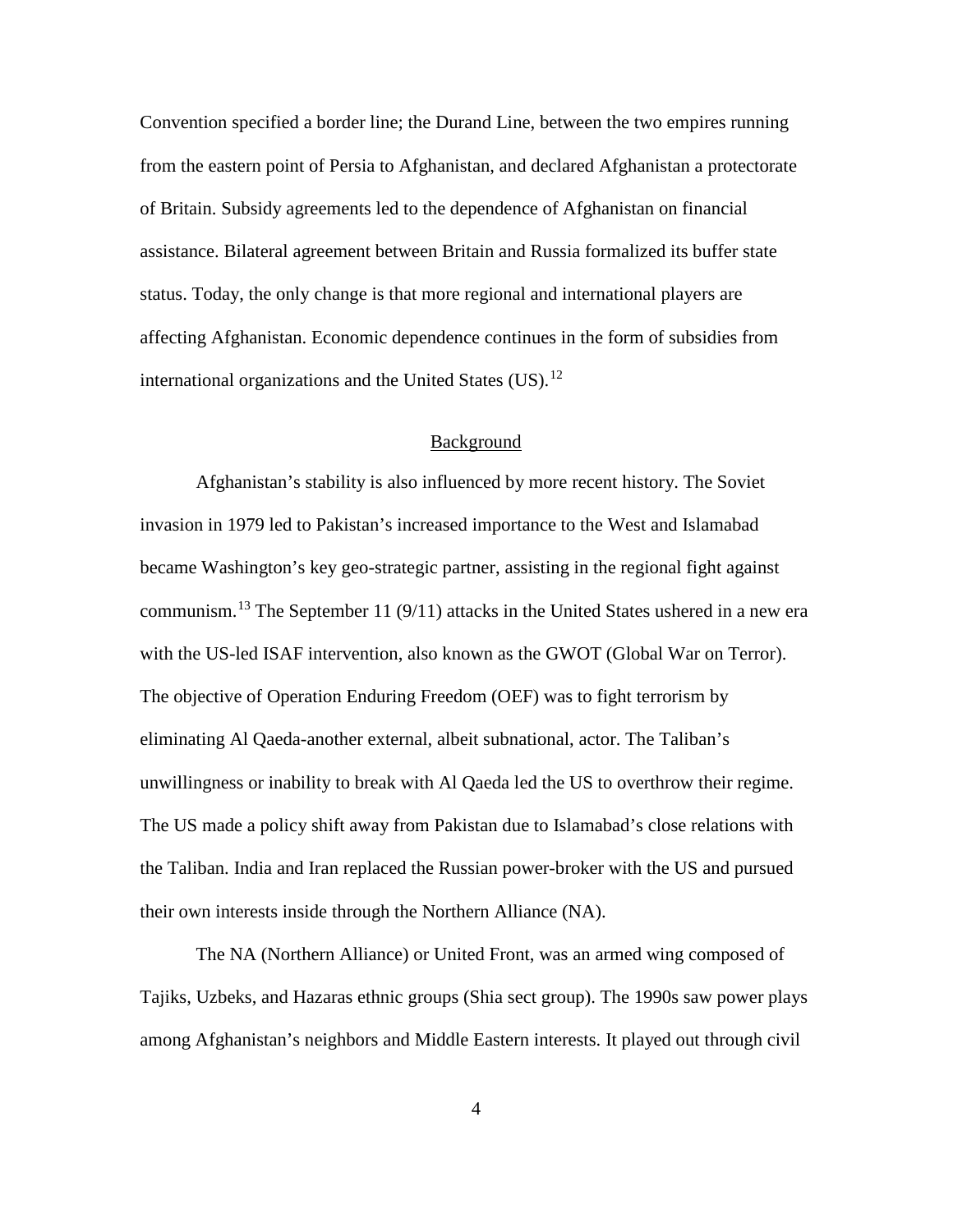war and struggles to rule among Ahmad Shah Masoud, [‡](#page-13-0) General Abdul Rasheed Dostum, Gulbadin Hikmatyar, Sayyaf, the Taliban[§](#page-13-1) and the NA. Iran, India, Russia, and Central Asian Countries supported the Northern Alliance<sup>[14](#page-20-0)</sup> in the past and the US did as well immediately after 9/11. The present Afghan government is still dominated by the same groups. Pakistan, UAE, Qatar, and Saudi Arabia, on the other hand, had influence on the Taliban.

As announced by President Obama, ISAF is likely to leave Afghanistan in 2014 after thirteen years of engagement.<sup>[15](#page-20-1)</sup> This is likely to commence a new chapter in Afghan security. Long lasting stability will be only possible if Afghanistan is secure from internal and external threats. ISAF withdrawal will create a vacuum inside Afghanistan and provide regional players opportunities for cooperation or exploitive competition.<sup>[16](#page-20-2)</sup> In order to understand the implications of Afghanistan's security on South Asia, it is imperative to understand the Afghanistan's present or planned security arrangements. That can lead us to understand the existing cooperation of different states.

When seen from a regional perspective, the American GWOT provided countries an opportunity and incentive to achieve their respective interests. In this backdrop, all regional players, including Russian, Iran, China, India and Pakistan, executed a timely gambit vying for Afghanistan's friendship and trust. India's investment in national development projects<sup>[17](#page-20-3)</sup> and China's investment in the north are cases in point.

<span id="page-13-0"></span> $\overline{a}$ 

<sup>‡</sup> Killed in Suicide bomb blast in 2001.

<span id="page-13-1"></span><sup>§</sup> Taliban, an Islamic Madrassa students' movement inside Afghanistan. It spread throughout Afghanistan and formed a government, from September 1996 until December 2001, till ISAF attacks. [Pakistan,](http://en.wikipedia.org/wiki/Pakistan) [Saudi Arabia,](http://en.wikipedia.org/wiki/Saudi_Arabia) and the [United Arab Emirates](http://en.wikipedia.org/wiki/United_Arab_Emirates) accepted the Taliban government inside Afghanistan in 90s. Mullah Omar is the spiritual leader of Taliban Movement.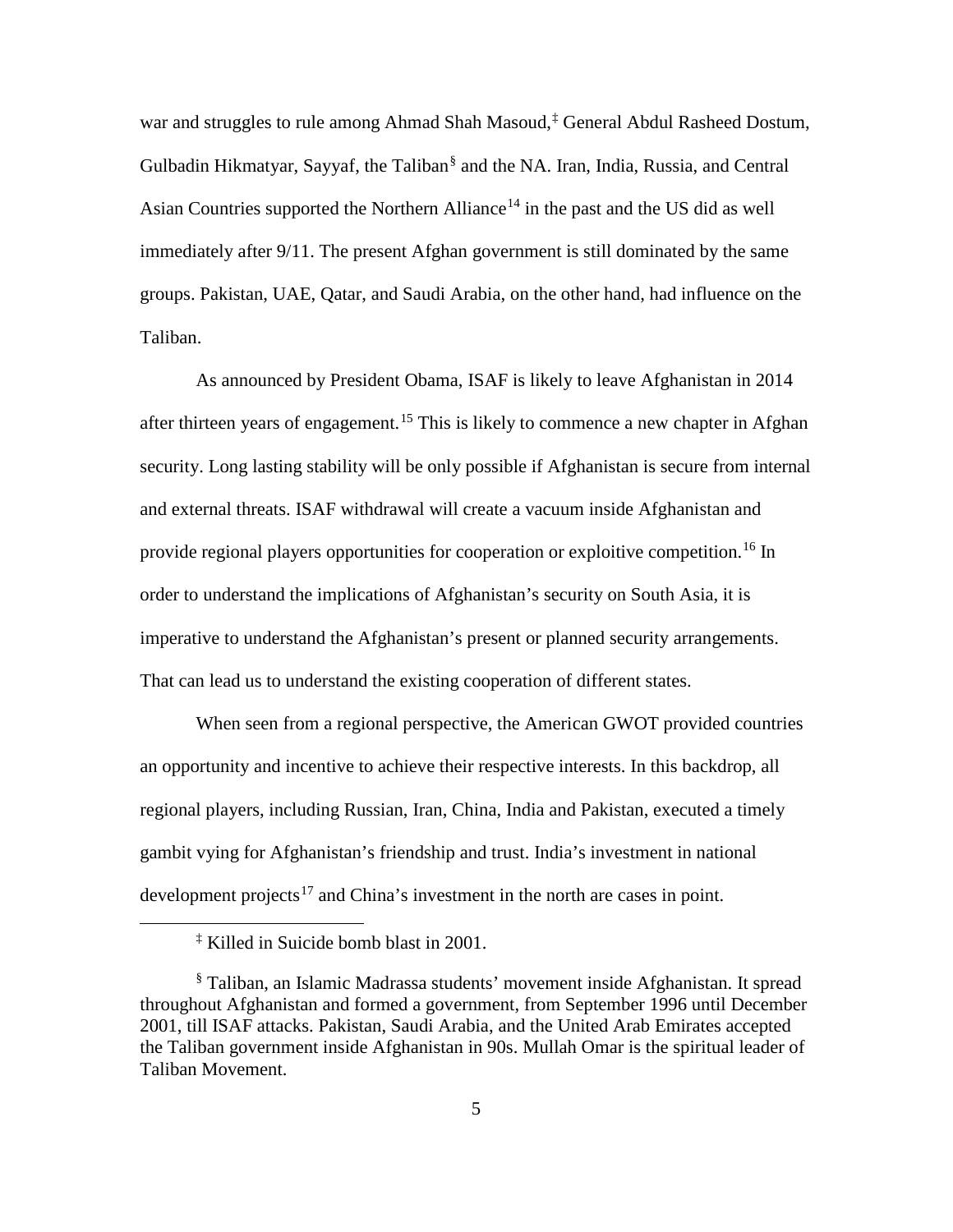Afghanistan has been a trend setter of warfare in the past four decades. Afghan Jihad, the role of non-state actors i.e. Al-Qaida, and other related aspects emerged from this country and swathed the world. These trends are likely to impact the regional security environment and has seeds of further global destabilization. Afghanistan's current environment links to the security situation in Middle East and the Ukraine crisis. US withdrawal from Afghanistan is likely to attract converging and diverging interests of global and regional players. The thesis of this research is that post-ISAF Afghanistan will be unstable due to external actor interference and competition, a fragile security environment, and tribal culture intricacies. External actors will not cooperate and each will coopt an Afghan faction. If there is no consensus among external players and a broad based government including the Taliban is not established, Afghanistan will be similar to the post-Soviet era. An independent Afghan state will struggle to survive.

#### Primary Research Question

What are the security implications for South Asia of ISAF withdrawal from Afghanistan?

#### Secondary Research Questions

1. What envisaged security setup; organizations, institutions, agencies, and concerns are existing and are likely to exist after ISAF withdrawal?

2. What are the interests of outside powers in Afghanistan?

3. What are the linkages between Afghanistan and the security environment of South Asia, and how do the external influences affect security?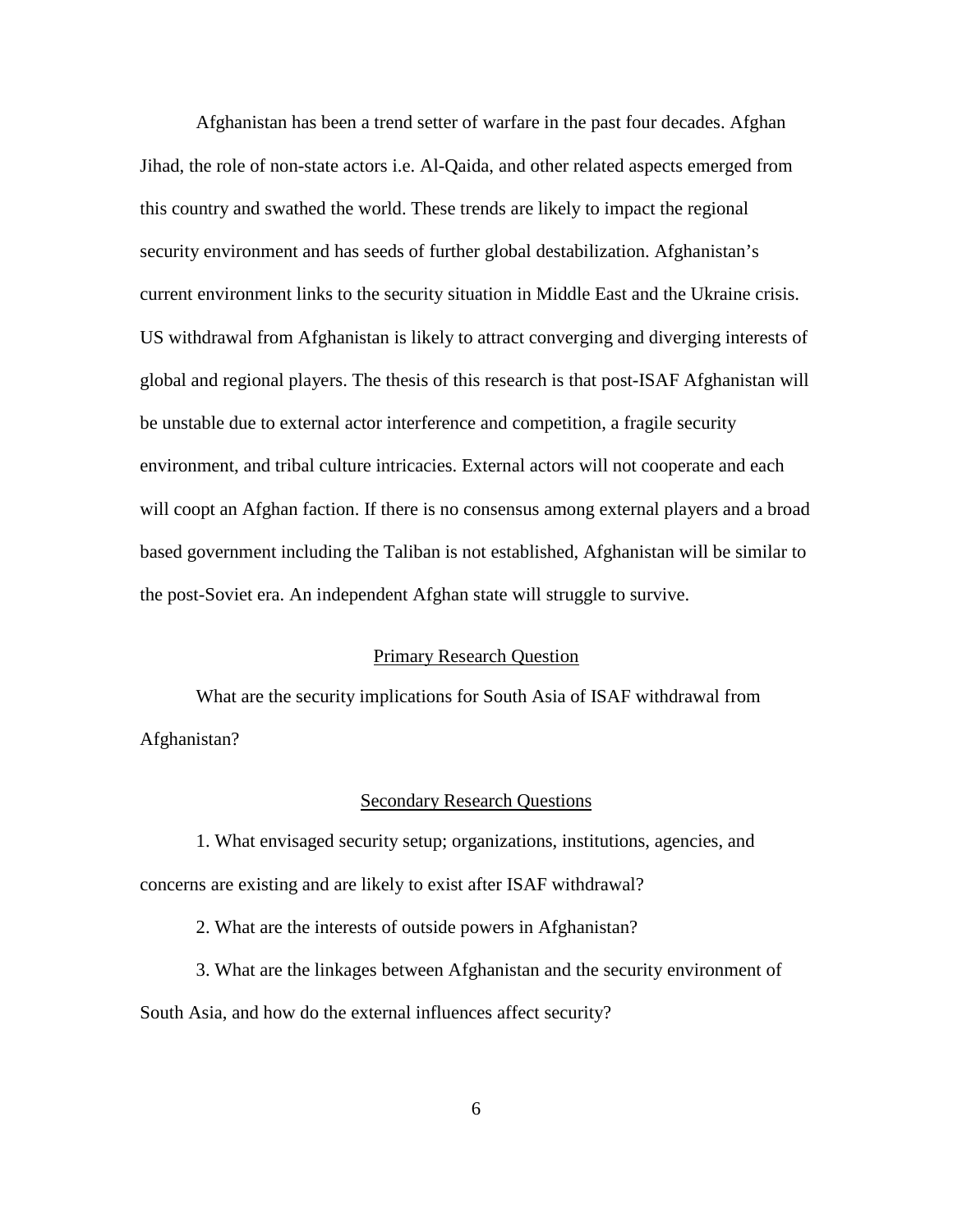#### **Assumptions**

The research paper assumes the announced US withdrawal will proceed and the broad security contours of the security pact between Afghanistan and US are likely to remain the same.

### Limitations

This paper will only focus on the security environment of Afghanistan and its linkages with South Asia. It will not discuss the linkages with the Middle East or the Ukraine. Beyond Afghanistan, other possible systemic factors affecting future Central Asian security will not be addressed.

# Scope and Relevance of Study

The research will analyze the implications of ISAF withdrawal from Afghanistan. It will explore external nation states' role in Afghanistan and their regional repercussions. As a serving Pakistani army officer, the author has personal observation of the ground realities and experience serving in the Federally Administered Tribal Areas (FATA). These perspectives are likely to make this paper more interesting for the audience.

### Significance of Study

In general, the research is relevant to the prevailing environment in Afghanistan and its importance for South Asian countries and the world. The prevailing environment and the international approach focuses on the enhanced role of India in Afghanistan, reduced influence of Pakistan and denial of space to Russia and China. The US also is currently resorting to a policy of managing Pakistan and facilitating India's enhanced role in Afghanistan. [18](#page-20-4) India is taking advantage of the situation by forcing Pakistan to give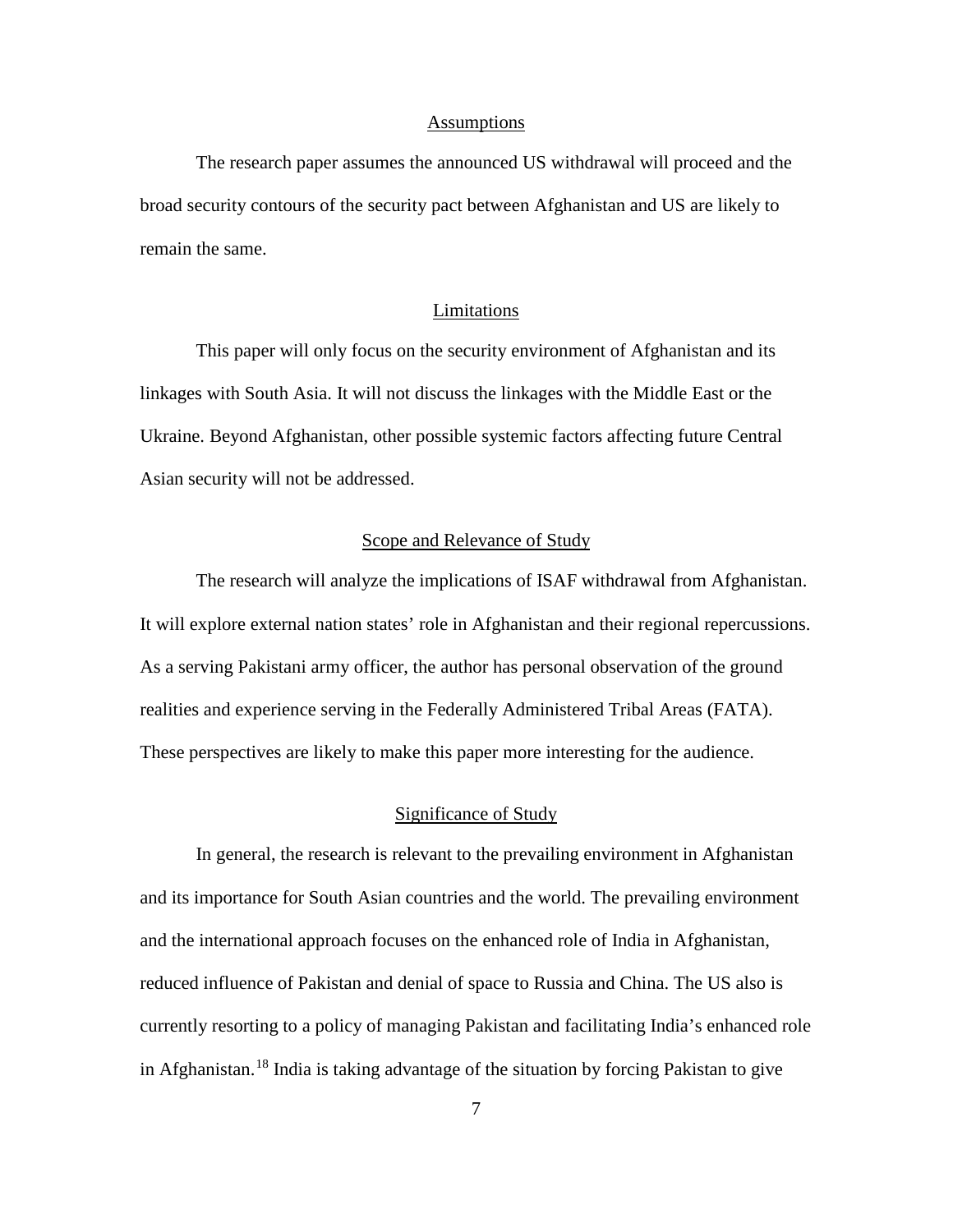away its challenger mode and limit it only to cooperation. This research paper also focuses on the analysis of this aspect of the US approach. The future of the Afghanistan should remain the choice of Afghan people and they should be able to discover their country's relationships. The reality will be different. Despite a residual US troop presence, in the post ISAF environment Afghan national institutions will be critical.

<span id="page-16-1"></span><sup>2</sup> Victoria Schofield, *Afghanistan Frontier: Feuding and Fighting in Central Asia* (London: Tauris Parke Paperbacks, 2003), 9.

<span id="page-16-2"></span><sup>3</sup> Stephan Tanner, *Afghanistan: A Military History from Alexander the Great to the War against Taliban* (Philadelphia: Da Capo Press, 2009), 5.

<sup>4</sup> Barnett R. Rubin, *Afghanistan from the Cold War through the War on Terror* (New York: Oxford University Press, 2013), 161.

<sup>5</sup> U.S. Marine Corps Institute, *An Introduction to the Country and People* (Washington DC: Marine Barracks), 12-17.

<sup>6</sup> Schofield, *Afghanistan Frontier*, 117.

 $\overline{a}$ 

<sup>7</sup> Malik Faisal Moonzajer, "Afghanistan 2014: The NATO Withdrawal and the Security Alarms for China-India," Academia.edu, August 2014, accessed November 4, 2014, http://www.academia.edu/8120050/Afghanistan\_2014\_The\_NATO withdrawal and the security alarms for China-India.

<sup>8</sup> Clare Castillejo, "Regional Implications of NATO Withdrawal from Afghanistan: What Role for the EU?," *Fride* no. 4, February 2012, accessed August 31, 2014, http://www.fride.org/download/PB\_4\_NATO\_withdrawal\_from\_Afghanistan.pdf.

<sup>9</sup> William Dalrymple, "A Deadly Triangle: Afghanistan, Pakistan, and India" (The Brookings Essay, June 25, 2013), accessed November 4, 2014, http://www.brookings .edu/research/essays/2013/deadly-triangle-afghanistan-pakistan-india-c.

<sup>10</sup> [Kallie Szczepanski,](http://asianhistory.about.com/bio/Kallie-Szczepanski-40912.htm) "What was the Great Game?," Asian History, accessed May 2, 2014, http://asianhistory.about.com/od/glossaryfj/g/What-Was-The-Great-Game.htm.

<span id="page-16-0"></span><sup>&</sup>lt;sup>1</sup> B. N. Mehrish, "Security and Development of Afghanistan: An Appraisal of India's Role and Strategy," *The IUP Journal of International Relations* 7, no. 2 (2013): 29-30, accessed May 4, 2014, http://papers.ssrn.com/sol3/papers.cfm?abstract\_id= 2343455.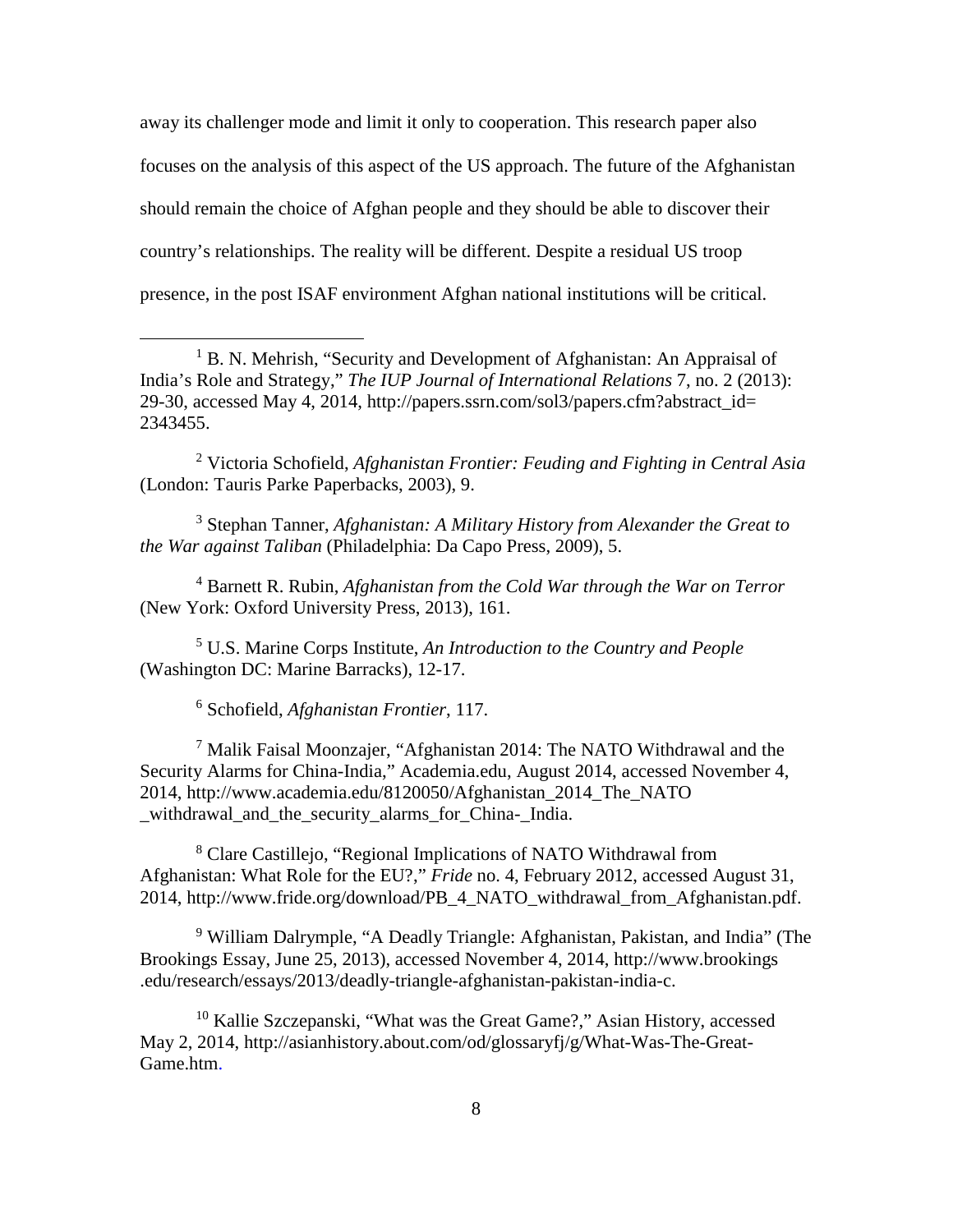<sup>11</sup> Joseph J. Collins, *The Soviet Invasion of Afghanistan: A Study in the Use of Force in Soviet Foreign Policy* (Toronto: Lexington Books, 1986), 4.

<sup>12</sup> Rubin, *Afghanistan from the Cold War through the War on Terror*, 426.

<sup>13</sup> Major Christopher L. Budihas, "What Drives Pakistan's Interest in Afghanistan?" (Monograph, School of Advanced Military Studies, Ft. Leavenworth, KS, 2011), 17-31.

<sup>14</sup> Rubin, *Afghanistan from the Cold War through the War on Terror*, 12.

<sup>15</sup> White House, *Remarks by the President on the Way Forward in Afghanistan*, Office of the Secretary, June 22, 2011, accessed May 3, 2014, http://www.whitehouse.gov/the-press-office/2011/06/22/remarks-president-way-forwardafghanistan.

<sup>16</sup> [James Konsky,](http://www.brownpoliticalreview.org/author/jkonsky/) ["Exit America, Enter China: The Promise of Chinese](http://www.brownpoliticalreview.org/2013/12/exit-america-enter-china-the-promise-of-chinese-development-in-afghanistan/)  [Development in Afghanistan,](http://www.brownpoliticalreview.org/2013/12/exit-america-enter-china-the-promise-of-chinese-development-in-afghanistan/)" *Brown Political Review* (December 15, 2013), accessed July 29, 2014, http://www.brownpoliticalreview.org/2013/12/exit-america-enter-chinathe-promise-of-chinese-development-in-afghanistan/.

<span id="page-17-0"></span><sup>17</sup> Larry Hanauer and Peter Chalk, "India's and Pakistan's Strategies in Afghanistan: Implications for the United State and Region" (Occasional paper series, RAND Center for Asia Pacific Policy, 2012), 14-16, accessed August 10, 2014, http://www.rand.org/content/dam/rand/pubs/occasional\_papers/2012/RAND\_OP387.pdf.

<span id="page-17-2"></span><span id="page-17-1"></span><sup>18</sup> Harsh V. Pant, "India's Changing Afghanistan Policy: Regional and Global Implications" (Monograph, US Army War College, Strategic Studies Institute, Carlisle, PA, December 2012), vii, accessed August 10, 2014, http://www.strategicstudiesinstitute .army.mil/pdffiles/pub1141.pdf.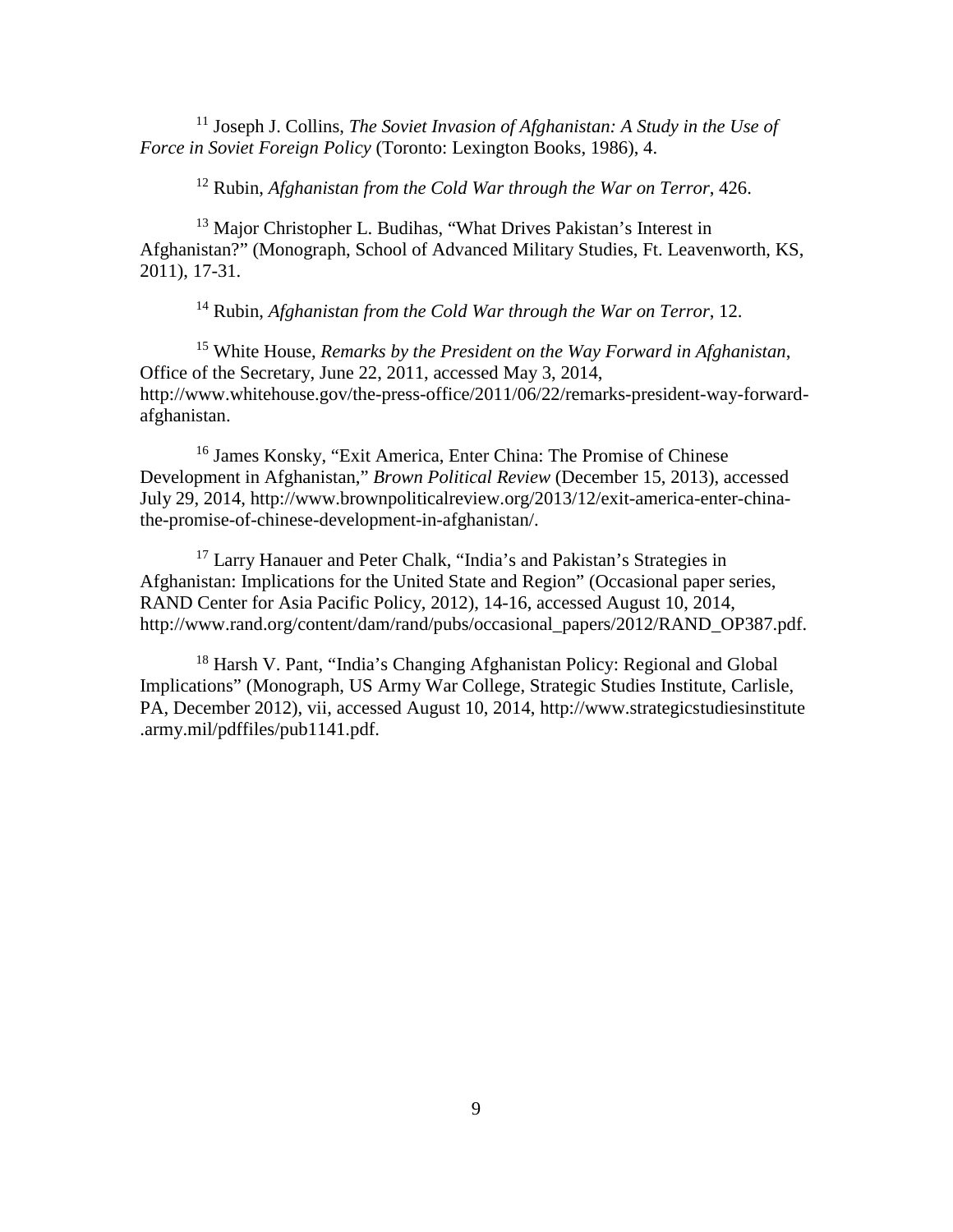### CHAPTER 2

### LITERATURE REVIEW

<span id="page-18-4"></span>Since the 1979 Soviet invasion, Afghanistan has remained at the center of world attention. Since then, a lot was written about the country and region, which provides abundant research material. The highlighted research areas for this review are the historical linkages, state building, the emerging security setup and interests, and regional and global interest.

<span id="page-18-3"></span><span id="page-18-2"></span><span id="page-18-1"></span><span id="page-18-0"></span>Victoria Schofield (2009) described the Afghan tribal culture in 1842 as 'here every man is born soldier, every child has hid knife, and every man has three to four knives.<sup>'[1](#page-29-0)</sup> She analyzed the strong ethnic linkages between Afghan Pashtuns and Pakistani Pashtunwali. Schofield stressed the creation of the Durand Line, Taliban resurgence, and later Taliban power politics established the strong security linkages of Afghanistan to the rest of South Asia. She reiterates today's Afghanistan can be related with the history,<sup>[2](#page-29-1)</sup> due to the personal, ethnic, cultural, and religious clashes of leaders. Afghanis of every living generation saw how disorder,<sup>[3](#page-29-2)</sup> civil war, donor fatigue, and drugs paralyzed the country. [4](#page-29-3) From their perspective, modern Afghanistan had a semblance of peace under the initial rule of the Taliban. Stephan Tanner (2003) also discussed the broad historical context of Afghan military conflicts. [5](#page-29-4) Due to its location, Afghanistan has seen many invasions. Nonetheless, the mountains regions were inhabited by tribes who have never been conquered. In linkage to the regional environment, Tanner concluded that historically Afghanistan has been intertwined with its neighbors: Persia, Ancient Sogdia, and Central Asia.<sup>[6](#page-29-5)</sup>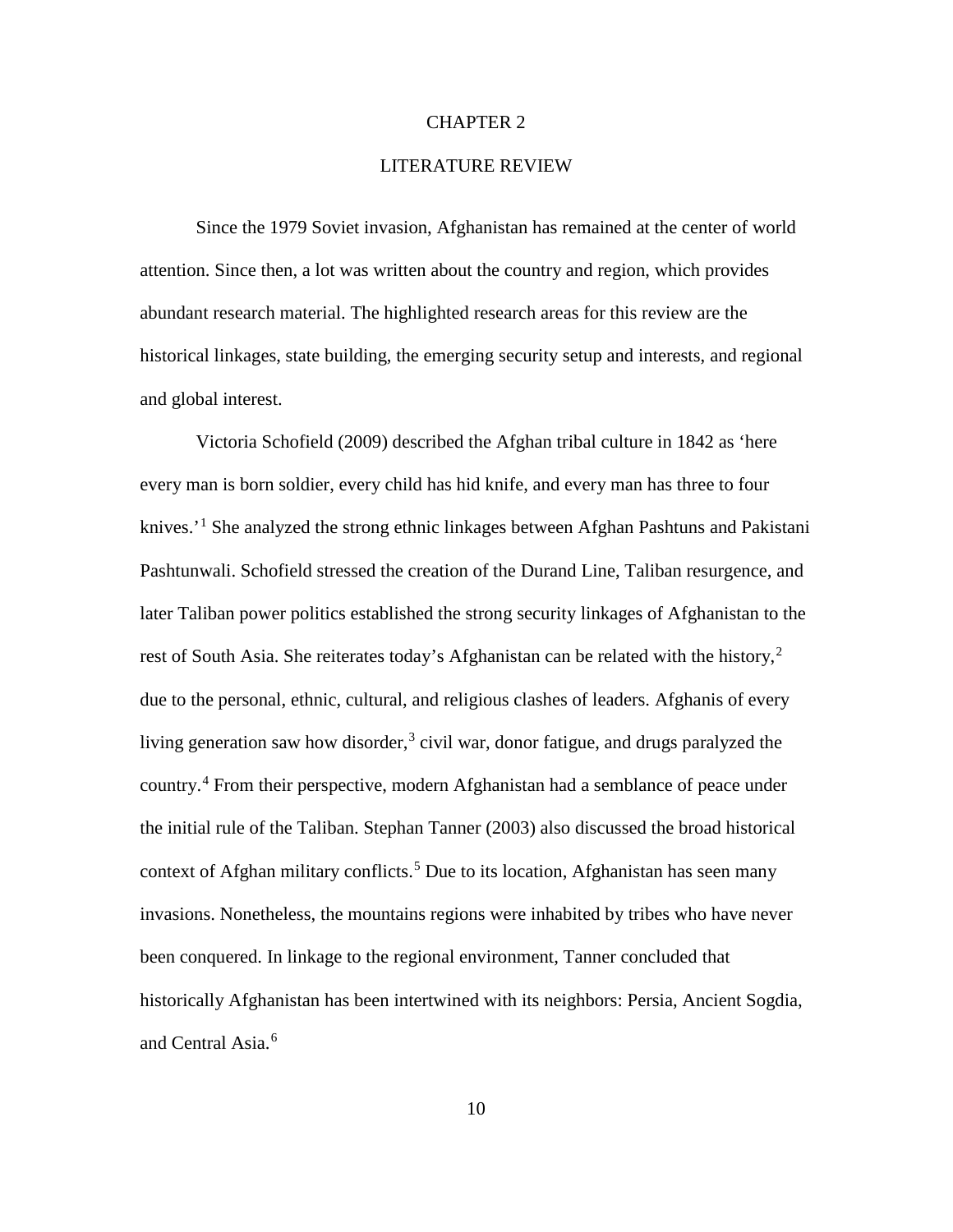<span id="page-19-1"></span><span id="page-19-0"></span>Wolfgang Danspeckgruber and Robert P. Finn (2007) edited articles about the "Building State and Security in Afghanistan." Halley suggests building a strong state to address the problem of insecurity.<sup>[7](#page-30-0)</sup> His exploration relates to the security apparatus, the state and its design, institutional design, mobilization of the economy, and relations within the region. He emphasized a strong central state as crucial for long stability. He also reiterated that state building is complicated and dependent on durable friendly support.<sup>[8](#page-30-1)</sup> He postulates that wider long term commitment is important for the rebuilding, but this commitment remains an illusion. Weinbaum (2007) concluded that traditionally defined security in Afghanistan has been elusive, tenuous, and dependent on solidarity groups (*Qaums*).[9](#page-30-2)

Barnett R. Rubin (2013)*,* is an Afghanistan subject matter expert and has served in the key positions in the Obama Administration. He stressed the need of for an exit strategy in addition to nation building, but then linked the exit strategy's sustainability with building institutions.<sup>[10](#page-30-3)</sup> Through discussion of Afghanistan's past, Rubin related the environment with the Great Game.<sup>[11](#page-30-4)</sup> Afghanistan's relationship to the international system has changed since 1978. It cannot be restored to its former status. The current stability is linked with other actors' involvement/conflicts, the War on Terror, the India-Pakistan conflict, Russia's relations with the US, and the US-Iran Conflict. All this makes the solution of the stability problem very difficult to negotiate. James Shinn and James Dobbins (2011) provided an overview of dialogue with the Taliban and converging interests among the main stakeholders. Shin and Dobbins believe cooperation is possible because most Afghans want foreigners to stop interfering in their affairs. He stressed that foreign governments pursue their interests with the limited aim that Afghan territory not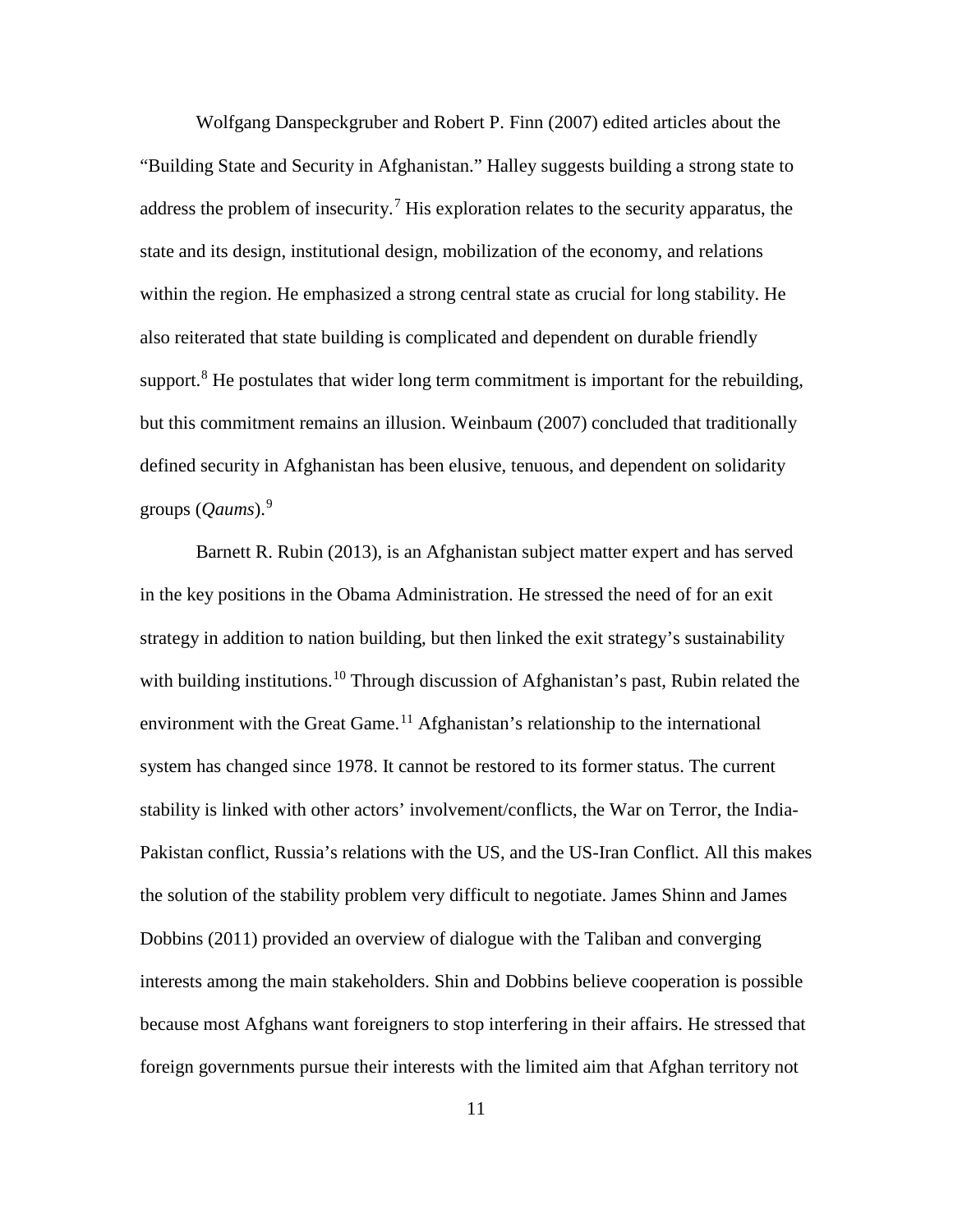<span id="page-20-0"></span>be used to their disadvantage, whether by third parties or the Afghans themselves. All want to ensure terrorists hostile to their countries cannot use Afghanistan as a sanctuary. Afghan masses support reconciliation through dialogue and in this, Pakistan remains the most pivotal among external actors. India, Russia and Iran, however, are not likely to support reconciliation with the Taliban.<sup>[12](#page-31-0)</sup> Marc Grossman (2014), gave the details of these national dialogues, explained the compete process, inbuilt obstacles, and explained the strained US-Pakistani relations since 2011. Grossman did not rule out cooperation, suggesting, "Diplomacy must be backed with force and force must be backed with diplomacy." $13$ 

<span id="page-20-4"></span><span id="page-20-3"></span><span id="page-20-2"></span><span id="page-20-1"></span>Gabriel Domínguez (2013) stressed ISAF's withdrawal would have deep implications for South Asia. He highlighted the fears of the Taliban achieving success after the ISAF withdrawal. Tensions between India and Pakistan may intensify if the Afghan political reconciliation process fails. [14](#page-31-2) Larry Hanauer and Peter Chalk (2012) posit India and Pakistan as the two most important actors of South Asia. They explained that Pakistan and India have diverging interests.[15](#page-31-3) They postulate that India wants to project its power through Afghanistan and is more relevant to emerging US policy favoring a greater Indian role in the region. In comparison, Pakistan's position in US policy appears to be declining. India seeks political influence in Afghanistan, provides development assistance, promotes investment, regionalizes solutions to security and stability problems, and provides military training. Pakistan has sacrificed a lot for Afghanistan and presently seeks to block India's influence, promote development, provide economic assistance, maintain notions of strategic depth, undermine Pashtun separatism, and curb other states' influence. Afghanistan is trying to navigate the rivalry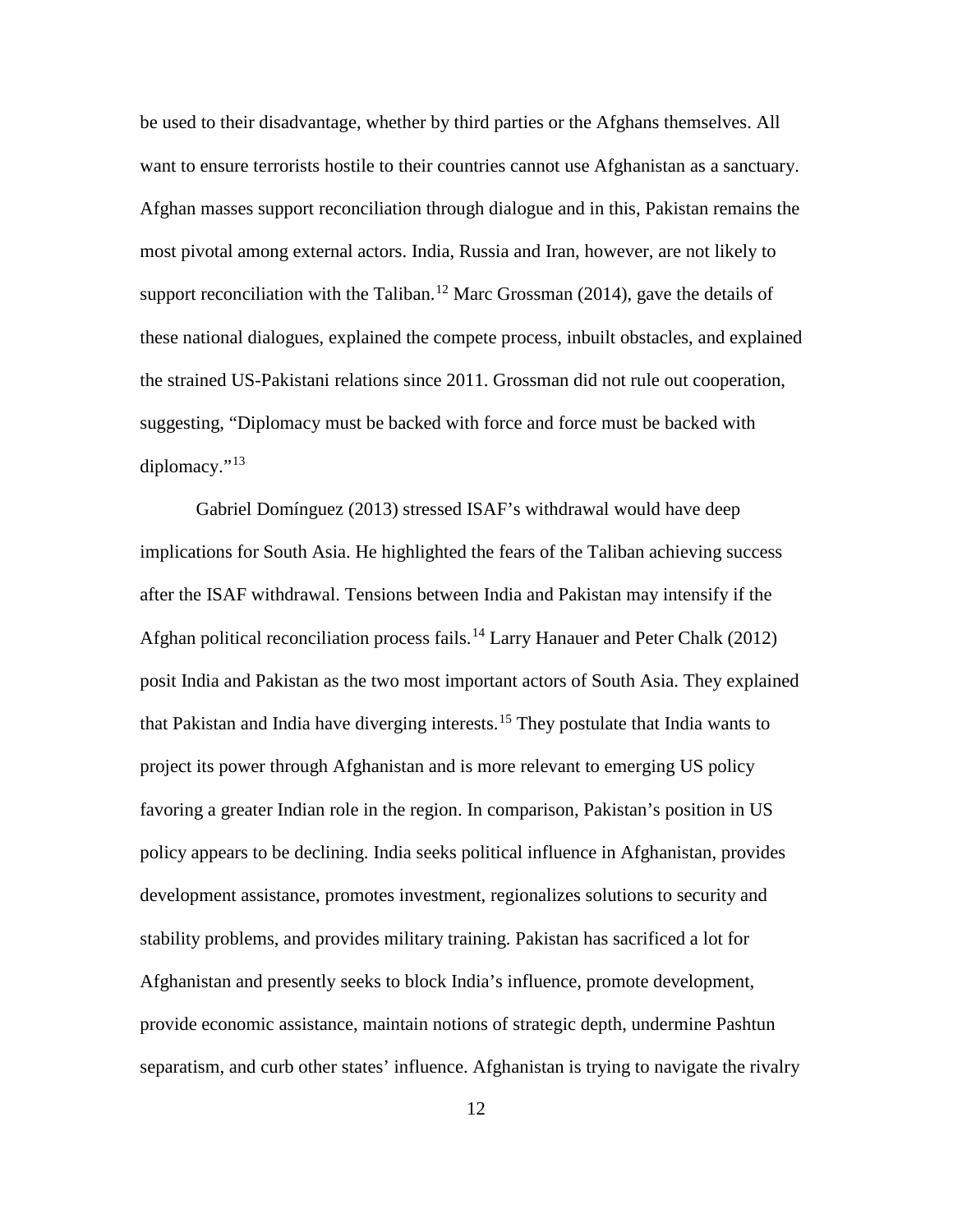between Pakistan and India, which makes it a deadly triangle. Willam Dalrymple (2013) declared Afghanistan, Pakistan, and India as 'A Deadly Triangle', which has multiple problems based upon their historical baggage. He predicted intractable Indian-Pakistani friction in the post ISAF era.<sup>[16](#page-32-0)</sup> Vipin Narang (2014), in a talk about US draw down, gave the pessimistic conclusion of the negative direct impact of Indian-Pakistani relations - whose regional rivalry has long complicated the situation.<sup>[17](#page-32-1)</sup>

B. N. Mehrish (2013), in an article about India's role concluded that post ISAF security is uncertain. He highlighted the biggest challenge for Afghanistan's internal stability is the role of its neighbors. He visualized and supported a more active role of India, and suggested economic projects such as the Turkmenistan, Afghanistan, Pakistan and India (TAPI) gas pipeline. Besides economic gains for all countries, it could also herald cooperation and peace in the region.<sup>[18](#page-32-2)</sup> Harsh V. Pant (2012) highlighted that Afghanistan is seen by many in India as a litmus test of India's role as a security provider in its own neighborhood.<sup>[19](#page-32-3)</sup> Iran opposes any long-term American presence. Moscow, for its part, having kept itself aloof from Afghanistan and Pakistan for years after the Taliban's ouster, is refocusing on Afghanistan. Russia wants to ensure Afghanistan does not become a source of instability to its territories via other Central Asian states. Pant suggested the use of American hard power and Indian soft power could result in a better future for Afghanistan. He postulates that besides the US, India should have good relations with Russia and Iran to counter balance Pakistan's influence over the Taliban. He also lauded the 2011 Istanbul initiative for committing countries as diverse as China, India, Iran, Kazakhstan, Pakistan, and Russia to cooperate in countering terrorism, drug trafficking, and insurgency in Afghanistan and neighboring areas.<sup>[20](#page-32-4)</sup>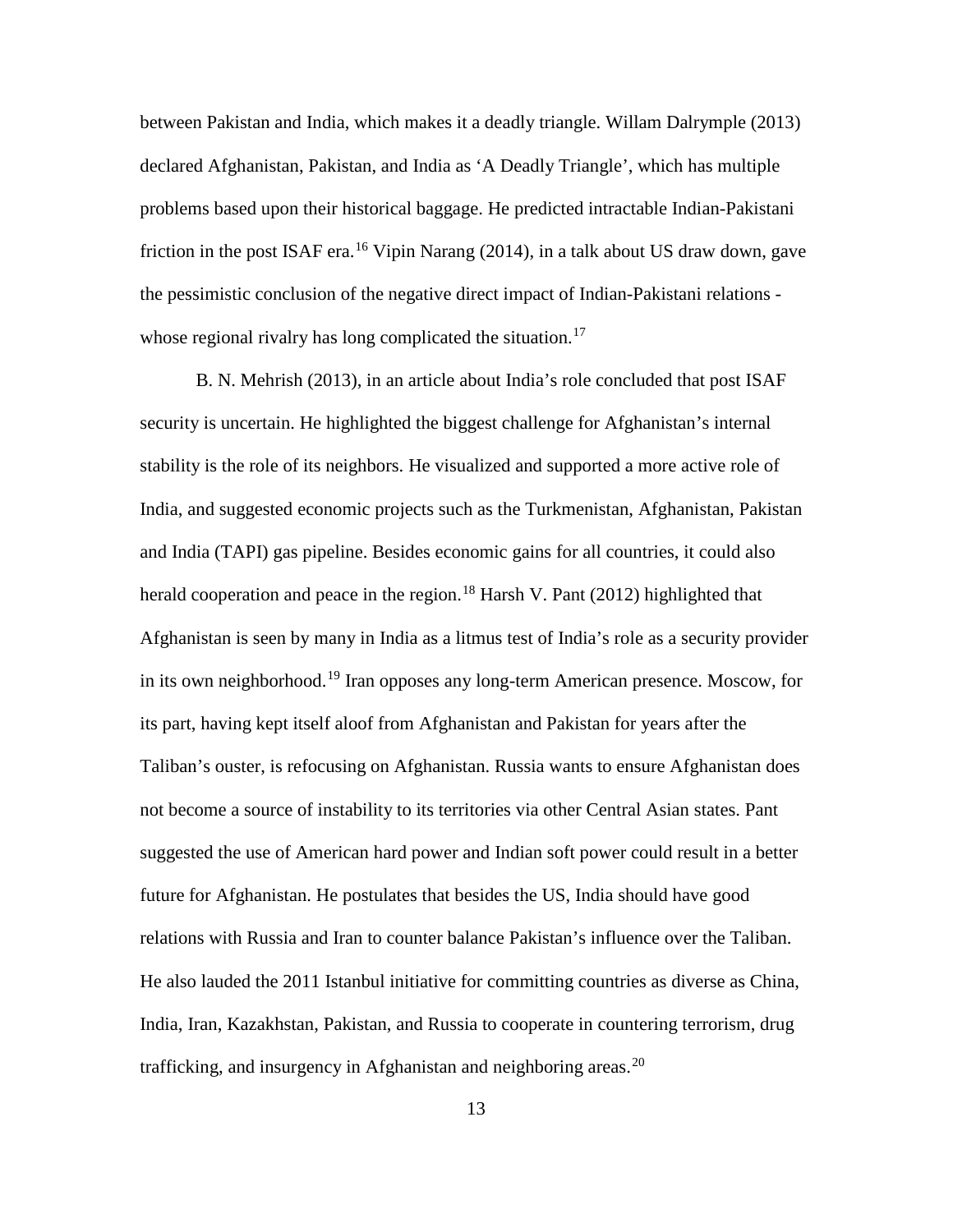Major (P) Christopher L. Budihas (2011) believes Pakistani concerns about Afghanistan are predominantly driven by security interests. His analysis concludes Afghanistan is a fundamental requirement for Pakistan. It ensures Pakistan's very existence as a nation-state against an aggressive Indian neighbor and internal militant groups. Additionally, Pakistan recognizes that without enduring security she will not be able to achieve strong economic growth. He suggests a long term US commitment to the region and support of Pakistan.<sup>[21](#page-33-0)</sup> Stephan Tanner, also posits Pakistan needs Afghanistan to provide territorial depth against India, a country quintuple its size.<sup>[22](#page-33-1)</sup>

Lisa Curtis (2013) testified to the House of Representatives that Pakistani leaders appear to believe US forces will depart the region before Afghanistan is stabilized and calculate that continuing support for the Taliban and the Haqqani network constitutes their best chance to counter Indian regional influence. President Obama's aggressive withdrawal strategy only reinforces their view. Pakistani officials publicly voice support for a stable Afghanistan. This leaves US policy in a conundrum, in which American officials acknowledge the need to work with Pakistan on encouraging a peace process in Afghanistan.<sup>[23](#page-33-2)</sup> Ayaz Gul, quoting Mr. Sartaj Aziz, [\\*\\*](#page-22-0) denies all these allegations and counters that Pakistan is busy in fight against terrorism on its internal front.<sup>[24](#page-33-3)</sup>

Tom Engelhardt (2010) blamed the Af-Pak Strategy for the increase in instability in western Pakistan. The Af-Pak strategy drove an offensive application of force and left Pakistan facing a massive exodus of local refugees.<sup>[25](#page-33-4)</sup> Yarniv Barzailai (2013) observed Obama's decision to kill Osama bin Laden inside Pakistan was based on mistrust of

 $\overline{a}$ 

<span id="page-22-0"></span><sup>\*\*</sup> Pakistan Foreign policy and security advisor to Current Pakistan Prime Minister Nawaz Sharif.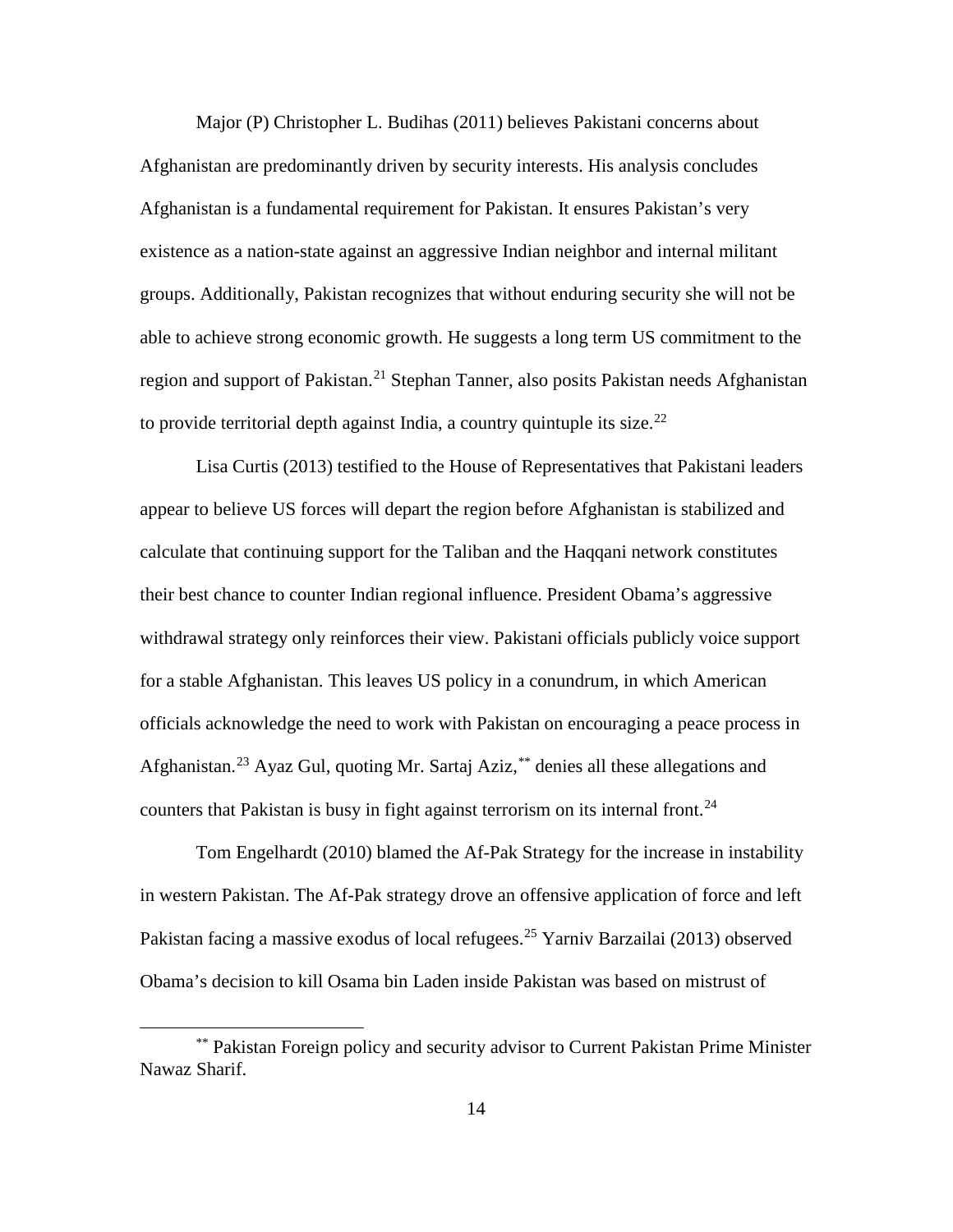Pakistan.[26](#page-34-0) Suba Chandran (2014) gave the details of the growing leadership of insurgency and extremism in Pakistan. [27](#page-34-1) Dr. Maliha Lodhi (2014) highlighted the successful conduct of Afghan elections 2014, but stressed the need for the perception of free and fair elections for long term stability. She also postulated Pakistan does not support the armed change of power inside Afghanistan.<sup>[28](#page-34-2)</sup>

Iran's major security concern is the ISAF presence in Afghanistan (Samad 2013). Iran is not in favor of a Western-influenced, democratic, affluent Afghanistan, but, at the same time, is concerned an unstable, opium producing and radicalized Afghanistan also poses a major threat.<sup>[29](#page-34-3)</sup> According to [James Konsky](http://www.brownpoliticalreview.org/author/jkonsky/) (2013), China is poised to act as a stabilizing force in the region, reaping the benefits of American military efforts.<sup>[30](#page-34-4)</sup> Chinese state-owned enterprises are pursuing resource development projects. The Chinese are eager to play a more influential role in Afghanistan for their security interests. Cindy A. Hurst and Robert Mathers, discussed the implications of US withdrawal with reference to the presence of an estimated \$1 trillion in minerals in Afghanistan.<sup>[31](#page-34-5)</sup> Dr. Maliha Lodhi (2014) highlighted China's framework for engagement with Afghanistan as four elements or dimensions: promoting peace and security; assisting in economic development; supporting "political reconciliation"; and strengthening international cooperation. Chinese policy is particularly influenced due to the political and security situation in Xinxiang Province.[32](#page-34-6)

Joseph J. Collins (1986) explored the historical roots of the 1978 Russian decision to invade Afghanistan. Most prominent were expanding its socialist ideology and the desire for access to warm waters.<sup>[33](#page-34-7)</sup> Rosanne Klass (1987) also reviewed Russian-Afghan relations through a historical lens.<sup>[34](#page-34-8)</sup> Moscow's interests are a function of security, great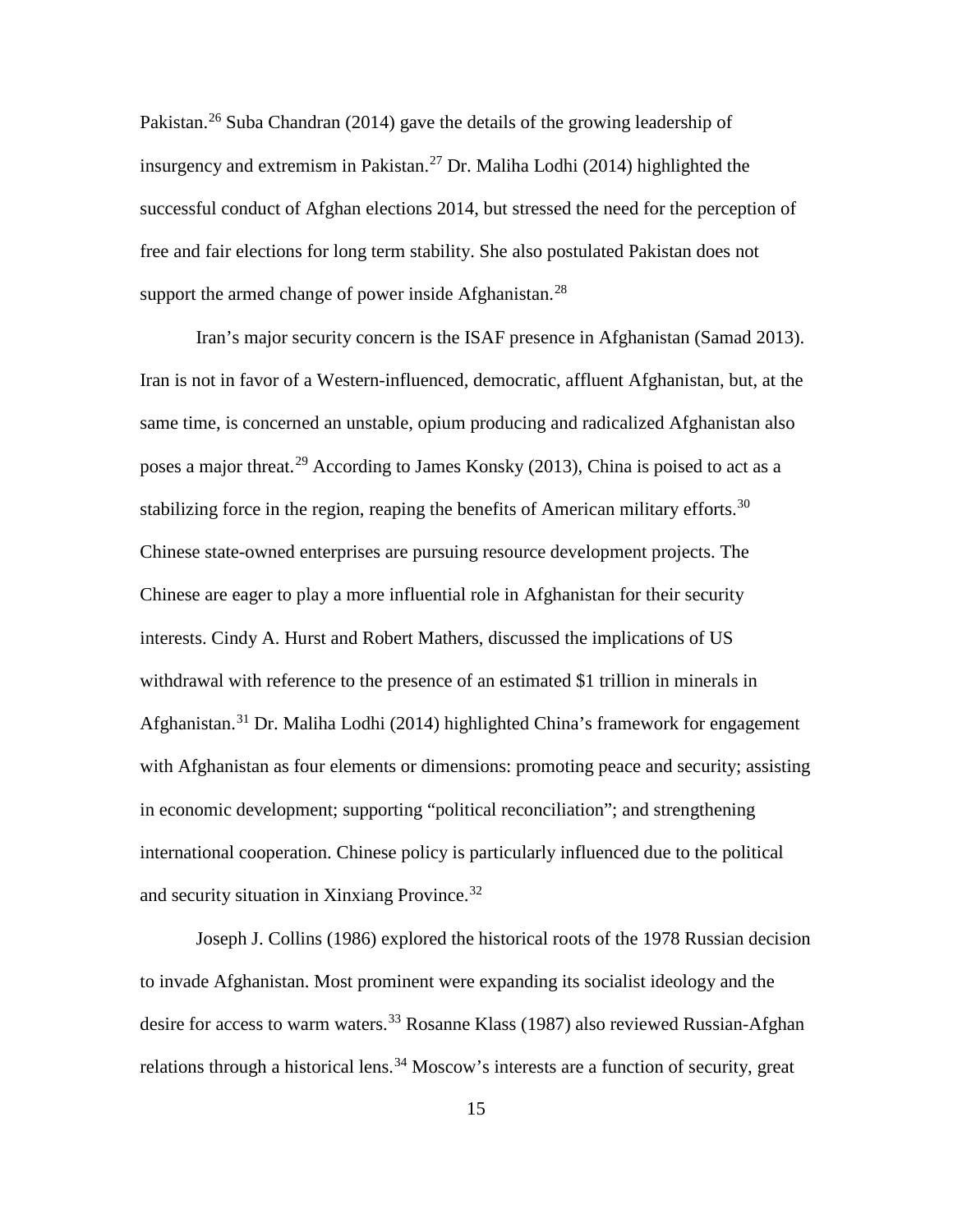power geopolitics, and material (Shinn and Dobbins 2011, Khan 1990).<sup>[35](#page-35-0)</sup> Dr. [Richard](http://www.strategicstudiesinstitute.army.mil/pubs/people.cfm?authorID=608) J. [Krickus](http://www.strategicstudiesinstitute.army.mil/pubs/people.cfm?authorID=608) (2011) postulates on the prospects of ability of the United States and Russia to cooperate.[36](#page-35-1) Stratfor (2014), highlighted the ongoing tensions between Russia and NATO over Ukraine raised ISAF concerns over supply through Afghanistan's northern distribution routes. [37](#page-35-2) Kevin Seiff (2014) also highlighted that Russian interests in Afghanistan are in temporarily low profile, but the relics of Soviet occupation and promoting its own political and cultural prowess almost remains the same.

Clare Castillejo (2012) suggested a sustained solution requires a negotiated political settlement backed by regional powers. Although Afghanistan's internal politics will be crucial after 2014, its neighbors will significantly shape the country's future following ISAF's departure. Catillejo believes without a regionally backed settlement the greatest danger is of a proxy war, with regional powers backing different ethnic or sectarian factions in pursuit of their own interests.<sup>[38](#page-35-3)</sup> Ahmad Rashid (2012) also suggested that a long term solution rests in regional consensus. He highlighted US withdrawal should have been based on the conditions not on setting the final date.<sup>[39](#page-35-4)</sup> In another article, he observed Afghanistan's internal environment is not ready for a US withdrawal.<sup>[40](#page-35-5)</sup>

US Department of Defense Reports and open sources were consulted for the detailed information about the internal and external security environment. Greg Bruno (2010) and the US Marine Corps (2014) provided basic information about different Afghan security institutions and agencies. $41$  Gabriel Domínguez (2013) described how the situation can destabilize quickly after ISAF withdrawal because Afghan troops will be incapable of dealing with the Taliban and warlords.<sup>[42](#page-35-7)</sup> Pakistani Army Major General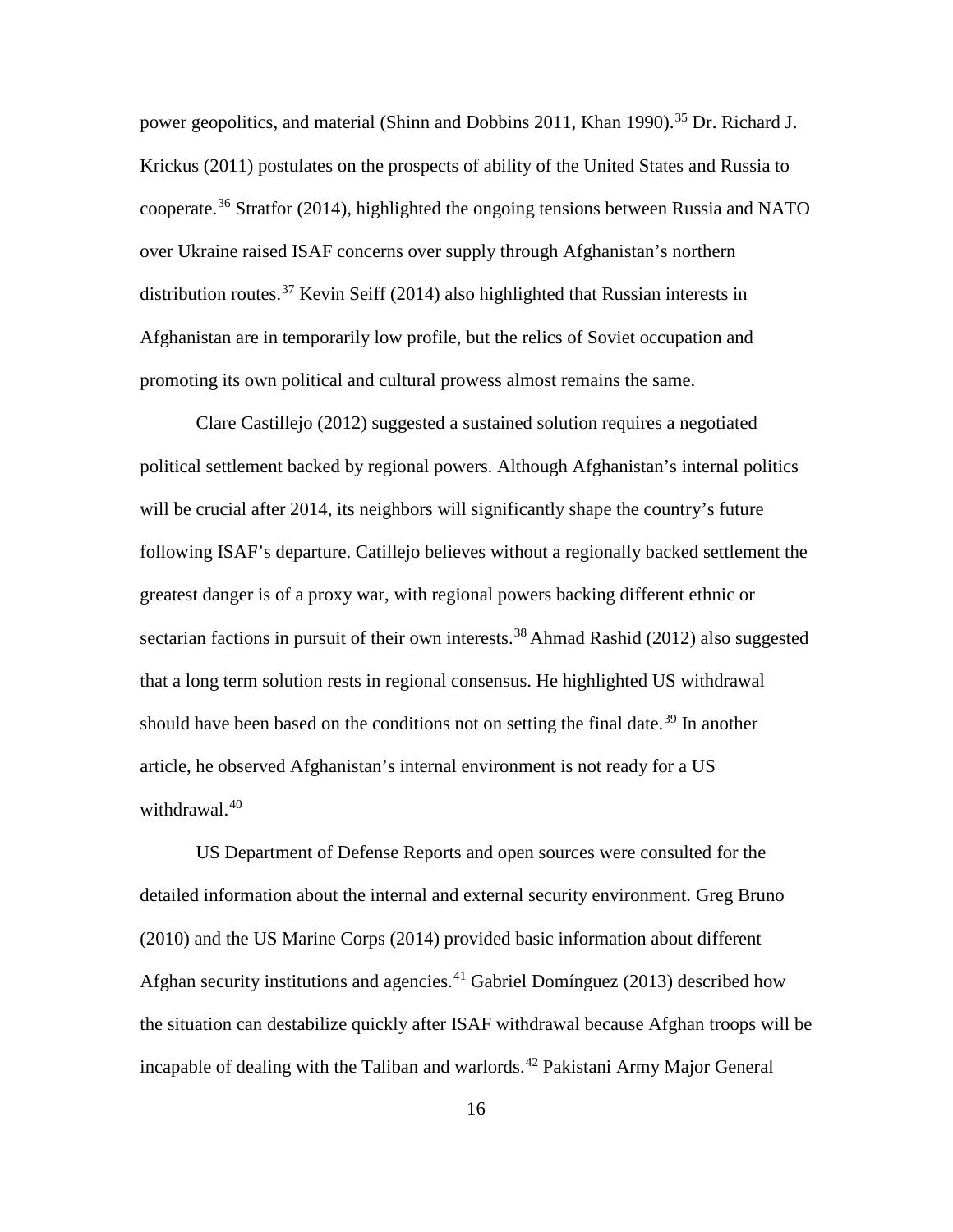Naveed Mukhtar (2011) highlighted that US draw down is likely to leave Afghanistan at the mercy of competing, converging, and diverging interests.[43](#page-36-0) Indian Army Major General (Retd) Ashok K Mehta and founding-member of the Defense Planning Staff predicted instability in the post 2014 environment, but also suggested pro-active measures to deny space to Pakistan for supporting the Taliban.<sup>[44](#page-36-1)</sup> [Zachary](http://www.cfr.org/experts/world/zachary-laub/b19316) Laub (2014) highlighted ongoing withdrawals of international soldiers generally coincided with a deterioration of Kabul's control in outlying districts.[45](#page-36-2)

<sup>1</sup> Schofield, *Afghanistan Frontier*, 9.

 $<sup>2</sup>$  Ibid.</sup>

 $\overline{a}$ 

<sup>3</sup> Ibid., 335.

<sup>4</sup> Ibid., 337.

<sup>5</sup> Tanner, *Afghanistan: A Military History*, 5.

 $6$  Ibid., 7.

<sup>7</sup> William Maley*,* "Building State and Security," in 'Building State and Security in Afghanistan*,* ed. Wolfgang Danspeckgruber and Robert P. Finn (Liechtenstein: Trustees of Princeton University, 2010), 11.

 $8$  Ibid.

 $9$  Ibid., 27.

<sup>10</sup> Rubin*, Afghanistan from the Cold War through the War on Terror,* 190*.*

 $11$  Ibid., 435.

<sup>12</sup> James Shinn and James Dobbins, "Afghan Peace Talks: A Primer" (Research paper, RAND Corporation, 2011), xi, 48, 67, accessed August 12, 2014, http://www.rand.org/content/dam/rand/pubs/monographs/2011/RAND\_MG1131.pdf.

<sup>13</sup> Marc Grossman, "Talking to Taliban 2011-2012: A Reflection," *Prism Security Studies Journal* no. 4 (2014): 30, accessed October 14, 2014, http://cco.dodlive.mil/files/ 2014/04/Talking\_To\_the\_Taliban\_corrected\_II.pdf.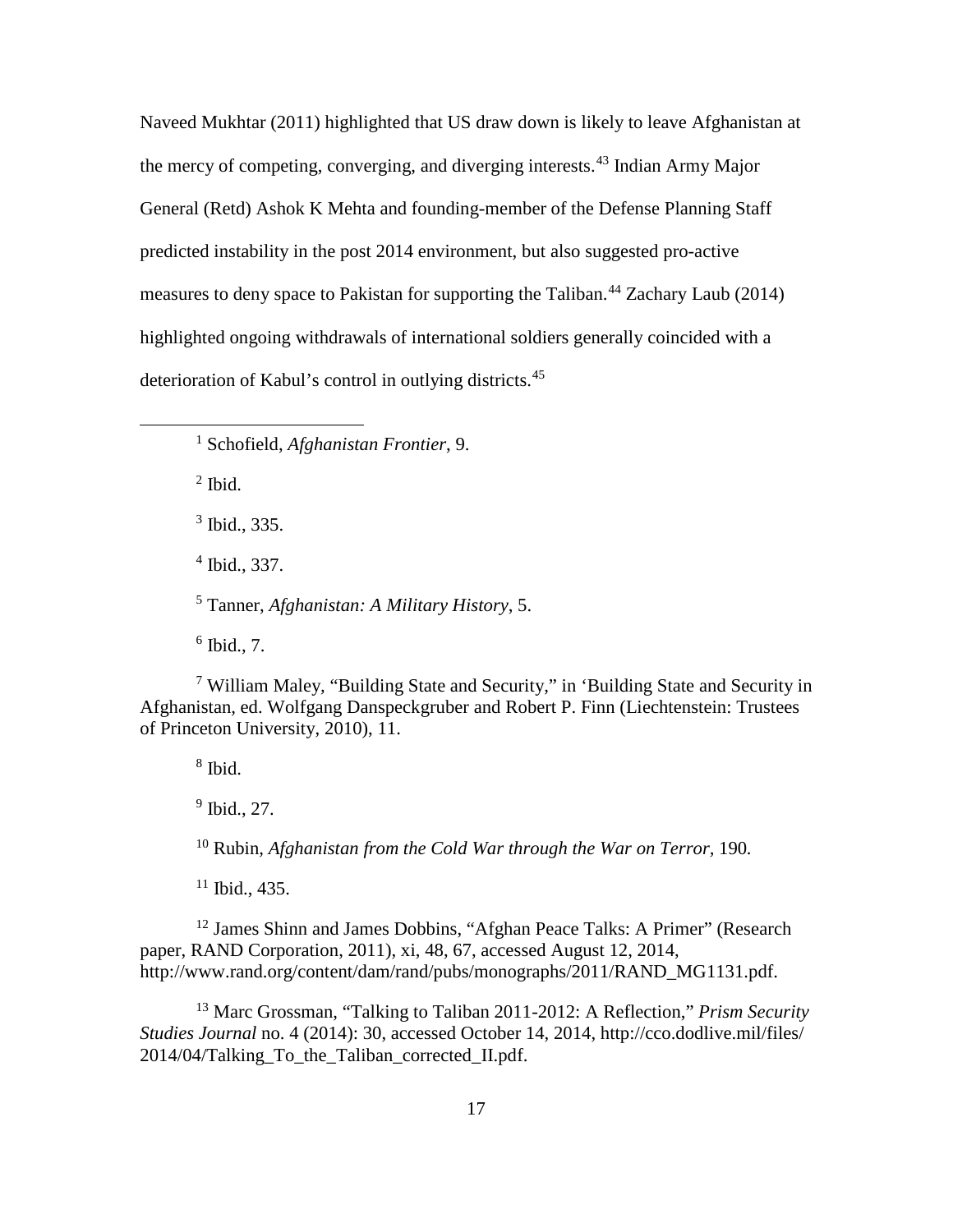<sup>14</sup> Gabriel Domínguez, "NATO Exit may Trigger 'Proxy War' in Afghanistan," Terminal X (September 16, 2013), accessed August 28, 2014, http://www.terminalx.org/ 2013/09/nato-exit-may-trigger-proxy-war-in-afghanistan.html.

<sup>15</sup> Hanauer and Chalk, "India's and Pakistan's Strategies," 3-9.

<sup>16</sup> Dalrymple, "A Deadly Triangle."

<sup>17</sup> Peter Dizikes, "After the U.S. Leaves Afghanistan, then What?" *MIT News*, February 19, 2014, accessed August 30, 2014, http://newsoffice.mit.edu/2014/after-theus-leaves-afghanistan-then-what-0219.

<sup>18</sup> Mehrish, "Security and Development of Afghanistan," 36.

<sup>19</sup> Pant, "India's Changing Afghanistan Policy," iii.

 $20$  Ibid., 30.

<sup>21</sup> Budihas, "What Drives Pakistan's Interest in Afghanistan?" 55-57.

<sup>22</sup> Tanner, *Afghanistan: A Military History*, 336.

<sup>23</sup> Lisa Curtis, *After the Withdrawal: The Way Forward in Afghanistan and Pakistan (Part II),* Testimony before the Subcommittee on the Middle East and North Africa and Subcommittee on Asia and the Pacific Committee on Foreign Affairs, United States House of Representatives, October 29, 2013.

<sup>24</sup> Ayaz Gul, "Pakistan Denies Protecting Pro Taliban Haqqani Network," Voice of America, February 27, 2014, accessed September 11, 2014, http://www.voanews.com/ content/pakistan-denies-protecting-pro-taliban-haqqani-network/1860658.html.

<sup>25</sup> Tom Engelhardt, Going for Broke: Six Ways the Af-Pak is Expanding," in *The Case for Withdrawal from Afghanistan*, ed. Nick Turse (Vesrso: 2010), 121.

<sup>26</sup> Yarniv Barzailai, *102 Days of War: How Osama Bin Laden, AL Qaeda and the Taliban Survived 2001* (Dulles: Potomac Books, 2013), 125.

<sup>27</sup> Suba Chandran**,** "Mullah Fazlullah: Challenges to the 'Eliminate or Extradite' Approach," Institute of Peace and Conflict Studies, July 7, 2014, accessed July 26, 2014, http://www.ipcs.org/columnist/d-suba-chandran/.

<sup>28</sup> Dr. Maleha Lodhi, "Tougher Challenges Ahead," *The News*, April 18, 2014, accessed July 26, 2014, http://www.thenews.com.pk/Todays-News-9-244907-Tougherchallenges-ahead.

<sup>29</sup> Omar Samad, "Iran's Influence in Afghanistan after U.S. Pullout," U.S. Institute of Peace, Iran Primer, January 17, 2013, accessed August 31, 2014,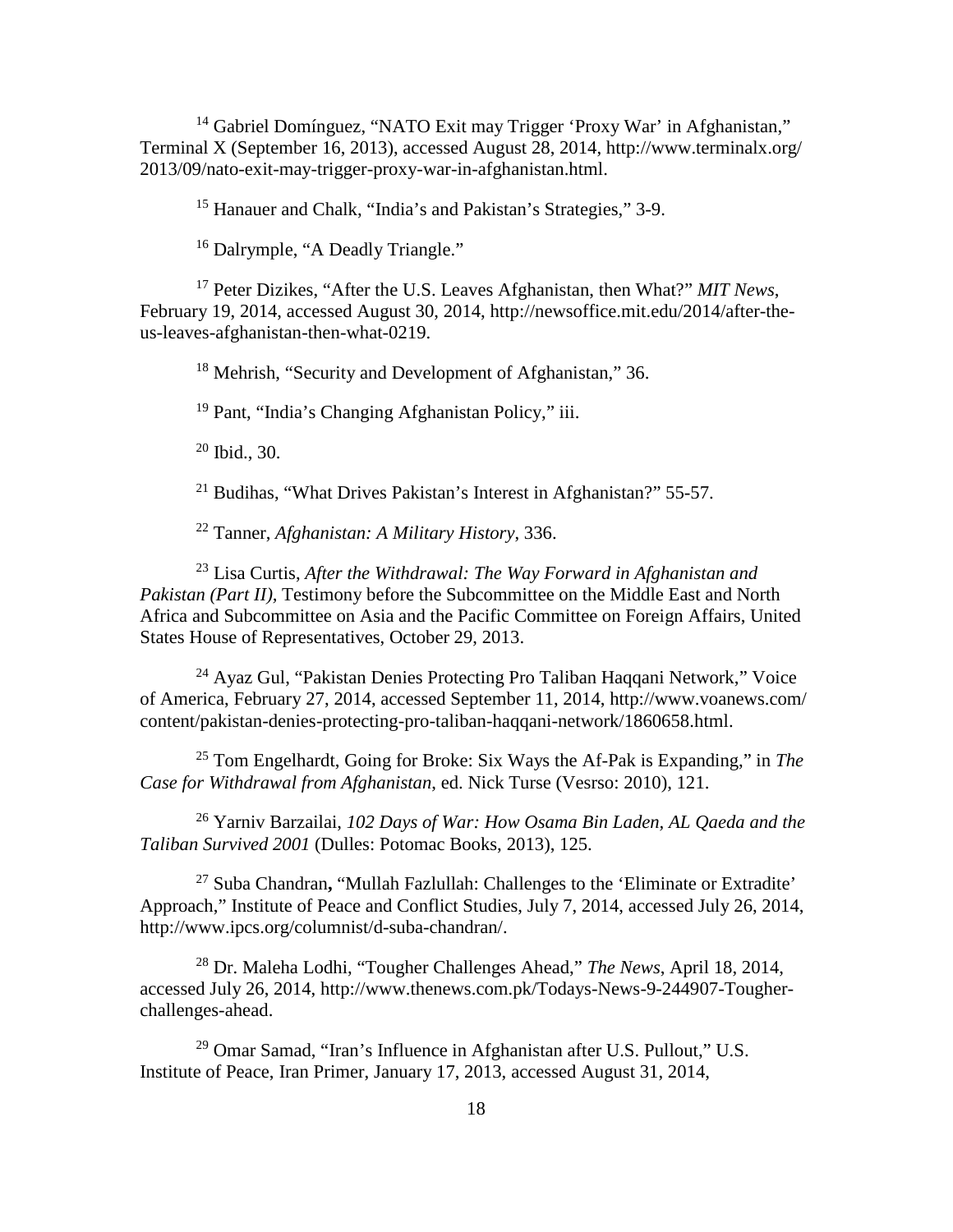http://iranprimer.usip.org/blog/2013/jan/17/iran%E2%80%99s-influence-afghanistanafter-us-pullout.

<sup>30</sup> [Konsky,](http://www.brownpoliticalreview.org/author/jkonsky/) ["Exit America, Enter China.](http://www.brownpoliticalreview.org/2013/12/exit-america-enter-china-the-promise-of-chinese-development-in-afghanistan/)"

 $31$  Cindy A. Hurst and Robert Mathers, "Strategic Implications of the Afghan Mother Lode and China's Emerging Role," *Joint Force Quarterly* (1st quarter 2014): 75, accessed September 12, 2014, http://fmso.leavenworth.army.mil/documents/afghanmother-lode.pdf.

<sup>32</sup> Dr. Maleha Lodhi, "China's Afghan Policy," *The News*, December 24, 2013, accessed July 23, 2014, http://www.thenews.com.pk/Todays-News-9-222149-Chinas-Afghan-policy.

<sup>33</sup> Collins, *The Soviet Invasion of Afghanistan,* 30.

<sup>34</sup> Rosanne Klass, *Afghanistan: The Great Game Revisited* (New York: Freedom House, 1987).

<sup>35</sup> Major Khalid Nawaz Khan, "Soviet Interests in Afghanistan and Implications upon Withdrawal" (Master's Thesis, Command and General Staff College, Ft. Leavenworth, KS, June 1990), 17.

<sup>36</sup> Richard J. Krickus, "The Afghanistan Questions and the Reset in the U.S.- Russian Relations (Letort paper, US Army War College, Carlisle, PA, October 2011), x.

<sup>37</sup> Stratfor Global Intelligence, "Russian Decision Could Complicate the Supply Lines to Afghanistan," April 7, 2014.

<sup>38</sup> Castillejo, "Regional Implications of NATO Withdrawal from Afghanistan."

<sup>39</sup> Ahmad Rashid, *Pakistan on the Brink: The Future of America, Pakistan, and Afghanistan* (New York: Penguin Books, 2012).

<sup>40</sup> Ahmed Rashid, "Before the Endgame: America's Fatal Flaws in Afghanistan," *Der Spiegel* (May 25, 2010), accessed July 26, 2014, http://www.spiegel.de/international/ world/before-the-endgame-america-s-fatal-flaws-in-afghanistan-a-696662.html.

<sup>41</sup> Greg Bruno, "Afghanistan National Security Forces," Council of Foreign Relations, updated August 19, 2010), accessed August 9, 2014, http://www.cfr.org/ afghanistan/afghanistans-national-security-forces/p19122.

<sup>42</sup> Domínguez, "NATO Exit may Trigger 'Proxy War' in Afghanistan."

<sup>43</sup> Major General Naveed Mukhtar, "Afghanistan: Alternative Futures and their Implications," *Parameters* (Summer 2011): 65, accessed July 21, 2014,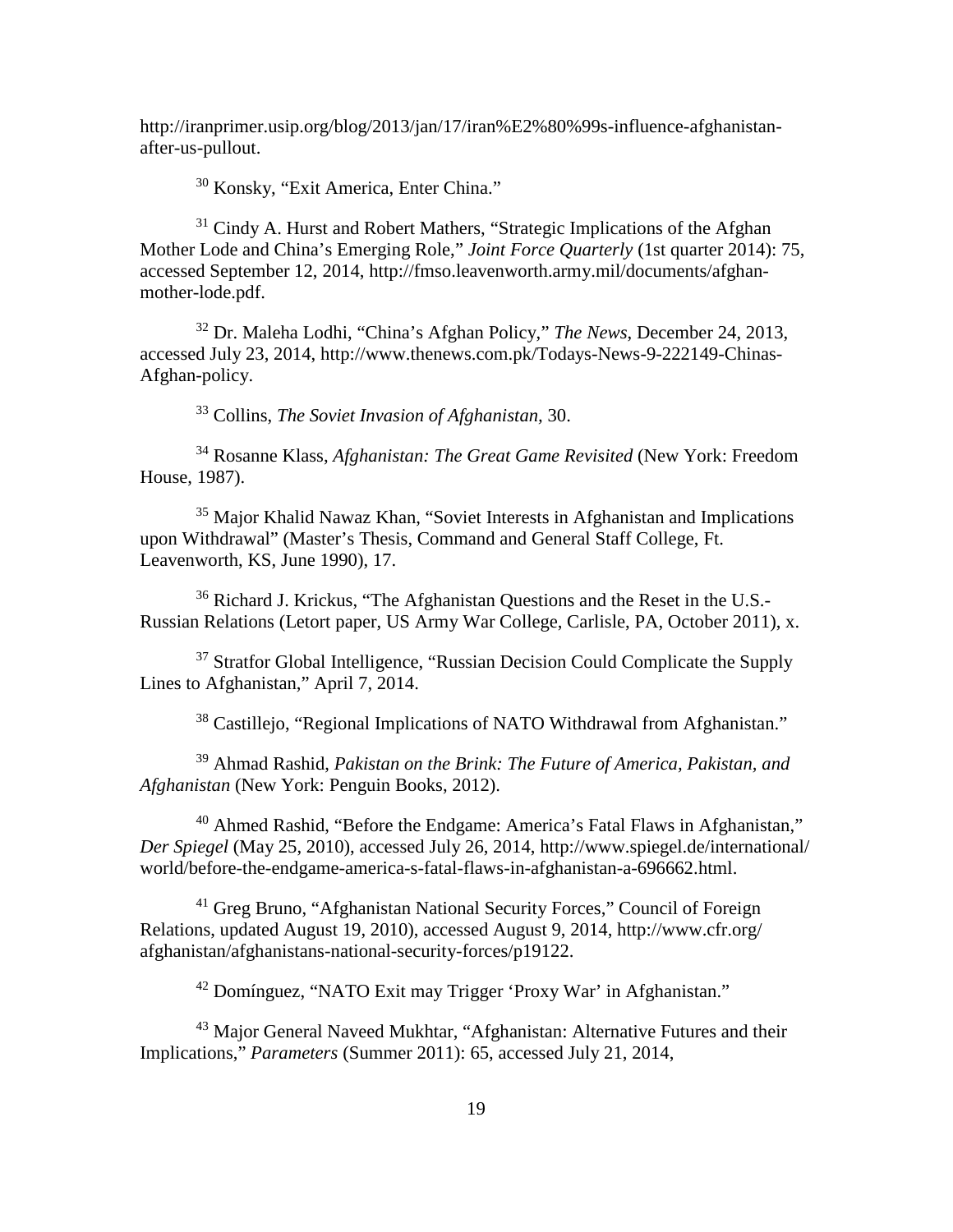http://strategicstudiesinstitute.army.mil/pubs/parameters/articles/2011summer/ Mukhtar.pdf.

<sup>44</sup> Institute of Peace and Conflict Studies, "Opening remarks by Major General (Retired) Ashok K Mehta," report by Friedrich Ebert Stiftung on Afghanistan*,* July 16 2014, accessed July 26, 2014, http://www.ipcs.org/article/afghanistan/ afghanistan-and-regional-security-after-elections-4562.html.

<sup>45</sup> [Zachary](http://www.cfr.org/experts/world/zachary-laub/b19316) Laub, "The Taliban in Afghanistan," Council of Foreign Relations, updated: July 4, 2014, accessed August 9, 2014, http://www.cfr.org/afghanistan/talibanafghanistan/p10551; [Zalmay Khalilzad,](http://www.foreignaffairs.com/author/zalmay-khalilzad) "Why the Country needs a Long-Term Commitment from the United States," *Foreign Affairs* (December 2011), accessed August 9, 2014, http://www.foreignaffairs.com/articles/136870/zalmay-khalilzad/thethree-futures-for-afghanistan.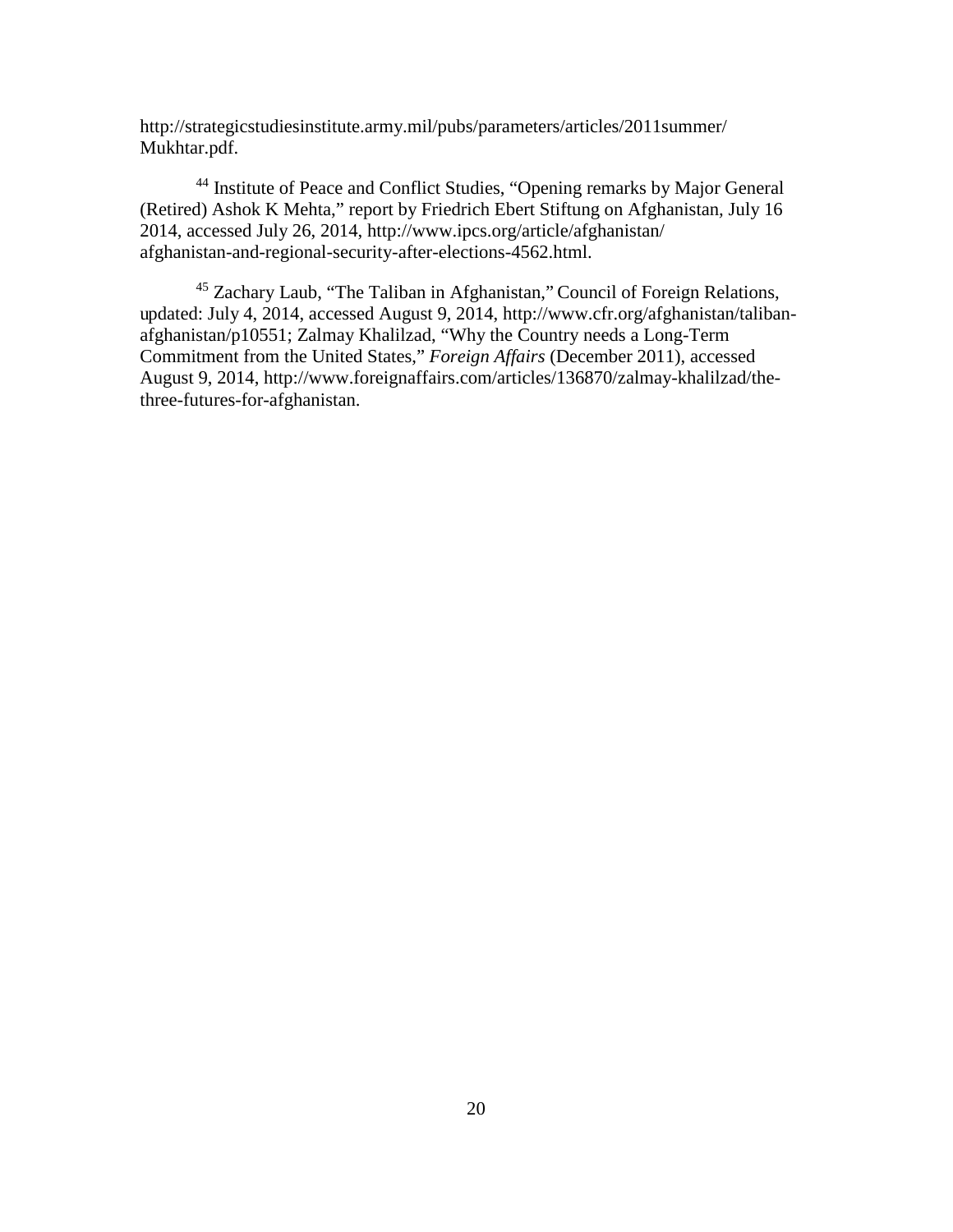### CHAPTER 3

### RESEARCH METHODLOGY

This research is a qualitative case study using a rational choice paradigm. The research links Afghanistan's security milieu with the interests of regional players after ISAF withdrawal, and analyzes the likely security implications on for all South Asia. The research discusses historical aspects of Afghanistan in the South and Central Asian framework, its current security environment and possible future outcomes. The methodology will primarily be descriptive in nature.

<span id="page-29-5"></span><span id="page-29-4"></span><span id="page-29-3"></span><span id="page-29-2"></span><span id="page-29-1"></span><span id="page-29-0"></span>I will use descriptive theory and explore the abstract implications of ISAF withdrawal. Although Afghanistan's pre 9/11 and current security environment has been widely researched, I will examine likely outcomes of ISAF withdrawal on South Asian security by analyzing the interests of internal and external actors and the strengths and weaknesses of Afghan institutions. A descriptive case study is focused and detailed, in which propositions and questions about a phenomenon are carefully scrutinized and articulated at the outset.<sup>[1](#page-30-5)</sup> Personal experience provided me additional depth in the topic. The rational choice paradigm frames the choices of external state actors in terms of cooperation or competition. Rational choice theory starts with the idea that individuals have preferences and choose according to those.<sup>[2](#page-30-6)</sup>

Economics is pivotal to the political and military security of states, and assists to understand converging and diverging behaviors. States are often motivated by money and the possibility of making a profit, calculating the likely costs and benefits of any action before deciding what to do.<sup>[3](#page-30-7)</sup> They are likewise security motivated (Waltz, 1979). Similarly, Afghanistan is transitioning from a state dependent on external actors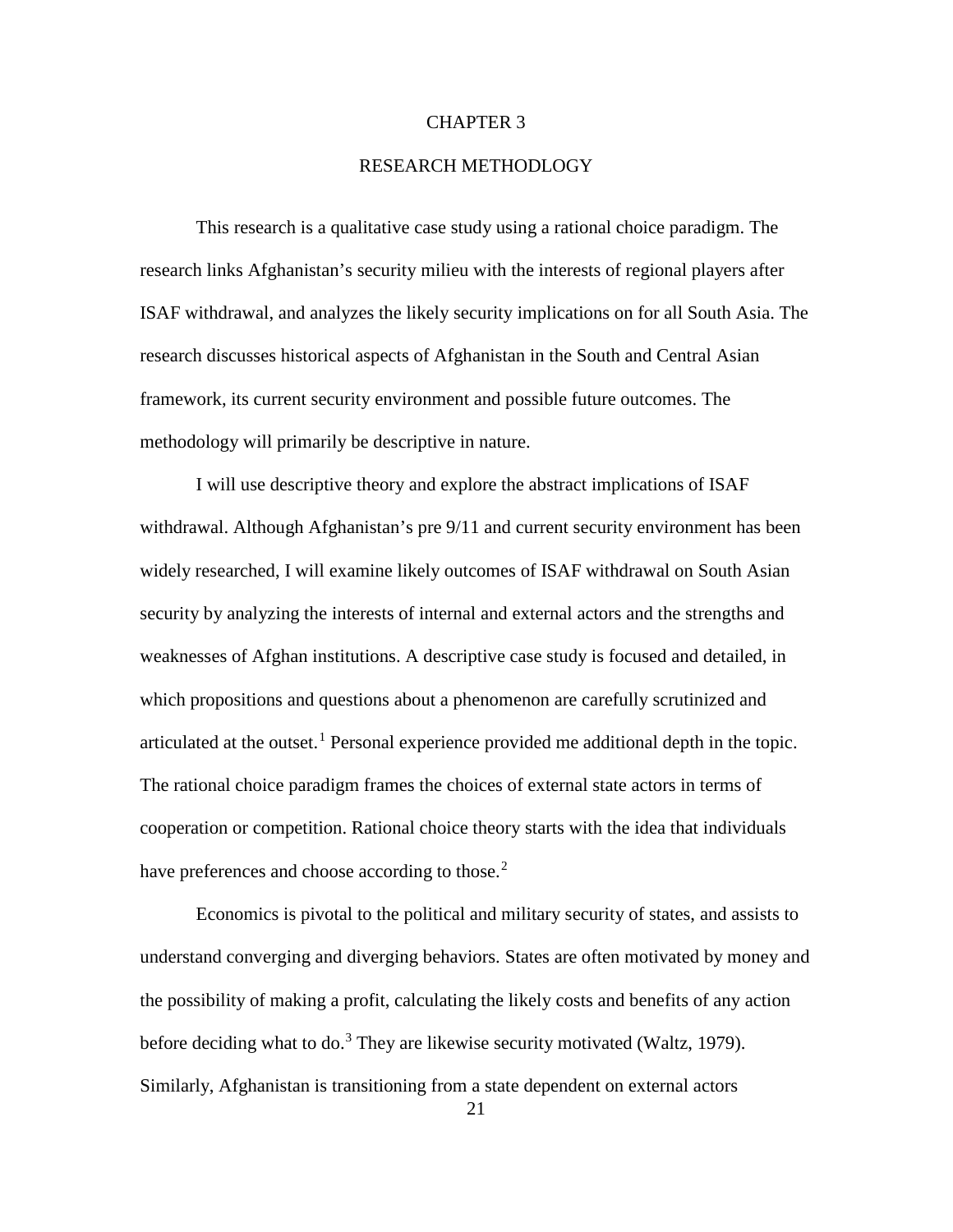providing economic and security assistance to one able to make its own choices for pursuing its economic and national interests. This "witches brew" makes the whole region simultaneously attractive, volatile and disturbing. All players are trying to maximize their gains in Afghanistan.

The paper is aiming to extricate the relevant implications from the prevailing environment for future regional security. The ISAF withdrawal from a long campaign is likely to create a political and economic vacuum. The secondary questions will provide the suitable criteria for validity and necessity of the security implications.

The thesis will conduct a deep case study to determine the contextual information and background data that evolved into the current situation facing Afghanistan. Chapter 4 will analyze the available information on Afghanistan's internal environment. Chapter 4 details important linkages, the security environment, and the internal capacity/developments of Afghan security institutions. Chapter 5 researches external actors' perception of the prevailing environment, their interests, and the ways in which they can influence the security environment. After exploring the internal security environment and the interests of different regional/international players, the security implications will be derived and discussed in chapter 6.

<span id="page-30-3"></span><span id="page-30-2"></span><span id="page-30-1"></span><span id="page-30-0"></span> $\overline{a}$ 

<span id="page-30-5"></span><span id="page-30-4"></span><sup>&</sup>lt;sup>1</sup> Ruthanne Tobin, "Descriptive Case Study," Sage Research Methods, accessed October 29, 2014, http://srmo.sagepub.com/view/encyc-of-case-study-research/n108. xml.

<span id="page-30-6"></span><sup>2</sup> Jonathan Levin and Paul Milgrom, "Introduction to Choice Theory," September 2004, accessed May 2, 2014, http://www.stanford.edu/~jdlevin/Econ%20202/Choice% 20Theory.pdf.

<span id="page-30-7"></span><sup>&</sup>lt;sup>3</sup> [Ashley Crossman,](http://sociology.about.com/bio/Ashley-Crossman-38827.htm) "Rational Choice Theory-An Overview," About.com, accessed May 2, 2014, http://sociology.about.com/od/Sociological-Theory/a/Rational-Choice-Theory.htm.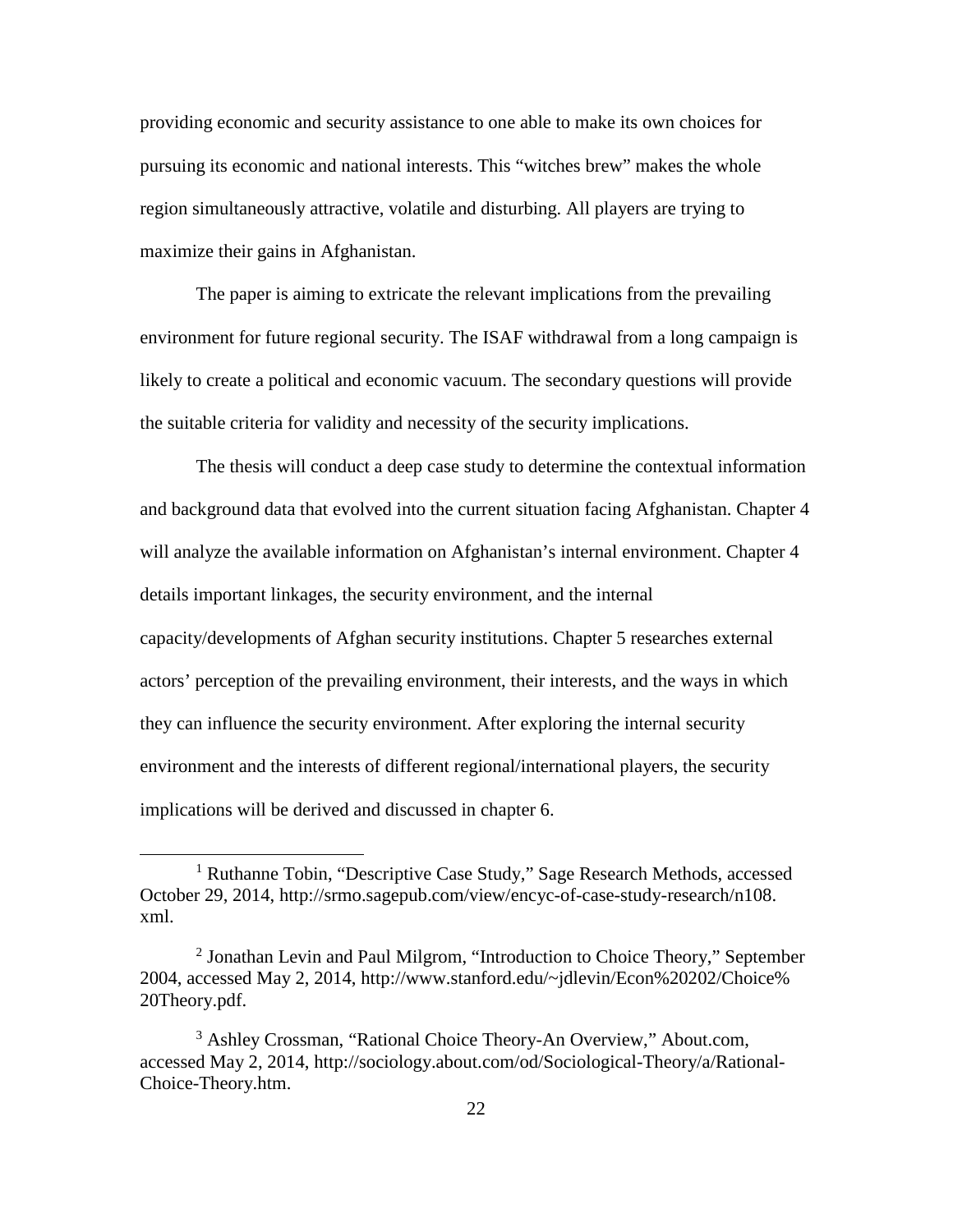### CHAPTER 4

### WITHIN AFGHANISTAN

<span id="page-31-3"></span><span id="page-31-2"></span>Afghanistan is in transition. The Taliban remains a relevant and potent adversary. The US withdrawal will leave security responsibility solely, or at least largely, to the Afghan government by 2016/17. This defining moment will shape the security future of all South Asia. The tentative ISAF withdrawal plan is likely to allow 9800 troops by the end of 2014, half that number at the end of 2015, and only traditional embassy personnel by the end  $2016$  $2016$  $2016$ .<sup>1</sup> Under the BSA (see APPENDIX B), troops will have a narrow mission: training Afghan troops and supporting counter terrorism operations.<sup>[2](#page-58-1)</sup> In anticipation of withdrawal, the West expended a huge amount of money and resources on the capacity of security and government institutions. Despite the huge investment, Afghanistan remains a world trouble spot. The present violence reflects that. Nonetheless, at the end of 2014, the US is likely to handover security to the ANSF and ANA.

### Prevailing Environment

History provides relevant context. Afghanistan today is at the same juncture as it was at in the 1990s. Six plus two,  $\phi^{\dagger}$  and Rome group,  $\phi^{\dagger}$  like initiatives are replaced with the regional and international initiatives for a peaceful and broad based government.<sup>[3](#page-58-2)</sup> A broad based national government is being pursued on the political front, similar to Hamid

<span id="page-31-0"></span> $\overline{a}$ 

<span id="page-31-4"></span><sup>††</sup> Afghanistan's neighbors plus US and Russia. Lakhdar Brahmi in UN special mission for Afghanistan tried to develop the consensus from 1997 to 1999. The process was suspended by Brahmi due to Taliban offensive of July 1999.

<span id="page-31-5"></span><span id="page-31-1"></span><sup>‡‡</sup> Brahmi's successor Francesc Vendrell, tried in 1999 to start a Loya Jirga process to negotiate between king Zahir Shah and Northern Alliance.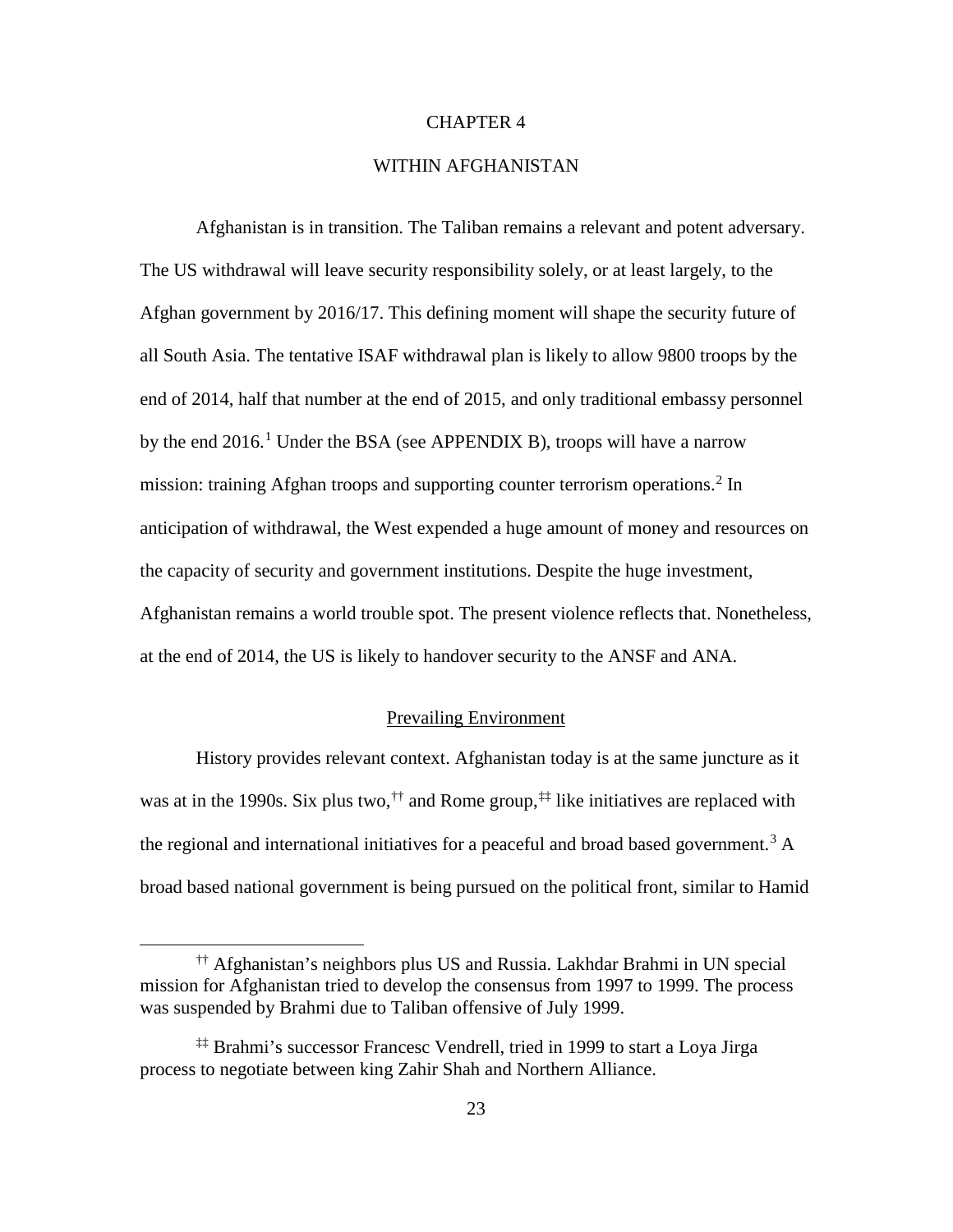<span id="page-32-0"></span>Karzai's testimony to US Senate in July 1999.<sup>[4](#page-59-0)</sup> In the 2001 Bonn Conference and Loya Jirga in 2003, the international community and Afghans agreed on a constitution and government setup. The present Afghan government was predominantly formed from a local faction of the NA group. As the NA helped the international coalition in OEF, it presently holds the key government positions. Pashtuns have minimal representation in the present setup. This has serious ramifications.

<span id="page-32-4"></span><span id="page-32-3"></span><span id="page-32-2"></span><span id="page-32-1"></span>The security of any country is very closely linked with the social, political and economic situation. The security environment cannot be assessed, visualized and predicted without the examining the overall environment. Political interests affect the definition of security objectives, priorities, and security tasks.<sup>[5](#page-59-1)</sup> Before moving on to the security environment, an appraisal of current political and economic situation is required.

### Political situation

Afghan society is egalitarian but frequently unstable. [6](#page-59-2) There are many dimensions of the political environment, but this paper emphasizes the security implications of the political situation. The current Iraqi situation provides insights into the possible future. In 2009, US forces left Iraq. They had created an Iraqi government and handed over security to Iraqi Security Forces. After almost 5 years, Iraq is again unstable and in crisis. ISIS/ISIL influence, indeed control, approximately 30 percent of Iraq. Iraq has turned into a great quagmire, which is affecting the security of the entire Middle East. On the Afghan front, the situation is similar. The US tailored its notion of victory to defeating Al Qaeda only. It declared achievement of its objectives and announced its withdrawal. Does this optimistic assessment square with reality? Keeping the Iraq context in mind, let us see the Afghan political situation.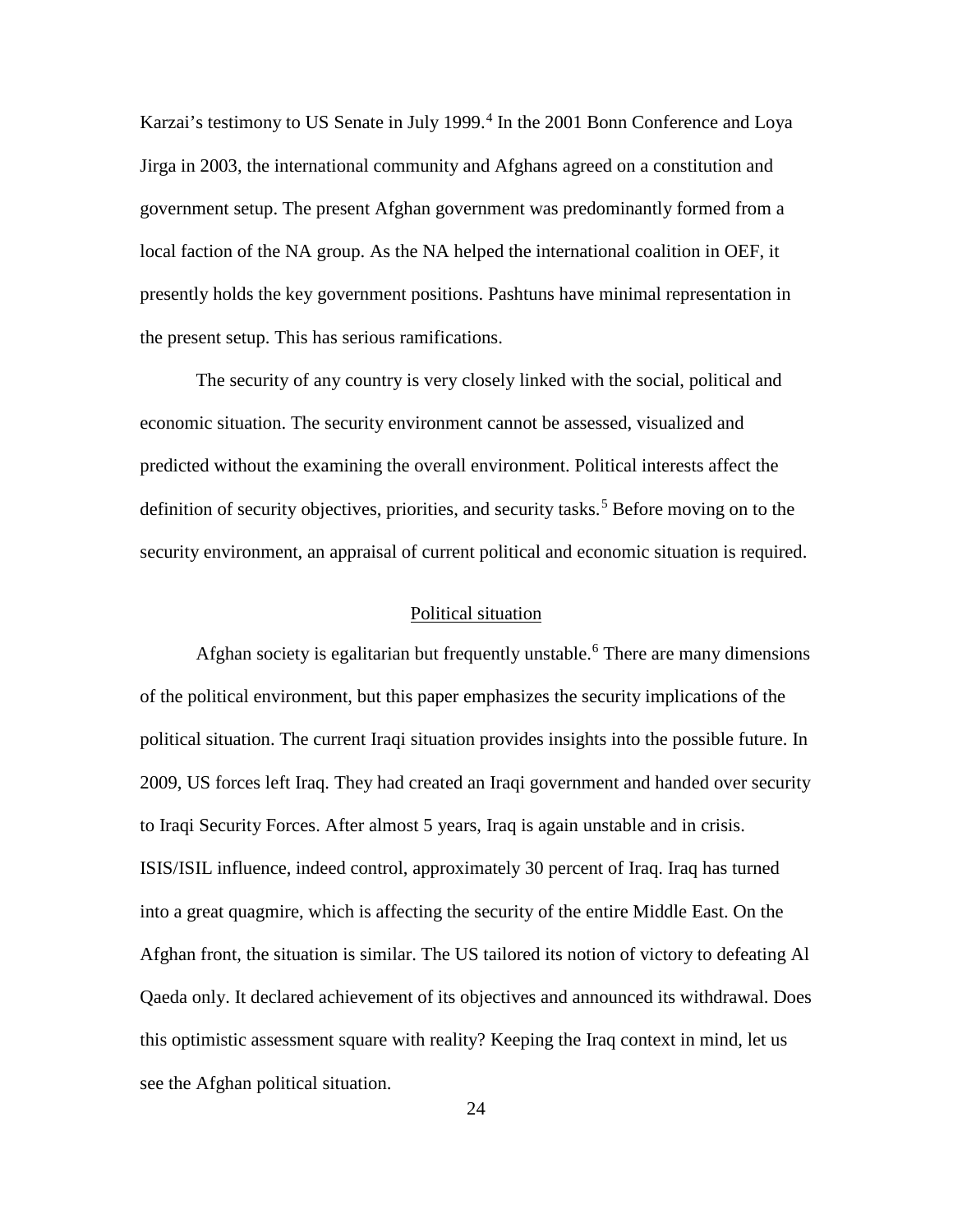The 2001 Bonn Conference and 2003 Loya Jirga provide the legal framework for the current government. Afghanistan is a unitary, centrally administered state. A president heads the administration with 32 provinces (*Walyat*) governed by appointed governors, districts (*Wuluswalis*), and a few subdivisions (*Alaqadaris*).[7](#page-60-0) The distinction between state and administration is very important in the Afghan context. Lower administrative pedestals exert considerable influence on stability. The lower administrative structure, i.e. *Wuluswalis*, and *Alaqadaris*, have remained relatively stable for centuries.<sup>[8](#page-60-1)</sup> Less the Amir Abd al-Rahman Khan (1880-1901), a national Afghan state framework has remained elusive.<sup>[9](#page-60-2)</sup>

<span id="page-33-4"></span><span id="page-33-3"></span><span id="page-33-2"></span><span id="page-33-1"></span><span id="page-33-0"></span>Ethnicity shapes the security and political environment. Ethnic minorities in the north are more accustomed to strong central government than southern Pashtuns.<sup>[10](#page-60-3)</sup> Afghanistan is divided into several ethnically dominated regions. The NA dominates Hazarajat and Nuristan (less Malawi Afzal's part of Nuristan), Kapisa, Balkh, Kabul, Kunduz, Baghlan, Takhar and Badakshan provinces. Western Afghanistan, including Herat, is dominated by the warlord Ismail Khan. Abdul Rashid Dostum, an Uzbek, exerts influence on the regions neighboring Uzbekistan. Eastern Afghanistan is dominated by the Pashtuns and acts as the Taliban's base. The Taliban, Al Qaeda and other insurgent groups draw support predominantly from Pashtun areas. These ethnic divisions support different armed groups. The NA group dominates present internal politics and the security environment. The Taliban and Al Qaida remain the adversary. Collective actors such as political parties are still not defined. Politics are personalized and revolve around powerful warlords.<sup>[11](#page-60-4)</sup>

25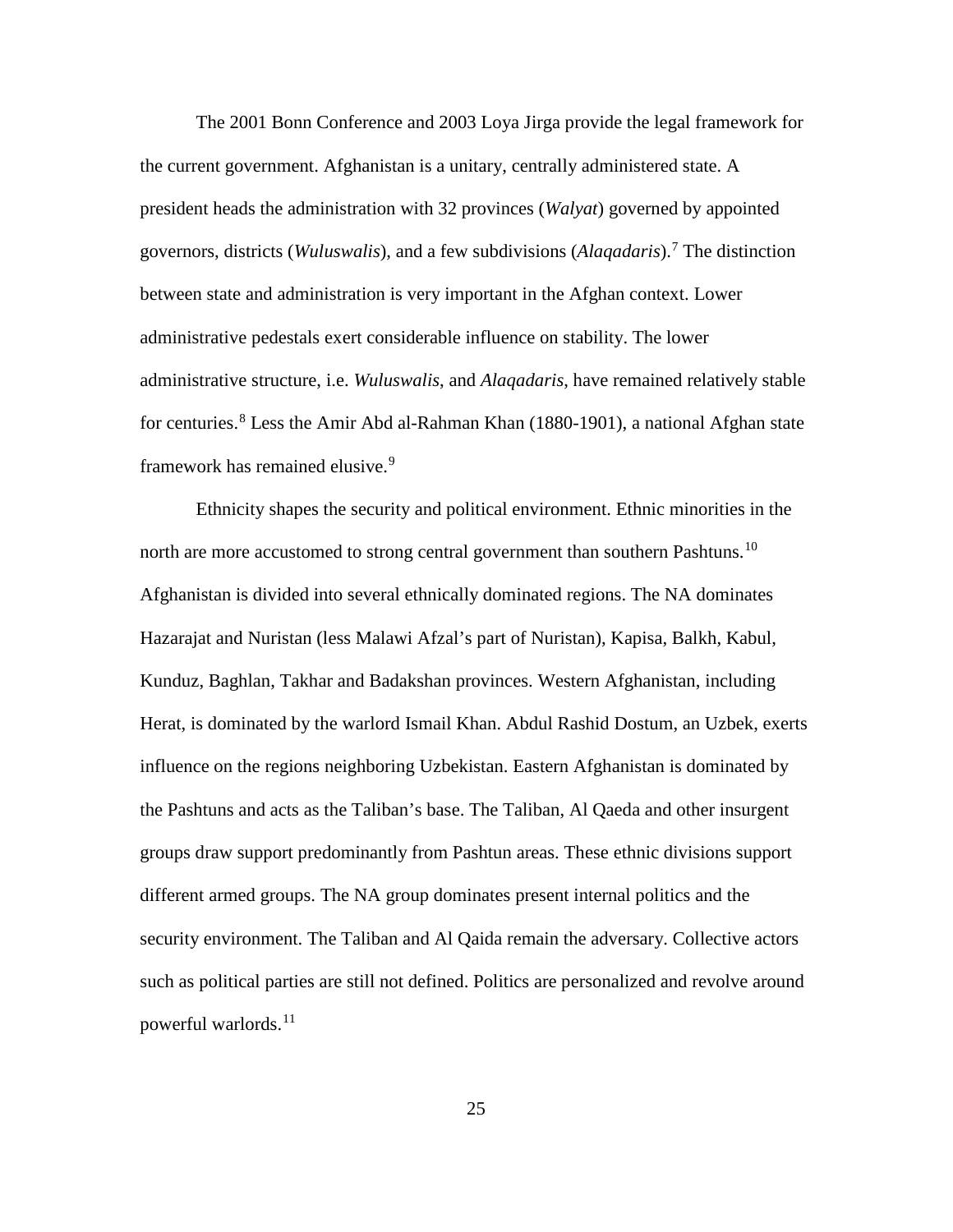<span id="page-34-6"></span><span id="page-34-5"></span><span id="page-34-4"></span>The most powerful and recent external actor, the US, has transited through several policy options, significant troop surges, and diplomatic offensives to stabilize Afghanistan. The US Af-Pak strategy focused on developing, with the assistance of the international community, the capacity Afghan government. It also identified Pakistan as a root cause of instability. This overtly brought Pakistan into the campaign theatre with targeted drone attacks and a surge in CIA operations. The overall American focus is on trying to establish a stable security environment by concentrating on the political, economic, and military and information domains of local Afghan governments. The hope is the Afghan government will become capable of taking on security and governance responsibilities after the US withdrawal.

<span id="page-34-8"></span><span id="page-34-7"></span>There is evidence Afghanistan is moving forward. The 2014 elections were relatively peaceful and saw a significant turnout of voters. This was a moment of satisfaction for the US. But the aftermath of the 2014 elections showed the infancy of Afghan democracy. Deadlock existed for almost four months, ending in September 2014 after a US backed compromise. The outcome of these elections and its aftermath, are indication of future political instability without a robust US presence in the background brokering the distribution and exercise of power. The divisions were demographically based. Abdullah mustered support from Tajik ethnic factions and Mr. Ghani drew support from Pashtun areas. Ethnic fault lines are likely to persist even after a compromised political settlement. Premature US withdrawal will only exacerbate the situation.

<span id="page-34-3"></span><span id="page-34-2"></span><span id="page-34-1"></span><span id="page-34-0"></span>One fact remains inescapable, Afghanistan's society is based on tribal, not national, culture. This culture manifested in armed opposition over the past three decades. The political environment lacks stability because of ethnic divides, drug trafficking, and a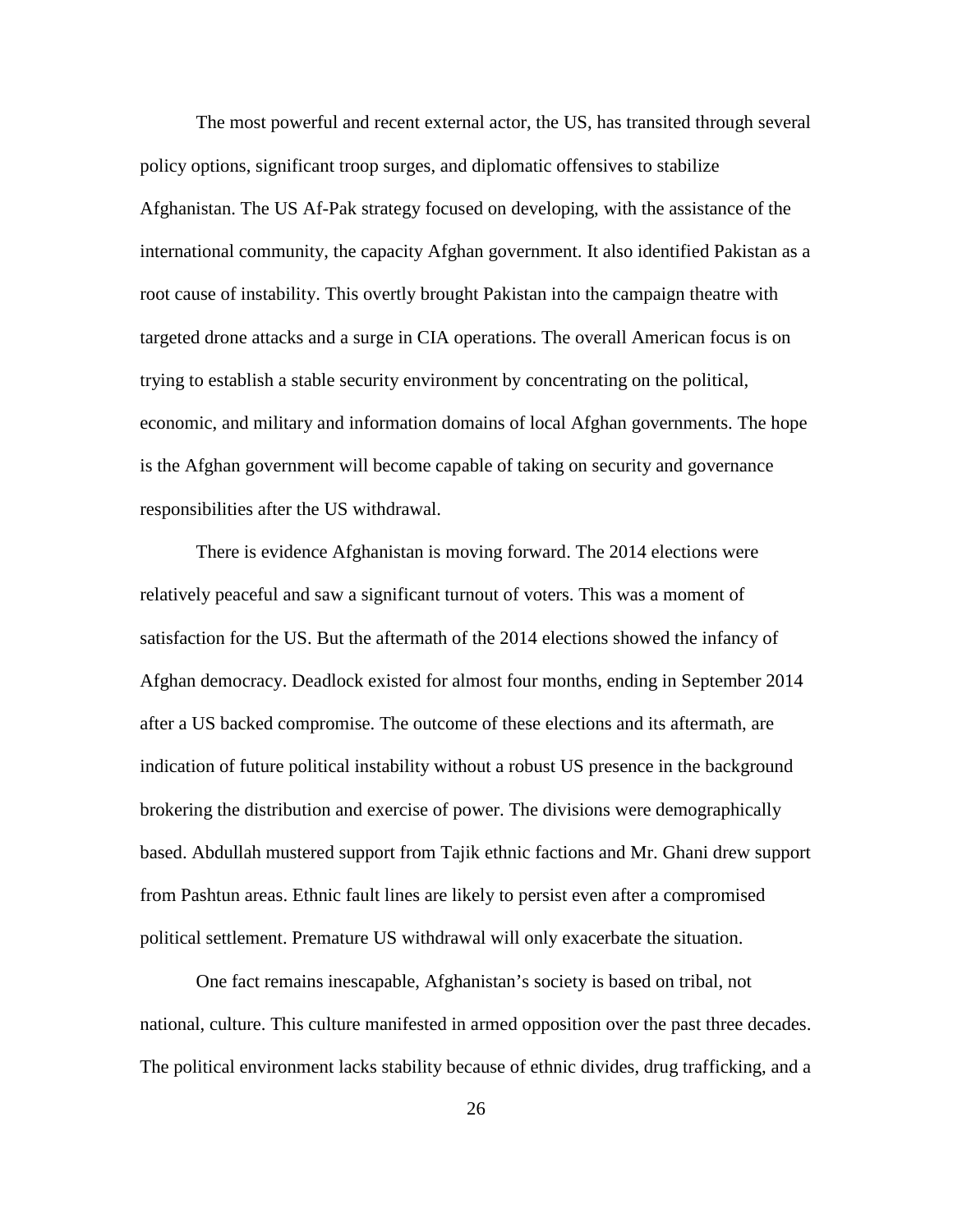weak economy. Not all indications are negative. For example, the November 2013 Loya Jirga endorsed the BSA and high turnout for the April 2014 election are positive indicators for a peaceful political process. The national institutions are continuously improving their ability to provide constitutional, stable, responsive and effective government. But still, widespread corruption, ineffective monitoring, low revenue generation, illiteracy, lack of coordination between center and provinces, insufficient management capacity, and an uneven distribution of power among branches of the government remain big challenges. [12](#page-61-0)

### Present Economic Situation and Future Indicators

<span id="page-35-2"></span><span id="page-35-1"></span><span id="page-35-0"></span>Afghanistan's economy is entirely dependent on external links for access to imports and exports.<sup>[13](#page-61-1)</sup> It is landlocked, mountainous, and underdeveloped. In the 1970s, the Afghan economy was rural and subsistence, and largely dependent on foreign aid.<sup>[14](#page-61-2)</sup> From 1979 to 1989, violence destroyed the rural economy and introduced rapid monetization.<sup>[15](#page-61-3)</sup> During the Taliban era, stiff sanctions from the international community overwhelmed the economy of Afghanistan.<sup>[16](#page-61-4)</sup> The Taliban prohibited poppy cultivation, but could not stop drug trafficking and illegal smuggling.

<span id="page-35-7"></span><span id="page-35-6"></span><span id="page-35-5"></span><span id="page-35-4"></span><span id="page-35-3"></span>Afghanistan remains dependent on foreign assistance. The internal economy of the country is underdeveloped due to political instability and a decade's long war. Increasing domestic revenues is imperative, but the domestic sector remains weak. If it continues, the country's financial needs are expected to increasingly outstrip resources, especially as international assistance declines after 2014.<sup>[17](#page-61-5)</sup> Afghanistan requires constant financial support from external actors, which may be available only briefly after ISAF withdrawal. Current frameworks of financial aid include The Tokyo Mutual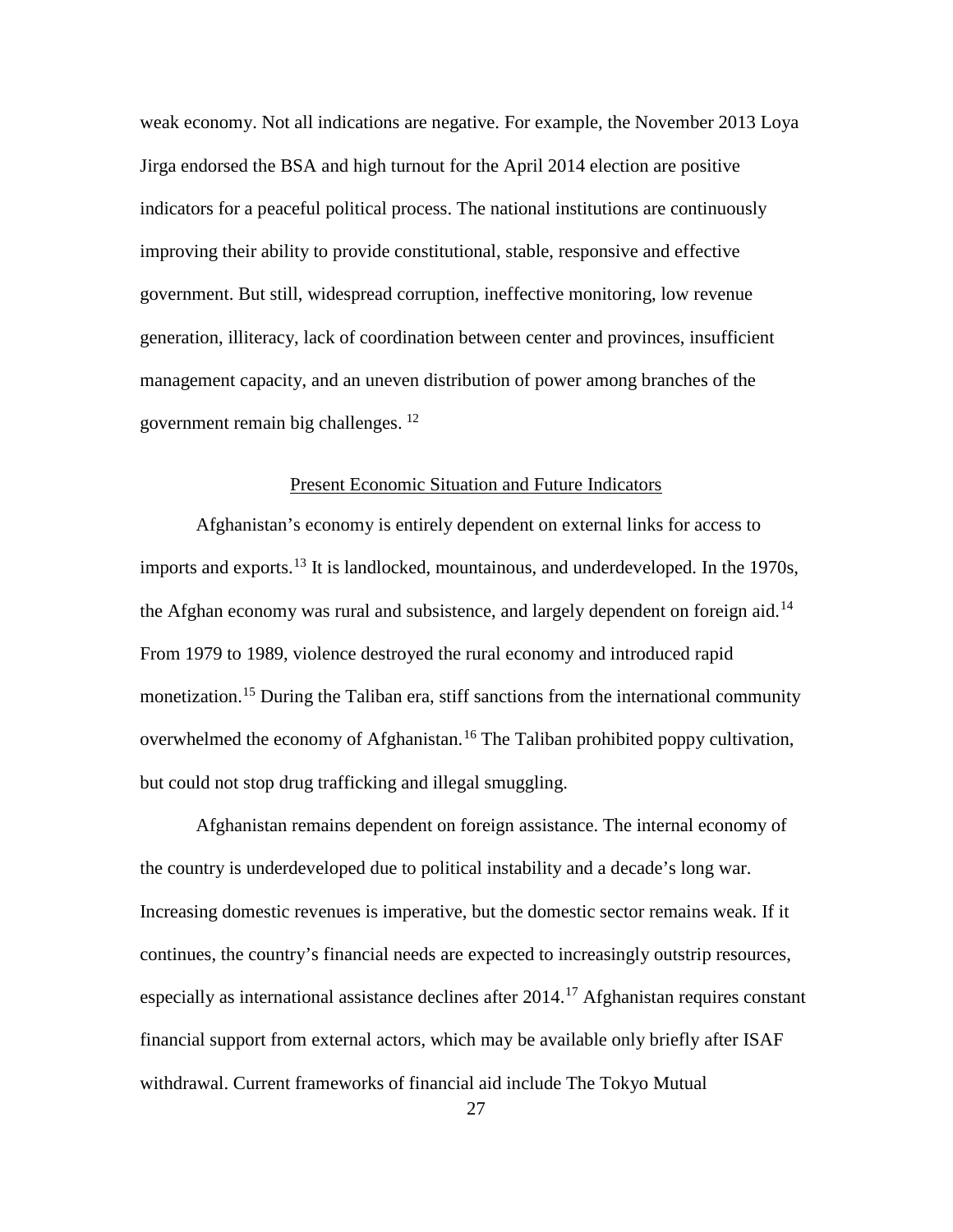Accountability Framework (TMAF), [§§](#page-36-0) and the Afghanistan transformation decade. TMAF agrees to provide \$500 million per year by 2015, and continue to pay for an increased percentage of the overall security budget until 2024, when the Afghan government will be responsible for 100 percent of its own security costs.[18](#page-62-0) At Bonn in 2011, 85 nations, 15 international organizations, and the United Nations reviewed the last decade progress and planned on a transformation decade from 2014-2024.<sup>[19](#page-62-1)</sup> Agreement and implementation of transformation mechanisms and the distribution of funds remains elusive. To label the future uncertain is an understatement.<sup>[20](#page-62-2)</sup>

Afghanistan economic indicators are less positive than expected. The government missed its FY 2013 revenue target of \$2.03 billion by 5 percent. The World Bank estimates the gap will reach 25 percent of GDP in 2018 and remain at 20 percent of GDP until at least  $2025$ <sup>[21](#page-62-3)</sup> Despite some progress in revenue generation, Afghanistan had one of the world's lowest fiscal sustainability ratios. <sup>[22](#page-62-4)</sup> Its GDP has grown rapidly since 2001, recording average growth of 9-10 percent annually. In 2012, GDP was approximately \$20.5 billion. This report challenged assumptions about economic sustainability. According to the latest World Bank report, economic growth in 2013 was estimated at 3.6 percent, down from 14.4 percent in 2012. Inflation is up to 7.7 percent, and the economy is projected to remain weak in  $2014.<sup>23</sup>$  $2014.<sup>23</sup>$  $2014.<sup>23</sup>$ 

The economic situation in coming years will also be greatly affected by the security situation and will reciprocally affect the security condition.<sup>[24](#page-62-6)</sup> Interdepartmental friction and a tribal warlord culture provides more power to the Ministry of Defense. The

<span id="page-36-0"></span><sup>§§</sup> The Tokyo Mutual Accountability Framework (TMAF) remains the main framework of the relations between donors and Afghanistan.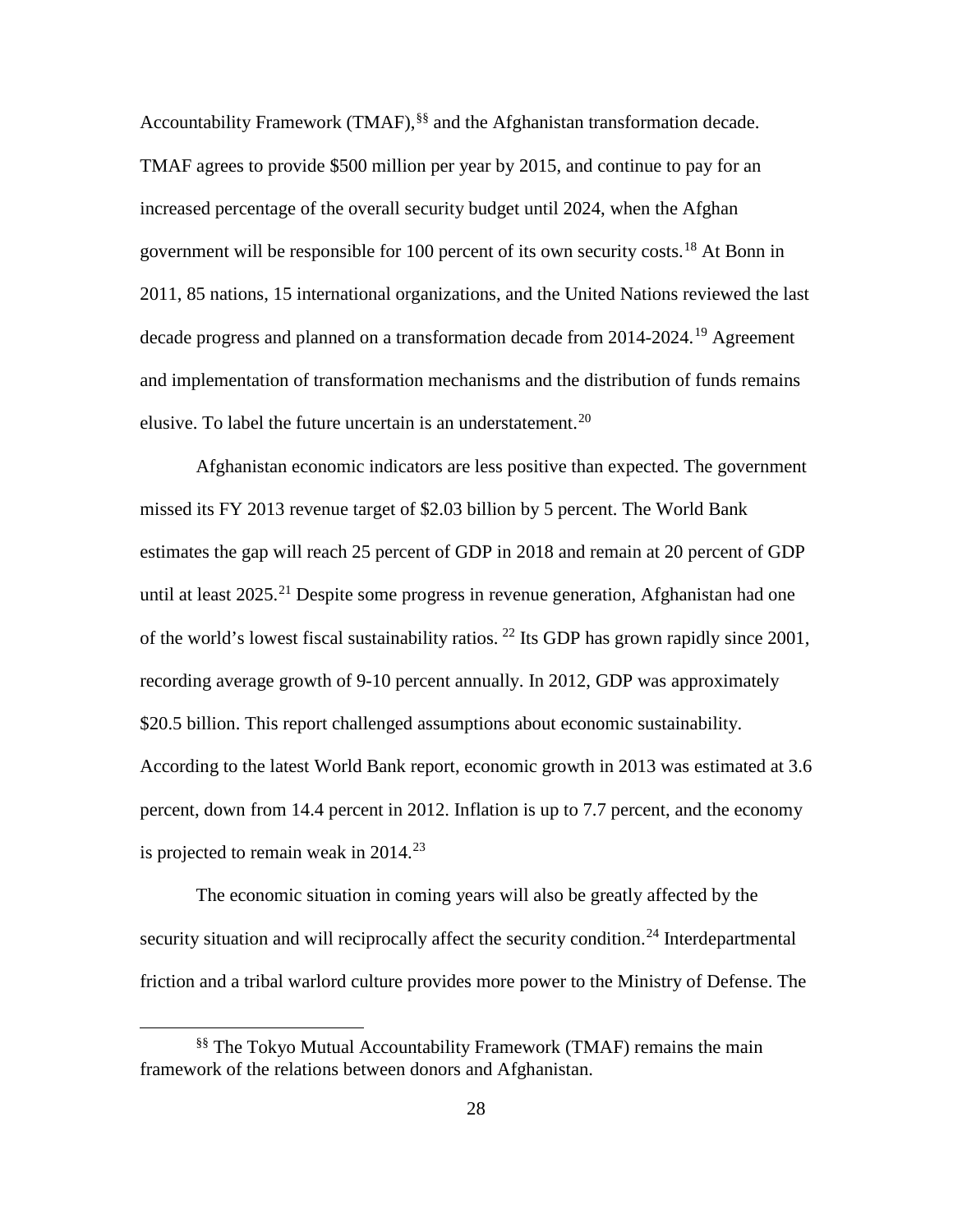Ministry of Finance depends on it for security reasons, and this gives monopoly to the NA. The ISAF presence currently provides the required security and autonomy to the Ministry of Finance. For example, it occasionally sought help from ISAF to gain control of custom check posts.<sup>[25](#page-63-0)</sup> The reduction of ISAF personnel will likely have a negative effect on future economic growth.<sup>[26](#page-63-1)</sup> The security environment makes Afghanistan's economic future very fragile. Sustained funding is essential for the transition of security, governance, and the establishment of a safe environment in which Afghans can prosper.<sup>[27](#page-63-2)</sup>

# Security Institutions

Traditionally, Afghan security has been elusive and tenuous. It is dependent on the culture of warlords, armed movements, patron-client relationships and solidarity groups (*Qaum*).[28](#page-63-3) Afghans use communities as an instrument of state control over the people, rather than the state offering physical and social security.<sup>[29](#page-63-4)</sup> The Islamic resistance of 1978 was a landmark in security history, leaving permanent imprints on how the state functions.

Afghanistan's most recent security chapter starts from the US GWOT in the aftermath of 9/11. Before the GWOT, Afghanistan was torn apart by two decades long conflict. Under Chapter VII of Security Council Resolution 1386, ISAF became in charge of the international military operation while the UN Assistance Mission in Afghanistan (UNAMA) took charge of international civic activities. Afghanistan's New Beginnings Program (ANBP), a project of the UNDP, was responsible for security sector reform and related programming, including DDR.<sup>[30](#page-63-5)</sup> The US, along with a group of eight, [\\*\\*\\*](#page-37-0) became

<span id="page-37-0"></span><sup>\*\*\*</sup> U.K, France, Canada, Germany, New Zealand, Romania, Bulgaria and Mongolia.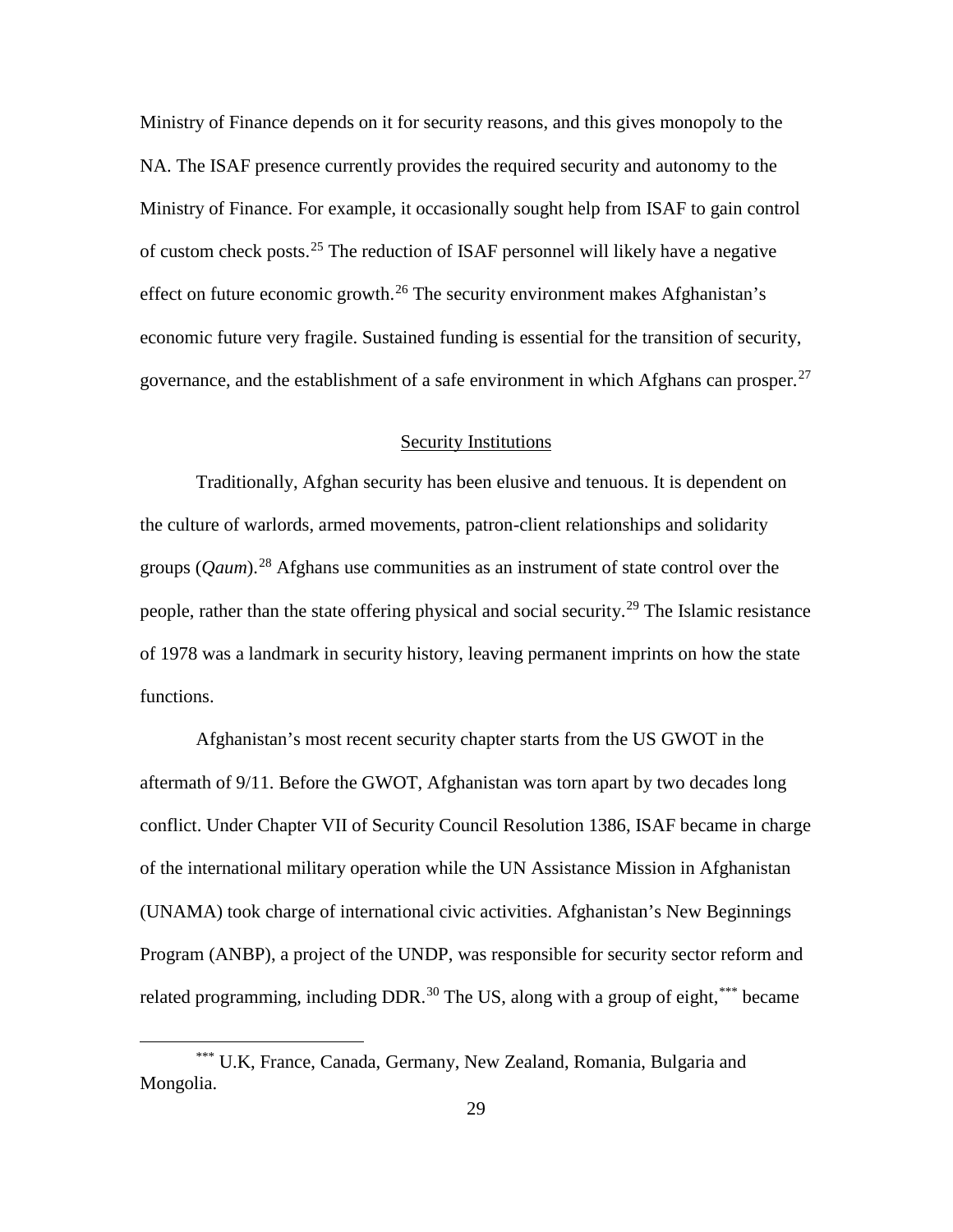primary sponsor with the UN as overseer.<sup>[31](#page-64-0)</sup> Security sector reforms (SSR) were part of nation building.<sup>[32](#page-64-1)</sup> Provincial Reconstruction Teams (PRTs) were also set up to deny spaces to insurgents.<sup>[33](#page-64-2)</sup> SSR and PRTs are currently the basic framework for security. President Obama's Af-Pak strategy aims to build domestic security forces to the point where they can take replace ISAF.<sup>[34](#page-64-3)</sup> Since the 2009, the Af-Pak strategy resulted in peak troop levels, <sup>[†††](#page-38-0)</sup> and redoubled [civilian](http://www.washingtonpost.com/blogs/checkpoint-washington/post/cost-of-civilian-surge-in-afghanistan-17-billion/2011/09/08/gIQARu9qCK_blog.html) efforts.<sup>[35](#page-64-4)</sup>

The ANSF must become the major effort and security provider. Since August 2008, it already took lead responsibility for Kabul and is currently extending its reach into some provinces.<sup>[36](#page-64-5)</sup> The ANSF consists of three principal components: ANA, Afghan Air Force (7,000 personnel and 126 aircraft-by 2016),  $37$  and Afghan National Police.  $38$ Afghan Special Forces are also part of the ANSF. The Ministry of Defense controls the army and air force. The Ministry of the Interior and Intelligence Services controls police forces, including national border, highway, and counternarcotic branches.<sup>[39](#page-64-8)</sup>

The ANA is the main part of NDS and is envisaged to take over primary responsibility for security of the Afghan state. The NA is the basic ethnic building block and genesis of the present ANA. The NA is partisan actor and was constituted from the core of Ahmad Shah Massoud's forces. The secret negotiations between UNAMA (United Nations Assistance Mission in Afghanistan), the US, a few members of Afghan government, and the Shura-yi Nazar council, [‡‡‡](#page-38-1) set the framework for the composition

<span id="page-38-0"></span><sup>&</sup>lt;sup>†††</sup> About one hundred thousand by June 2011.

<span id="page-38-1"></span><sup>‡‡‡</sup> Supervisory council of north.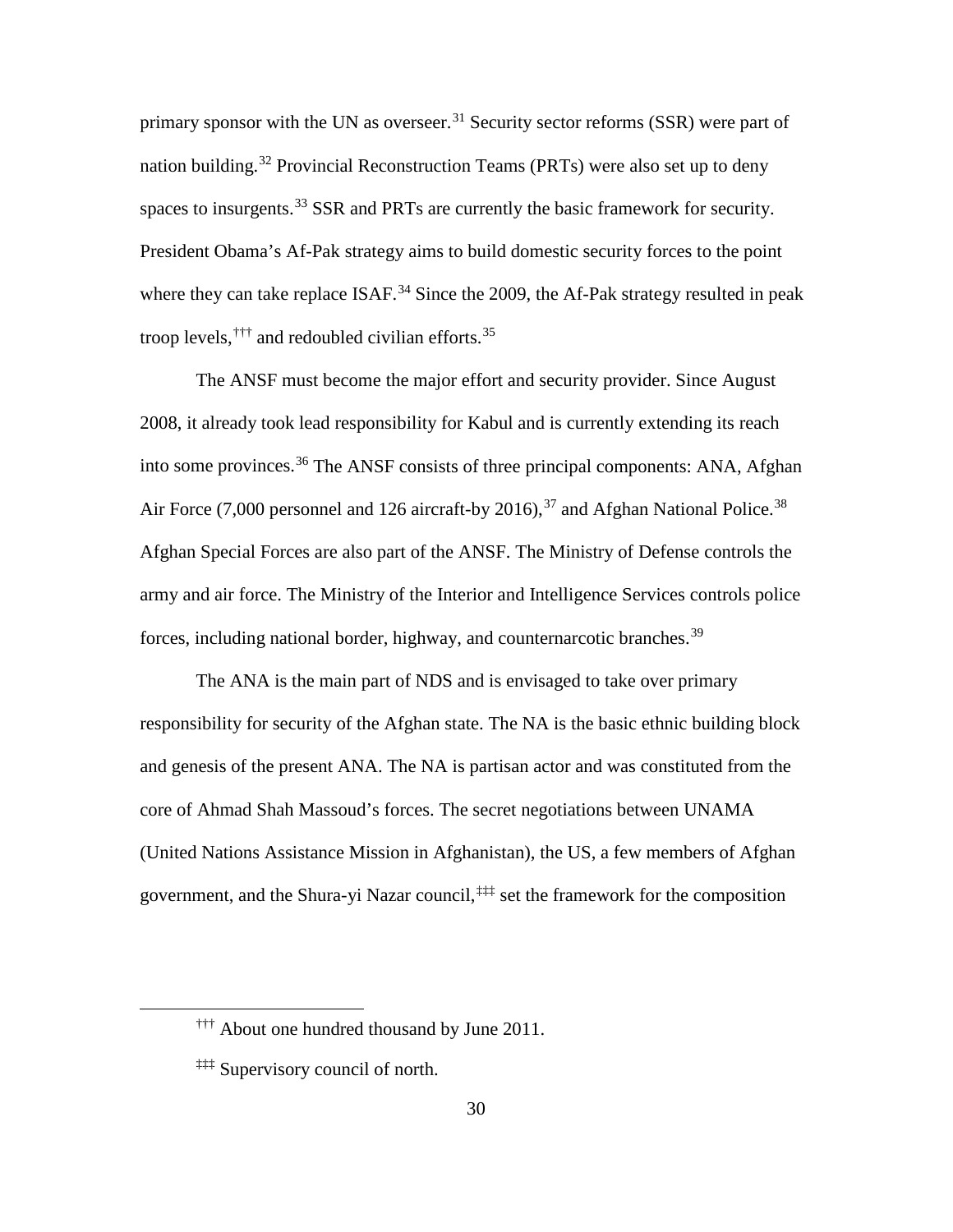and powers of the ANA. Marshall Faheem, [§§§](#page-39-0) was central to the development of the ANA. As defense minister and Tajik nationalists, he influenced the establishment, recruitment and creation of a biased and partisan ANA.<sup>[40](#page-65-0)</sup>

Under the 2005 National Directorate of Security (NDS) reform initiative, the Coalition sponsored a move away from factional control of the ANA and sponsored Abdul Rahim Wardak as defense minister.<sup>[41](#page-65-1)</sup> General Bismullah Mohammadi (current defense minister), and Marshall Fahim, and other prominent leadership of NA were the main crafters of the reformed ANA. These individuals were close allies of Ahamd Shah Massoud, and had strong Anti-Taliban (Pashtun) biases. General Bismillah Mohammdi was the Chief of General Staff from 2003 until becoming the interior minister in 2010 and eventually the defense minister in  $2012<sup>42</sup>$  $2012<sup>42</sup>$  $2012<sup>42</sup>$  His longevity in key positions suggests the NDS reforms at best marginally changed the ethnic dominance of the ANA. A detailed timeline of ANA developments is in 'APPENDIX A'. As of March 2014, ANSF force strength reached to 340,632 personnel, 97.4 percent of the 352,000<sup>[\\*\\*\\*\\*](#page-39-1)</sup> authorized endstrength.

Almost all ANSF unit and major equipment fielding is complete, including its 309 programmed *Kandaks[††††](#page-39-2)* (battalions). The ANA is scheduled to receive all of its equipment by July 2014 and the last *Kandak* will complete training in January 2015.

<span id="page-39-0"></span><sup>§§§</sup> Faheem was the leader of the NA that supported the American attacks against Taliban. Faheem remained as the defense minister from 2002 to 2004 and vice president until his death in 2014.

<sup>\*\*\*\*</sup> Including 26,632 ALP personnel, security forces totaled 376,264.

<span id="page-39-2"></span><span id="page-39-1"></span><sup>††††</sup> The Kandak, or battalion, of 600 troops is the basic unit of the ANA. Most Kandaks are infantry units.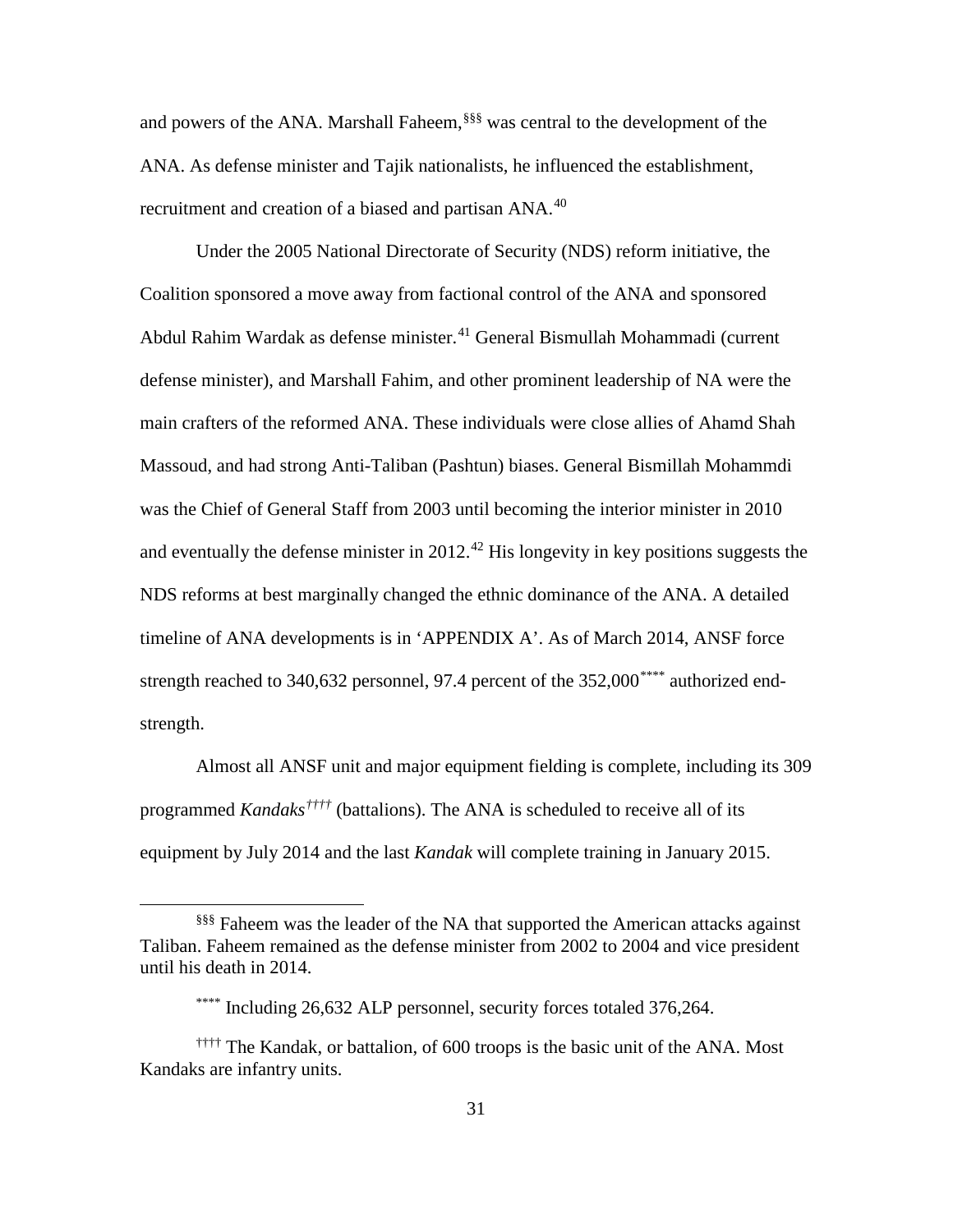Structurally, the ANA is divided into six ground-maneuver corps as regional commands: 201 Corps in Kabul, 203 Corps in Gardez; 205 Corps in Kandahar; 207 Corps in Herat; 209 Corps in Mizar-e-Sharif.<sup>[43](#page-66-0)</sup> Each corps is comprised of 2-4 brigades. Each brigade is comprised of infantry Kandaks, combat support Kandaks, and combat service support Kandaks.<sup>[44](#page-66-1)</sup> There have been substantive efforts by the US and Coalition to recruit a balanced, ethnically diverse army, proportionally representative of the population. Presently, the ANSF demographic profile is Pashtuns 44 percent, Tajiks 25 percent, Hazaras 10 percent, Uzbek 8 percent, and 13 percent other ethnic groups. <sup>[45](#page-66-2)</sup>

According to the Pentagon, through 2010 the U.S. government spent over \$25 billion to train and equip army and police forces since 2001. An additional \$14 billion is requested through 2011.[46](#page-66-3) Allies and partners in at the Chicago NATO Summit pledged more than \$1.1 billion per year for sustaining and supporting ANSF in 2015, 2016, and 2017.[47](#page-66-4) In 2003, an ANA recruit's salary increased to \$70 per month and a battalion commander's salary was increased to \$300 per month. As an added bonus, soldiers received \$2 for each day spent on field operations. In the summer of 2006, the Taliban<sup>[‡‡‡‡](#page-40-0)</sup> were reportedly offering three times the daily pay of the ANA, approximately \$300 a month for the equivalent of a first-year ANA soldier. Additionally, the Taliban reportedly offered: "\$10 to \$20 per day for joining attacks on Western forces, \$15 to launch a single mortar round into nearby coalition military bases, and \$1,000 for the head of a government worker or a foreigner.<sup>[48](#page-66-5)</sup>

<span id="page-40-0"></span><sup>‡‡‡‡</sup> TTP; Tehreek-i-Taliban Pakistan faction of Taliban movement, is also paying the salary to their foot soldiers, on the same lines.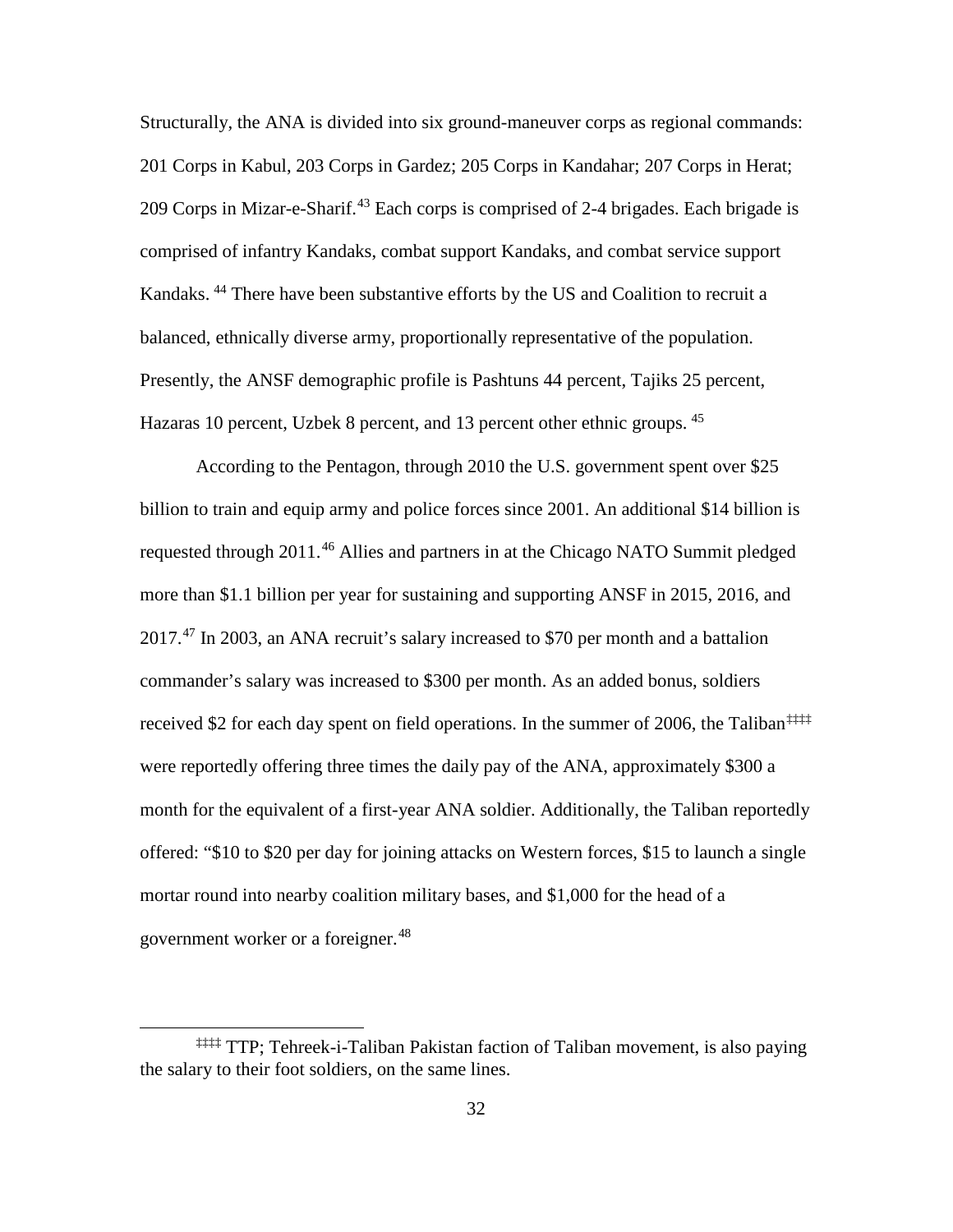The Afghan National Police (ANP) consist of a Uniformed Police responsible for general enforcement and public safety, a Border Police which patrols the borders and conducts counter-smuggling operations, and a Civil Order Police which controls disturbances in urban areas.<sup>[49](#page-67-0)</sup> The most capable pillar, however, is the Afghan National Civil Order Police (ANCOP). ANCOP is a well-trained, well-led, effective, and 14,000 person force capable of autonomous operations without coalition support. There is also a Tribal Protection Force, an experimental militia program in Wardak province modeled after a similar local security force program in Iraq. These units are recruited and vetted by regional leaders, who assume responsibility for their performance and discipline. As of March 2014, their numbers across districts grew to  $26,647.^{50}$  $26,647.^{50}$  $26,647.^{50}$ 

#### Analysis of Internal Factors

Afghanistan's political process remains uncertain, as evidenced by the aftermath of the 2014 presidential. Afghanistan has progressed in health, education, and economics, but the Taliban, violence, factionalism, corruption and governance remain the key issues.<sup>[51](#page-67-2)</sup> The government is unable to exercise control over all of Afghanistan.<sup>[52](#page-67-3)</sup> The current government lacks the ability, and in certain sectors, the will to deliver. Many reports about the ANA suggest they are incapable of controlling the insurgents without the Allied help.<sup>[53](#page-67-4)</sup>

Planned Allied military strength is likely to be 10,000 Americans and 14,000 other troops at nine locations, which appears insufficient.<sup>[54](#page-67-5)</sup> The withdrawal does not bode well for security. President Obama's announcement of the US pull out was supposed to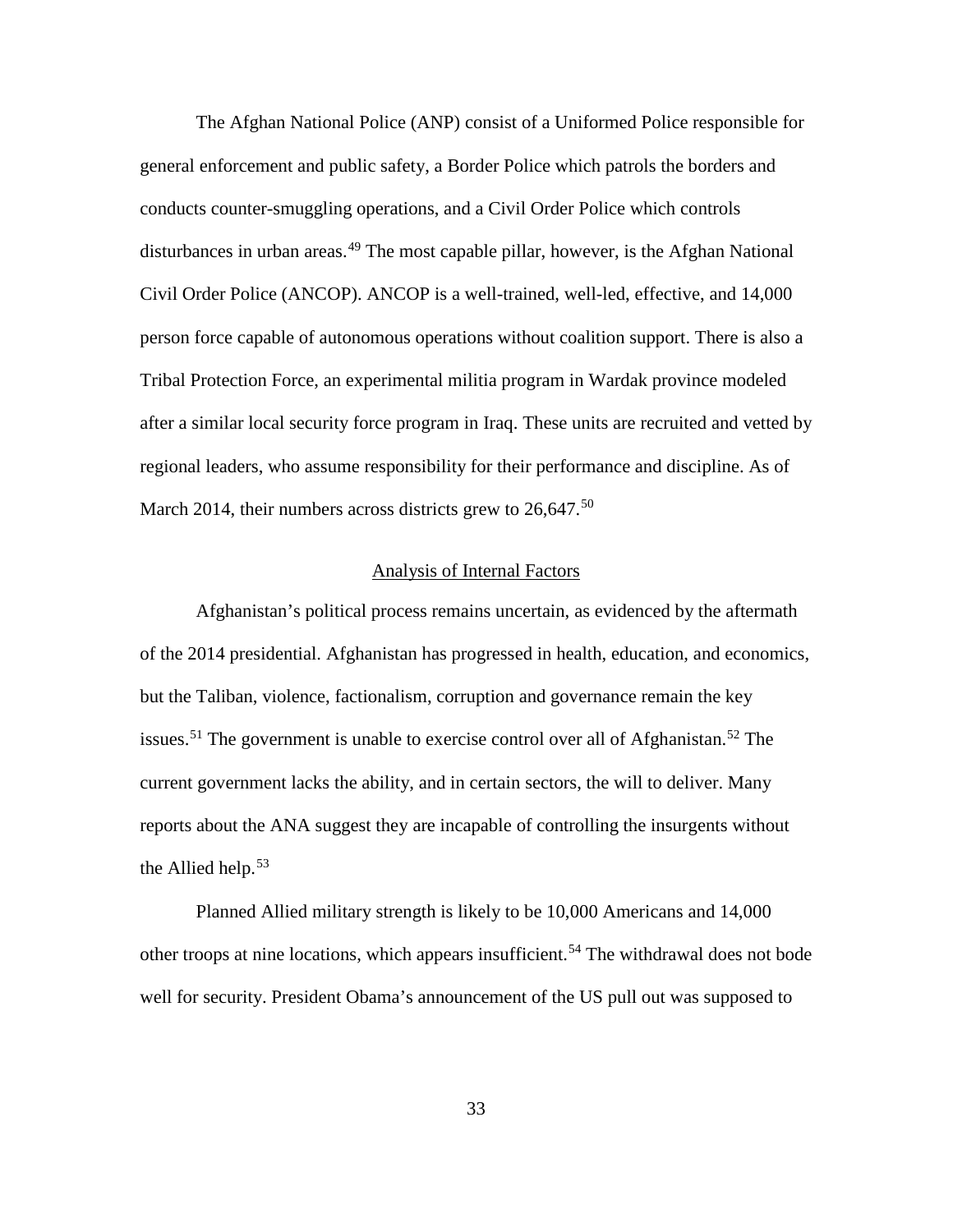be conditions based.<sup>[§§§§](#page-42-0)§</sup> However, his 2009 West Point speech omitted this and gave final pull out date instead.<sup>[55](#page-68-0)</sup> The surge made some progress, but the tight deadlines for withdrawal and Taliban resilience have left insurgents in control of enough territory to remain militarily viable well after 2014. The ANSF will thus inherit a more demanding job than expected.<sup>[56](#page-68-1)</sup>

The political environment is the major hurdle. The two top 2014 presidential candidates, Mr. Abdullah Abdullah and Mr. Asharf Ghani, reached a compromise. Mr. Ghani has replaced Mr. Hamid Karzai and Mr. Abdullah is the chief executive officer (a position not mentioned in constitution). This new administration, with the only change being faces, like previous ones, lacks credibility, will, a pragmatic strategy or a vision for the future. They are likely to follow the same Karzai strategy, which accomplished little for security and stability.

The Taliban will remain the main challenge to the new Afghan administration. The United Nations Assistance Mission in Afghanistan (UNAMA) documented [8,615](http://unama.unmissions.org/Portals/UNAMA/human%20rights/Feb_8_2014_PoC-report_2013-Full-report-ENG.pdf) [civilian](http://unama.unmissions.org/Portals/UNAMA/human%20rights/Feb_8_2014_PoC-report_2013-Full-report-ENG.pdf) deaths and injuries in 2013, a 14 percent increase over the previous year and the highest toll since it began keeping records in 2009. The Taliban may even increase the pace of attacks after ISAF withdrawal. In some isolated areas they have already established shadow hidden governments. Many rural Afghans have come to trust the Taliban's extensive judicial [network](http://www.iwaweb.org/_docs/reports/research/shadow_justice-how_the_taliban_run_their_judiciary.pdf) over government courts to "solve disputes in a fair way, without tribal or ethnic bias, or more commonly, without having to pay bribes," says [Graeme](http://www.crisisgroup.org/en/about/staff/field/asia/smith-graeme.aspx) Smith, a Kabul-based senior analyst at the International Crisis Group.<sup>[57](#page-68-2)</sup> The Taliban also draw power from tribal culture and ethnic linkages. Taliban resurgence

<span id="page-42-0"></span>§§§§ 2009 US President's speech at West Point.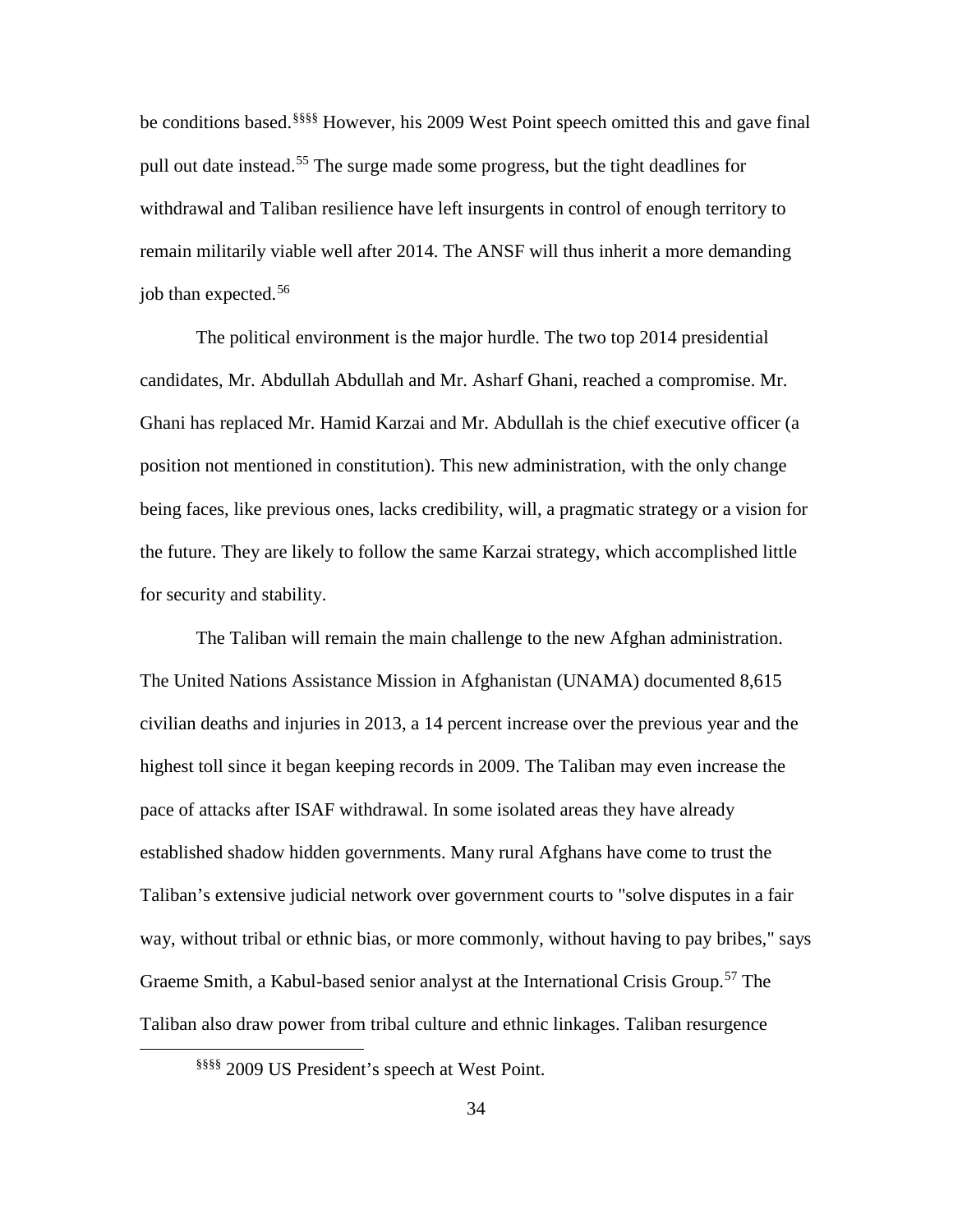began in 2007 and afterwards did not see downward trends. It still enjoys continued support from Eastern Afghanistan. The Asia [Foundation](http://asiafoundation.org/country/afghanistan/2013-poll.php) found that in 2013, a third of the population, mostly Pashtuns and rural Afghans, had sympathy for armed opposition groups, primarily the Taliban.<sup>[58](#page-69-0)</sup> In some outlying districts, Afghan forces and local insurgents have reached informal ceasefires that effectively cede a degree of authority to the Taliban. The UN reported in 2014 that the Taliban maintained outright control of four districts, out of 373 nationwide, but the insurgency's reach extends much further: some 40 percent of districts had a "raised" or "high" threat level.<sup>[59](#page-69-1)</sup>

After the Soviets departed in 1989, the Najibullah regime lasted for only three years. The current Afghan government is more popular than Najibullah's was, but it is not without vulnerabilities.<sup>[60](#page-69-2)</sup> The current political process still does not include the Taliban, which represents significant parts of Pashtun ethnic faction. Some people view the insurgency as a Pashtun rebellion against the Afghan government.<sup>[61](#page-69-3)</sup> The US started negotiations with Taliban, but there are still no significant achievements. The 2011 assassination of Burhan Uddin Rabbani, the head of President Karzai's High Peace Council, and deadlock in Qatar negotiations have completely halted this process.<sup>[62](#page-69-4)</sup> The US also undertook some confidence building measures with the Taliban. The latest is the episode of Sergeant Bowe Bergdahl's release in exchange for the release of notable Taliban leaders from Guantanamo Bay. But negotiations remains halted. Without any major policy change, Taliban participation in the political process appears almost impossible. The Taliban are likely to continue and even intensify their struggle after US withdrawal.

35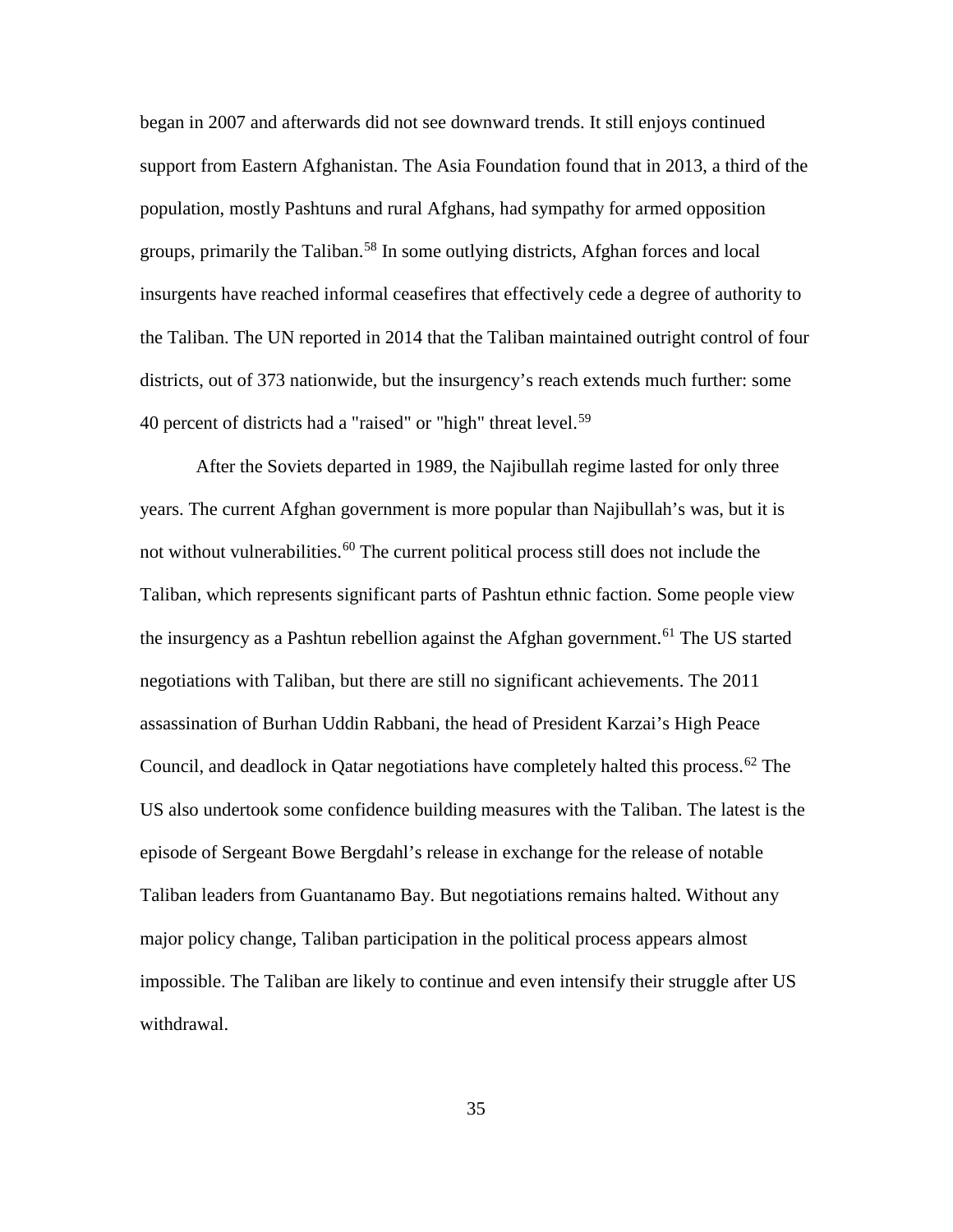A relatively deceptive period of calm does not reflect success.<sup>[63](#page-70-0)</sup> ISAF presence provided autonomy to Afghanistan's government and its absence will affect its working. The Karzai government was challenged by northern warlords and Taliban militants, as it happened in the past.<sup>[64](#page-70-1)</sup> After ISAF, the situation will remain same or may worsen. Some ethnic factions are already recruiting militiamen and some elites are moving their businesses out of Afghanistan.<sup>[65](#page-70-2)</sup> An Asia Foundation survey found that many civilians see government institutions such as the militia-like local police as predatory.<sup>[66](#page-70-3)</sup> A strong military force can pay rich dividends for stability, but political control or factional influence affects credibility, legitimacy, efficiency and effectiveness.

Other nations and empires achieved this same kind of peaceful, eerie lull, only to find the Afghans had really not been beaten.<sup>[67](#page-70-4)</sup> Recent violent events indicate it will be difficult for ANSF to operate independently in the near future, especially in Pashtun areas.[68](#page-70-5) Despite Coalitions efforts, the ANSF remains a factional, rather than national, force. On the surface, ethnic profile figures reflect pronounced Pashtun representation. But on the ground fact remains that the core of ANSF is NA. In addition to factionalism, they also lack capability. It will be difficult for the ANSF to bring stability against Taliban. The relatively peaceful conduct of 2014 presidential election, is an only major recent achievement of ANSF.<sup>[69](#page-70-6)</sup> ANA logistics, enablers and sustainment remains a problem. Security institutions lack professionalism. They have high attrition rates, predatory corruption, criminal patronage, weak rule of law, narco-trafficking and corruption. Drug abuse remains rampant (in March 2010 the Pentagon reported that 14 percent of active officers have tested positive for hash, opium, or methamphetamines). Desertion and violence are persistent challenges.<sup>[70](#page-70-7)</sup> They lack equipment and training.<sup>[71](#page-70-8)</sup> It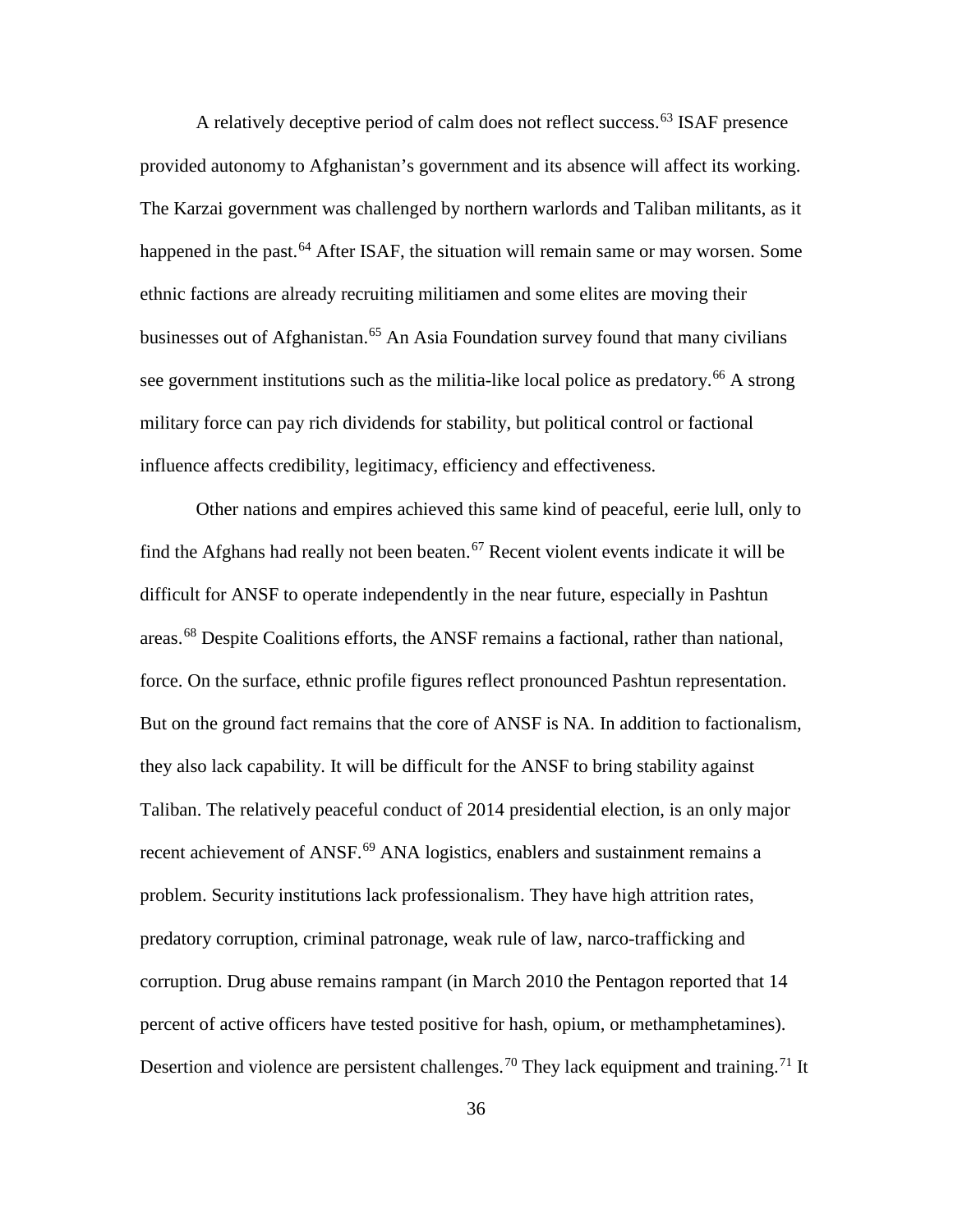is mistaken to believe a nascent ANSF could exercise the necessary degree of control to transition to local governance.<sup>[72](#page-71-0)</sup> Border security is also an insurmountable task for the ANSF.<sup>[73](#page-71-1)</sup> Above all, the perception of support by an illegitimate and corrupt central government affects ANSF credibility.<sup>[74](#page-71-2)</sup>

Capacity and legitimacy are also interconnected.<sup>[75](#page-71-3)</sup> In the last decade, the Coalition supported and sponsored westernized individuals in the Afghan government. Immersed in western culture, they lack understanding of ground realities. Their attempts to quickly change Afghanistan did not work and are not likely to work. Despite these reversals, US policy makers have pursued political and military solutions in isolation. They did not support the factions and individuals who could have lent legitimacy and credibility and improved the capacity of government. Although money works in Afghanistan or any culture, gains are temporary. Money does not replace the bonds of religion and ethnicity. Only legitimacy will sustain Afghan security.

Stalemate and status quo is likely to persist. A mid-term peace deal with the Taliban can provide further time for the ANSF to muster its capability and through reintegration of Pashtun population. Some Taliban factions can also be brought to cooperate with ANSF. However, Afghan ownership of the security and economic problems, the outcome of the Afghan presidential election deadlock, international financial support after 2014, and the lack of US presence post-2014 will determine the environment.<sup>[76](#page-71-4)</sup>

A long string of tedious, short term successes will be necessary. Afghan transition depends on dialogue and reconciliation. Dr. Maliha Lodhi, a well-known Pakistani diplomat, observed that the successful political transition has to result from serious intra-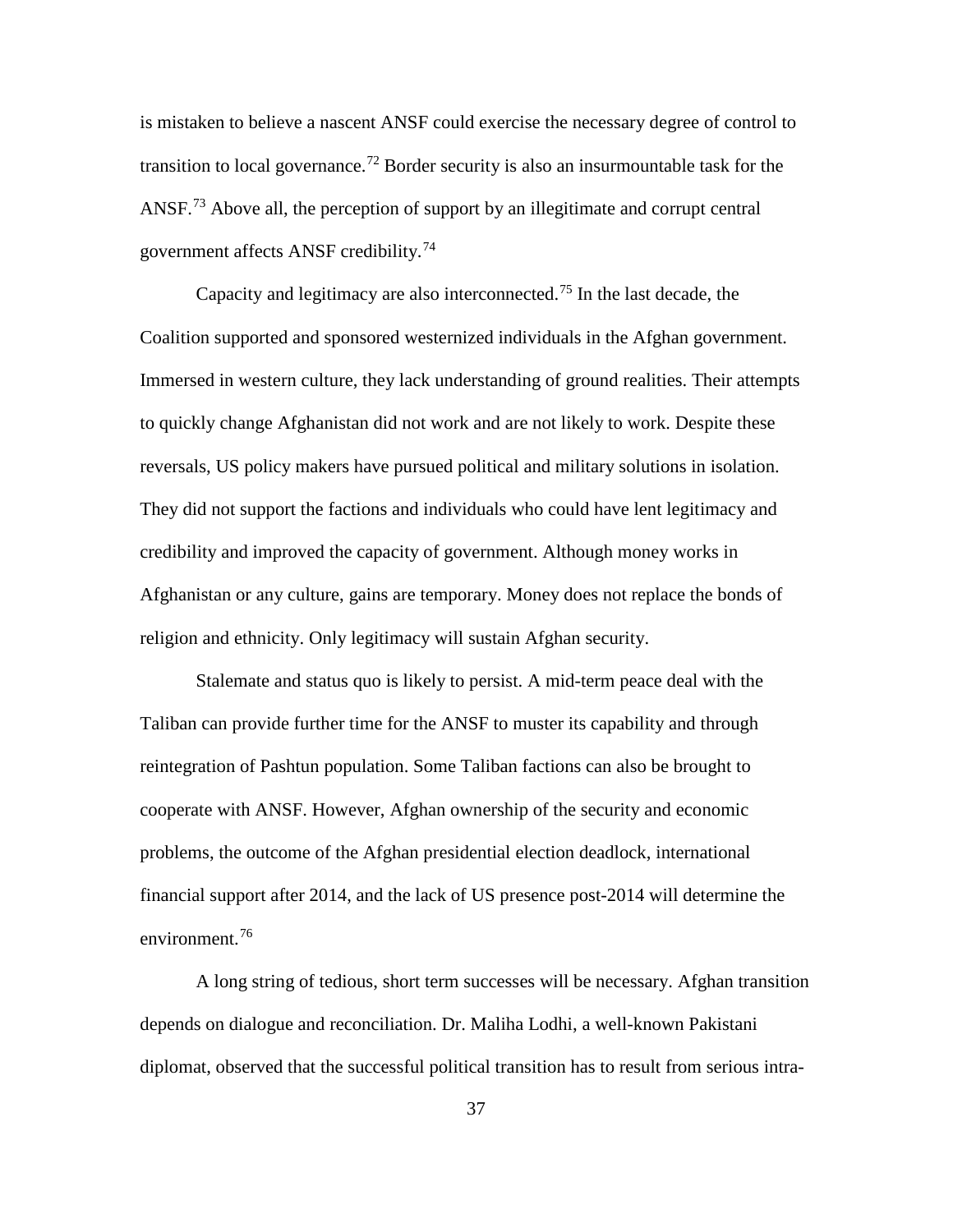Afghan dialogue that yields political accommodation among the various parties and with the armed opposition. This reconciliation process can delegitimize fighting by the Taliban and influence them to agree to talk directly with the new administration.<sup>[77](#page-72-0)</sup> Ideally, a political process inclusive of all ethnic factions is the way forward. Commitments from regional players and neighbors to the political process are vital. But in Afghanistan, internal players are the determining factors. ISAF and the US should only leave Afghanistan after an effective, broad based central government has been established. For major investment and development projects to succeed on the long term basis, a stable and effective central government in Kabul is key.[78](#page-72-1)

<sup>2</sup> ABC News, "President's Obama statement on withdrawal from Afghanistan," accessed July 24, 2014, http://www.abc.net.au/news/2014-05-28/full-withdrawal-of-ustroops-from-afghanistan-by-2016/5482532.

<sup>3</sup> Rubin*, Afghanistan from the Cold War through the War on Terror,* 14.

 $4$  Ibid.

 $\overline{a}$ 

<sup>5</sup> Ibid., 205.

<sup>6</sup> Marvin G. Weinbaum*,* "Security in Afghanistan: A Historical Perspective," in *Building State and Security in Afghanistan,* ed. Wolfgang Danspeckgruber and Robert P. Finn (Liechtenstein: Trustees of Princeton University, 2010), 28.

<sup>7</sup> Rubin*, Afghanistan from the Cold War through the War on Terror,* 109.

<sup>8</sup> Ibid., 111.

 $<sup>9</sup>$  Ibid., 113.</sup>

<sup>10</sup> Weinbaum*,* "Security in Afghanistan," 31.

<sup>11</sup> Rubin, *Afghanistan from the Cold War through the War on Terror*, 14299.

<sup>&</sup>lt;sup>1</sup> Larsen House Government Press, "Larsen's Statement on President Obama's Plan to Withdraw from Afghanistan," May 28, 2014, accessed July 24, 2014, http://larsen.house.gov/press-release/larsen-statement-president-obama%E2%80%99splan-withdraw-afghanistan.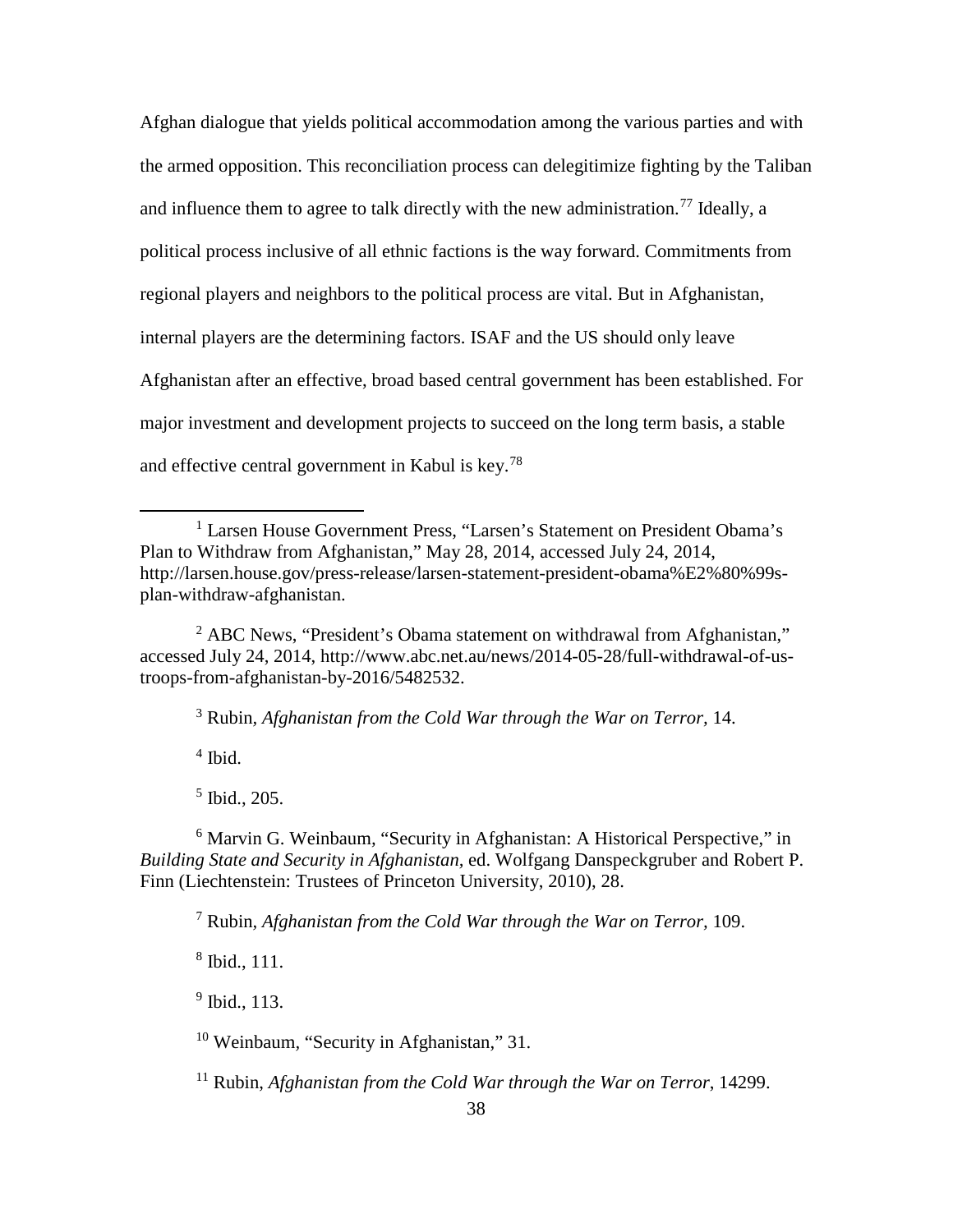U.S. Department of Defense, *Progress towards Security and Stability in Afghanistan*, April 2014, accessed August 9, 2014, http://www.defense.gov/ pubs/April\_1230\_Report\_Final.pdf.

Weinbaum*,* "Security in Afghanistan," 34.

Rubin*, Afghanistan from the Cold War through the War on Terror*, 54.

Ibid., 55.

Ibid., 48.

 U.S. Department of Defense, *Progress towards Security and Stability in Afghanistan*, April 2014*.*

Ibid.

Grossman, "Talking to Taliban 2011-2012: A Reflection," 24.

Krickus, "The Afghanistan Questions," 84.

 U.S. Department of Defense, *Progress towards Security and Stability in Afghanistan*, April 2014*.*

Ibid.

 World Bank, "Afghanistan Overview," 2013, accessed August 11, 2014, http://www.worldbank.org/en/country/afghanistan/overview.

 $^{24}$  Ibid.

Rubin, *Afghanistan from the Cold War through the War on Terror*, 209.

 U.S. Department of Defense, *Progress towards Security and Stability in Afghanistan*, April 2014.

Ibid.

Weinbaum*,* "Security in Afghanistan," 28.

Ibid.

 Afghanistan (DDR, 2003-2008), accessed August 7, 2014, http://escolapau.uab.cat/img/programas/desarme/mapa/afganistan09i.pdf.

Rubin, *Afghanistan from the Cold War through the War on Terror*, 143.

Ibid., 229.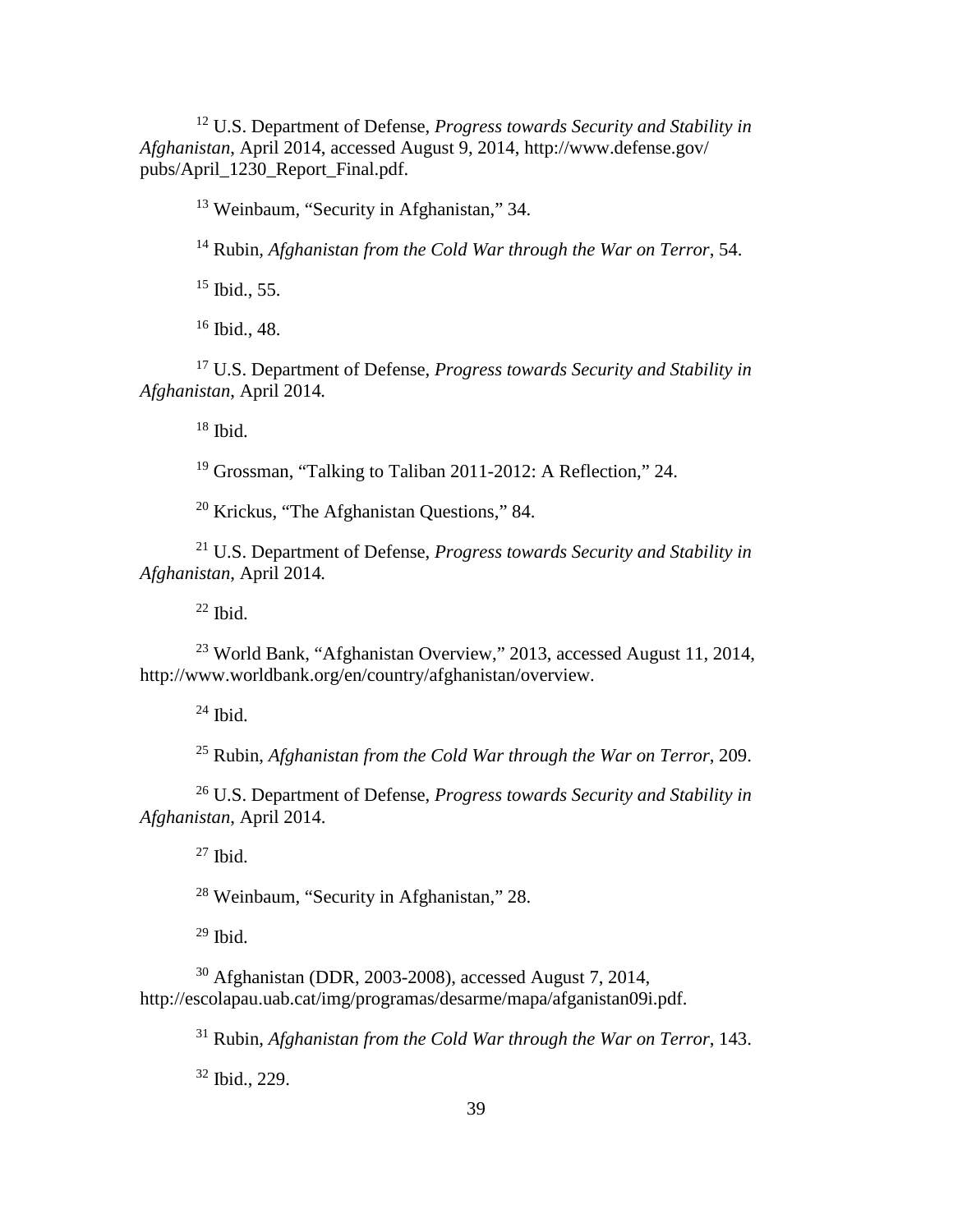Ibid.

<sup>34</sup> Bruno, "Afghanistan National Security Forces."

[Laub,](http://www.cfr.org/experts/world/zachary-laub/b19316) "The Taliban in Afghanistan."

Ibid.

Bruno, "Afghanistan National Security Forces."

Ibid.

Rubin, *Afghanistan from the Cold War through the War on Terror*, 288.

Ibid., 205.

Ibid., 275.

 Government of Afghanistan, "Biography of General Bismillah," accessed August 9, 2014, http://mod.gov.af/en/page/2608.

 Institute for the Study of War, "Afghanistan National Army," accessed August 7, 2014, https://www.understandingwar.org/afghanistan-national-army-ana.

Bruno, "Afghanistan National Security Forces."

Institute for the Study of War, "Afghanistan National Army."

Bruno, "Afghanistan National Security Forces."

Grossman, "Talking to Taliban 2011-2012: A Reflection," 24.

Institute for the Study of War, "Afghanistan National Army."

Bruno, "Afghanistan National Security Forces."

Ibid.

[Khalilzad,](http://www.foreignaffairs.com/author/zalmay-khalilzad) "Why the Country needs a Long-Term Commitment."

 Krickus, "The Afghanistan Questions," 82; Weinbaum, "Security in Afghanistan," 27.

Krickus, "The Afghanistan Questions," 82.

 Ayaz Wazir, "Will Afghanistan See Peace?" *The News*, February 7, 2014, accessed October 29, 2014, http://www.thenews.com.pk/Todays-News-9-230977-Will-Afghanistan-see-peace.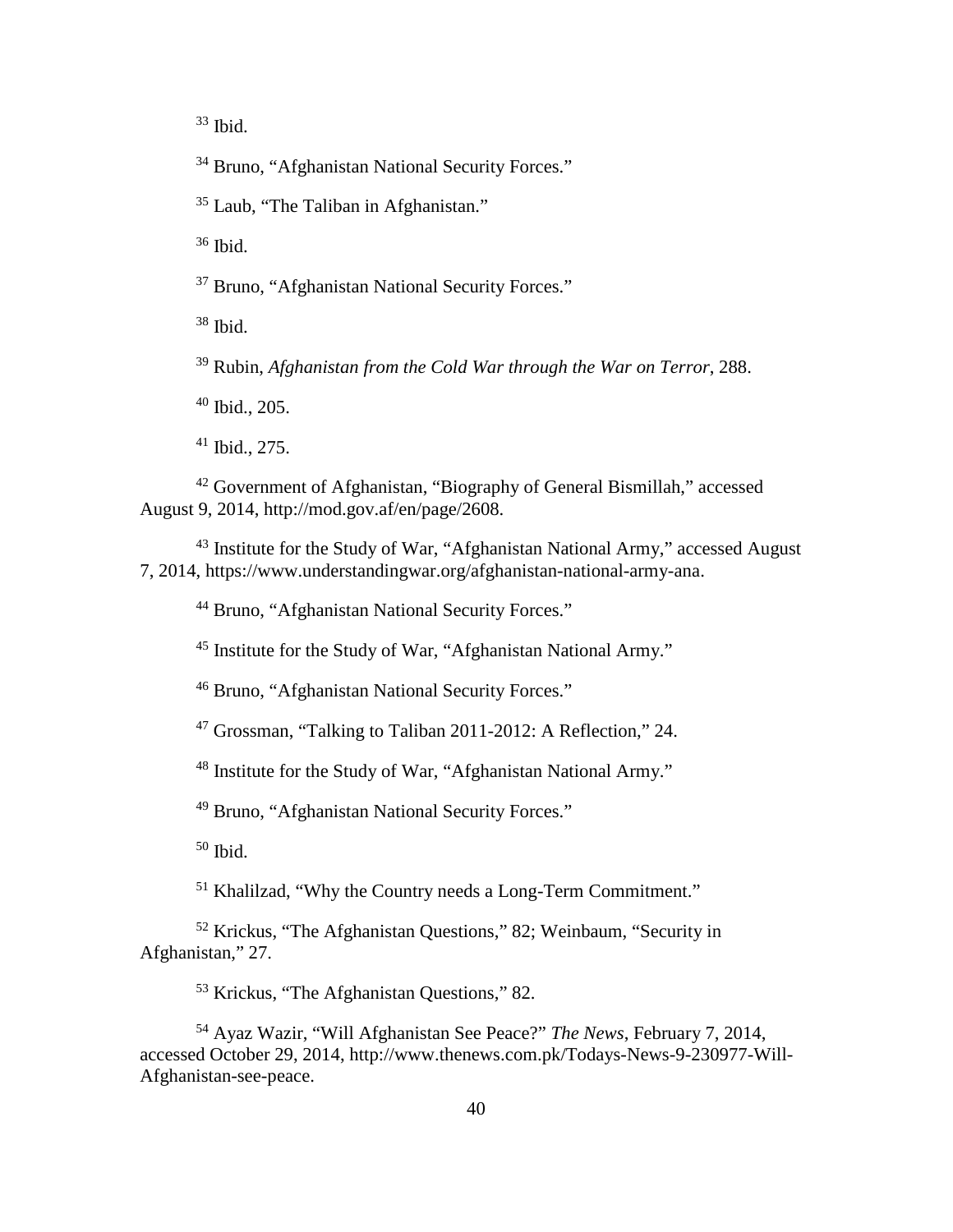Rashid, *Pakistan on the Brink*.

 [Stephen Biddle,](http://www.foreignaffairs.com/author/stephen-biddle) "Ending the War in Afghanistan, How to Avoid Failure on the Installment Plan," *Foreign Affairs*, accessed August 9, 2014, http://www.foreignaffairs .com/articles/139644/stephen-biddle/ending-the-war-in-afghanistan.

[Laub,](http://www.cfr.org/experts/world/zachary-laub/b19316) "The Taliban in Afghanistan."

Ibid.

Ibid.

[Khalilzad,](http://www.foreignaffairs.com/author/zalmay-khalilzad) "Why the Country needs a Long-Term Commitment."

<sup>61</sup> Dalrymple, "A Deadly Triangle."

Biddle, "Ending the War in Afghanistan."

Tanner, *Afghanistan: A Military History*, 337.

Mehrish, "Security and Development of Afghanistan," 29.

Domínguez, "NATO Exit may Trigger 'Proxy War' in Afghanistan."

[Laub,](http://www.cfr.org/experts/world/zachary-laub/b19316) "The Taliban in Afghanistan."

Ibid.

Mukhtar, "Afghanistan: Alternative Futures," 1.

 U.S. Department of Defense, *Progress towards Security and Stability in Afghanistan*, April 2014.

Ibid.

Krickus, "The Afghanistan Questions," 82.

Mukhtar, "Afghanistan: Alternative Futures," 73.

 [Hamid Mir,](http://www.thenews.com.pk/TodaysPrintWriterName.aspx?ID=9&URL=Hamid%20Mir) "How to Move Forward in Afghanistan," *The News*, November 4, 2010, accessed July 23, 2014, http://www.thenews.com.pk/Todays-News-9-13718-Howto-move-forward-in-Afghanistan.

Mukhtar, "Afghanistan: Alternative Futures," 73.

Weinbaum*,* "Security in Afghanistan," 15.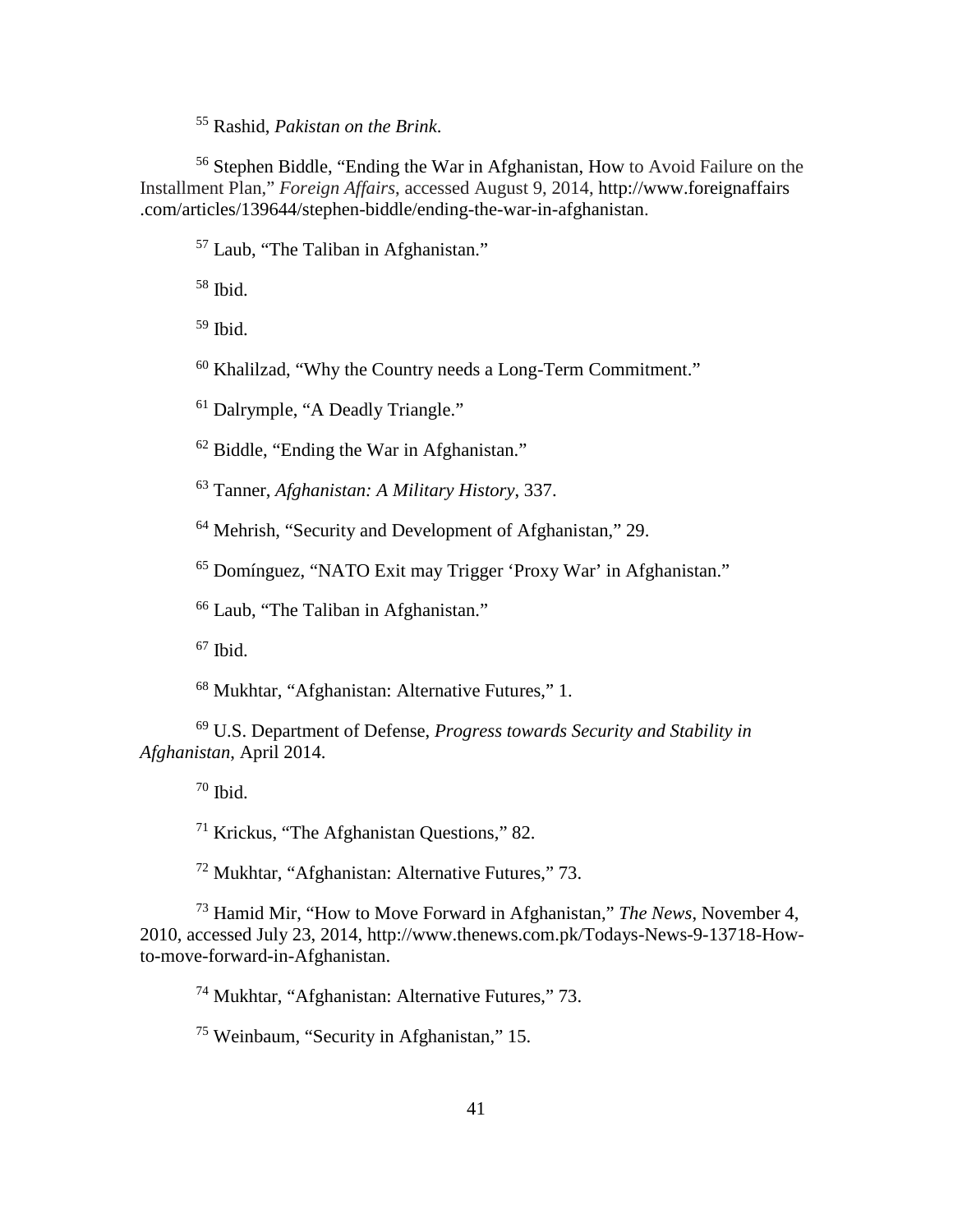U.S. Department of Defense, *Progress towards Security and Stability in Afghanistan*, April 2014.

Lodhi, "Tougher Challenges Ahead."

Hurst and Mathers, "Strategic Implications of the Afghan Mother Lode."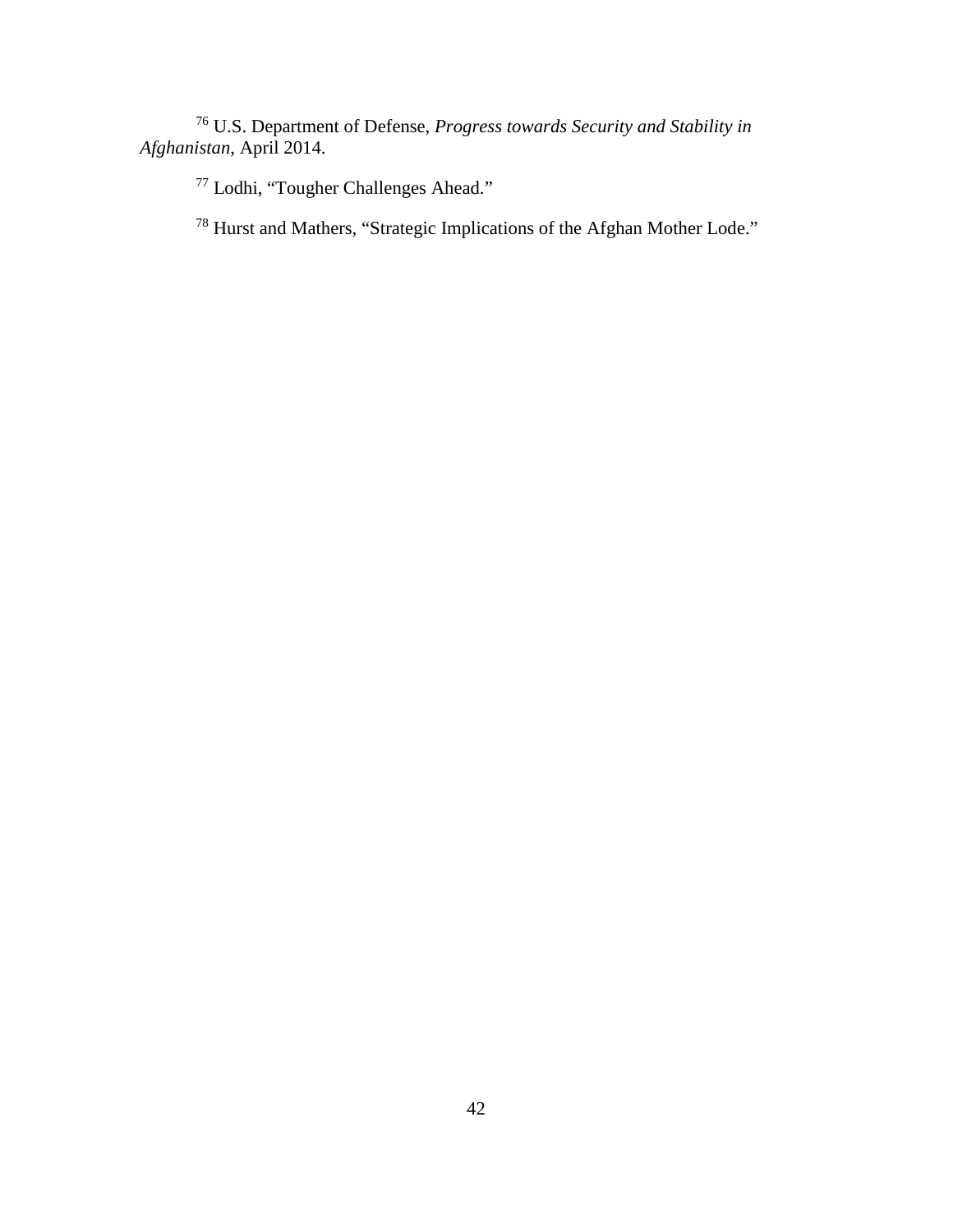### CHAPTER 5

## ANALYSIS OF EXTERNAL FACTORS

Afghanistan's future will be determined by its neighbors and indirect influences from other global and regional players, including the US, Russia, India and Saudi Arabia.<sup>[1](#page-105-0)</sup> Because of traditionally weak central governance, external actors are key to transforming the security environment. In recent times, Afghanistan has seen invasions from two super powers, the Soviet Union and the USA, in less than 30 years. These invasions collapsed the Afghan state mechanism. These invasions completely transformed the regional security matrix and significantly affected South Asia. US led Coalition plans to leave Afghanistan in 2014 is likely to be the next defining moment for the entire region. Without a robust, long term US commitment, external actors will pursue realist, self-interested agendas.

### The United States

Since the Soviet invasion, South Asia became very important for the US. Nuclear proliferation, religious extremism, India's emergence as regional power, the China factor, and Afghanistan make South Asia vital to US global interests.<sup>[2](#page-105-1)</sup> The US remains the most powerful and notable player for the South Asian security environment. It presently pursues a stable, peaceful, and prosperous Afghanistan. [3](#page-105-2) President Obama stated in 2014 that, "the future of Afghanistan must be decided by Afghans. But what the United States can do, what we will do, is secure our interests and help give the Afghans a chance, an opportunity to seek a long-overdue and hard-earned peace."[4](#page-105-3) And in another statement President Obama said "We have to recognize Afghanistan will not be a perfect place and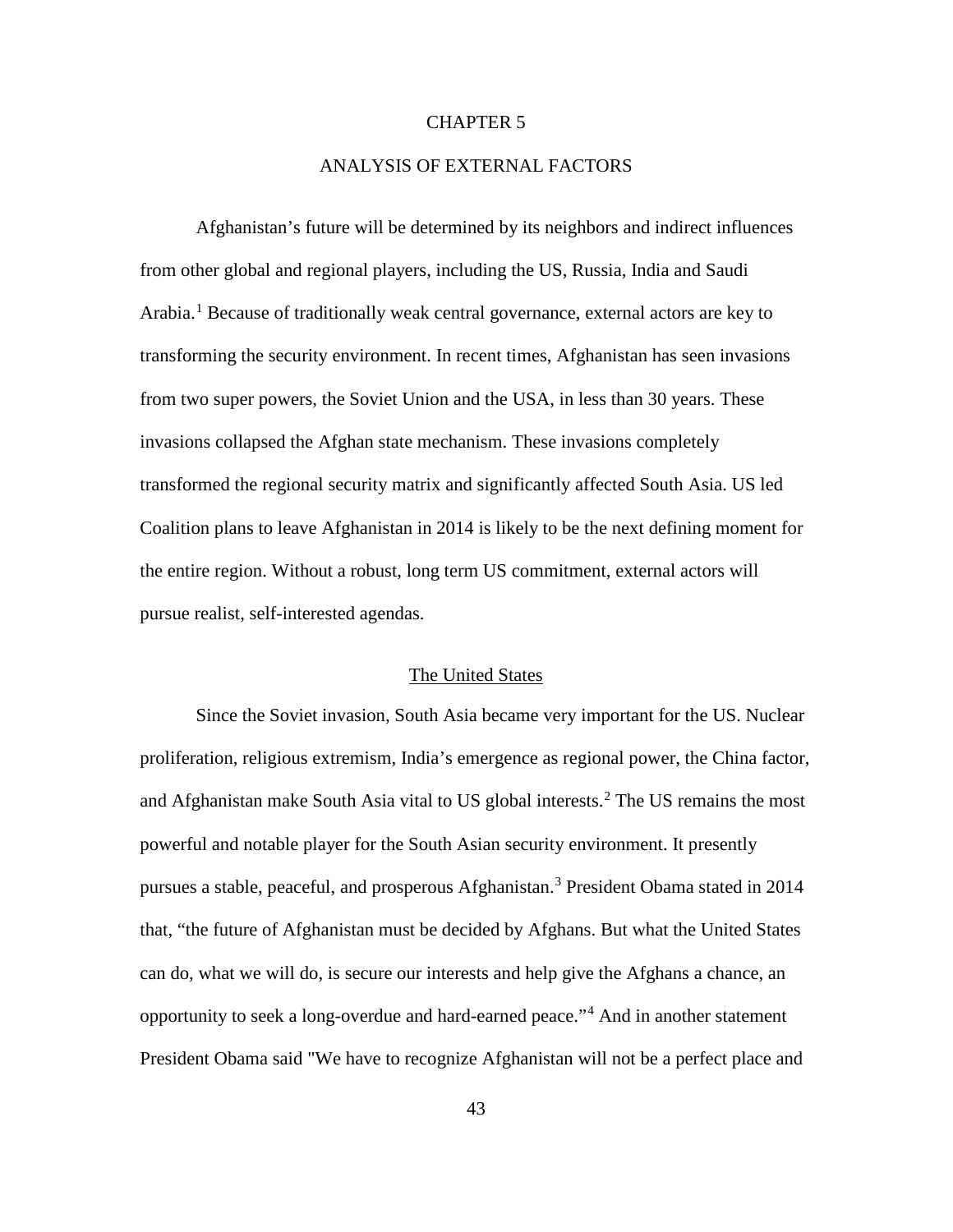it is not America's responsibility to make it one."[5](#page-105-4) These somewhat incommensurable sentiments are likely to transmute the existing security environment of South Asia.

The US believes it achieved it objectives and the Al Qaeda network within Afghanistan has been effectively eliminated.\*\*\*\*\* [I](#page-52-0)t views the ANSF as reasonably welltrained and equipped force that has reached its intended strength levels. The organs of effective management of governmental programs are in place, albeit in some places still weak and/or embryonic.<sup>[6](#page-105-5)</sup> Coalition forces have achieved significant development in the spheres of the training and education of Afghan Security Forces, civil- support activities, security cooperation, and internal development projects.<sup>[7](#page-105-6)</sup> For the Obama administration, this set the stage for withdrawal. On the ground, these achievements are extremely fragile. Indeed, cause-and-effect estimates indicate American policies can fuel many unpredictable responses with second, and third-order effects that can literally overwhelm the anticipated first-order response.<sup>[8](#page-105-7)</sup>

US withdrawal is already underway and as stated by many policy makers is likely to proceed regardless of the strategic conditions.<sup>[9](#page-105-8)</sup> However, a security vacuum is likely to emerge after 2014 and attract many diverging interests. Outside interference has always been the biggest challenge to Afghanistan's internal stability.<sup>[10](#page-105-9)</sup> The Obama administration's execution of the newly evolved Af-Pak strategy was based on the hypothesis that the real problem for the Afghanistan lies in Pakistan. On the same lines, an aggressive diplomatic effort and CIA's operations, including drone attacks inside Pakistan to target the extremists' sanctuaries, was put into action.<sup>[11](#page-105-10)</sup> After almost six years of this policy, not only Afghanistan, but Pakistan became more instable.[12](#page-105-11) The US Af-

<span id="page-52-0"></span>\*\*\*\*\* Osama Bin Laden killing provided this notion of victory.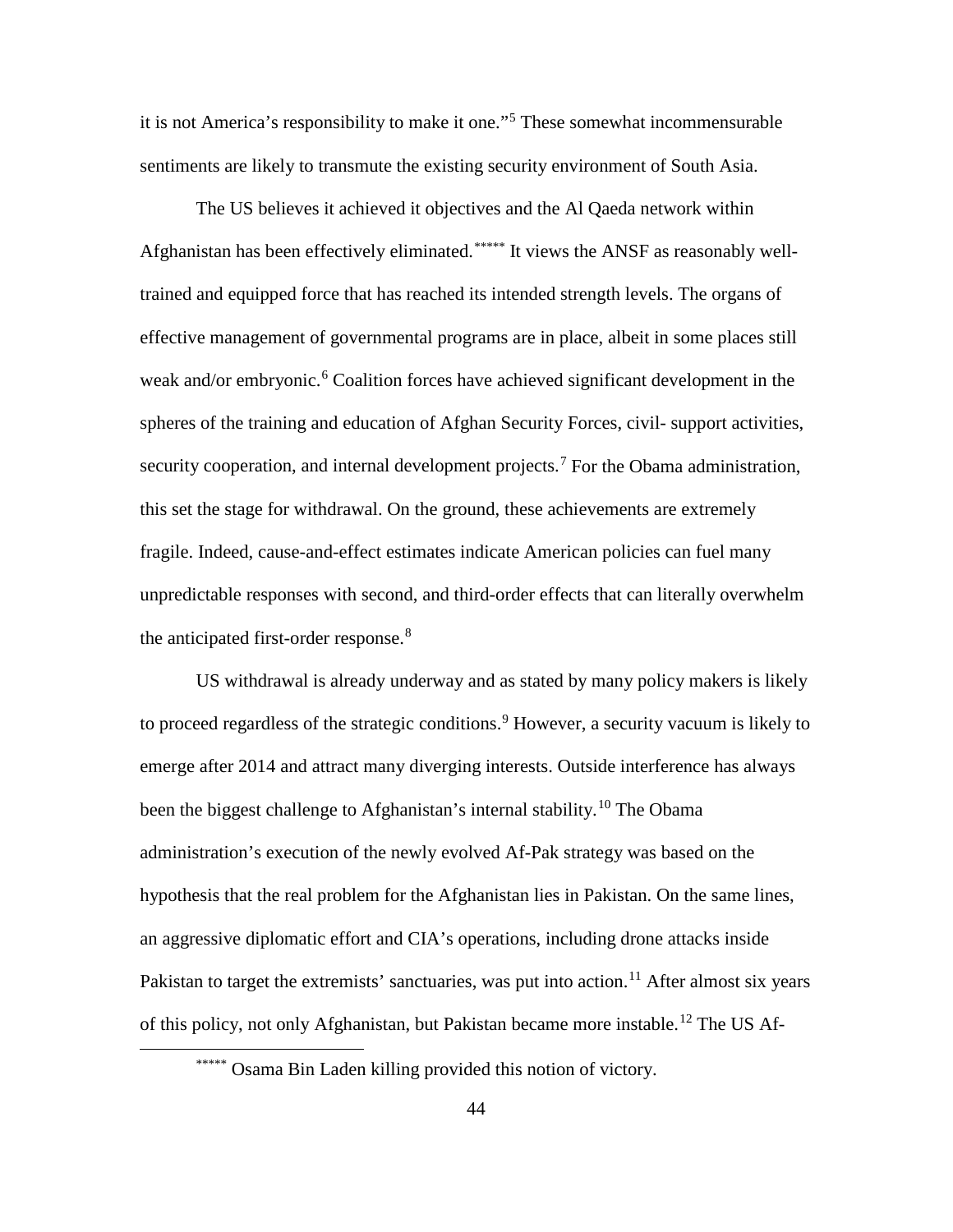Pak policy vision failed in the retrospect of bringing the peace in the region and challenges the correct understanding of Afghan problem.

The United States continues to seek a constructive relationship with Pakistan, one that advances both U.S. and Pakistani interests.<sup>[13](#page-105-12)</sup> Under a newly-elected government, times.<sup>†††††</sup> [D](#page-53-0)espite all positive indicators, the US still feels that Taliban attacks in Pakistan's relationship with the United States remains constructive. Both nations are engaged in maintaining bilateral cooperation in areas of mutual concern.<sup>[14](#page-105-13)</sup> For example, the US and Pakistan reached consensus on goals for counter terrorism, reconciliation processes, and a stable Afghanistan. Pakistan also plays a key role for the US in retrograding military equipment and forces from Afghanistan through ground routes and through Karachi Port. Nonetheless, the bilateral relationship has been strained in recent Afghanistan are launched from sanctuaries in Pakistan. According to a US military assessment, the Haqqani network and cross border attacks are the potential long term threats to Afghanistan's stability.<sup>[15](#page-105-14)</sup> Pakistan's military actions in the FATA, especially interrupting the production of IEDs, do not meet US expectations.

US engagement with India is based on the Asia-Pacific pivot, regional policies, and economic cooperation. Under Presidents Bush and Obama, India became a strategic partner. [16](#page-105-15) In the last decade, the development in US-India relations reached unprecedented levels. The US has also started a dialogue process with the SCO, and is providing the space to all acceptable interests.<sup>[17](#page-105-16)</sup> But American-Indian rapprochement

<span id="page-53-0"></span><sup>†††††</sup> NATO accidental air attack on Pakistani border post and killing of Osama Bin Laden inside Pakistan without knowledge of Pakistan.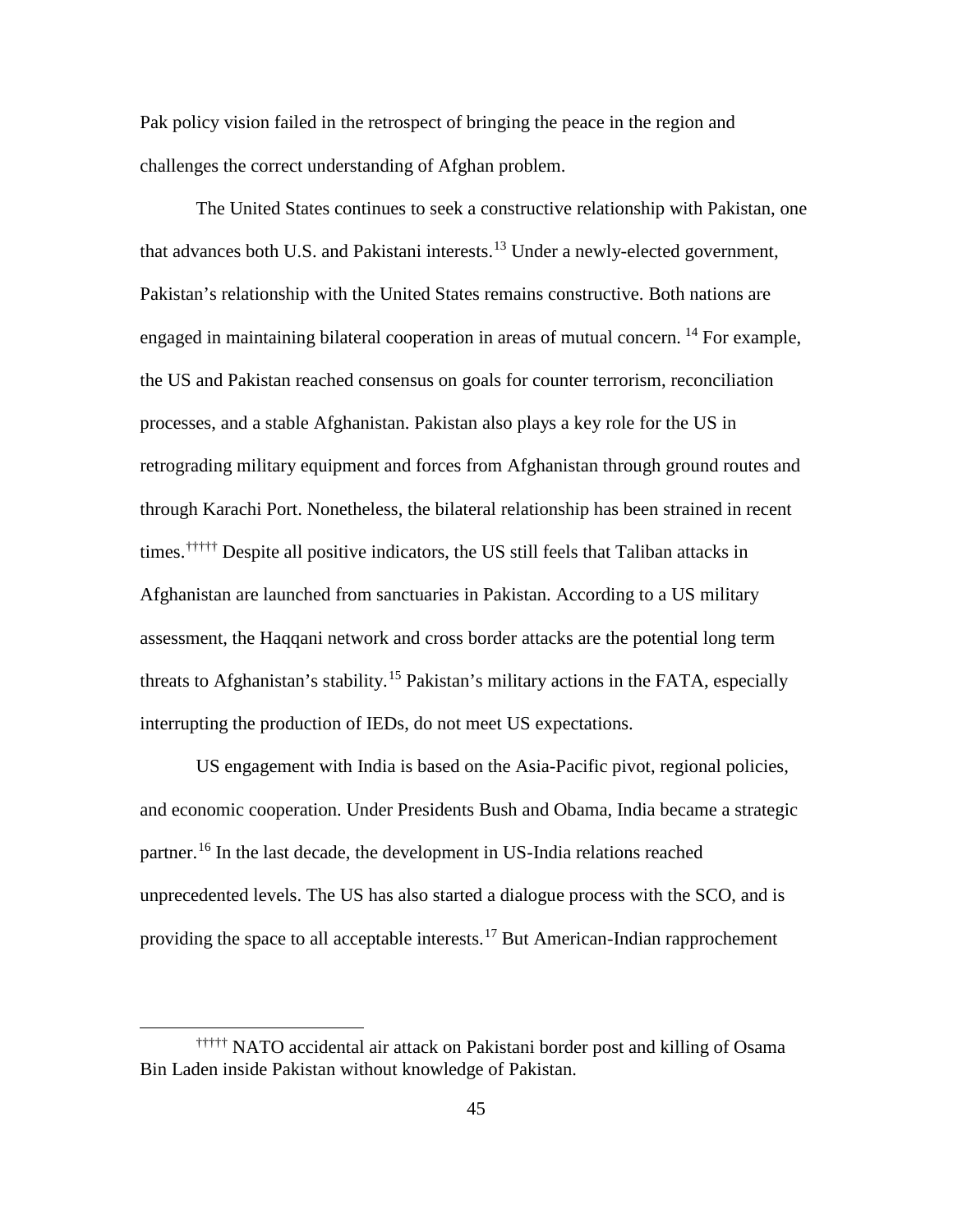does not exist in a vacuum. It cannot be separated from relations with Pakistan and Afghanistan.

#### Russia

Besides the US, Russia historically viewed Afghanistan as an important regional interest. Russia has pursued for its interests since the Great Game in 1839. [18](#page-105-17) Due to the But the original Russian view almost remains the same; Leonid Brezhnev<sup>#####</sup> believed a Muhammad Daoud's  $$§§§§§$  [t](#page-54-1)imes, was intense.<sup>[20](#page-105-19)</sup> In 1979, the Soviets invaded and replaced close proximity with Central Asia, Afghanistan affects Russian politics, security, and economics. During the American occupation, these interests are temporarily low profile. "hotbed of serious dangers to the security of Soviet state was created on our southern borders."<sup>[19](#page-105-18)</sup> Soviet military and economic aid in the pre-invasion era during President Daoud. $21$ 

Russia is now rebuilding the relics of Soviet occupation and promoting its own political and cultural prowess.<sup>[22](#page-105-21)</sup> Geopolitical advantage, material advantage, and extremist links to Chechnya/ Dagestan, appear the prime Russian interests.  $^{23}$  $^{23}$  $^{23}$  Russia sees a stable Afghanistan as in her interest as likely minimizing the threat of terrorism. Russia supports Afghan-led reconciliation and reintegration efforts, and has interests in stopping the flow of narcotics through Central Asia and the Northern Caucasus.<sup>[24](#page-105-23)</sup> Russia supported the Coalition in OEF by providing maps, cold weather equipment, and moral support.<sup>[25](#page-105-24)</sup> During the worst tensions between the US and Pakistan, Russia supported

<span id="page-54-0"></span><sup>‡‡‡‡‡</sup> Leader of Soviet Union 1964-1982.

<span id="page-54-1"></span><sup>§§§§§</sup> Prime Minister of Afghanistan during 1959-63.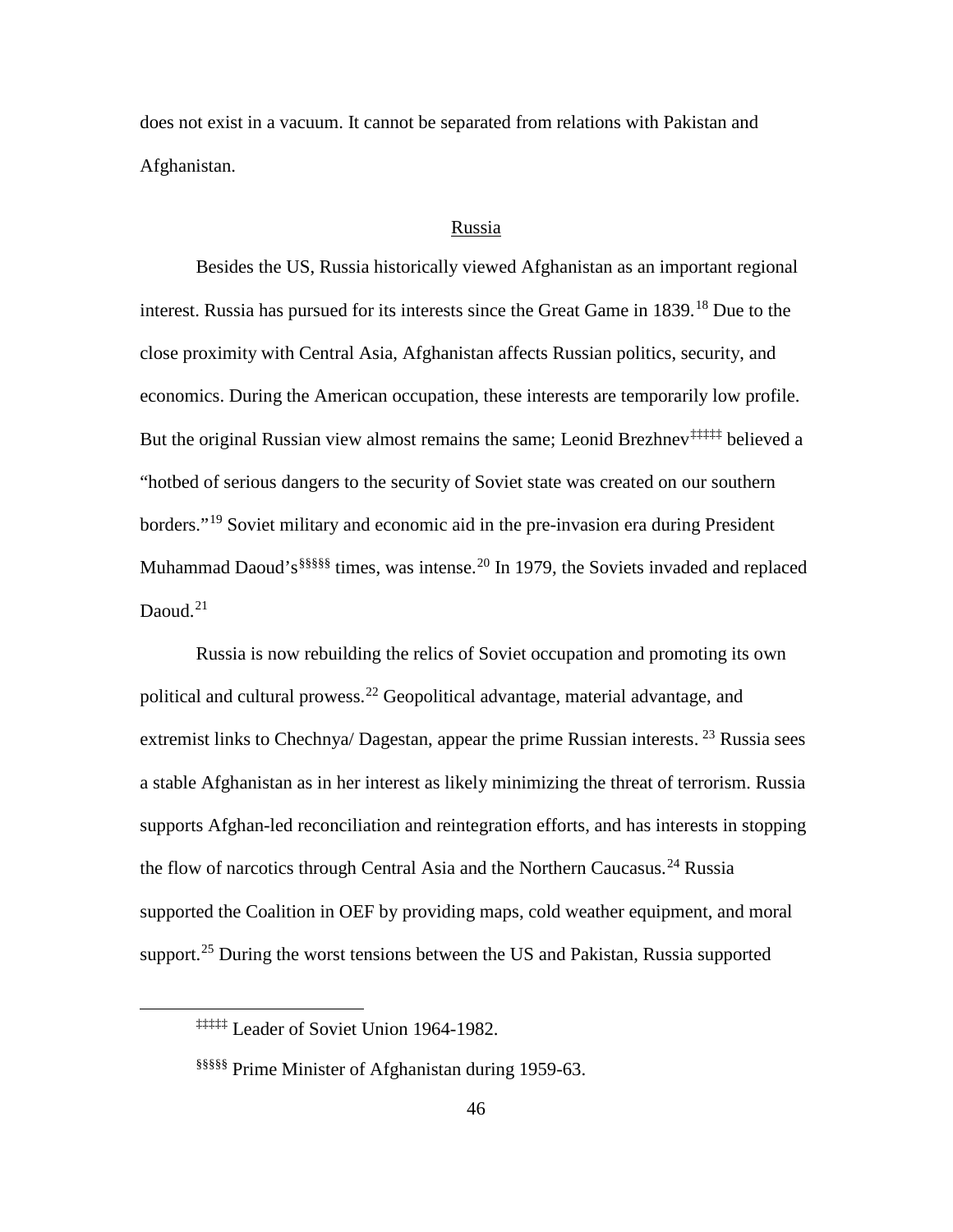NATO by allowing the supplies through the Northern distribution route. Despite the tensions between NATO and Russia in 2008 during the war in Georgia, Russia still cooperated with the war against terror.<sup>[26](#page-105-25)</sup>

Russian interests in Afghanistan are also driven from her relationship with other countries, like India and Iran, which have common goals. New Delhi and Moscow agree, for example, on an "acceptable" regional solution.<sup>[27](#page-105-26)</sup> Russian interests include investing in developmental projects. Moscow is working on almost 140 projects from its occupation era including a \$25 million house manufacturing facility in Kabul and a \$20 million renovation to the Soviet House of Science and Culture.<sup>[28](#page-105-27)</sup> These Russian cooperation projects were launched in 2012, after the announcement of US military withdrawal.<sup>[29](#page-105-28)</sup> Russia and Afghanistan are also expanding commercial relations. In 2011, President Karzai visited Russia, the first of its kind since Najibullah in 1980.<sup>[30](#page-105-29)</sup> Russia opened trade office in Kabul and there has been a rise of almost \$500 million rise in bilateral trade. Moscow also has future fears. It is considering an enhanced deployment of border guards on the Tajik-Afghan border after the US withdrawal.<sup>[31](#page-105-30)</sup>

Russia is in process of forcefully reasserting itself in global politics. For example, the Ukraine crisis and Crimean annexation show Russia seeks a more dominant role in the world, or at least in its neighborhood. The Eurasian Economic Union and security arrangements at Kyrgyzstan's main airfield reflect the growing Russian influence. This will cause frictions which can adversely affect Afghan and regional security. Besides friction, there are many converging interests such as defeating terrorism, stability, economic development, and drug trafficking,<sup>[32](#page-105-31)</sup> potentially affording the opportunity for better cooperation.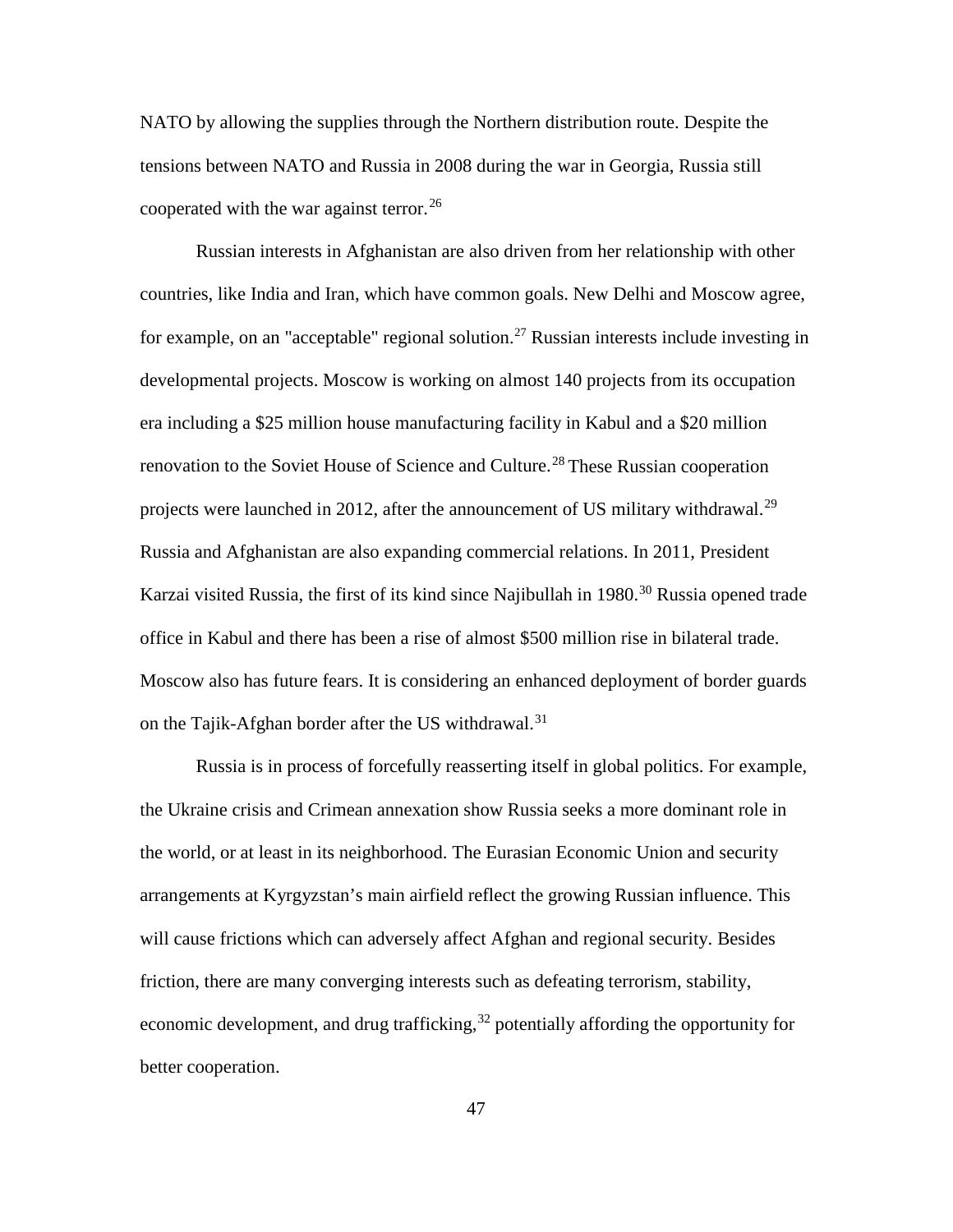#### China

The Shangha[i](#page-56-0) Cooperation Organization (SCO), \*\*\*\*\*\*\* is a Chinese initiative and security interests.<sup>[35](#page-105-34)</sup> Dr. Maliha L[o](#page-56-1)dhi,<sup>††††††</sup> observed "As a senior Chinese official forum for Central Asian cooperation, with considerable effects for South Asia. With Russian assistance, China developed the SCO into an even more effective organization.<sup>[33](#page-105-32)</sup> Russia and China have similarities of interests in Afghanistan.<sup>[34](#page-105-33)</sup> The Ukraine crisis and South China Sea situation, has brought them further closer. Upon US withdrawal, China is likely to play a more important role in Afghanistan. Afghanistan is vital to Chinese explained to me, once Western engagement reduces in Afghanistan "it will be up to the neighbors to coordinate efforts in support of its peace and stability." The Afghan government also views Chinese development of their resources and infrastructure as very important for future peace and prosperity.<sup>[36](#page-105-35)</sup>

China's interests in Afghanistan are four dimensional: promoting peace and security; assisting in economic development; supporting "political reconciliation"; and strengthening international cooperation.<sup>[37](#page-105-36)</sup> The threat of extremism and linkages to its internal environment, i.e. the fragile peace in its Western region of Xinjiang,<sup>‡‡‡‡‡‡</sup> predominate Chinese apprehensions. China is skeptical of the presence of US troops inside Afghanistan after 2014, and has often expressed concern. Beijing has given no

<span id="page-56-0"></span><sup>\*\*\*\*\*\*</sup> Members include China, Russia, Kazakhstan, Kyrgyzstan, Tajikistan, and Uzbekistan. Observers group of this organization include Afghanistan, India, Iran, Mongolia, and Pakistan.

<sup>††††††</sup> A renowned article writer and ex Pakistan ambassador to Unite Kingdom.

<span id="page-56-1"></span> $\ddagger$ <sup>†††††‡</sup> $\ddagger$  Xinjiang, is Northwestern province, is home to a Muslim minority (Uighurs). The East Turkestan Islamic Movement (ETIM), pursues for Islamic State in Xinjiang, has been at the base of unrest/terrorists activities in the province.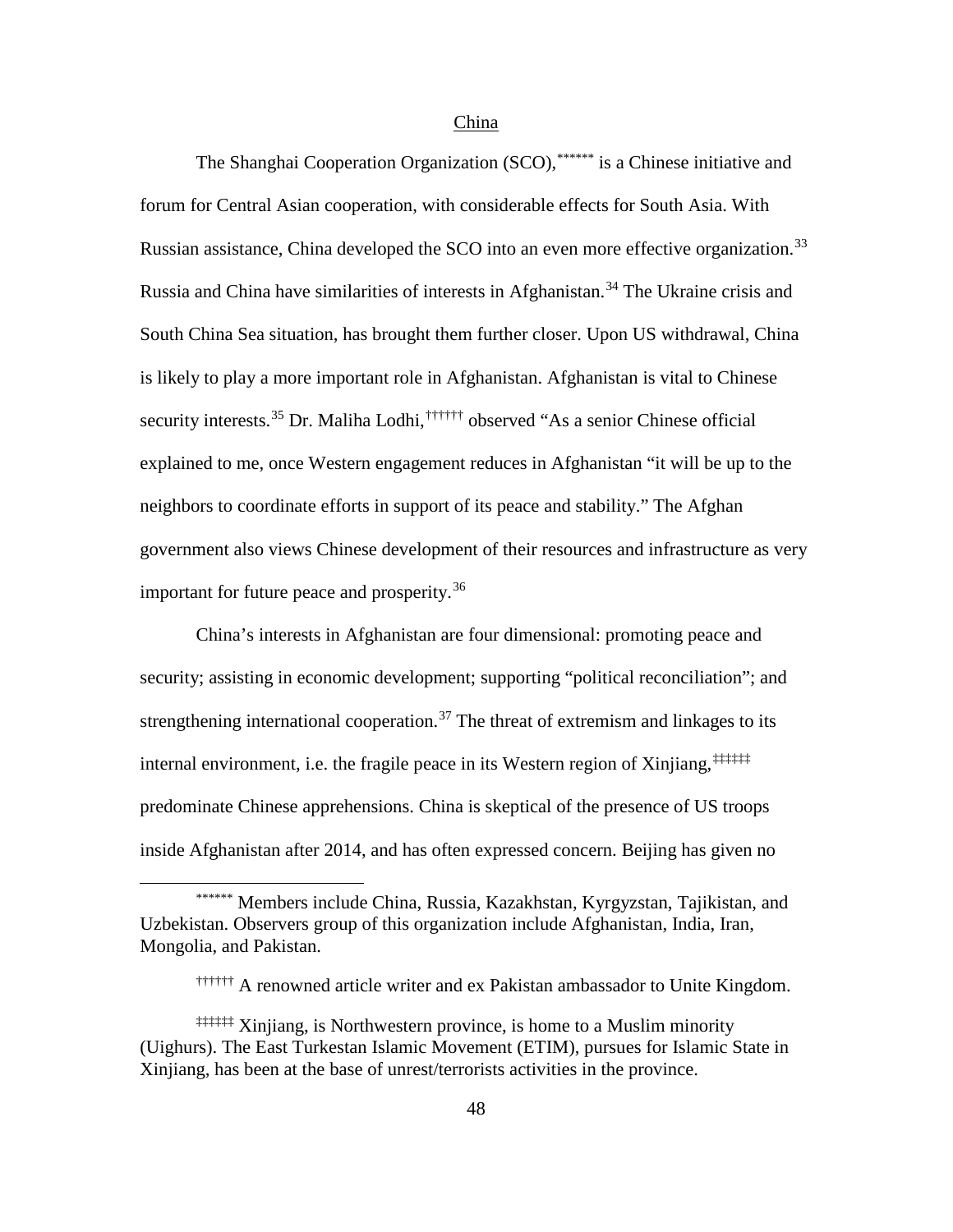indication of plans to commit security personnel itself and only has a police training program.[38](#page-105-37)

Afghanistan has huge natural resources; oil, copper, gold, and other precious metals and mineral resources. Mineral resources are estimated to value up to \$1 trillion dollars.<sup>[39](#page-105-38)</sup> There are an estimated 1 million metric tons of rare earth elements within the Khanneshin carbonatite in Helmand Province and an estimated 1.5 million metric tons in all of southern Afghanistan.[40](#page-105-21) China appears ahead in development in the areas of investment and economic projects.<sup>[41](#page-105-39)</sup> China is in process of developing/investment in the projects including Ayank Cooper Fields, <sup>[42](#page-105-40)</sup> oil in Amu Darya Basin, and oil refinery within 3 years.<sup>[43](#page-105-41)</sup> China is also currently conducting a feasibility study for a rail system to support extraction efforts at the Aynak copper mine.<sup>[44](#page-105-42)</sup> In the past two years China raised the profile of its diplomatic and economic engagement.<sup>[45](#page-105-43)</sup> As part of its more assertive Asian diplomacy, China is playing an increasingly active role in Afghanistan. [46](#page-105-44) In this backdrop China is part of different forums and initiatives and also spearheads SCO. China continues maintaining closer coordination with Pakistan, Russia, Iran, Turkey and India, [47](#page-105-45) and remains part of many diplomatic initiatives working for peace in Afghanistan.[48](#page-105-46) Beijing supports regional approach for long term settlement of Afghanistan.

Chinese Foreign Ministry Spokesperson Hong Lei told media in Beijing that "the development of situation in Afghanistan is closely related to the peace and stability in the region. China is ready to work together with all relevant parties to take part in the peaceful reconstruction and reconciliation in Afghanistan, so as to jointly maintain peace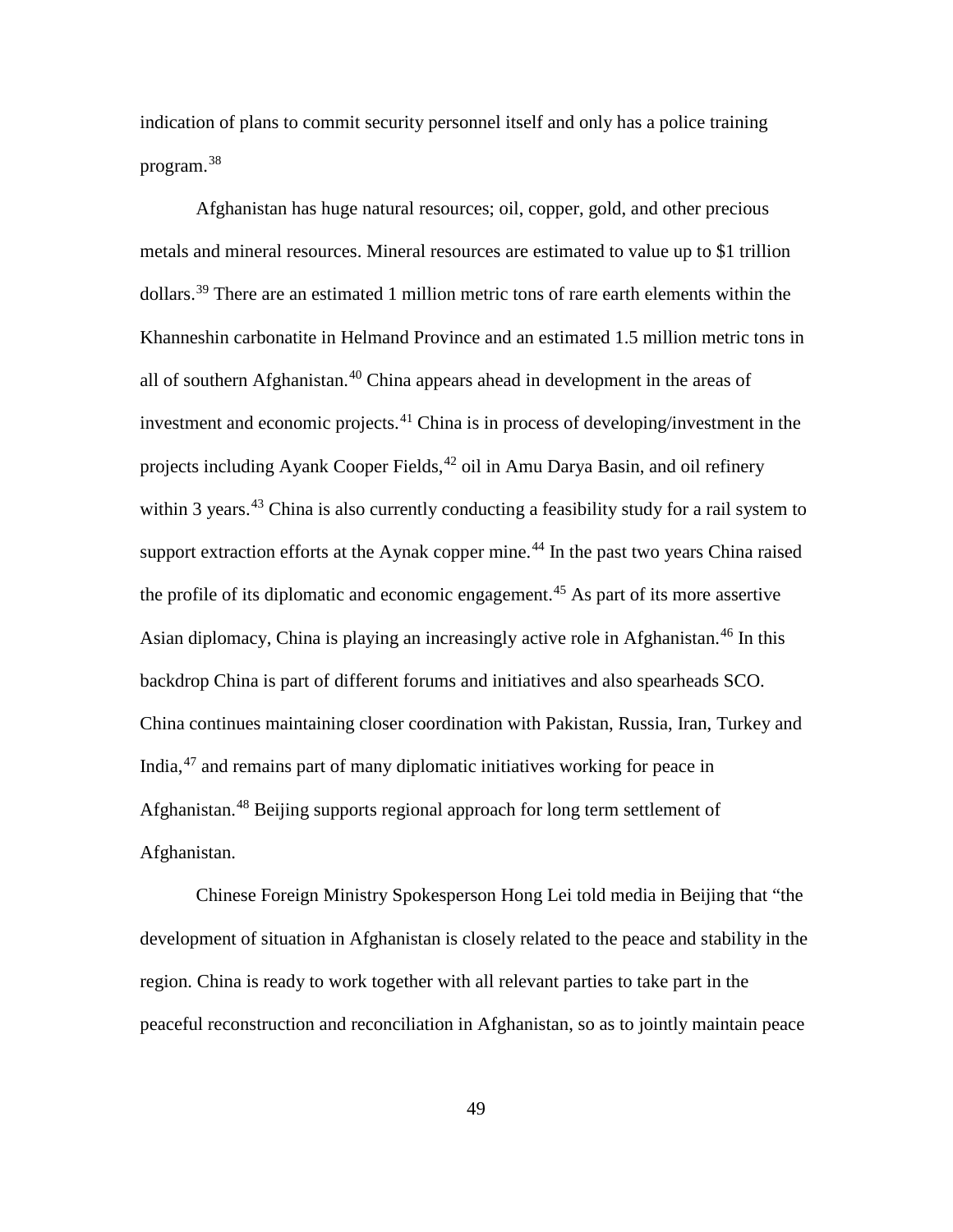and stability."<sup>[49](#page-105-47)</sup> Region[a](#page-58-0)l relationships of China-Russia, India-China-Russia<sup>§§§§§§</sup>§ and China-Pakistan, enhances the influence of China in the regional and Afghanistan security.<sup>[50](#page-105-48)</sup> Therefore, in the present environment, China is poised to act as a stabilizing force in the region.<sup>[51](#page-105-49)</sup> A newly appointed Chinese envoy in July 2014, Mr. Sun Yuxi, reiterated the huge commercial role and its security interest in Afghanistan, but highlighted that it will not seek to fill a void after the exit of US Forces. He said that "Preserving Afghanistan´s stability is not a matter of adding troops but of helping Afghanistan to quickly rebuild. We hope to see a rapid decrease in weaponry and a rapid increase in wealth."[52](#page-105-50)

## India-Iran-Pakistan

The US, Russia, and China are important in Afghanistan, but the India-Iran-Pakistan matrix cannot be denied. India-Pakistan-Iran matrix is the most complicated, challenging, and intricate relationship, but is the most important element for the future peace of Afghanistan. The relations of Pakistan and India with Afghanistan, their diverging interest, very different visions, significantly impact the regional security.<sup>[53](#page-105-51)</sup> India seeks political influence in Afghanistan and provides development assistance, promotes investment, regionalizes solutions to Afghanistan's security and stability problems. India also uses Afghanistan to destabilize Pakistan, and is also in partnership to provide military training to ANA. Iran is also supportive of the NA group, Indian efforts, and provides the ports in Arabian Sea for trade. On the other side of equation, Pakistan

<span id="page-58-0"></span><sup>§§§§§§</sup> At the Tokyo conference on Afghanistan, India's former External Affairs Minister S M Krishna expressed the SCO is the right forum to resolve the Afghan crisis once the NATO forces withdrew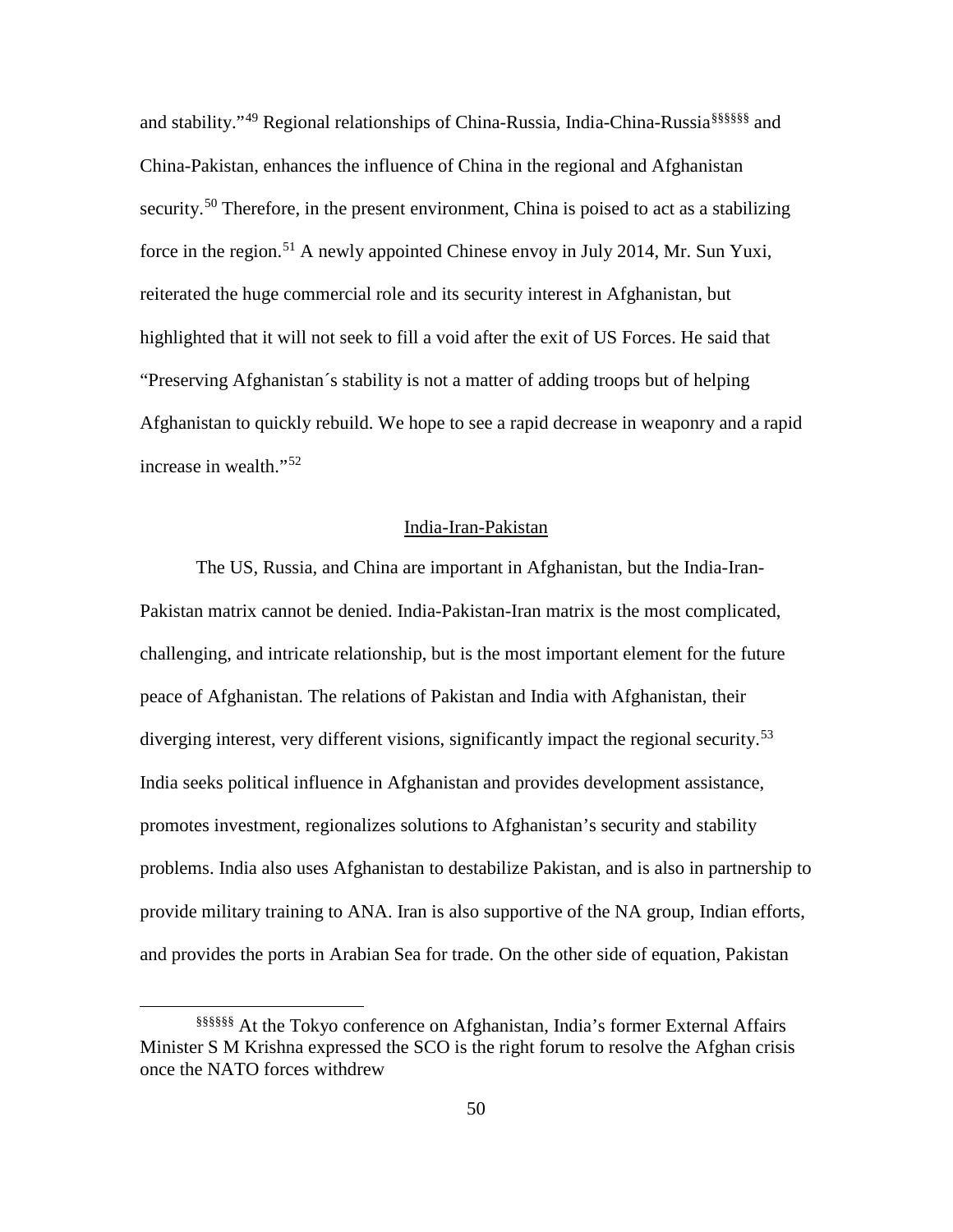seeks to improve economic cooperation, build trust, block India's influence to safeguard its security, supports Pashtun population, and continuously work with international community for peaceful and prosperous Afghanistan. The Pakistani context, which most of the times remain less understood, is eloquently stated by Former Pakistani Prime Minister Benazir Bhutto, "Security is not about retaining a Pakistani way of life, but is truly a matter of their "survival" as a nation-state."<sup>[54](#page-105-13)</sup>

Historically, Pakistan, India and Iran had good relations with the Afghanistan. The pre-Soviet invasion period witnesses the better relations of Afghanistan with India and Iran. We can say here that it was mainly due the cold war scenario, and due to the good relations of Afghanistan with Soviet Union. Pakistan before the Soviet Union had turbulent relations with Afghanistan, but due to dominant role being played in Global struggle against Soviet Union, the relations got improved. Afterwards, Pakistan had a dominant role in the development inside Afghanistan. In the bipolar world, India and Iran were in Soviet Union blocks and US supported Pakistan in South Asia.

The Indo-Pakistan rivalry does not require any explanation; their hostility lies at the heart of current war in Afghanistan.<sup>[55](#page-105-14)</sup> Afghanistan under President Hamid Karzai attempted to navigate in between the rivalry between Pakistan and India, which makes it a deadly triangle.<sup>[56](#page-105-15)</sup> With US influence, currently Afghanistan is turning to India to balance out Pakistan.<sup>[57](#page-105-16)</sup> During 1990s, India and Pakistan supported the different groups inside Afghanistan i.e. Taliban (Pakistan) and NA (India and Iran), to transform the internal atmosphere of Afghanistan in favor of their respective interest. The GWOT and Unipolar world brought new changes in the political atmosphere of the South Asia. Russia, India, and Iran exerted their influence over NA to assist the ISAF attacks against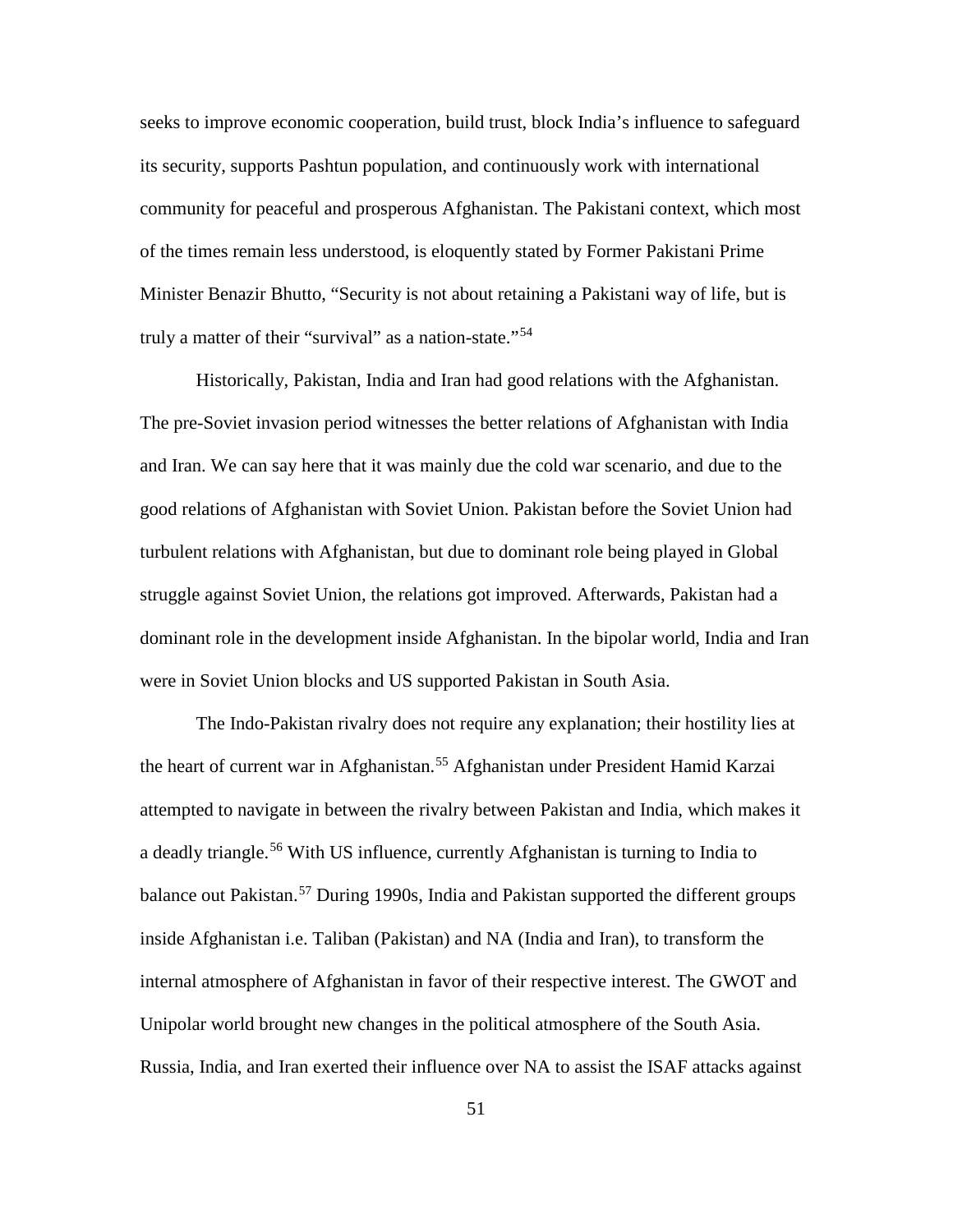Al Qaeda and Taliban, and Pakistan provided the logistic, intelligence and moral support to the ISAF for operations inside Afghanistan. This remains the defining moment in the recent Afghan history. Due to the support to US against Taliban, Pakistan lost the influence over Taliban and the internal environment of Afghanistan. India and Iran (specifically India) while taking the advantage of the situation, took a leap ahead in increasing its influence in the internal environment of Afghanistan. India, also sought to enhance their security by increasing their control over the extended neighborhood.<sup>[58](#page-105-17)</sup>

In the recent past the US also visualized a more dominant role of India in the regional and global politics and supported a more active role of India inside Afghanistan.[59](#page-105-18) New Delhi has long viewed South Asia as India's exclusive sphere of influence. [60](#page-105-19) President George W Bush's administration gave unprecedented concession for the development of nuclear plants which underscored the Islamabad's insecurity and exacerbated the antagonism in the region, especially from the traditional ally-Pakistan.<sup>[61](#page-105-20)</sup> Afghanistan is important in the regional and global pursuits of India. Since 2001, India has tried to pursue a proactive Afghanistan policy. In many ways, Afghanistan has become emblematic of India's new and ambitious policy for the region.<sup>[62](#page-105-21)</sup> Afghanistan is being seen by many in India as a test case of India's role as a security provider in its own neighborhood.<sup>[63](#page-105-39)</sup>

India's prime interest appear one in which Afghanistan should not revert back in the hands of Pakistan's influenced Taliban. India is also busy in discussing with US, Russia, China and Iran for the common goals inside Afghanistan. Besides this Afghanistan also houses the enormous Indian economic interest; as the Indian growing economy needs energy and Central Asia is the best option for that. Lately India and Iran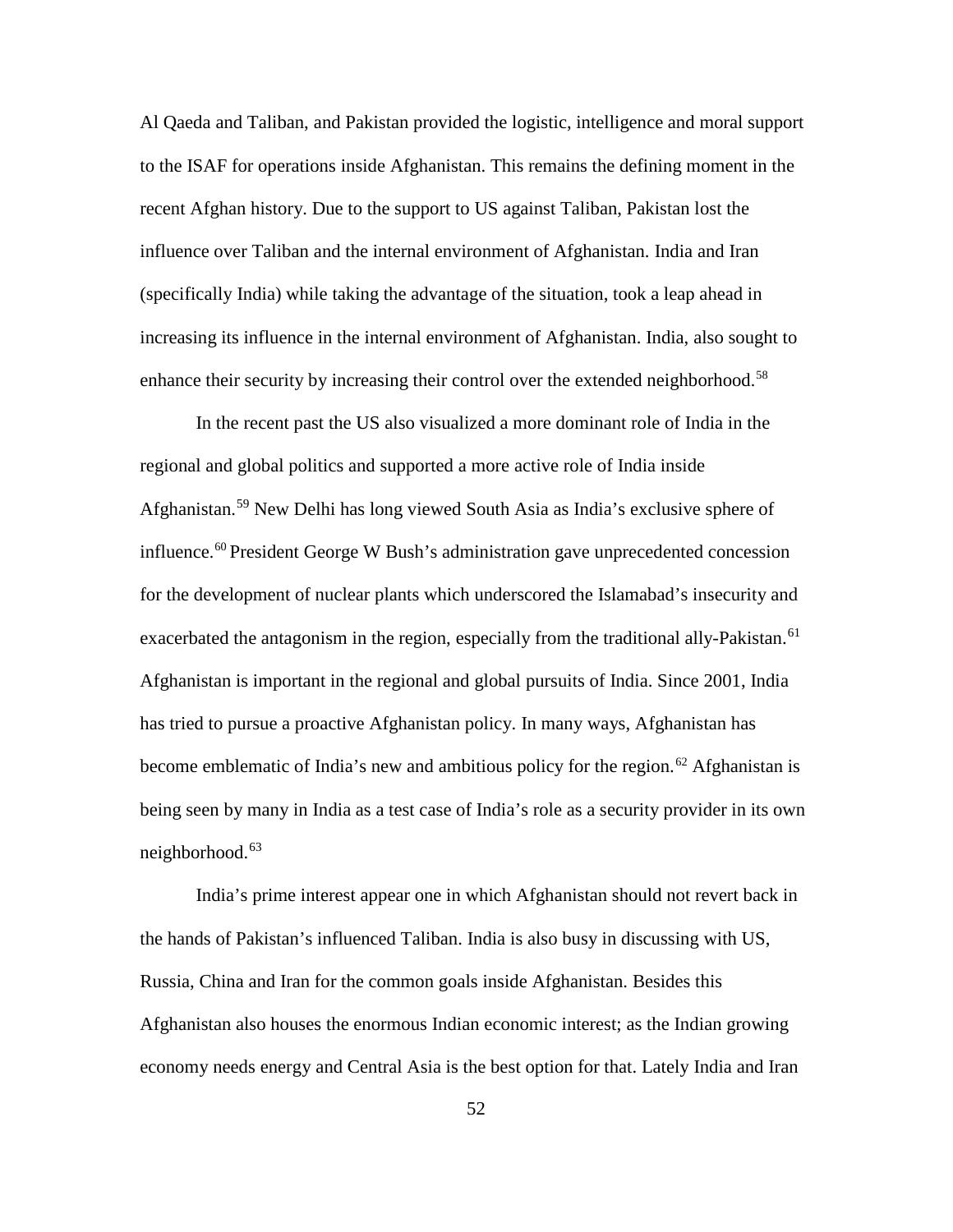also reached an agreement for the Chahbar port (Iran), as an exit port for the trade from central Asia through Afghanistan. In this backdrop, India is also developing good relations with Central Asian countries; India has airport facility in Kyrgyzstan and security cooperation training of the security forces of Tajikistan. These economic interests are very closely tied with the security of Afghanistan.

In the 90s, India and Iran (being in the Russian block) came close and started supporting NA against Taliban; which is still in the lead role in Afghanistan government. This has brought India-Pakistan's rivalry to the forefront, rather than Iran-Pakistan competition.<sup>[64](#page-105-40)</sup> India and Pakistan remain two very important players for the security environment of South Asia. But, this paper is not meant to go into the details of India-Pakistan relations, and will only discuss those facts, which are happening inside Afghanistan and impacts the regional security. This rivalry had also contributed to the political tug of war in the 90s inside Afghanistan. Currently India is looking for the Afghanistan as free of influence of Pakistan and (or), Pakistan in cooperative mode to Indian regional and global interests. In focus on Afghanistan, India is trying to base her relations through its soft power of economic development and security cooperation.

In this backdrop India and Afghanistan signed a strategic partnership declaration in  $2011<sup>65</sup>$  $2011<sup>65</sup>$  $2011<sup>65</sup>$  which formalized cooperation on governance, economics, commerce, education, public administration, and security/law enforcement. In this declaration India commits responsibility of "training, equipping, and capacity building" of the ANSF. India acceded to Afghanistan's request for 150 army officers to receive training at Indian defense and military academies and also agreed to begin hosting training sessions for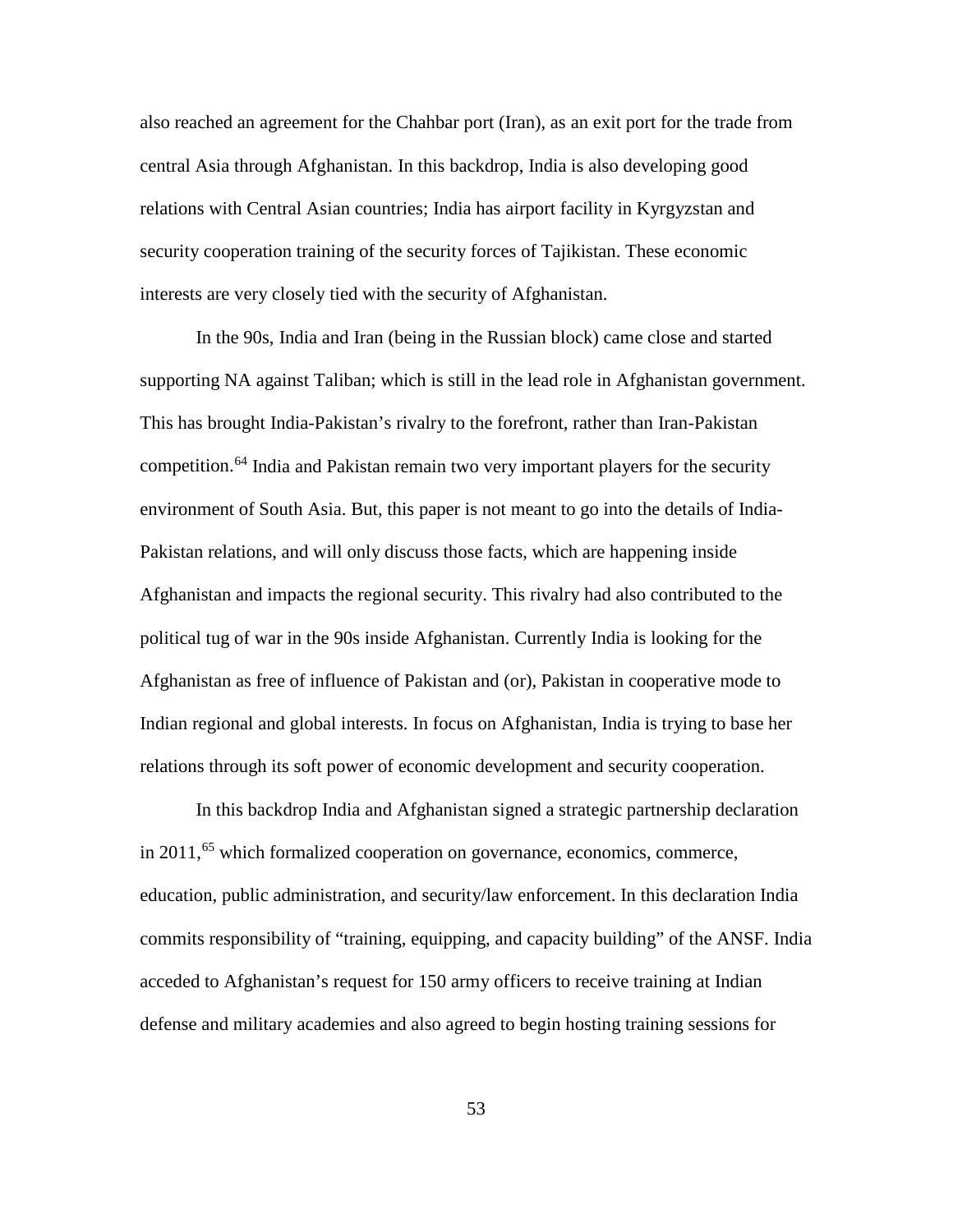Afghan police officers. [66](#page-105-53) Recently, India also showed interest establishing an academy to train the ANSF which may be set up in Afghanistan.<sup>[67](#page-105-43)</sup>

<span id="page-62-2"></span><span id="page-62-1"></span><span id="page-62-0"></span>India supports a variety of high-visibility projects and initiatives in Afghanistan. These ventures are primarily focused on major infrastructure projects, including electricity generation and transmission, road construction, and mining.<sup>[68](#page-105-54)</sup> India has invested heavily in infrastructure development inside Afghanistan, in order to turn it into a corridor of trade through Central Asia.<sup>[69](#page-105-55)</sup> This Indian investment is being done with purpose to influence Pashtuns population to leverage them into Indian side.<sup>[70](#page-105-56)</sup> India has used its vocal support for Afghan President Karzai, an ethnic Pashtun educated in India, to demonstrate its keenness to revive its close ties with Pashtuns.<sup>[71](#page-105-57)</sup> But, India remains skeptical of Taliban reconciliation process. The possibility of a Pakistan-sponsored settlement between Taliban and US and the Afghan government remains a serious concern for India. [72](#page-105-58) India feels that this process has been initiated by Pakistan who is playing role in divergence with Indian vital interests inside Afghanistan.<sup>[73](#page-105-59)</sup> India also raised concerns over this Pakistani effort with US. And as counter balance to this, India is achieving greater policy coordination with states like Russia and Iran.<sup>[74](#page-105-60)</sup>

<span id="page-62-6"></span><span id="page-62-5"></span><span id="page-62-4"></span><span id="page-62-3"></span>India believes in checking Pakistan in all spheres especially inside Afghanistan. After the ISAF retrograde, India envisages greater responsibility in Afghanistan.<sup>[75](#page-105-61)</sup> Lately a consortium of Indian companies, including Steel Authority of India, signed an agreement for three mines in the Hajigak iron (west of Kabul) ore deposits. The deposit is estimated worth \$420 billion and will employ 30,000 Afghans.<sup>[76](#page-105-62)</sup> US Secretary of State Hillary Clinton in her address on July 2011, also gave the US vision of same economic prospects of "New Silk Road" of connecting the Central Asia to the vibrant Indian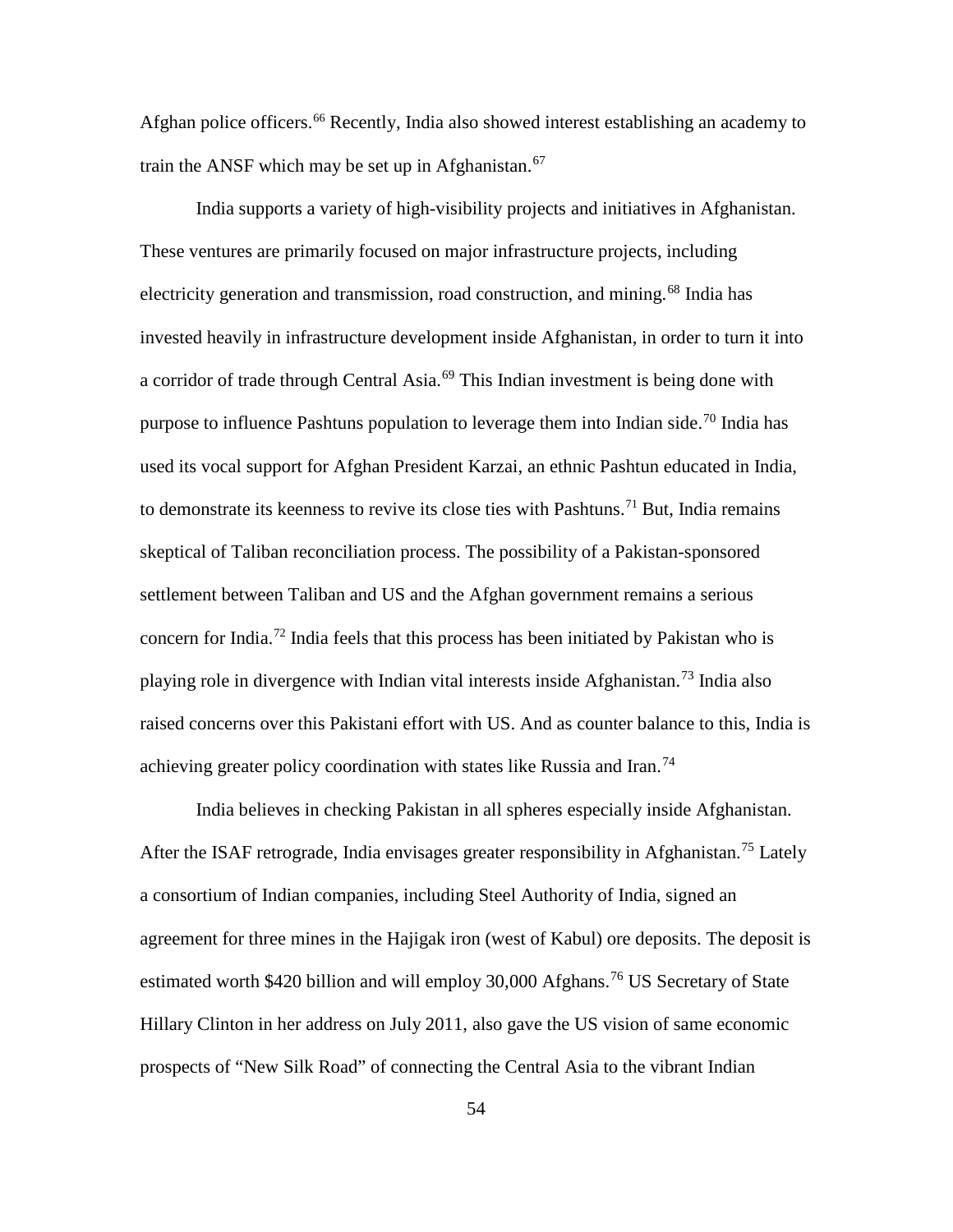economy, benefitting Afghanistan and Pakistan through transit trade.<sup>[77](#page-105-63)</sup> The economic projects such as Turkmenistan, Afghanistan, Pakistan and India (TAPI) gas pipeline, besides economic gains for all countries can also herald peace in the region. [78](#page-105-64) To booster economic cooperation, India also sponsored Afghanistan's membership of South Asian Association of Regional Cooperation (SAARC).<sup>[79](#page-105-65)</sup>

<span id="page-63-5"></span><span id="page-63-4"></span><span id="page-63-3"></span><span id="page-63-2"></span><span id="page-63-1"></span><span id="page-63-0"></span>India has emerged as great option for the US South Asia and Asia Pacific policy priorities. Assistant Secretary Blake told Congress in April 2011 that "a strategy of sustained, multi-faceted engagement with India contributes to stability and security in the South Asia region, and the world" and that "the global strategic partnership with India will remain among our top foreign policy initiatives."<sup>[80](#page-105-66)</sup> Leon Panetta, US Secretary of Defense, during June 2012 visit to India and Pakistan, gave nod to Indian military engagement in Afghanistan. US policy makers concluded Pakistan as an "Ally from Hell,"[81](#page-105-67) and now see India as a nascent great power that could help counter Chinese influence in Asia. Due to its own interest and history, Pakistan stands against this policy option. US. General Stanley A. McChrystal, ISAF commander, in 2009 said, increasing Indian influence in Afghanistan is likely to exacerbate regional tensions and encourage Pakistan countermeasures in India or Afghanistan." India has not publically denounced the consideration of deployment its military forces inside Afghanistan without UN peacekeeping purpose, but some corners have proposed this option. Sushant K.Singh, editor of the Indian Journal Pragati, suggests the deployment of the Indian military inside Afghanistan will act as huge boost to India's anti-terrorist operations, militarily and psychologically, and is likely to shift battlegrounds away from Kashmir and the Indian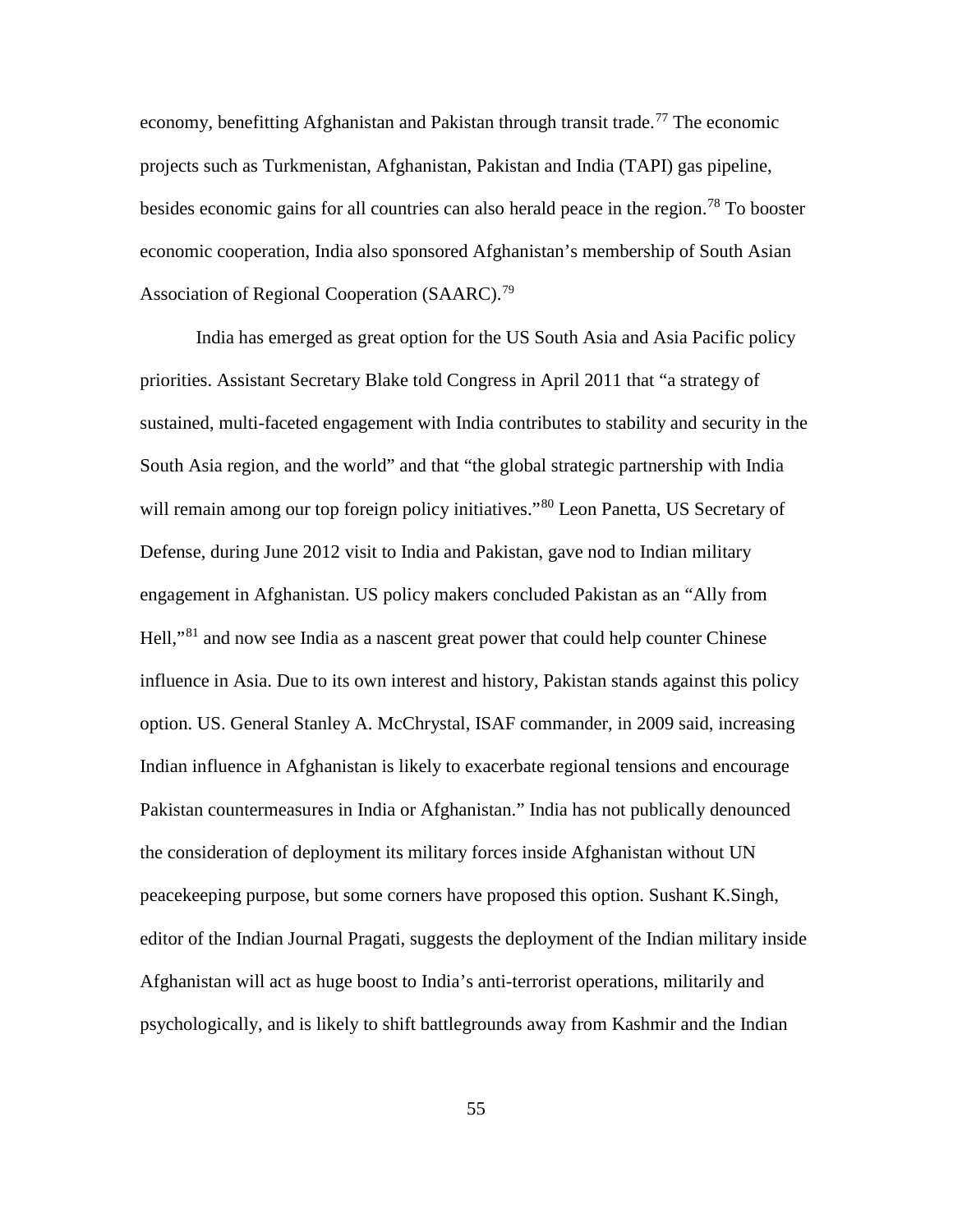<span id="page-64-3"></span><span id="page-64-2"></span>heartland. This action will be taken as extremely provocative by Pakistan, who is likely to respond aggressively.

<span id="page-64-8"></span><span id="page-64-7"></span><span id="page-64-6"></span><span id="page-64-5"></span><span id="page-64-4"></span>The current hypothesis of US-Indian policy makers appears as managing Pakistan through its engagement in its internal front and fostering it to commit to the Indian terms inside Afghanistan. In the eyes of Pakistanis, they see this pursuit by India based on kautilya thoughts to gain a strategic encirclement, to both militarily and economically contain Pakistan from two fronts, thereby facilitating a greater Indian control over Pakistan's policies.<sup>[82](#page-105-68)</sup> A balanced policy has better prospects for long term stability. Isolating Pakistan, as advocated by significant numbers of liberal and conservative American politicians, is neither helpful nor sustainable in the long term. The ANFS should not be developed as a threat to Pakistan security. Pakistan will see the Indian training and development of ANSF as a threat to its security. A neutral country such as Turkey could be picked for this training, and mollify the competitive instincts of all Afghanistan's Indian training and influence of sizeable ANSF will raise the security concerns of Pakistan. If this influence expands, it can have serious regional implications. Pakistan has already has raised this issue at many forums. Border security, a capable ANSF, and a friendly environment will reduce competitive and hostile foreign interference.<sup>[83](#page-105-21)</sup>

<span id="page-64-1"></span><span id="page-64-0"></span>Pakistan remains critical of these developments. India has almost left Pakistan's agriculture dry by controlling the major eastern rivers, which are lifeline for Pakistan. Now India seems to invest in the control of the western Pakistan waters, as India has extended help to Afghanistan for the plan to build 12 hydropower projects on river Kabul, with a total water storage capacity of 4.7 Million Acre Feet (MAF).<sup>[84](#page-105-39)</sup> India, also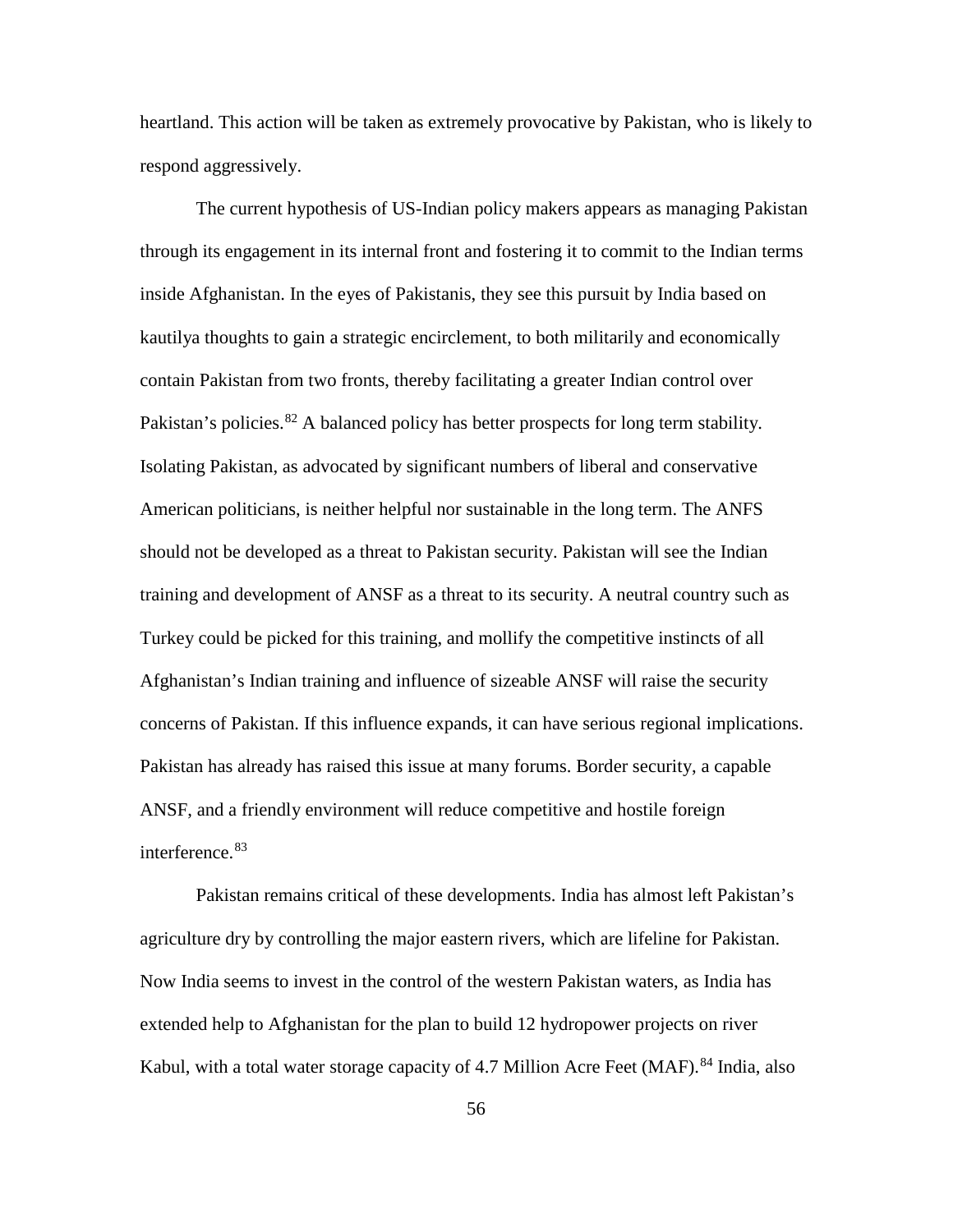has used the US as a backdoor to cultivate its influence in Afghan regions closer to Pakistani border, and by this India put Pakistan on back foot and kept her options open for long term presence inside Afghanistan.<sup>[85](#page-105-69)</sup> India maintains consulates in Jalalabad and Kandahar. Pakistan has brought this on the US and Afghan table on the basis of adverse effects on its internal law and order instability in its tribal regions and southern province.<sup>[86](#page-105-70)</sup> The US supported these Indian Consulates as just right of Indian government to reach to Hindu and Sikh population at these places. The Indian embassy has been attacked twice, in 2008 and 2009, and two Indian-controlled guesthouses were bombed in 2010.<sup>[87](#page-105-3)</sup> The blame for these attacks was placed on the Pakistan for supporting the Haqqani networks, which targeted the Indian sponsored locations inside Afghanistan. Such allegations by US, Afghanistan, and India are common these days.

<span id="page-65-2"></span><span id="page-65-1"></span><span id="page-65-0"></span>Pakistan denies these all claims and ensures its complete support to the efforts of the international community for secure and peaceful Afghanistan. The new national security policy is directed to target the all militants including the alleged hideouts in North Waziristan. <sup>[88](#page-105-4)</sup> Pakistan launched a military operation 'Zarb-e-Hazb' against all extremists including Haqqani Network, in North Waziristan to address these concerns. Mr. Sartaj Aziz, the foreign policy and security advisor to Pakistan current prime minister said, "The present government under the leadership of Prime Minister Nawaz Sharif has come to power with a clear mandate to rid the Pakistani society of extremism, intolerance and all forms of violence. This is vital for our survival as a nation [and] a prerequisite for our progress and prosperity."[89](#page-105-5)

There are many public statements of Pakistan leaders and foreign policy statements regarding this response. Islamabad perceives these allegations as the influence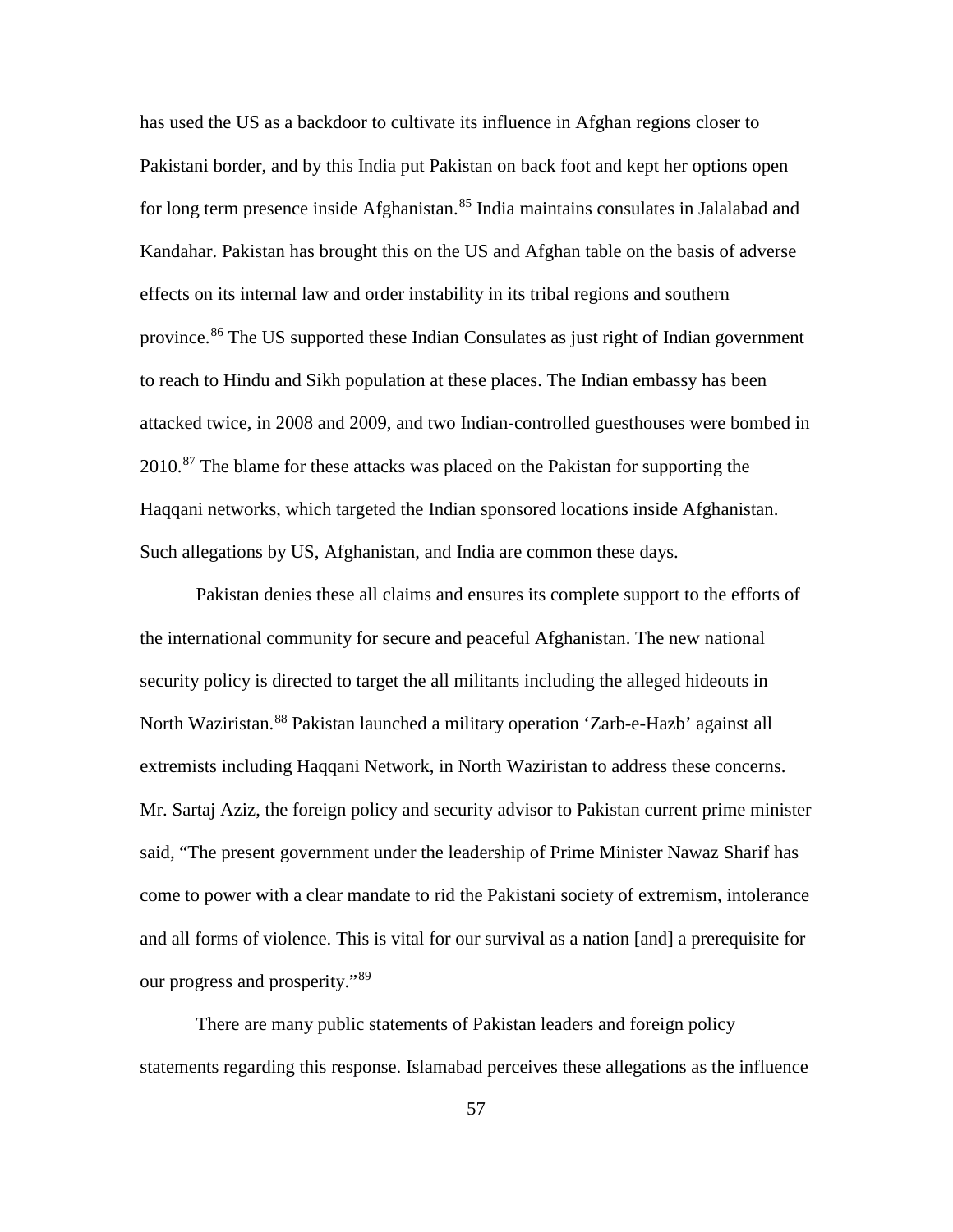of India on Karzai Government, which finds fancy in putting all failures on Pakistan. Similar views to the Pentagon's assertions of passing the buck for the failure of OEF to Pakistan.<sup>[90](#page-105-6)</sup> Pakistan views these allegations as baseless on the logic that there are quite number of forces, intelligence agencies and other agencies of ISAF, Afghanistan, and India are working. No one has yet provided them any proof of Pakistan's involvement. On the other hand, Pakistan is fighting war of its survival against the Pakistan factions of Taliban; TTP. TTP is the main group, which is fighting the Pakistan Armed Forces in the tribal regions, and since its inception in 2008, has caused maximum damage to Pakistan on its home front.<sup>[91](#page-105-7)</sup> Pakistan reiterates that stable Afghanistan as a fundamental requirement for ensuring their security. These security concerns drive the Pakistan's interests inside Afghanistan. [92](#page-105-8)

<span id="page-66-5"></span><span id="page-66-4"></span><span id="page-66-3"></span><span id="page-66-2"></span><span id="page-66-1"></span><span id="page-66-0"></span>Afghanistan remained at the core of Pakistan's security and foreign policy over the last almost four decades. The 1979 Soviet Invasion, and Soviet-Indian connection alarmed then the Pakistan President Zia ul Haq, and he envisaged the pro-Soviet and Indian government inside Afghanistan as serious threat to the security of Pakistan.<sup>[93](#page-105-9)</sup> It was then that ISI spearheaded the West support of Mujahedeen against Soviet Occupation.<sup>[94](#page-105-10)</sup> In the aftermath of  $9/11$ , Pakistan again supported the Coalition attack and declared as Non NATO ally. When we analyze the Pakistan's role inside Afghanistan one question really surfaces: "Presently, Pakistan is a struggling state, then why Pakistan really bother about the Afghanistan?"

Answer to this questions comes out that this was consequential as result of Soviet invasion. Since then, Pakistan's policy towards Afghanistan is linked with security and economic gains from Central Asia. Other interests normally include, India-Pakistan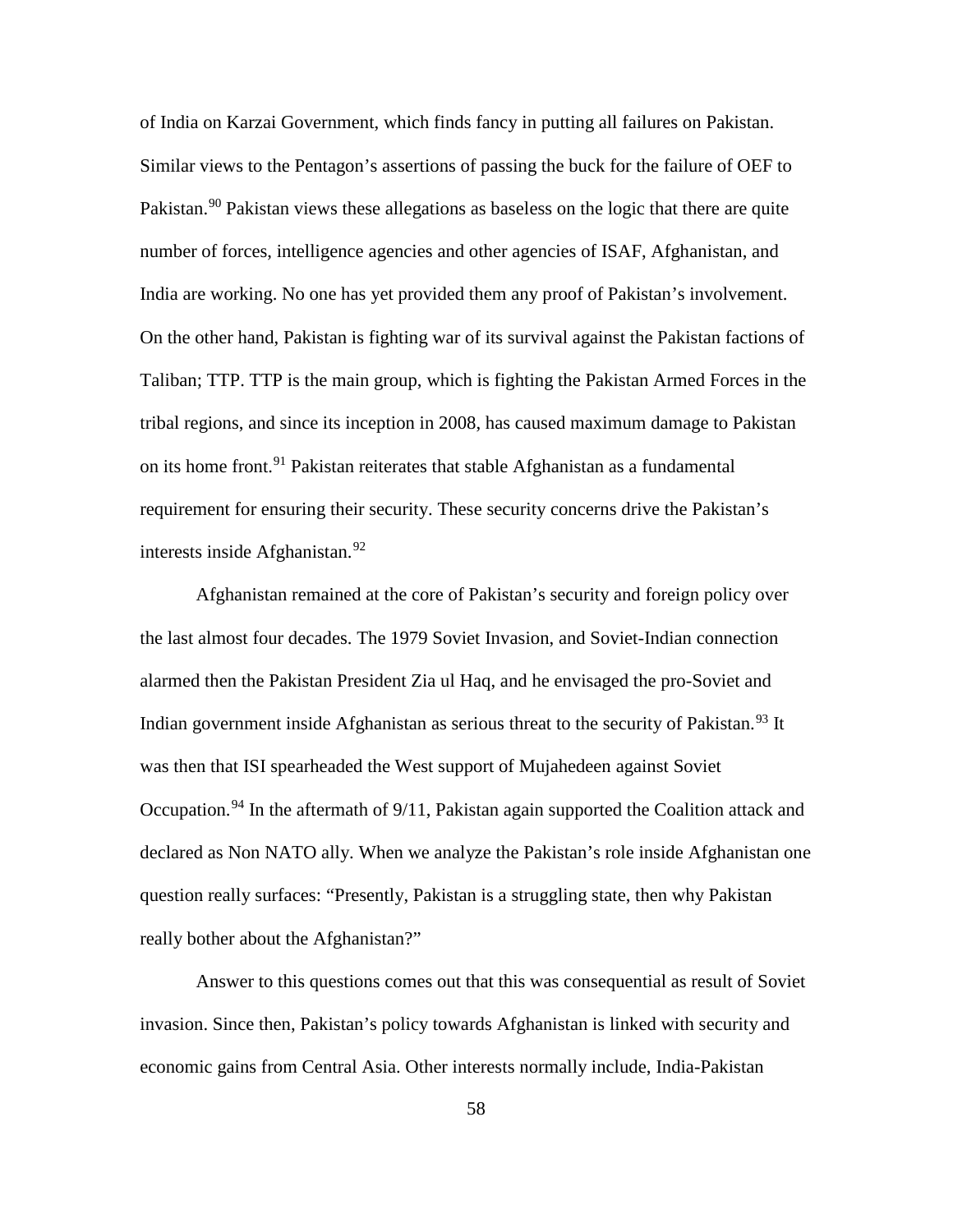relations, Pashtun population, porous border, Central Asia, Russia, drug trafficking, and many minor issues. The military prowess of Pakistan is not aimed for the two front war/engagements. Therefore, Pakistan's security institutions and policy maker's desire for the congenial and cordial environment on its west to guard against the potential dangers form its eastern borders. Afghanistan serves as territorial depth against India and has remained the thought in Pakistan's security policy in the past, but now it has lost its relevance.<sup>[95](#page-105-11)</sup> Pakistan also believes in the strong links of Afghanistan with its internal P[a](#page-67-6)khtunkhwa, \*\*\*\*\*\*\*\* are also the important consideration for Pakistan's concerns inside security. Afghanistan ground and ethnic Pashtun links with FATA and Khyber Afghanistan. Pakistan security forces are fighting the sub-conventional threat in the same province for almost a decade. The creation of a durable peace with an Afghan government that is pro-Pakistan remains the vital interest of Pakistan in Afghanistan.<sup>[96](#page-105-12)</sup>

<span id="page-67-1"></span><span id="page-67-0"></span>Pakistan previously supported a Pashtun dominated government inside Afghanistan, but recently has moved to a stance of broad based national government, which is in line with US policy objectives inside Afghanistan. Now diplomatically, Pakistani support a stable, secure, and peaceful Afghanistan through a broad based government. Pakistan has also invested huge in the developmental projects inside Afghanistan. In Jalalabad alone, two education and one infrastructure projects are underway.<sup>[97](#page-105-71)</sup> Pakistan is funding different faculty blocks at universities and hospitals in multiple Afghan cities. Pakistan had already spent billions of dollars on providing healthcare, education, housing, and jobs to three million Afghan refugees over three decades; possibly the biggest aid to Afghan people in the recent time.<sup>[98](#page-105-72)</sup> Pakistan feels

<span id="page-67-6"></span><span id="page-67-5"></span><span id="page-67-4"></span><span id="page-67-3"></span><span id="page-67-2"></span><sup>\*\*\*\*\*\*\*</sup> North Western province of Pakistan, is dominated ethnically with Pashtuns.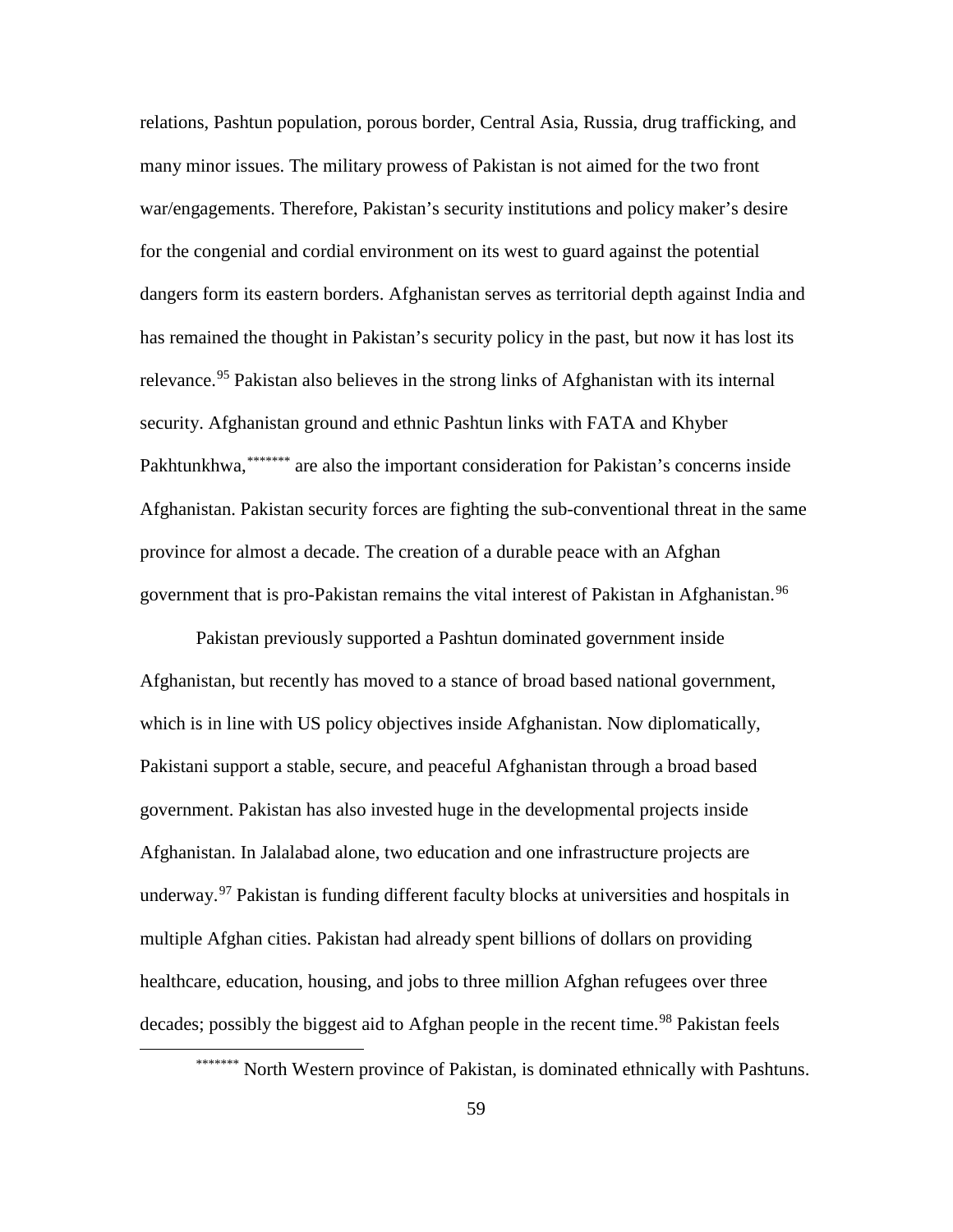<span id="page-68-1"></span><span id="page-68-0"></span>that words like strategic depth and backyard, a country for which Pakistan has made herself instable, misrepresent the true feelings of present Pakistan nation, who sees Afghan as their brothers.<sup>[99](#page-105-73)</sup> These theories are taken by Pakistan as designed to provide exaggerated nobility to Indian intentions in Afghanistan.<sup>[100](#page-105-74)</sup>

<span id="page-68-2"></span>Presently, there are many major issues between Pakistan and Afghanistan, and these issues have affected the relations in the recent past.<sup>[101](#page-105-75)</sup> The Durand L[i](#page-68-3)ne<sup>†††††††</sup> issue, is also a common bone of contention between Pakistan and Afghanistan. Pakistan's most wanted man: Mullah Fazal Ullah (TTP head) is in Afghanistan, and Pakistan expresses disappointment on this. The Swat, Bajaur and Mohmand chapters of the Tehreek-e-Taliban Pakistan have already established their strongholds in the Kunar and Nuristan provinces in Afghanistan.<sup>[102](#page-105-76)</sup> They have executed numerous attacks on Pakistani border posts from Afghan side. The spokesperson at the Foreign Office in July 2014 commented during the weekly media briefing that "We have asked Afghanistan repeatedly not to allow its territory to be used against Pakistan by terrorists and we expect Afghanistan to take action. As Pakistan is determined not to allow its territory to be used against them, in turn expects a similar commitment from Afghanistan."<sup>[103](#page-105-21)</sup> According to Pakistani intelligence estimates, 223 attacks have been carried out from across the border since June 2010, including 14 major ones in which up to 200 militants were involved. About 150 security personnel have lost their lives. The attacks are believed to originate in Kunar and Nuristan from 18 to 20 camps run by Pakistani militants Maulana Fazlullah of Swat

<span id="page-68-3"></span><sup>†††††††</sup> Durand Line is the 2,640 Kilometers (1,640 miles) is border between Pakistan and Afghanistan. It was established in 1893 after the agreement between British India and Afghanistan, which separated the sphere of influence. Pakistan considers as an international border and Afghanistan denounces it as an international borders and supports the settlement of issue.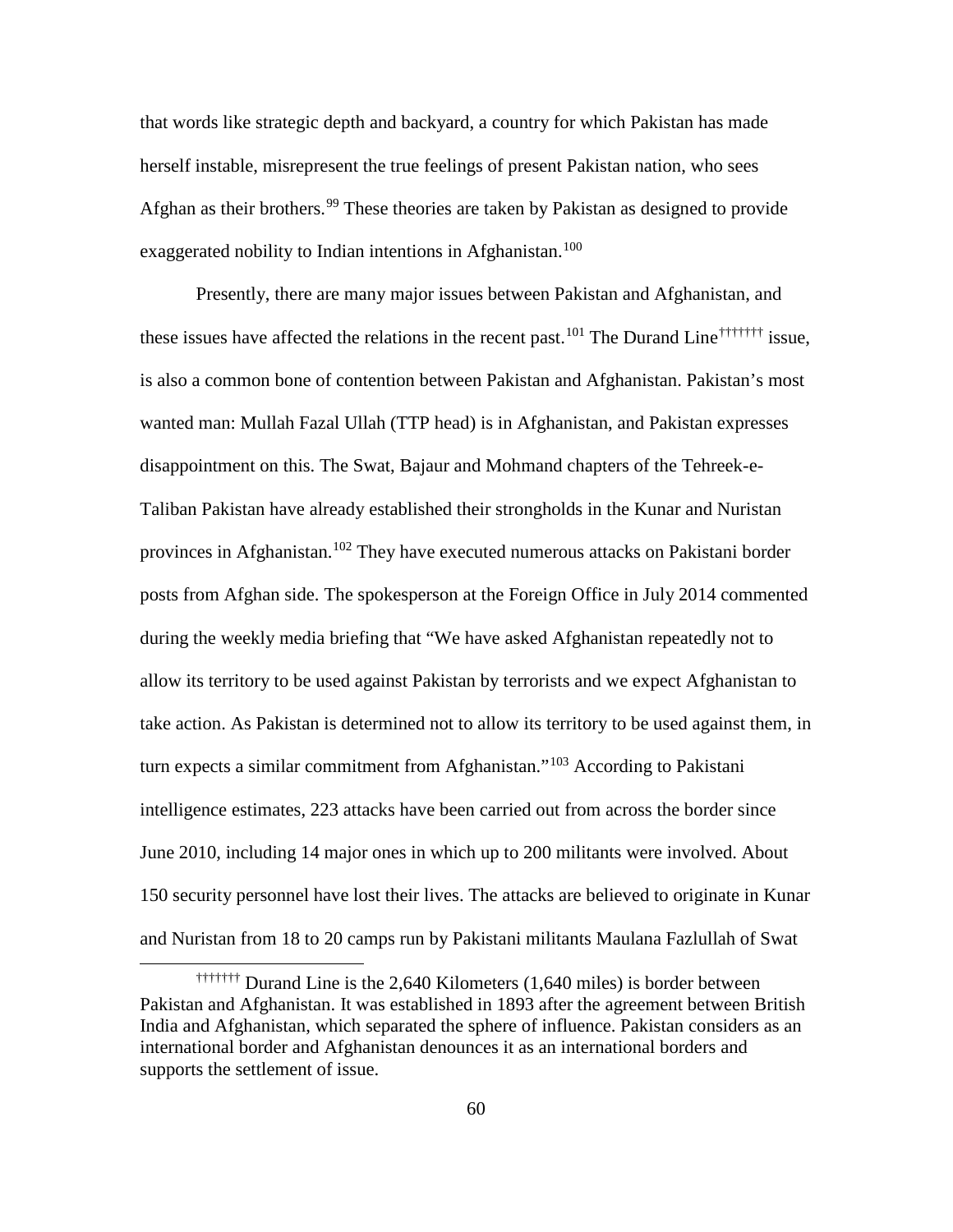<span id="page-69-0"></span>(Pakistan) and Abdul Wali (aka Omar Khalid) of Mohmand (Pakistan). At another occasion, Major General Asim Saleem Bajwa,<sup>[‡](#page-69-5)‡‡‡‡‡‡</sup> in one of his Inter-Service Public Relations briefings in early July commented that "the leader of the TTP Mullah Fazlullah is sitting across the border in Kunar or Nuristan and Afghanistan needs to do something about it."<sup>[104](#page-105-77)</sup> In June 2014, Afghanistan pulled itself from the security talks in Islamabad on the alleged cross border attacks, which as per Afghanistan's statements were "aimed at disrupting the second round of presidential elections."<sup>[105](#page-105-69)</sup> The independent verification of claims have not been carried out yet.

<span id="page-69-4"></span><span id="page-69-3"></span><span id="page-69-2"></span><span id="page-69-1"></span>Pakistan sacrificed much and even affected its own internal security for Afghanistan. Pakistan is presently fighting on its internal front and almost the decade long war has already pushed Pakistan into a great instability. US lost 1200 soldiers in Afghanistan during operations in Afghanistan, and Pakistan is not fighting inside Afghanistan and has lost almost 3000 army and paramilitary soldiers.<sup>[106](#page-105-70)</sup> Now in this situation, when Pakistan is heavily engaged in its fight against miscreants inside its own borders in FATA, The US has planned to militarily withdraw from Afghanistan. The US exit from Afghanistan without long term post conflict management is worrisome for the Pakistani policy makers, and Pakistan already has learned the hard lessons.<sup>[107](#page-105-3)</sup>

Pakistan took U turn in 2001 and provided possible support to US and its allies. This event turned all the extremist factions inside Afghanistan and inside Pakistan against Pakistan state and created the instability, which is unprecedented in country's history. There are many possibilities and pitfalls of US exit from Afghanistan, but on face of it appears a nightmare for Pakistan. This all has serious security implications for Pakistan

<span id="page-69-5"></span><sup>‡‡‡‡‡‡‡</sup> Pakistan Armed Forces Inter Services Public Relations Director General.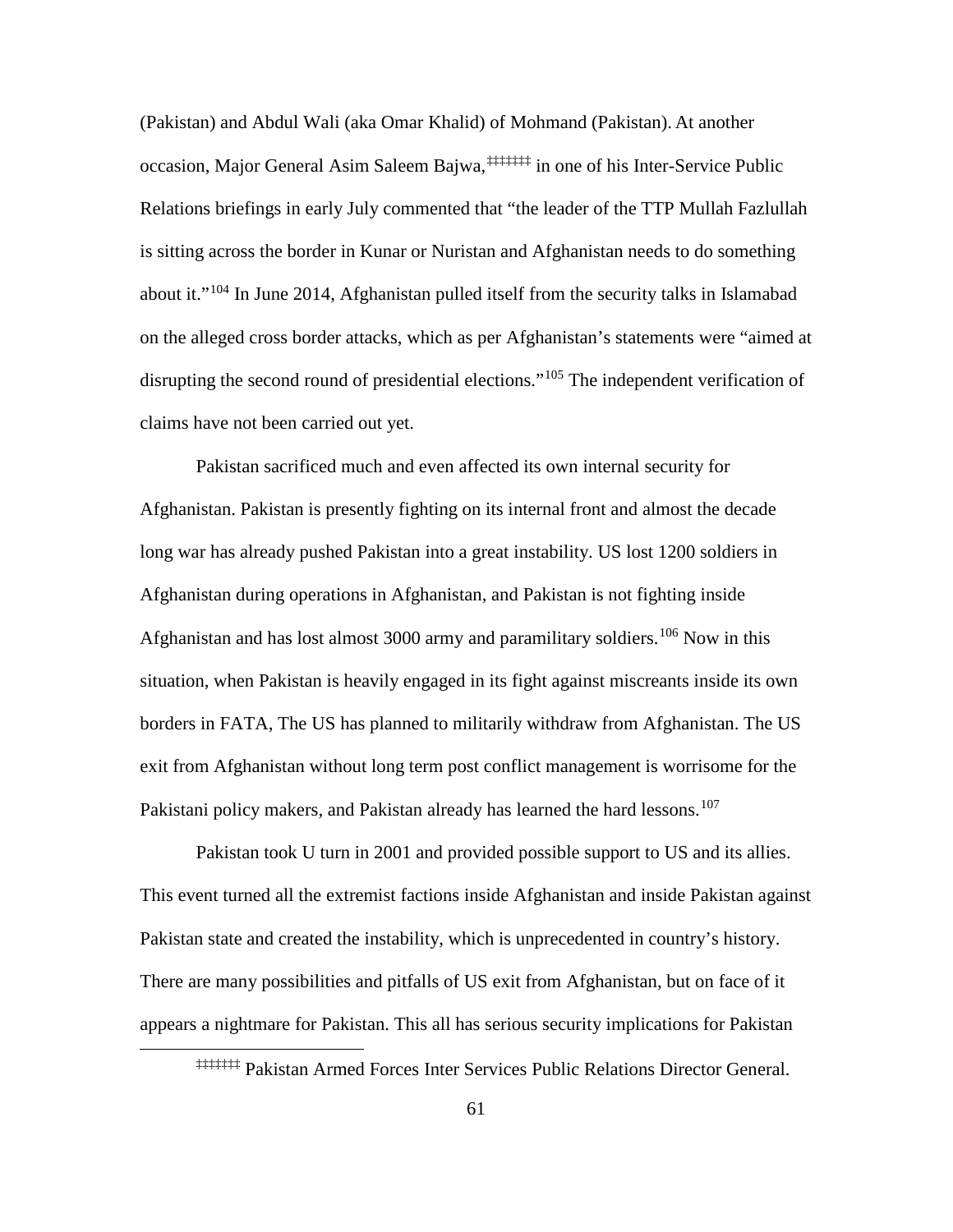and forces Pakistan to have its own future safe guard for the security concerns. Rahimullah Yusufzai§§§§§§[§](#page-70-9) an expert on tribal regions of Pakistan and Afghan, says "2014 and the Western withdrawal will not mean Pakistan's problems are over." He further articulates "If the Taliban cannot capture Kabul, which is highly likely, they will be operating from the border areas. So they may still need to come to Pakistan for shelter, funds and medical treatment, and the Pakistani Taliban will find safe havens in Afghanistan."<sup>[108](#page-105-4)</sup>

<span id="page-70-6"></span><span id="page-70-5"></span><span id="page-70-4"></span><span id="page-70-3"></span><span id="page-70-2"></span><span id="page-70-1"></span><span id="page-70-0"></span>These are the concerns which Pakistan is foreseeing that the wrath of complete instability may be pushed to the FATA and nullify the efforts of almost a decade. Militants' threat appears high priority for of internal security of Pakistan, and this is also why Pakistan has called for the serious Afghans peace dialogue involving all factions.<sup>[109](#page-105-78)</sup> Lisa Curtis**,** Senior Research Fellow, Asian Studies Center**,** The Heritage Foundation, mentioned in her testimony in 2013 before the Subcommittee House of Representatives, that Pakistani leaders appear to believe that US military forces will depart the region before Afghanistan is stabilized and thus calculate that continuing support for the Taliban and Haqqani network constitutes their best chance to counter Indian regional influence. Pakistan denies these allegations as it has suffered the most due to the GWOT and grown instability. Unfortunately, President Obama's aggressive military withdrawal strategy and questions about whether the US will retain a residual military force presence in the country post-2014 only reinforces the Pakistan's concern.<sup>[110](#page-105-79)</sup> This leaves US policy is a conundrum, in which American officials acknowledge the need to work with Pakistan on

<span id="page-70-9"></span><span id="page-70-8"></span><span id="page-70-7"></span><sup>§§§§§§§</sup> British Broadcasting Company Urdu correspondent and expert on Afghan militancy.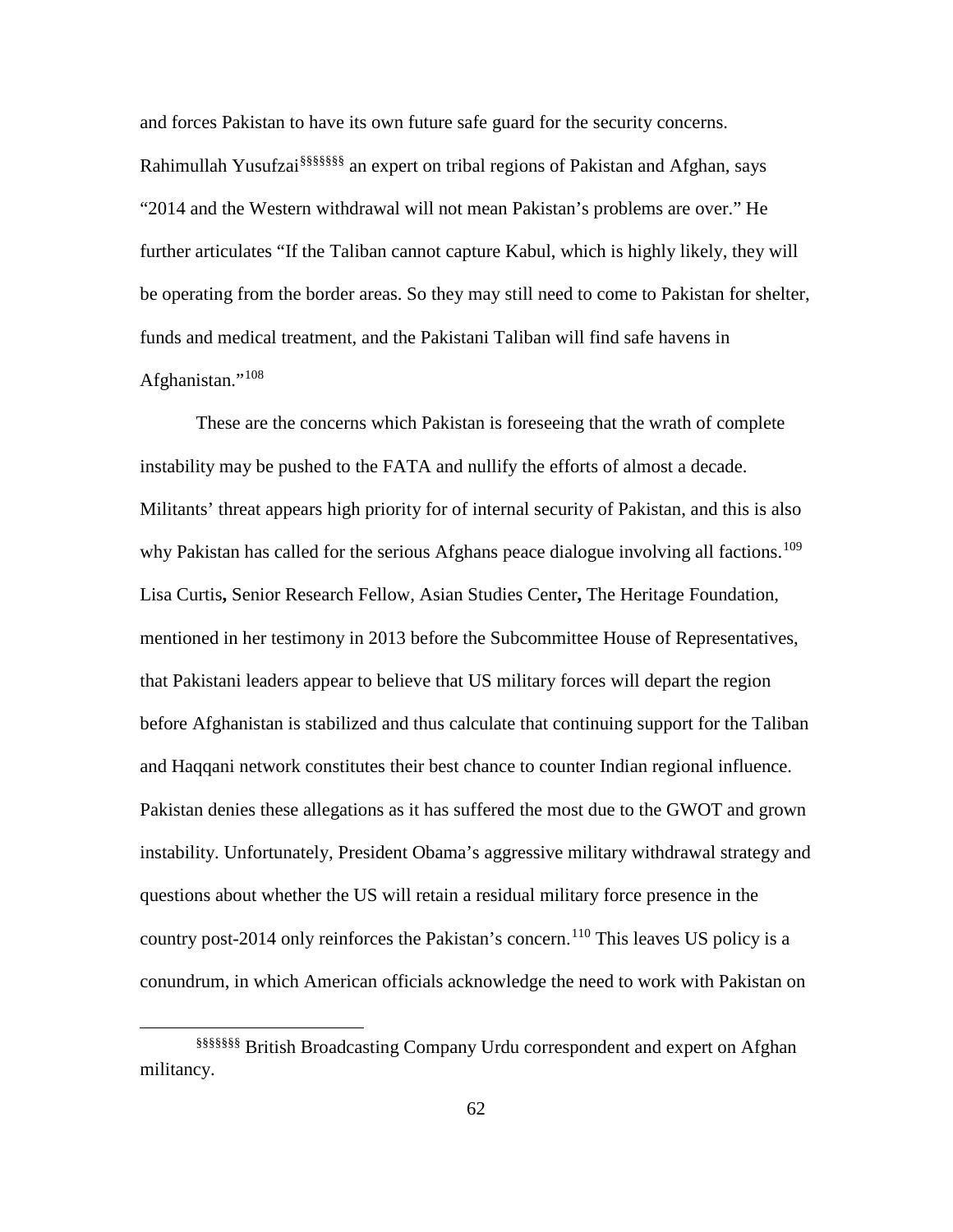<span id="page-71-4"></span>encouraging a peace process in Afghanistan, but also blames Pakistan on different pretexts i.e. Haqqani Network etc. In response to this, recently Pakistan has commenced operation in North Waziristan Agency, alleged base camp of Haqqanis.

As already highlighted that, Afghanistan has also remained at the core of US-Pakistan relations. Pakistani policy makers perceive a nightmare scenario for Afghanistan and Pakistan after the US forces leave the region. The US Af-Pak strategy included Pakistan into War Theater. The diplomatic surge in Islamabad and Kabul as a match with troops surge was carried out under the Richard Holbrooke and Marc Grossman,[\\*](#page-71-5)\*\*\*\*\*\*\*\*\* to Af-Pak strategy. And due to US agent Raymond Davis episode,<sup>††††††††</sup> [O](#page-71-6)sama killing by achieve the regional strategy for stabilized and sustained peace in Afghanistan.<sup>[111](#page-105-29)</sup> But this strategy has increased instability in Western Pakistan.<sup>[112](#page-105-30)</sup> Pakistan until today continues to raise serious reservations on the drone attacks, which commenced as part of unprecedented US Special Forces' raid inside Pakistan and accidental aircraft attack on Pakistani border post, US-Pakistan relations have already seen awful times in 2011 and 2012. In response to all these, Pakistan blocked the supply lines of NATO to Afghanistan for some duration. Many conspiracies haunt the Pakistan's policy makers as explained about the other conspiracy theories in the region by Ahmad Rashid in his book "Pakistan on the Brink, The future of America, Pakistan, and Afghanistan." Pakistan also remains skeptical of the analysis that US policy makers believe of using Afghanistan as base for incursions inside Pakistan through sizeable camps and air bases.<sup>[113](#page-105-80)</sup>

<sup>\*\*\*\*\*\*\*\*\*</sup> US representative for Afghanistan and Pakistan as part Af-Pak Strategy.

<span id="page-71-6"></span><span id="page-71-5"></span><span id="page-71-3"></span><span id="page-71-2"></span><span id="page-71-1"></span><span id="page-71-0"></span><sup>††††††††</sup> Raymond Davis was an American agent working in Pakistan and accidently killed two Pakistani Street boys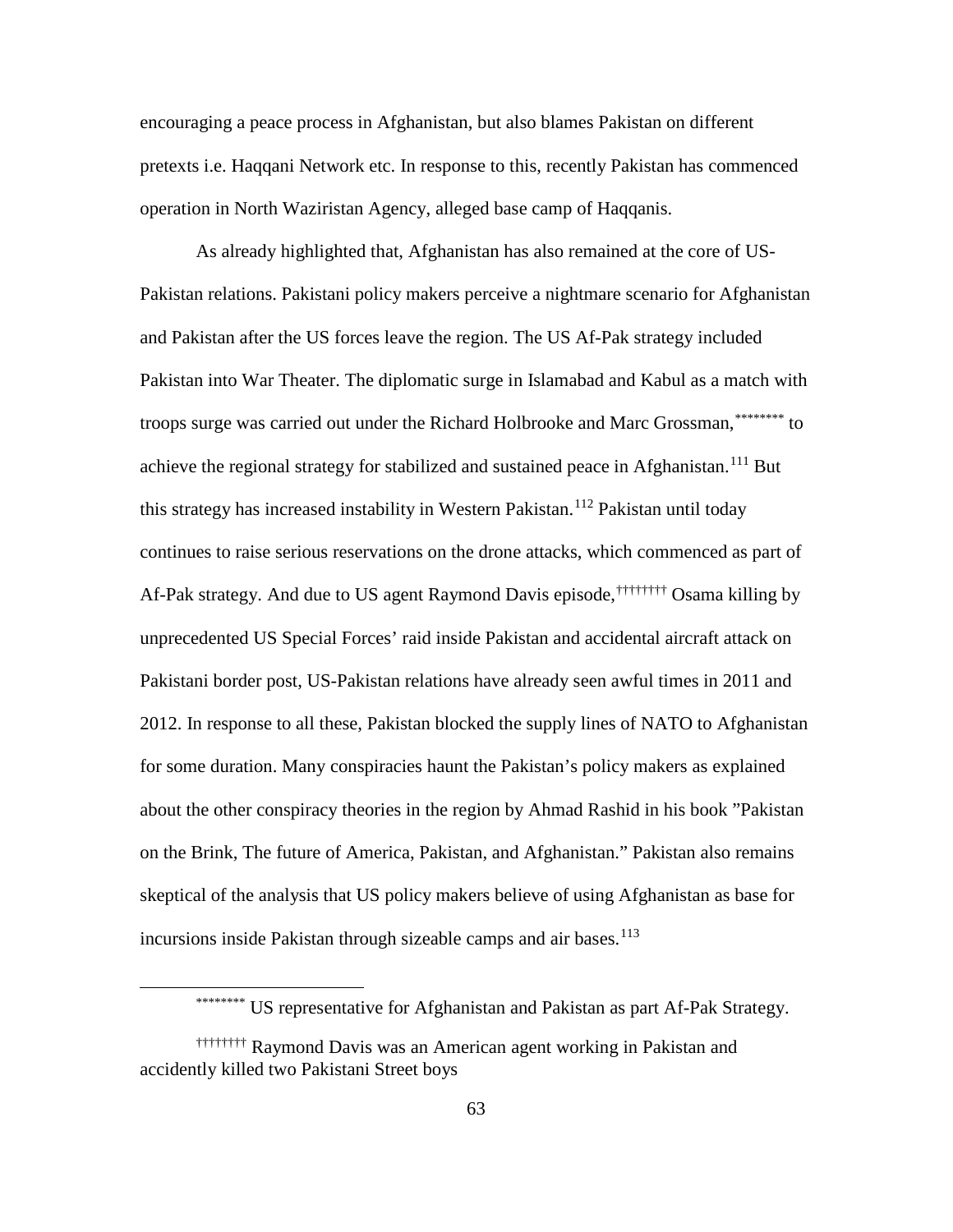Presently US-Pakistan relations are stable; this remains important for the long term peace inside Afghanistan. Pakistan supported the sustained US-Taliban conversation which was an integral component of US national strategy and key part of 2011-12 diplomatic campaign in Afghanistan and Pakistan.[114](#page-105-0) Afghan president Hamid Karzai objection to opening of Taliban office in Doha has scuttled the negotiations. Public opinion in Pakistan also favors a negotiated settlement with the Afghan Taliban. Nearly two-thirds of Afghans, the survey found, believed that reconciliation between the government and AOGs would stabilize the country. It is also believed in few corners of US policy makers, that US success in Afghanistan may not be possible without Pakistan or putting check on Pakistan.<sup>[115](#page-105-1)</sup>

In reality there is a requirement of reappraisal of Af-Pak and fine balance by the US in handling Afghanistan-India-Pakistan deadly triangle. The US should seek better India-Pakistan relations because it will have long term positive impacts. Its present South Asia Policy which apparently propagates the broader engagements with India, is creating security problem for Pakistan. This policy has also mainly transformed the political, economic and security environment of Afghanistan, as India enjoys the huge place, and Pakistan is marginalized. So the current frictions, issues, reservations, and mistrust of US and Pakistan are affecting the US-Pakistan relations, India-Pakistan relations and resultantly Pakistan-Afghanistan relations. Pakistan also remains party to of all the diplomatic forums for the peaceful Afghanistan and while working with all the stake holders. Pakistan is working with Istanbul initiative, SCO and other regional platforms on Afghanistan. China and Pakistan countries agree on the sustained international support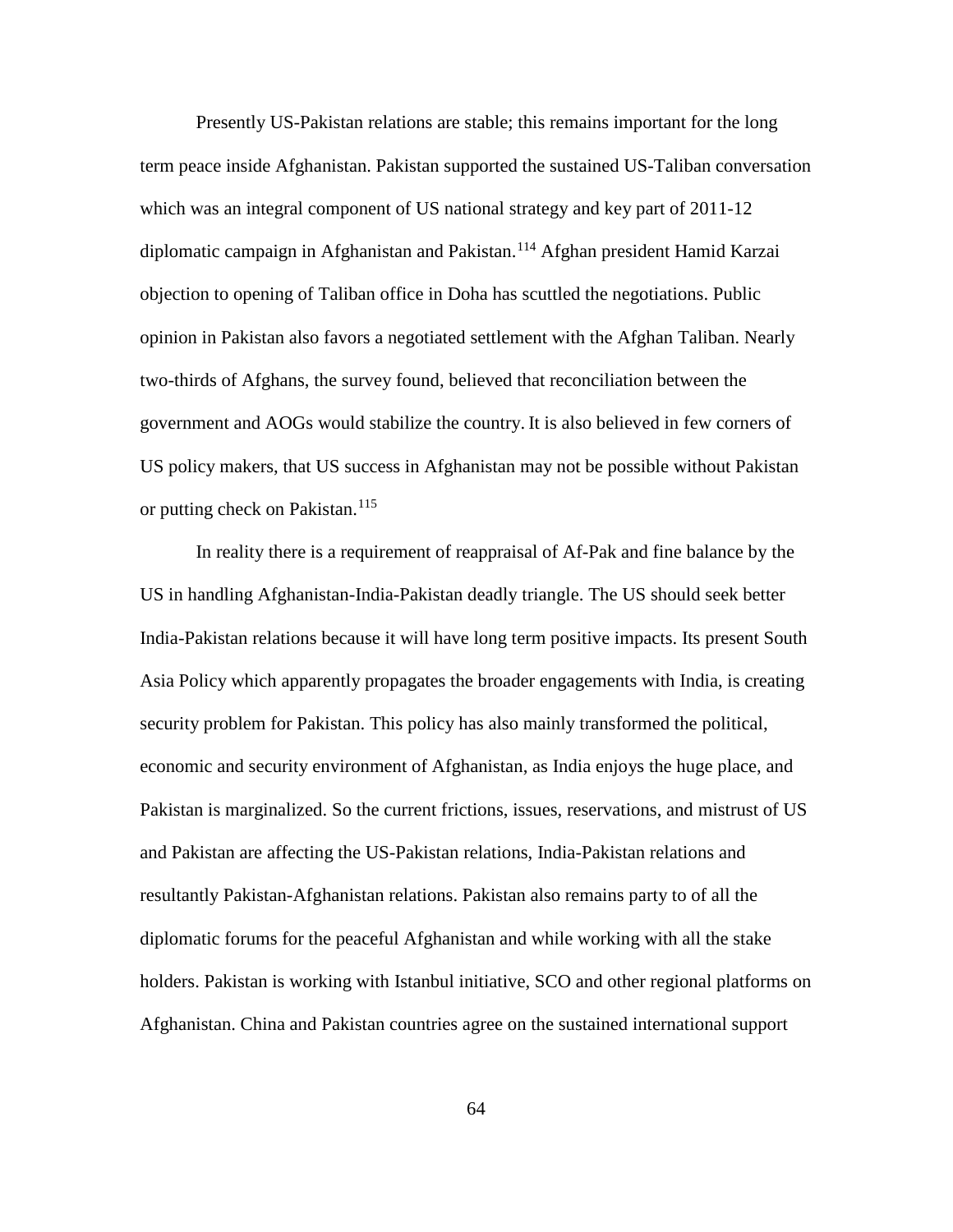for Afghanistan is necessary to build peace and promote regional stability.<sup>[116](#page-105-2)</sup> These concerns tie Afghanistan very closely with the security of South Asia.

In the present circumstances, positive sum game appears a utopia and nonpragmatic policy option; because there are still many conflicting interests of different stakeholders inside Afghanistan. Even with the influence of internal environment of Pakistan until and unless the issues between Pakistan and India are not resolved, this thought remains a far destination. Indian influence on US and Afghanistan is forcing Pakistan to be more isolated and cornered in the international community. As per Pakistan, this should not be the way for the country, who has sacrificed so much.

Pakistan's ability at reaching to a cooperative mode of almost moving on the Indian regional directions is at tangent to the ground reality of Two Nation Theory and is the basis for creation of Pakistan. US policy makers have overlooked this fact and have disturbed the South Asian security balance in favor of India. Pakistan remains concerned over the Indian influence inside Afghanistan. As ex Pakistan Army Chief of Staff General Ashfaq Pervez Kayani stated, "Strategically, we cannot have an Afghan Army on our western border which has an Indian mindset and capabilities to take on Pakistan." As a result, the US is set to leave the South Asia in a very complex environment and in two pre-existing and overlapping conflicts: one local and other regional between India and Pakistan.<sup>[117](#page-105-3)</sup>

Pakistan desires to see the friendly Afghanistan and one without much influence of India. The US is making an effort to convince Pakistan to envisage the stable Afghanistan with Indian presence and influence. Helping rebuild Afghanistan is a great cause, one where Pakistan and India contributed and one which the US can turn into the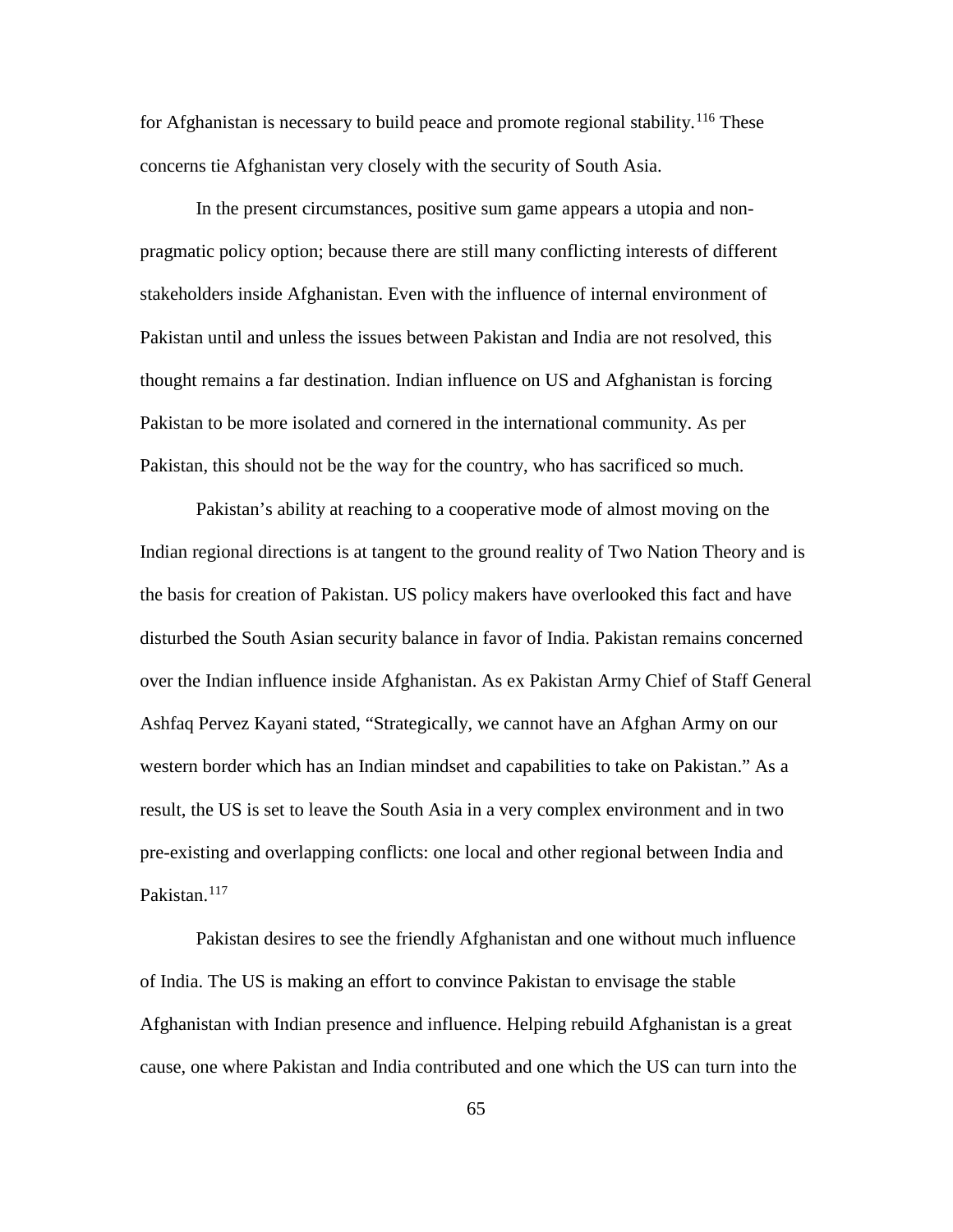major converging interest of both countries. The US vision of New Silk Route and resultantly Afghan transit trade agreement between Pakistan, Afghanistan and India are the good examples of these prospects. It is a cause that Pakistan and India share, and both countries have deep and far reaching interests. These confidence-building measures can boost the relationship between these countries and also improve bilateral relations between Afghanistan and Pakistan, which have been clouded by mutual distrust in the recent past.

Third, and important part of this matrix, is Iran, a country very important to the region's stability. Iran's policy towards Afghanistan is dictated by the combination of its solidarity with Shia population, rivalry with Saudi Arabia, economic interests, and its own security concerns emerging from Afghanistan. Iran's goals in Afghanistan remain focused on maintaining friendly relations with the Afghan central government, preventing a Taliban return to power and minimizing western presence and influence. Iran-Russia and Iran-India relations also pursue common aims inside Afghanistan. Narcotics, refugees,<sup>‡‡‡‡‡‡‡‡</sup> [w](#page-74-0)ater sharing of Helmand River (Kamal Khan Dam Issue), religious bond, US presence, historical linkages and trade gears the Iran's interests inside Afghanistan.<sup>[118](#page-105-4)</sup>

During 1990s era Iran supported the NA groups against the Saudi Arabia and Islamabad backed Taliban, and therefore has history of varied interest inside the happenings of Afghanistan. In the 1990s Afghanistan viewed Pakistan-Iran relationship as the main external factors which contributed the civil war.<sup>[119](#page-105-5)</sup> Al Qaeda and Taliban

 $\overline{a}$ 

<span id="page-74-0"></span><sup>‡‡‡‡‡‡‡‡</sup> Approximately one million registered Afghan refugees and at least 1.4 million Afghan migrants (non-refugees) currently reside in Iran.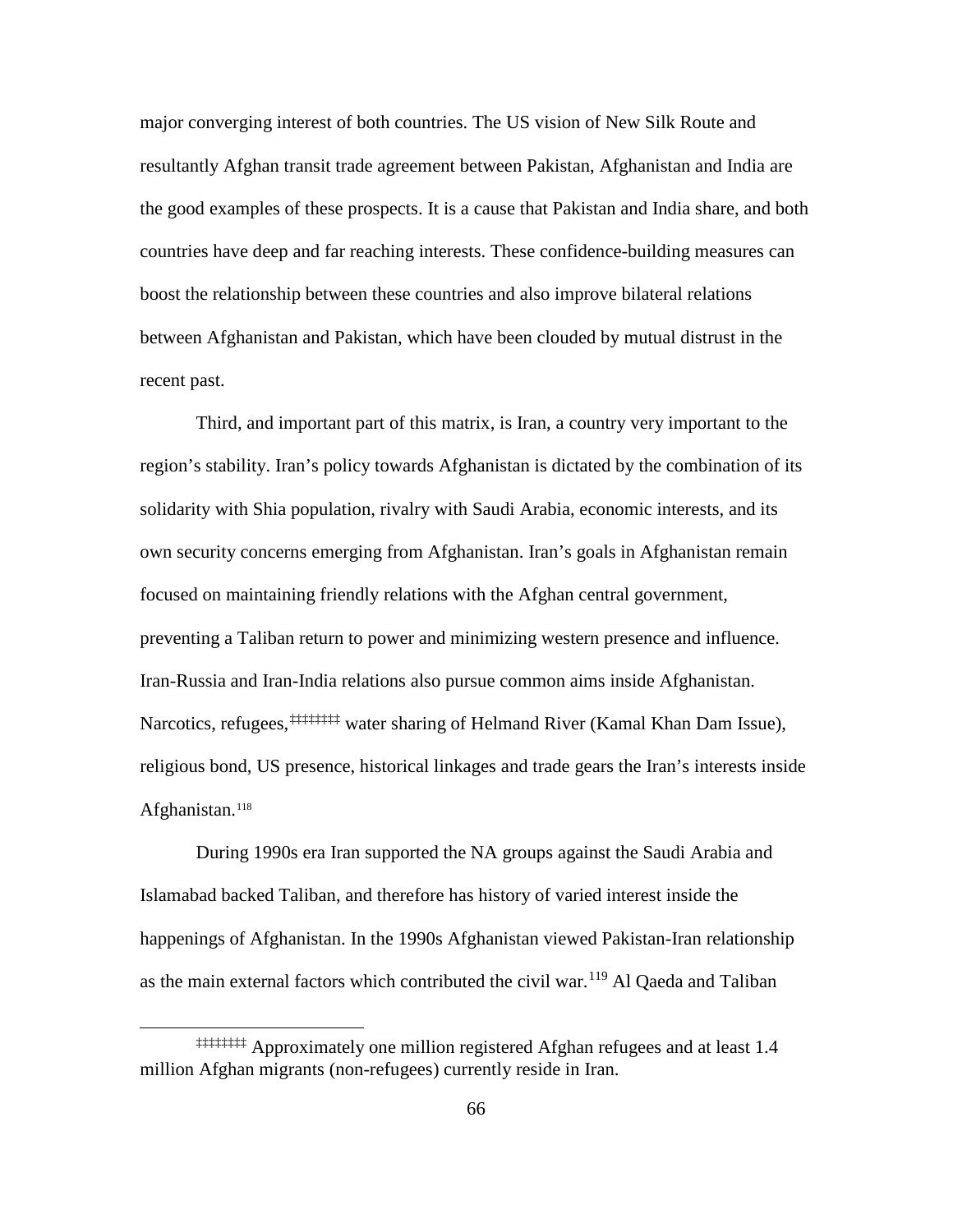were the main threats; as a result, Iran remained neutral for the OEF and did not object to the US-NA cooperation against Taliban. As indirectly it served Iran's interests inside Afghanistan. Iran also supported 2001 UN efforts inside Afghanistan against Taliban.[120](#page-105-6) Tehran's strategy includes employing a soft-power campaign to promote a pro-Iranian sentiment in Western Afghanistan through a \$1 billion donor aid program to upgrade infrastructure, provide humanitarian, cultural/religious support, and economic assistance. Iran also desires to expand its sphere of influence beyond border regions into other parts of Afghanistan, particularly Kabul. Concurrently, the Islamic Revolutionary Guard Corps–Quds Force (IRGC-QF) also provides calibrated lethal aid to the Taliban to attrite ISAF and expedite force withdrawal. Al-Qaeda had 16 of its members released from Iranian custody; dangerous among them were Saad bin Ladin (son of Osama bin Ladin), Saiful Adil (a former Egyptian security official), Suleman al-Gaith from Kuwait (a former Al-Qaeda spokesman) and Abu Hafs al-Mauritani who was once number-three in Al-Oaeda. $121$ 

This made Iran's role inside Afghanistan, very dubious. Tehran is also opposed to BSA; long term stay of the US military forces. ISAF withdrawal is likely to allow these stake holders to further pursue their interests more vigorously. In the present circumstances, Iran is diplomatically engaged on Iraq front, but will never leave her safeguards and her interests inside Afghanistan. Iran shares concerns with India, over the US-Taliban's negotiations.

## Other Countries

Central Asian countries neighboring Afghanistan less Turkmenistan, also have problems from Taliban and extremism, and has ethnic linkages with Tajiks, and Uzbeks.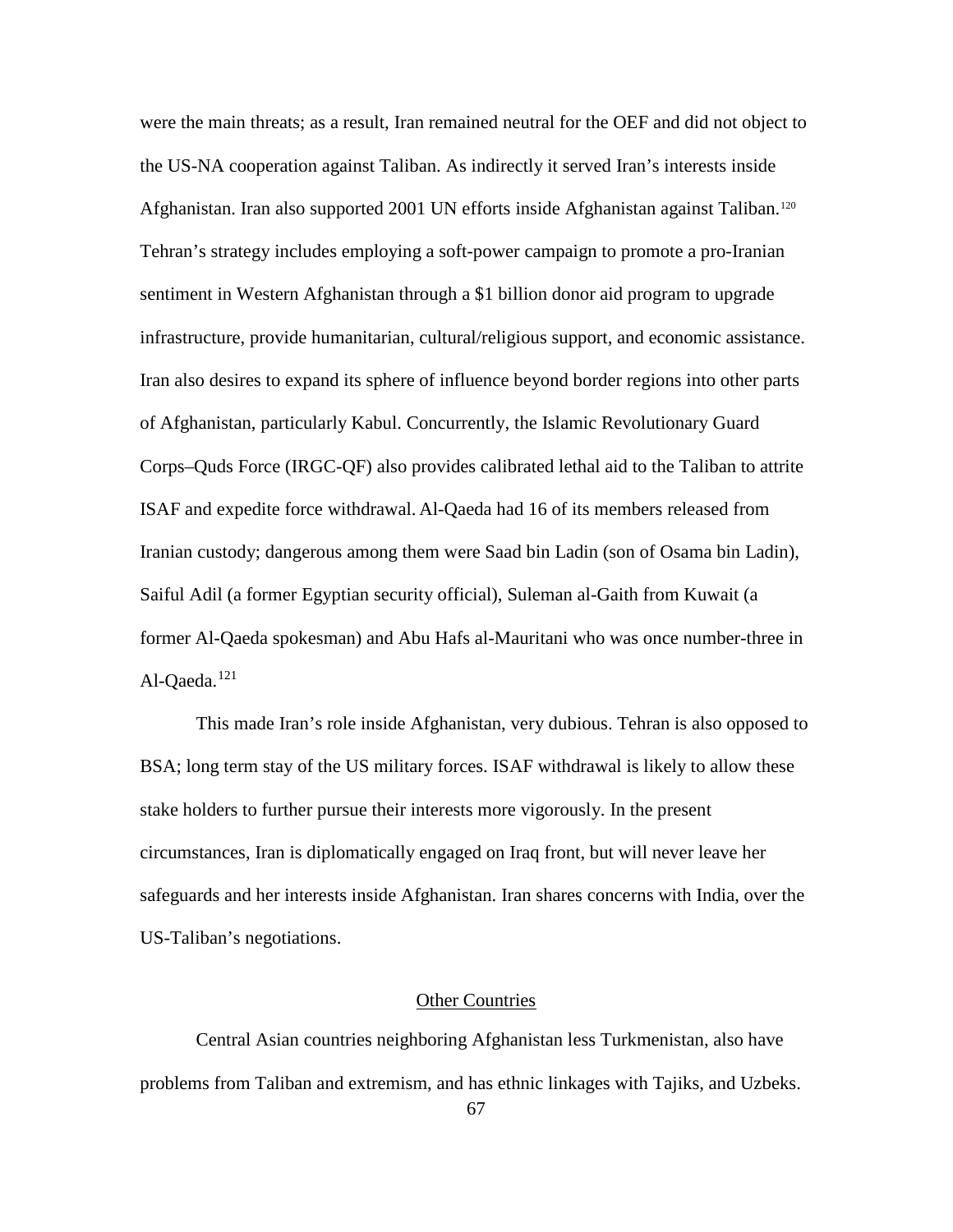Different banned Central Asian groups and organizations; Islamic Movement of Uzbekistan (IMU), are working from Afghanistan and has strong linkages with Al Qaeda and Taliban. Therefore these countries have interests in Afghanistan based on their fear of their internal problems. Besides this, these countries are landlocked and look towards Afghanistan for their economic interests of reaching their oil and gas to the international markets. The Central Asian states host portions of the Northern Distribution Network (NDN), will be key in ISAF's withdrawal. Russia has also started reemerging its influence and consequently airfield agreement in Kyrgyzstan was not extended beyond July 2014. Despite the termination of Kyrgyzstan's airfield access in July 2014 and NDN, US-Central Asian stated contribute the development of Afghanistan's infrastructure and economy. US also supports China and Russia to contribute to the stability and regional prosperity.

GCC, §§§§§§§§ [M](#page-76-0)iddle East countries i.e. Saudi Arabia and UAE were and are consistent with their policy of supporting Taliban.<sup>[122](#page-105-8)</sup> Member states of the GCC continue to provide support to OEF and are working to provide financial support in the interest of a stable Afghanistan. Private GCC state citizens remain a source of considerable funding for Taliban and other insurgent and terrorist groups operating in the border region between Afghanistan and Pakistan. The GCC countries remain critical support of air bases, logistics support, over flight and transit rights for operations inside Afghanistan. Saudi Arabia, has history of diplomatic support to Taliban. Due to its animosity with Iran, will keep its options for influencing anti Iran regime inside Afghanistan. Recent

 $\overline{a}$ 

<span id="page-76-0"></span><sup>§§§§§§§§</sup> GCC members are Bahrain, Kuwait, Oman, Qatar, Saudi Arabia, and the United Arab Emirates.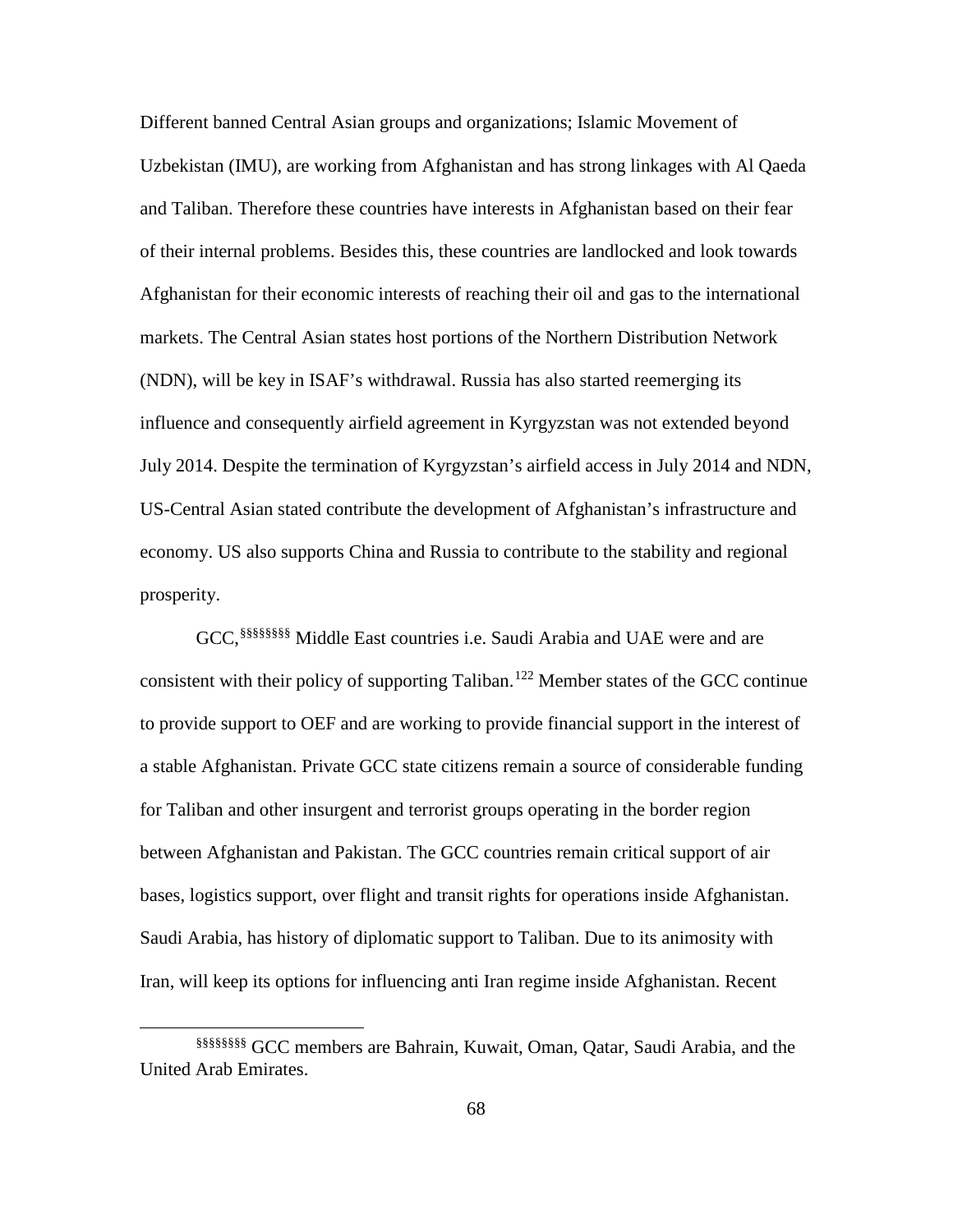closer US-Iran relations and Arab Spring have put a mark on US-Saudis relations, therefore, the money role of Saudi Arabia in Afghanistan cannot be ruled out.<sup>[123](#page-105-9)</sup>

Turkey draws influence in Afghanistan through its close alliance with US and Pakistan. Turkey is also part of the dialogue process in between Pakistan, Afghanistan, and Iran. In November 2011, Turkey organized the "Heart of Asia" conference in Istanbul, to have region speak for itself. Istanbul declaration was signed by Russia, China, Iran, Pakistan, and India, which outlines the regional cooperation for future of Afghanistan.<sup>[124](#page-105-10)</sup> Besides US and international forums, SCO, bilateral and trilateral discussion forums, and Istanbul Protocol commits countries as diverse as Russia, China, India, Iran, Kazakhstan, Pakistan, and Afghanistan to cooperate in countering terrorism, drug trafficking, and insurgency in Afghanistan and in the neighboring areas. With the exception of Russia, Turkey has good relations with all the stake holders. It also enjoys good relations with the present Afghan government, Taliban (during 90s) and NA leaders. Due, to the ethnic Turk linkages, Turkey also exerts its influence over General Rasheed Dostum.

There are many consequential and coincident interests and disparities among the stake holders on the vested interests inside Afghanistan. These interests are often diverging, sometimes converging, but most often competitive. Direct competition was held at bay due to the US presence. A US withdrawal can create a vacuum to be filled by its neighbors. Many of the parties support the objectives of stability and prosperity for Afghanistan, but they differ significantly on how best to achieve those objectives. Some experts believe that substantial differences between the regional actors on internal Afghan issues actually preclude cooperation and obviate a regional strategy. A win-win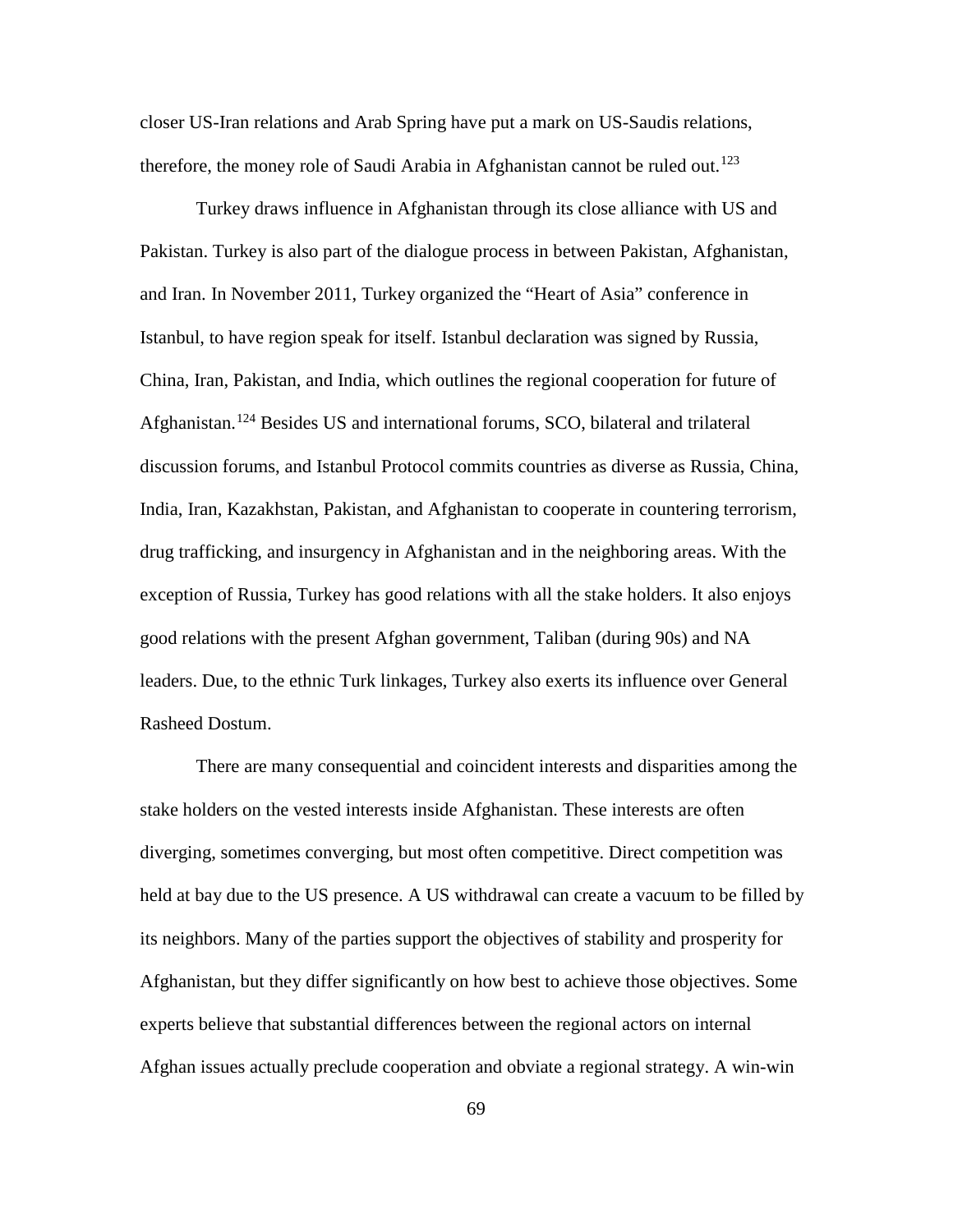situation for Pakistan, Afghanistan, India, regional states, NATO and the insurgents groups in Afghanistan only can happen in the reconciliation process among the Afghans (internally) and among region states and international stakeholders.<sup>[125](#page-105-11)</sup> Reconciliation must be initiated simultaneously and in sync with reconstruction and political institutionalization. This cannot be achieved as long as all parties wish to show the other as the vanquished.

## Conclusion

After 2014, Afghanistan's neighbors will significantly shape the country's future following. Without a regionally backed settlement, the greatest danger is proxy war. Previous CENTCOM commander General David Petraeus noted, "It's not possible to resolve the challenges internal to Afghanistan without addressing the challenges, especially in terms of security, related to Afghanistan's neighbors."<sup>[126](#page-105-12)</sup> A non-interference agreement and policy of neutrality should be the way forward.<sup>[127](#page-105-13)</sup> A working consensus among the neighbors and key regional players on counterterrorism and long term economic development can be reached through dialogue in available regional and international forums. A peace process involving all the factions of Afghan population, regional, players, and neighbors will help to ensure a successful security transition from ISAF to ANSF/ANA.

The US can facilitate the stabilizing factor through cooperative diplomacy. A Chinese alliance with Russia and other regional players can assist. Russia and the US can influence India while China has major influence in Islamabad. The combined efforts of China, India, and Russia could sway Tehran. Despite cultural affinity and political association, Russia is likely to have the largest say and dominate the security interests of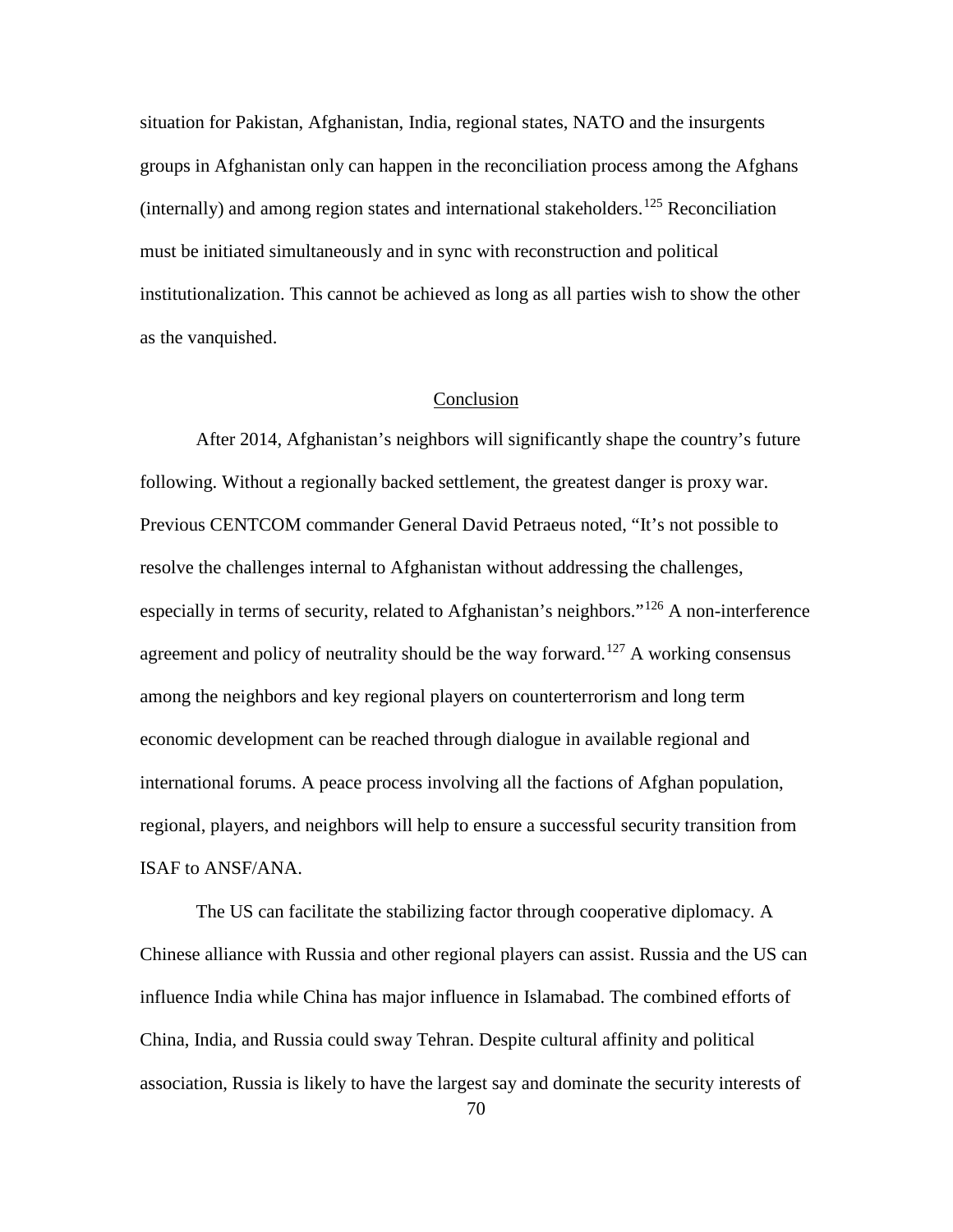Central Asia.[128](#page-105-14) Saudi Arabia and Iran can destabilize the security environment due to their traditional animosity. If approached correctly, they could also promote peace.

<sup>1</sup> Mukhtar, "Afghanistan: Alternative Futures," 64.

<sup>2</sup> Rubin, *Afghanistan from the Cold War through the War on Terror*, 143.

<sup>3</sup> C-SPAN, confirmation hearings of General John Campbell, Commander, ISAF, Senate Armed Services Committee, July 10, 2014.

<sup>4</sup> ABC News, "President's Obama statement on withdrawal from Afghanistan."

 $<sup>5</sup>$  Ibid.</sup>

 $\overline{a}$ 

<sup>6</sup> Hurst and Mathers, "Strategic Implications of the Afghan Mother Lode."

<sup>7</sup> Mukhtar, "Afghanistan: Alternative Futures," 63.

<sup>8</sup> Ibid.

 $9$  Ibid.

<sup>10</sup> Mehrish, "Security and Development of Afghanistan," 33.

<sup>11</sup> Rashid, *Pakistan on the Brink*, 18, 90.

 $12$  Ibid.

<sup>13</sup> U.S. Department of Defense, *Progress towards Security and Stability in Afghanistan*, April 2014.

 $14$  Ibid.

 $15$  Ibid.

<sup>16</sup> Hanauer and Chalk, "India's and Pakistan's Strategies," x.

<sup>17</sup> Pant, "India's Changing Afghanistan Policy," 15-36.

<sup>18</sup> Khan, "Soviet Interests in Afghanistan," 49-55.

<sup>19</sup> Collins, *The Soviet Invasion of Afghanistan*, 124.

 $20$  Ibid., 30.

<sup>21</sup> Krickus, "The Afghanistan Questions," 10.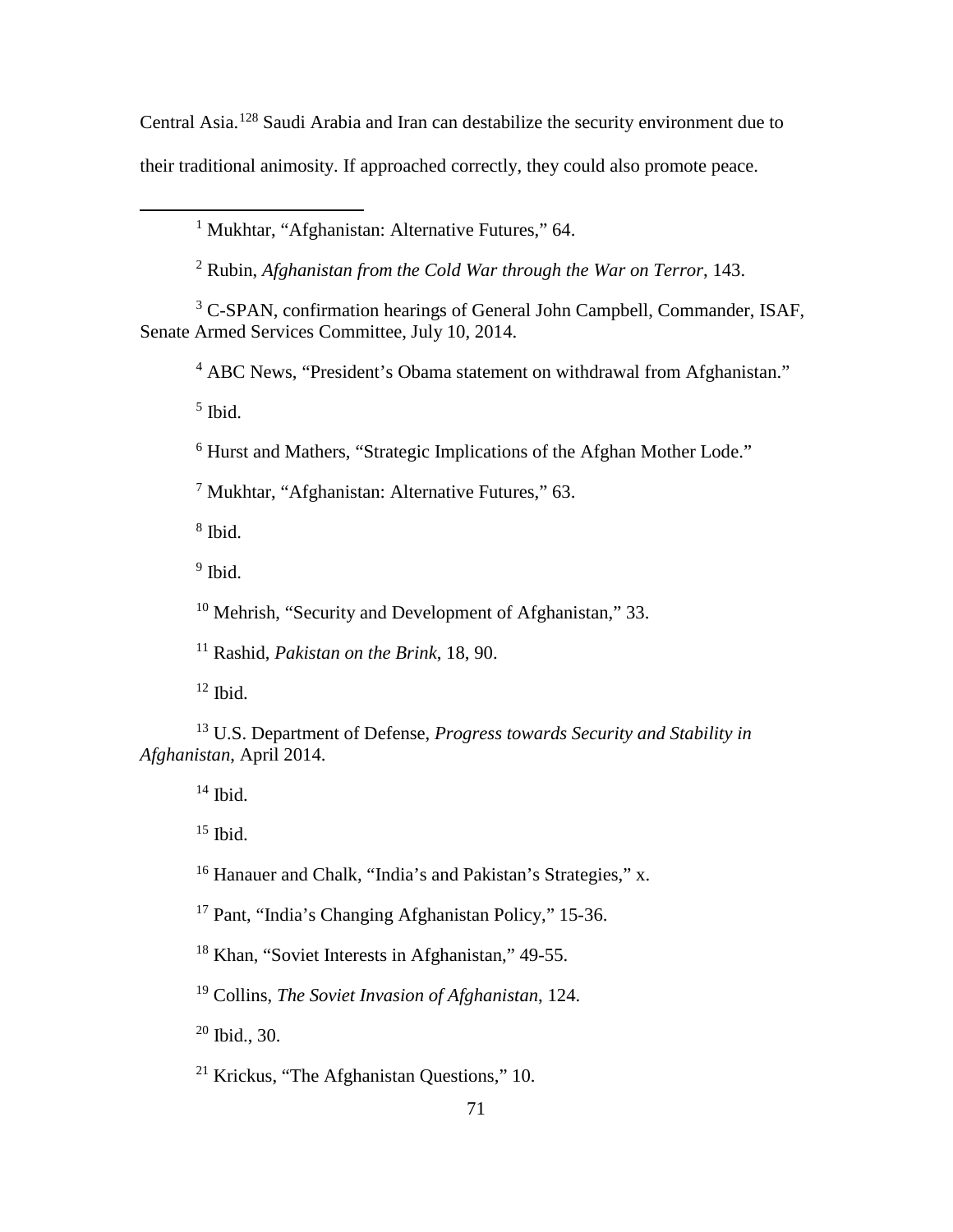<sup>22</sup> Kevin Seiff, "As US War Ends, Russia Returns to Afghanistan with Series of Investment Projects," *Washington Post*, March 21, 2014, accessed July 21, 2014, http://www.washingtonpost.com/world/asia\_pacific/as-us-war-ends-russia-returns-toafghanistan-with-series-of-investment-projects/2014/03/21/11fab228-a5fc-11e3-b865- 38b254d92063\_story.html.

<sup>23</sup> Okay Tanrisever, *Afghanistan and Central Asia: NATO's Role in Regional Security since 9/11* (Ankarra, IOS Press, 2011), 152; Shinn and Dobbins, "Afghan Peace Talks: A Primer," 59.

<sup>24</sup> U.S. Department of Defense, *Progress towards Security and Stability in Afghanistan*, April 2014.

<sup>25</sup> Krickus, "The Afghanistan Questions," 103.

<sup>26</sup> Ibid., 161.

<sup>27</sup> Pant, "India's Changing Afghanistan Policy," 23.

<sup>28</sup> Seiff, "As US War Ends, Russia Returns to Afghanistan."

 $29$  Ibid.

<sup>30</sup> Krickus, "The Afghanistan Questions," 150.

<sup>31</sup> The News, "Fearing Afghan Instability, Russia Mulls Border Troops," May 18, 2013, accessed July 23, 2014, http://www.thenews.com.pk/Todays-News-1-178254- Fearing-Afghan-instability-Russia-mulls-border-troops.

<sup>32</sup> Mir. "How to Move Forward in Afghanistan."

<sup>33</sup> U.S. Department of Defense, *Progress towards Security and Stability in Afghanistan*, April 2014.

<sup>34</sup> Shinn and Dobbins, "Afghan Peace Talks: A Primer," 63-65.

<sup>35</sup> Lodhi, "China's Afghan Policy."

<sup>36</sup> [Konsky,](http://www.brownpoliticalreview.org/author/jkonsky/) ["Exit America, Enter China.](http://www.brownpoliticalreview.org/2013/12/exit-america-enter-china-the-promise-of-chinese-development-in-afghanistan/)"

 $37$  Ibid.

<sup>38</sup> U.S. Department of Defense, *Progress towards Security and Stability in Afghanistan*, April 2014.

<sup>39</sup> [Konsky,](http://www.brownpoliticalreview.org/author/jkonsky/) ["Exit America, Enter China"](http://www.brownpoliticalreview.org/2013/12/exit-america-enter-china-the-promise-of-chinese-development-in-afghanistan/); Hurst and Mathers, "Strategic Implications of the Afghan Mother Lode."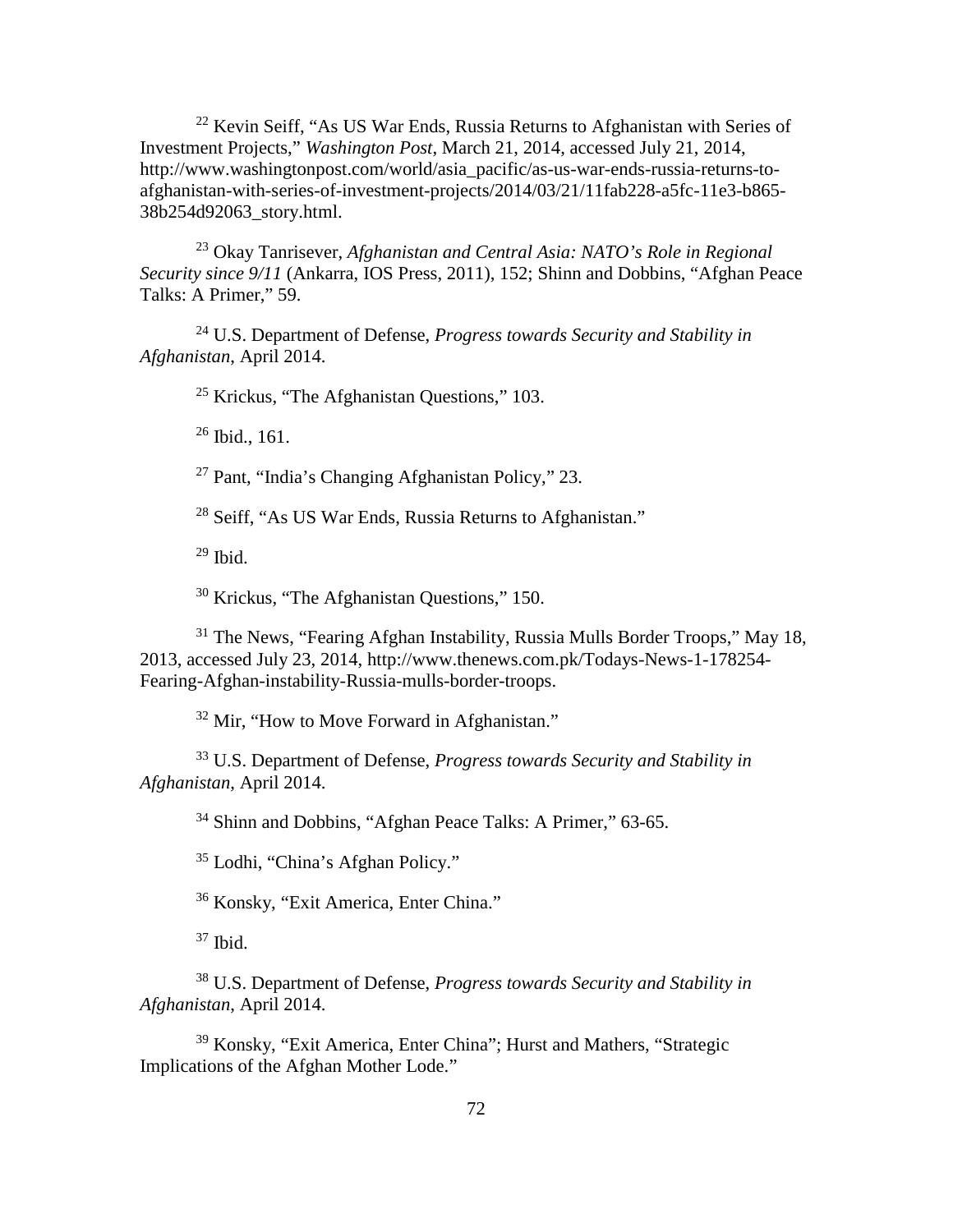Ibid.

Ibid.

[Konsky,](http://www.brownpoliticalreview.org/author/jkonsky/) ["Exit America, Enter China.](http://www.brownpoliticalreview.org/2013/12/exit-america-enter-china-the-promise-of-chinese-development-in-afghanistan/)"

Hurst and Mathers, "Strategic Implications of the Afghan Mother Lode."

 U.S. Department of Defense, *Progress towards Security and Stability in Afghanistan*, April 2014.

[Lodhi,](http://www.thenews.com.pk/TodaysPrintWriterName.aspx?ID=9&URL=Dr%20Maleeha%20Lodhi) "China's Afghan Policy."

Ibid.

Mehrish, "Security and Development of Afghanistan," 33.

[Lodhi,](http://www.thenews.com.pk/TodaysPrintWriterName.aspx?ID=9&URL=Dr%20Maleeha%20Lodhi) "China's Afghan Policy."

 The News, "China, Russia, India discuss Afghanistan after US withdrawal," January 18, 2014, accessed July 24, 2014, http://www.thenews.com.pk/Todays-News-6- 227105-China-Russia-India-discuss-Afghanistan-after-US-withdrawal.

[Konsky,](http://www.brownpoliticalreview.org/author/jkonsky/) ["Exit America, Enter China.](http://www.brownpoliticalreview.org/2013/12/exit-america-enter-china-the-promise-of-chinese-development-in-afghanistan/)"

Ibid*.*

 The News, "China will not fill US void in Afghanistan," July 22, 2014, accessed July 24, 2014, http://www.thenews.com.pk/Todays-News-1-263239-China-willnot-fill-US-void-in-Afghanistan.

Hanauer and Chalk, "India's and Pakistan's Strategies," 1-20.

Budihas, "What Drives Pakistan's Interest in Afghanistan?" 58.

Dalrymple, "A Deadly Triangle."

Ibid.

Rubin, *Afghanistan from the Cold War through the War on Terror*, 235.

Pant, "India's Changing Afghanistan Policy," 6.

Mehrish, "Security and Development of Afghanistan," 35.

Ibid.

Rubin, *Afghanistan from the Cold War through the War on Terror*, 233.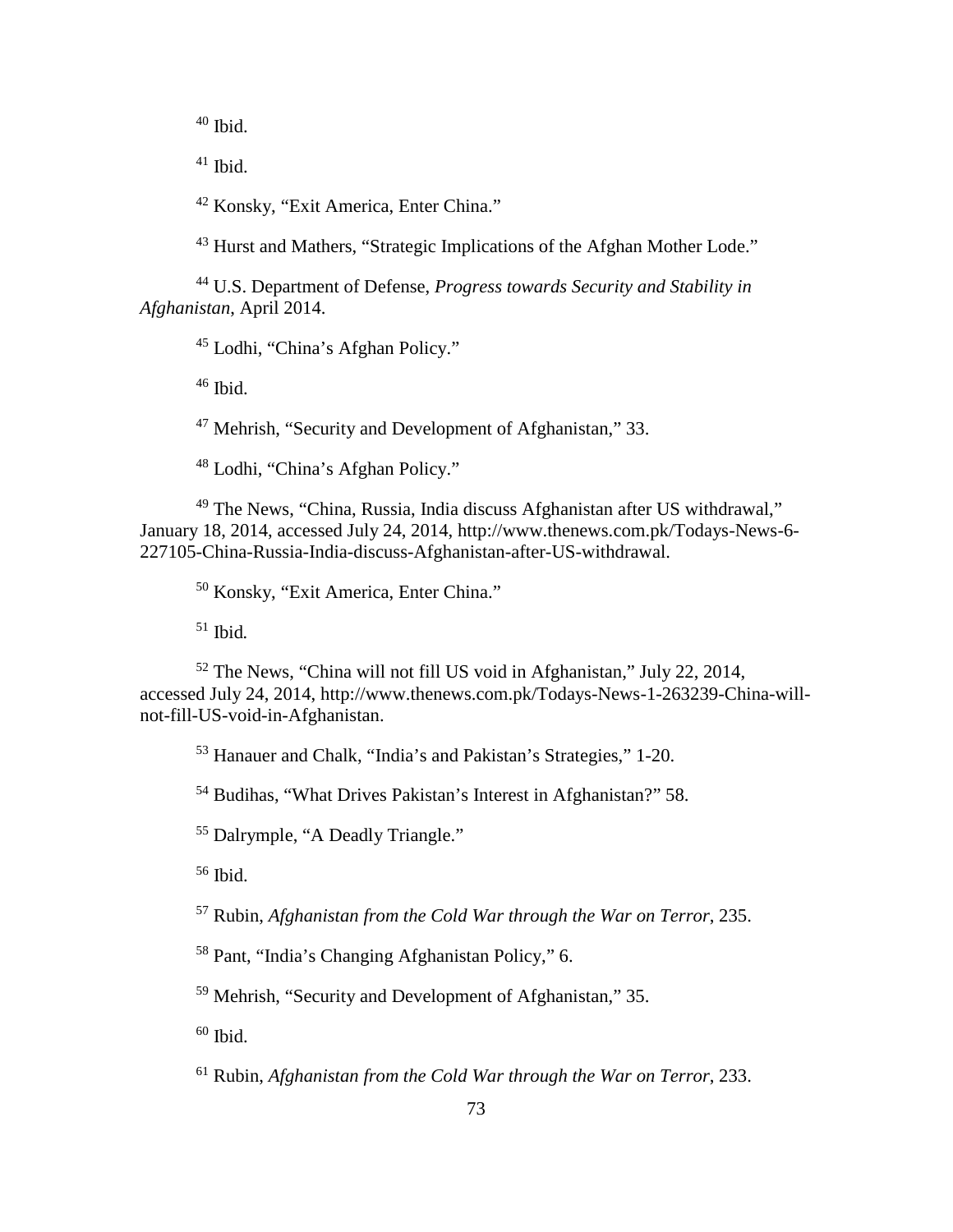Mehrish, "Security and Development of Afghanistan," 29-32.

Pant, "India's Changing Afghanistan Policy," iii.

 U.S. Department of Defense, *Progress towards Security and Stability in Afghanistan*, April 2014.

Mehrish, "Security and Development of Afghanistan," 37.

Pant, "India's Changing Afghanistan Policy," 17.

 Institute of Peace and Conflict Studies, "Opening remarks by Major General (Retired) Ashok K Mehta."

 U.S. Department of Defense, *Progress towards Security and Stability in Afghanistan*, April 2014.

 Captain (Retired) Alok Bansal, "The Future of Afghanistan and India's Options," Institute of Peace and Conflict Studies, July 16, 2014, accessed July 26, 2014, http://www.ipcs.org/article/afghanistan/afghanistan-and-regional-security-after-elections-4562.html.

Ibid.

Pant, "India's Changing Afghanistan Policy," 8.

Ibid.

Shinn and Dobbins, "Afghan Peace Talks: A Primer," 91-94.

Pant, "India's Changing Afghanistan Policy," 17.

Bansal, "The Future of Afghanistan and India's Options."

Hurst and Mathers, "Strategic Implications of the Afghan Mother Lode."

Grossman, "Talking to Taliban 2011-2012: A Reflection," 25.

Mehrish, "Security and Development of Afghanistan," 35.

Pant, "India's Changing Afghanistan Policy," 11.

Hanauer and Chalk, "India's and Pakistan's Strategies," 45.

 The Atlantic.com, "The Ally from Hell," accessed August 31, 2014, http://www.theatlantic.com/magazine/archive/2011/12/the-ally-from-hell/308730/.

Budihas, "What Drives Pakistan's Interest in Afghanistan?" 3, 12, 35.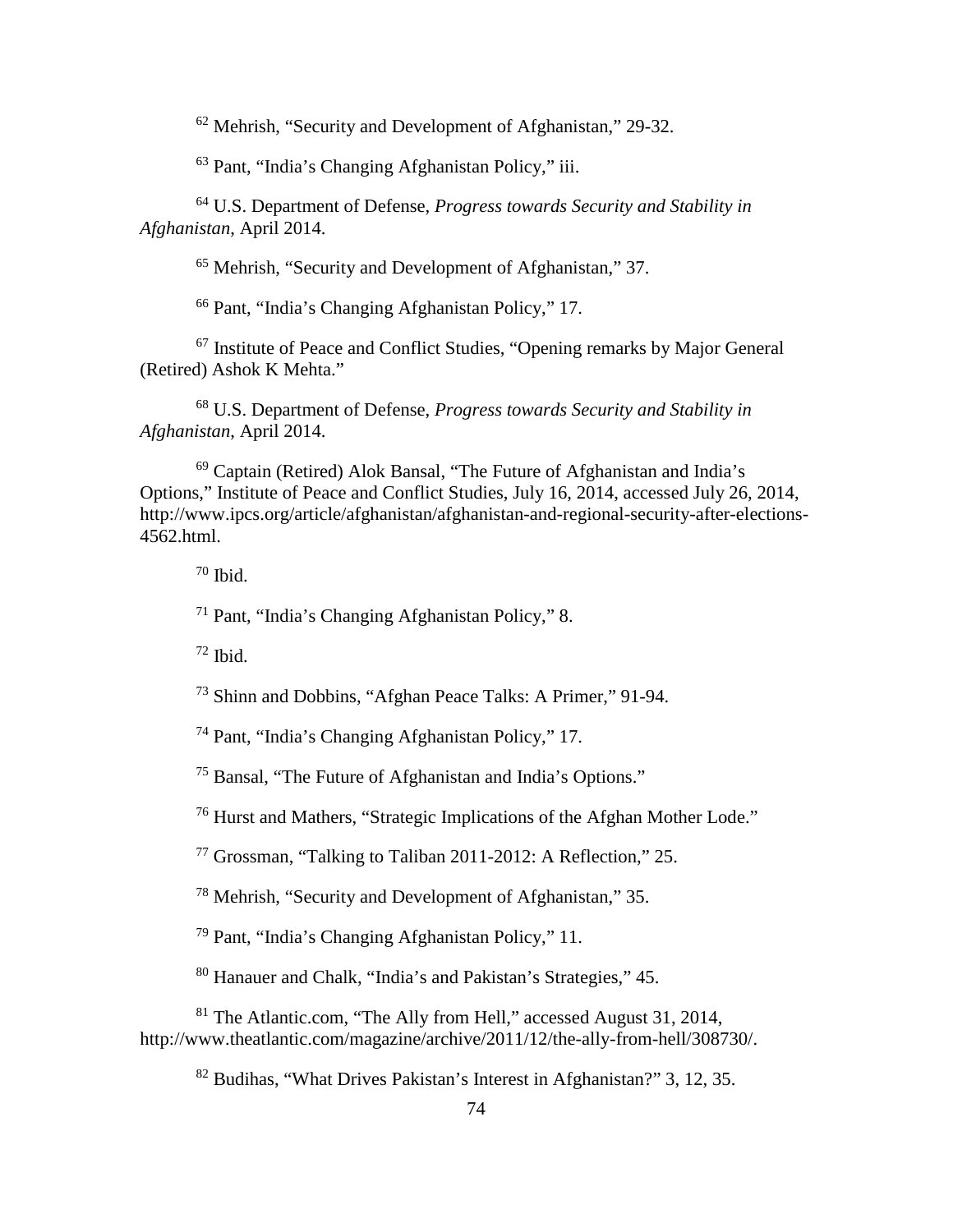<sup>83</sup> [Mir,](http://www.thenews.com.pk/TodaysPrintWriterName.aspx?ID=9&URL=Hamid%20Mir) "How to Move Forward in Afghanistan."

 [Khalid Mustafa, "](http://www.thenews.com.pk/TodaysPrintWriterName.aspx?ID=13&URL=Khalid%20Mustafa)India to help Afghanistan build 12 dams on Kabul River," *The News*, May 12, 2011, accessed July 23, 2014, http://www.thenews.com.pk/ Todays-News-13-5933-India-to-help-Afghanistan-build-12-dams-on-Kabul-River.

 [Ahmed Quraishi,](http://www.thenews.com.pk/TodaysPrintWriterName.aspx?ID=9&URL=Ahmed%20Quraishi) "India and Afghanistan," *The News*, August 13, 2013, accessed July 24, 2014, http://www.thenews.com.pk/Todays-News-9-195614-India-and-Afghanistan.

Rubin, *Afghanistan from the Cold War through the War on Terror*, 233.

[Quraishi,](http://www.thenews.com.pk/TodaysPrintWriterName.aspx?ID=9&URL=Ahmed%20Quraishi) "India and Afghanistan."

Gul, "Pakistan denies protecting Pro Taliban Haqqani."

Ibid.

[Quraishi,](http://www.thenews.com.pk/TodaysPrintWriterName.aspx?ID=9&URL=Ahmed%20Quraishi) "India and Afghanistan."

Ibid.

Budihas, "What Drives Pakistan's Interest in Afghanistan?" 58-59.

Krickus, "The Afghanistan Questions," 24.

Ibid.

Tanner, *Afghanistan: A Military History*, 336.

Budihas, "What Drives Pakistan's Interest in Afghanistan?"15, 20, 36.

[Quraishi,](http://www.thenews.com.pk/TodaysPrintWriterName.aspx?ID=9&URL=Ahmed%20Quraishi) "India and Afghanistan."

Ibid.

Ibid.

Ibid.

<sup>101</sup> Institute of Peace and Conflict Studies, "Opening remarks of Rana Banerji, on Af-Pak Relations Former Special Secretary," July 16, 2014, accessed July 26, 2014, http://www.ipcs.org/article/afghanistan/afghanistan-and-regional-security-after-elections-4562.html.

 Khadim Hussain, "Post-2014 Af-Pak," *Dawn*, August 12, 2013, accessed July 25, 2014, http://www.dawn.com/news/1035358.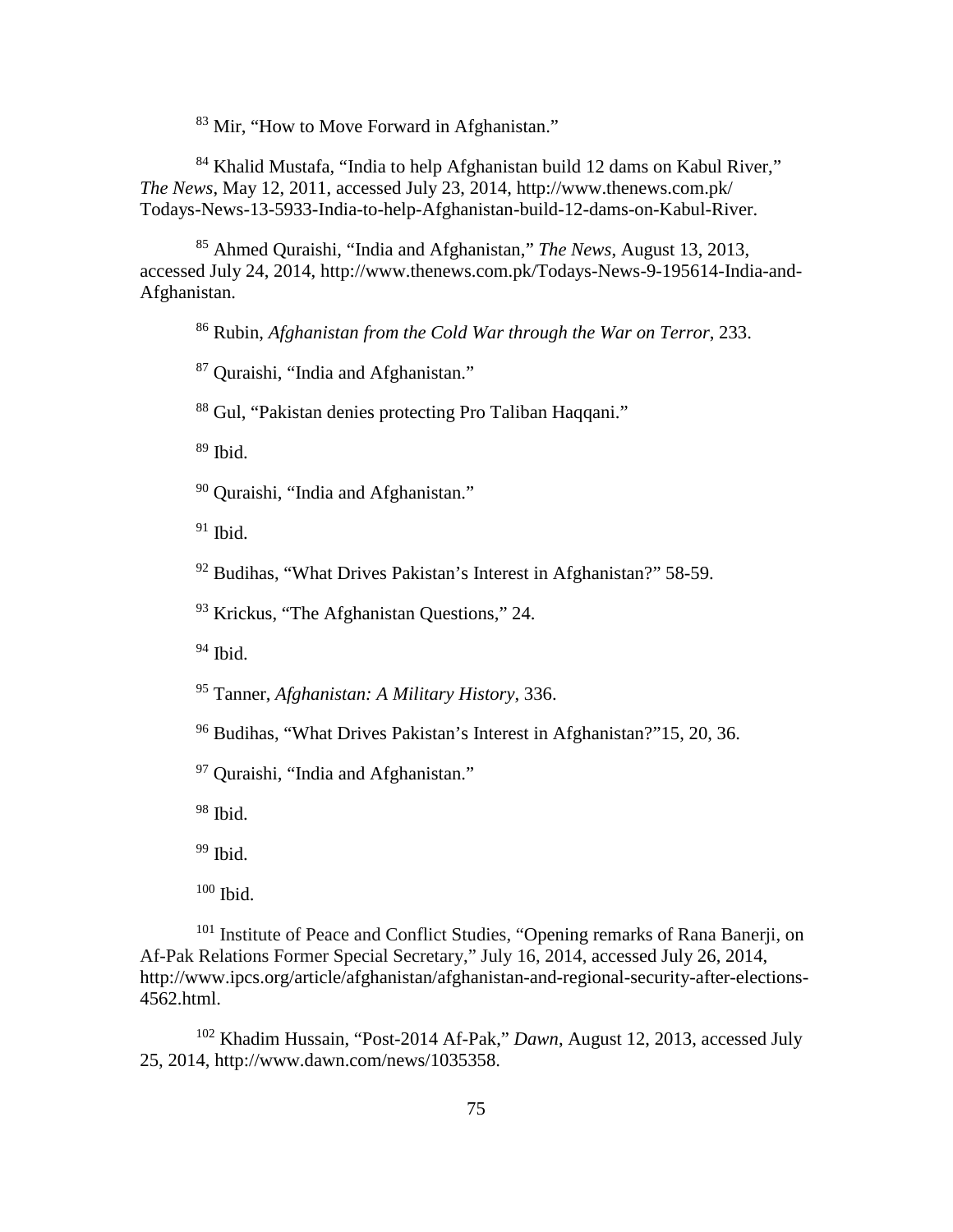<sup>103</sup> The News, "Afghanistan should stop attacks on Pakistan from its soil," July 18, 2014, accessed July 23, 2014, http://www.thenews.com.pk/Todays-News-13-31664- Afghanistan-should-stop-attacks-on-Pakistan-from-its-soil-FO.

<sup>104</sup> Chandran**,** "Mullah Fazlullah: Challenges."

<sup>105</sup> The News, "Afghanistan to Boycott Security Talks in Pakistan," June 2, 2014, accessed July 24, 2014, http://www.thenews.com.pk/article-149528-Afghanistan-toboycott-security-talks-in-Islamabad.

<sup>106</sup> Mir, "How to Move Forward in Afghanistan."

<sup>107</sup> Rubin, *Afghanistan from the Cold War through the War on Terror*, 233.

<sup>108</sup> [Madiha Sattar,](http://www.dawn.com/authors/321/dawnmadihasattar) "End of Afghan War" *Dawn*, February 18, 2013, accessed July 25, 2014, http://www.dawn.com/news/786837/end-of-the-afghan-war-possibilities-andpitfalls-ii-post-2014-afghanistan-pakistans-nightmare.

<sup>109</sup> Lodhi, "Tougher Challenges Ahead."

<sup>110</sup> Curtis, *After the Withdrawal: The Way Forward in Afghanistan and Pakistan (Part II)*.

<sup>111</sup> Grossman, "Talking to Taliban 2011-2012: A Reflection," 23.

<sup>112</sup> Engelhardt, "Going for Broke," in *The Case for Withdrawal*, 121.

<sup>113</sup> Mehrish, "Security and Development of Afghanistan," 33.

<sup>114</sup> Grossman, "Talking to Taliban 2011-2012: A Reflection," 22

<sup>115</sup> Krickus, "The Afghanistan Questions," 146.

<sup>116</sup> [Lodhi,](http://www.thenews.com.pk/TodaysPrintWriterName.aspx?ID=9&URL=Dr%20Maleeha%20Lodhi) "China's Afghan Policy."

<sup>117</sup> Domínguez, "NATO Exit may Trigger 'Proxy War' in Afghanistan."

<sup>118</sup> Samad, "Iran's Influence in Afghanistan after U.S. Pullout."

<sup>119</sup> Rubin, *Afghanistan from the Cold War through the War on Terror*, 35.

<sup>120</sup> Samad, "Iran's Influence in Afghanistan after U.S. Pullout."

<sup>121</sup> Mir, "How to Move Forward in Afghanistan."

<sup>122</sup> Rubin, *Afghanistan from the Cold War through the War on Terror*, 33.

<sup>123</sup> Shinn and Dobbins, "Afghan Peace Talks: A Primer," 63-64, 72-74.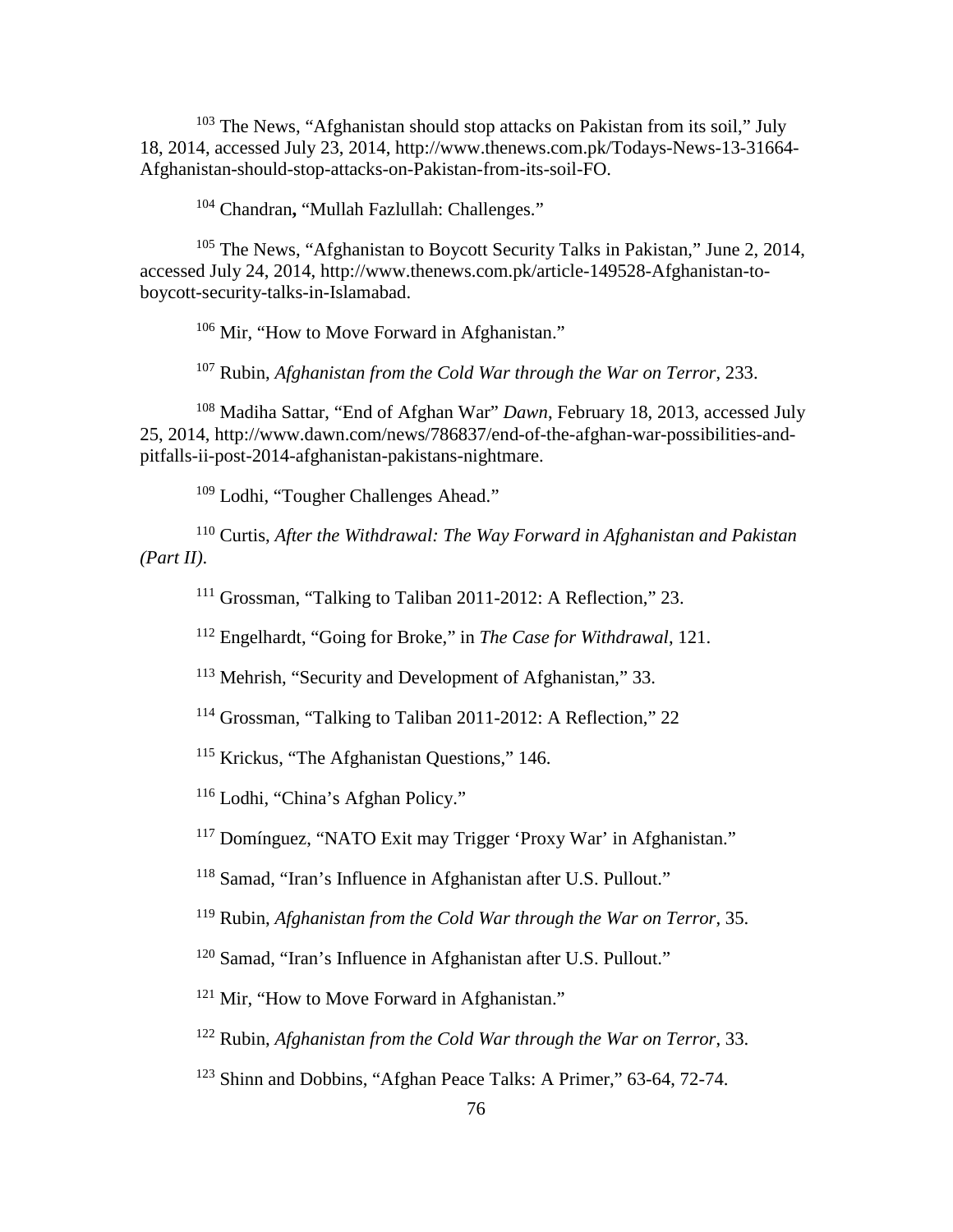<sup>124</sup> Grossman, "Talking to Taliban 2011-2012: A Reflection," 23.

<sup>125</sup> Hussain, "Post-2014 Af-Pak."

<sup>126</sup> Mukhtar, "Afghanistan: Alternative Futures," 64.

<sup>127</sup> Institute of Peace and Conflict Studies, Opening remarks by Major General Ashok K Mehta; Ahmad Rashid, "Afghanistan's Failed Transformation," *The New York Times*, September 25, 2014, accessed November 4, 2014, http://www.nytimes.com/ 2014/09/26/opinion/afghanistans-failed-transformation.html.

<sup>128</sup> Tanrisever, *Afghanistan and Central Asia*, 161.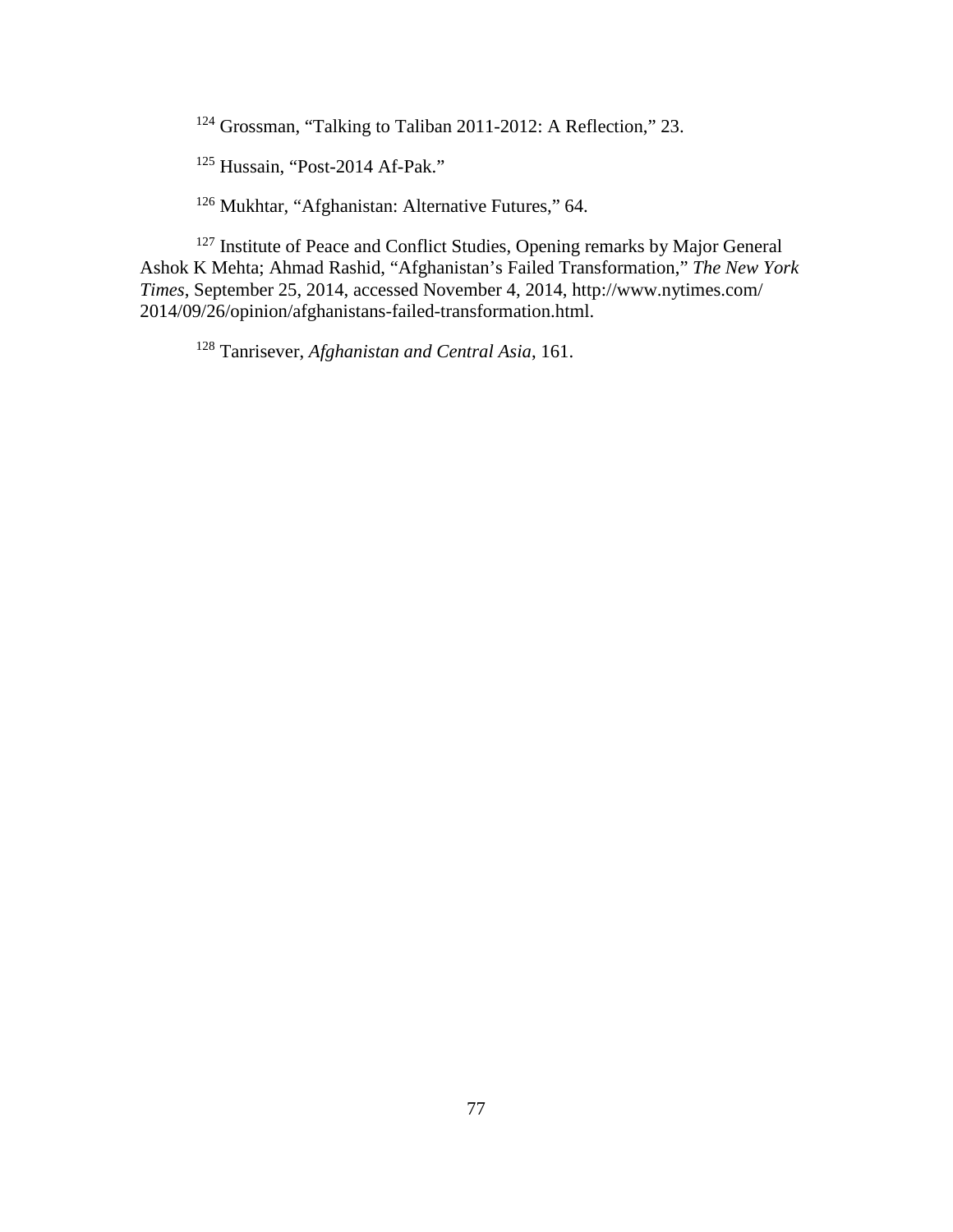# CHAPTER 6

## CONCLUSIONS AND RECOMMENDATIONS

Historically and in modern times, Afghanistan has been at the center of South Asian security. The Highway of Conquest<sup>[\\*](#page-86-0)\*\*\*\*\*\*\*\*</sup>\* witnessed many invasions, incursions, and land grabs.<sup>[1](#page-105-15)</sup> Alexander the Great (321 BC), Mongols (13th Century), Persian Safavids and Mughals in 16th and 17th century, came and invaded through Afghanistan to dominate parts or the whole of South Asia. In later times, Russia and Britain dominated the western parts of South Asia and turned Afghanistan into a buffer state between two empires.<sup>[2](#page-105-16)</sup> The Soviet invasion and US OEF also had significant impacts. All these historical events point towards the immense importance of Afghan security for South Asia. Chapter 4 and 5 identified factors for internal Afghan stability and its importance for the security of all South Asia. Afghans traditionally resisted major invasions, including Alexander, the Persian emperor Darius, the British, the Soviets, and most recently the Americans. Its tribes do not accept foreign rule for long. Absent a foreign enemy, they have little acceptance of each other, either.

Especially over the last four decades, Afghanistan has attracted intervention in many forms, generated and exported several trends in instability and been the focus of political currents. If the world community fails in its current stability aims, Afghanistan will be the epicenter of even greater national and regional destabilization. As Kaplan observed, "stabilizing Afghanistan is about more than just the anti-terror war against Al-

 $\overline{a}$ 

<span id="page-86-0"></span><sup>\*\*\*\*\*\*\*\*\*\*</sup> Highway of conquest is given the name because, Afghanistan has remained on the route of many warriors and kings.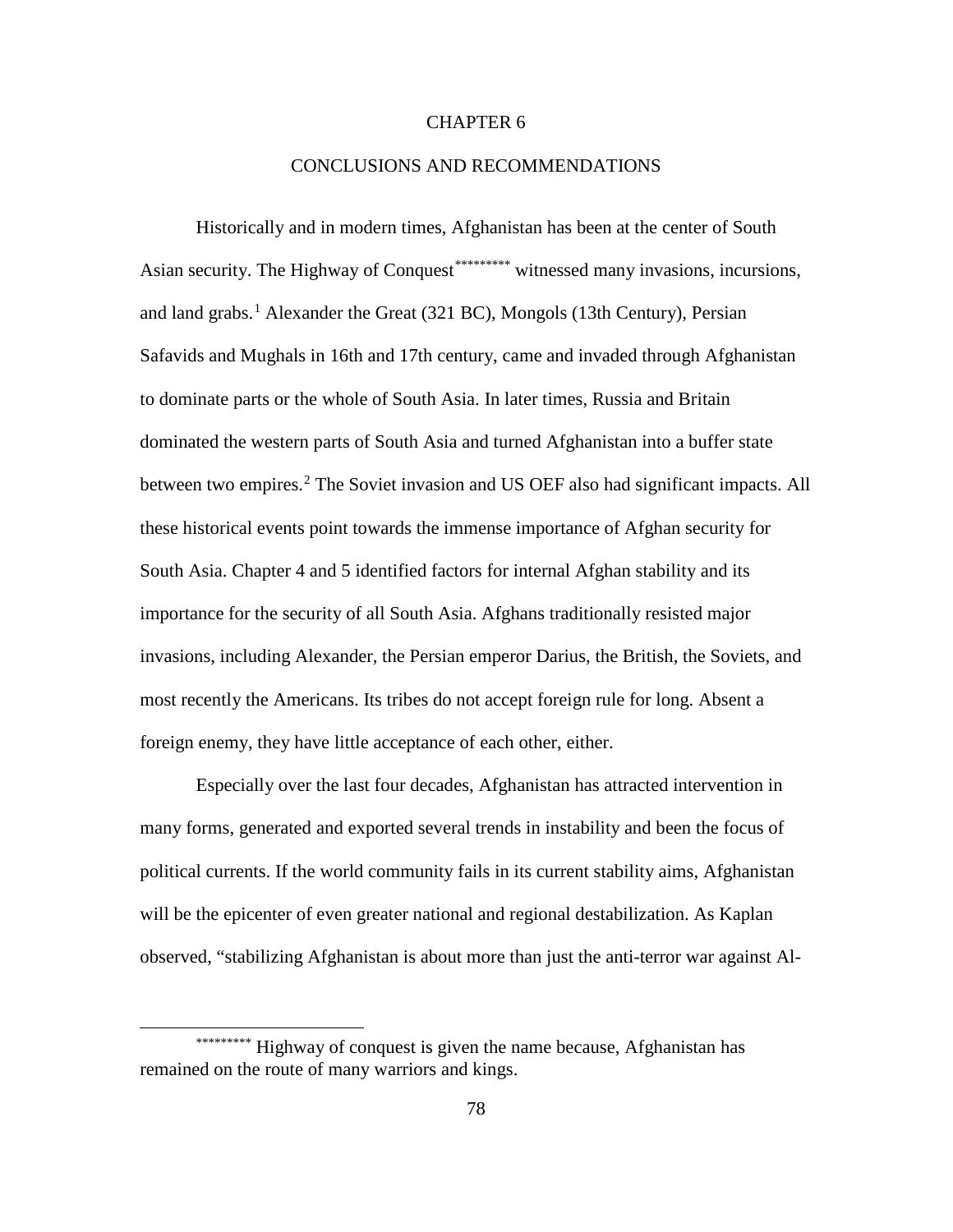Qaida and Taliban; it is about the securing the future prosperity of whole of southern Eurasia."<sup>[3](#page-105-17)</sup>

The international community commenced the GWOT in the aftermath of 9/11 attacks. This war exacerbated instability in many parts of Asia, the Middle East, and South Asia. These wars changed the security balance by changing the nature of war, the security of nation states, and even world power symmetries. Nonstate actors increased their power and role. The GWOT could be the main reason behind the emerging global civil war within Islam. [4](#page-105-18)

# Security Implications and Way Forward

US withdrawal is occurring at a time when the Afghan government is still fragile. The ANSF lacks the requisite capability to enforce security against the growing Taliban insurgency. Internal Afghan feuding and political gridlock will undermine even the most well intentioned and rational attempts at cooperation. Governmental weakness and political uncertainty will attract the competitive involvement of different stakeholders, both internal and external, and destabilize Afghanistan and the entire region. The possibility of widespread ethnic and sectarian civil war benefits no stakeholder. It should frighten all concerned and foster international and internal Afghan cooperation.<sup>[5](#page-105-19)</sup> Nonetheless, the lack of trust and realist political calculations will undermine cooperation. Only a long term and sustained US commitment to a peaceful, prosperous, and secure Afghanistan will forestall increasing anarchy and enable the confidence necessary for cooperation.

In the back drop of American political and economic realities, robust engagement in Afghanistan is unsustainable. The US is committed to withdrawal in  $2014<sup>6</sup>$  $2014<sup>6</sup>$  $2014<sup>6</sup>$  This bodes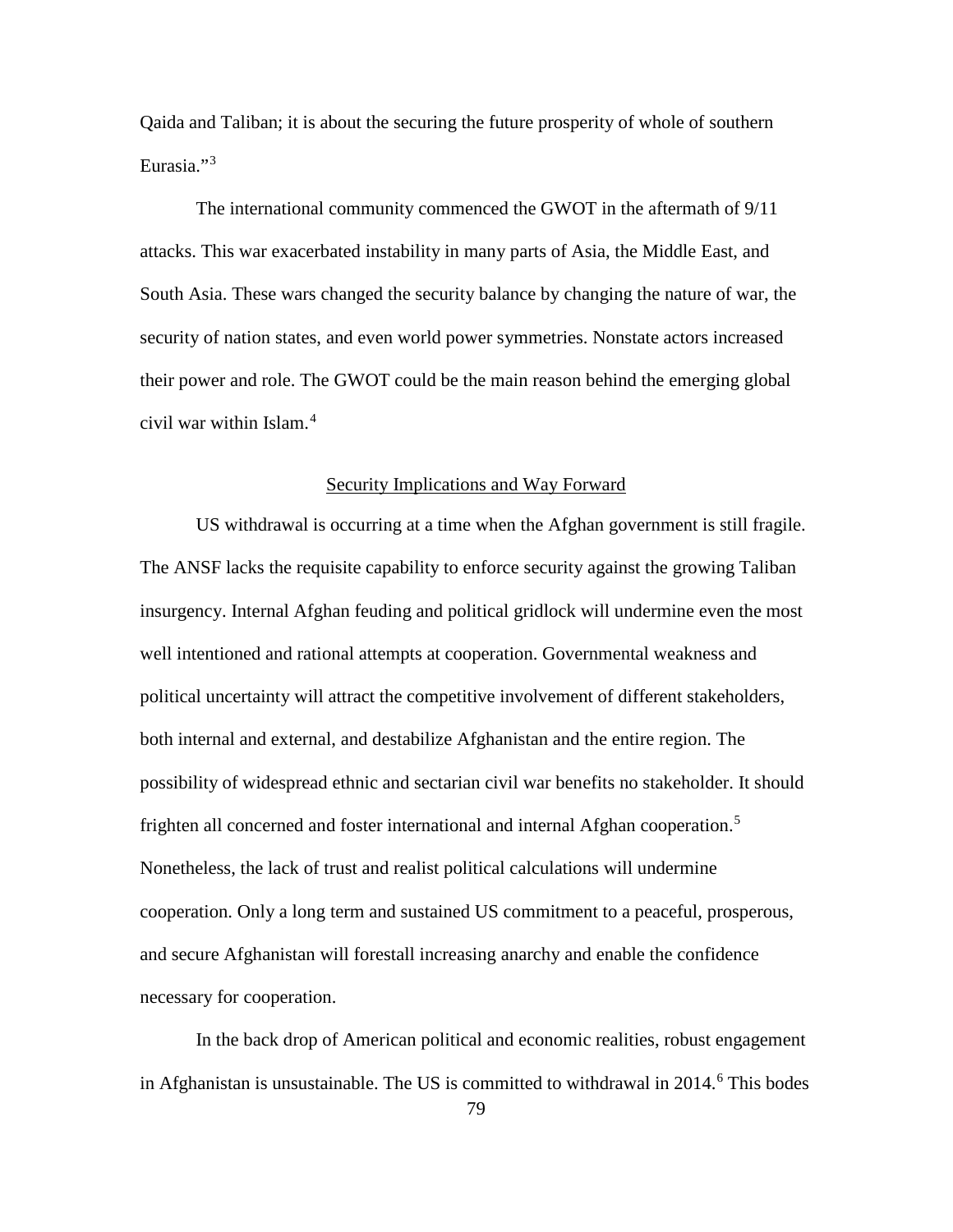ill. The Soviets left Afghanistan in a vacuum. As a consequence, the country suffered a deep crisis which wrought more destruction than the Soviets.<sup>[7](#page-105-21)</sup> A real danger exists of Afghanistan [o](#page-88-0)nce again becoming "the cockpit of Asia."<sup>[8](#page-105-22)</sup> On taking office, President Obama declared the end of counterinsurgency operations inside Afghanistan. US policymakers believe the end 2014 will set the stage for the withdrawal of forces. President Obama once stated "this long war will come to a responsible end." The US role may end in 2014, but war will not. US combat troops are likely to leave behind a grinding and inconclusive civil war between an increasingly ethnic based Afghan government and the Taliban.<sup>[9](#page-105-23)</sup> A Pentagon assessment of the ANFS predicts the Taliban will pick up the tempo of its operations and expand areas under its control between 2015 and 2018.<sup>[10](#page-105-24)</sup>

Success in contemporary war requires a conception in totality beyond tidy nation state or even terrorist group containers. When we critically analyze the goals the GWOT set in 2001, they have not been achieved. The US consistently tailored its campaign aims to the elimination of Al Qaeda. Despite pronouncements of victory, Afghanistan is still unstable and extremists have increased their strength and influence. As result of Af-Pak, Pakistan has also become more instable. It is presently wrapped in its own internal conflict. Realist rational analysis predicts the distraction of Pakistan's internal conflict will be an opportunity of free space for Indian prosperity and regional domination.

Tribal culture matters in Afghanistan. It is a culture of revenge based on rivalries, animosity and grudges. Ethnic clashes within and among Hazara, Tajiks, Uzbeks, and Pashtuns is a common phenomenon.<sup>[11](#page-105-25)</sup> Clan and tribal conflicts are a seemingly

 $\overline{a}$ 

<span id="page-88-0"></span><sup>†††††††††</sup> Afghanistan was worded as Cockpits of Asia by the Lord Curzon: the 19th century British imperial figure.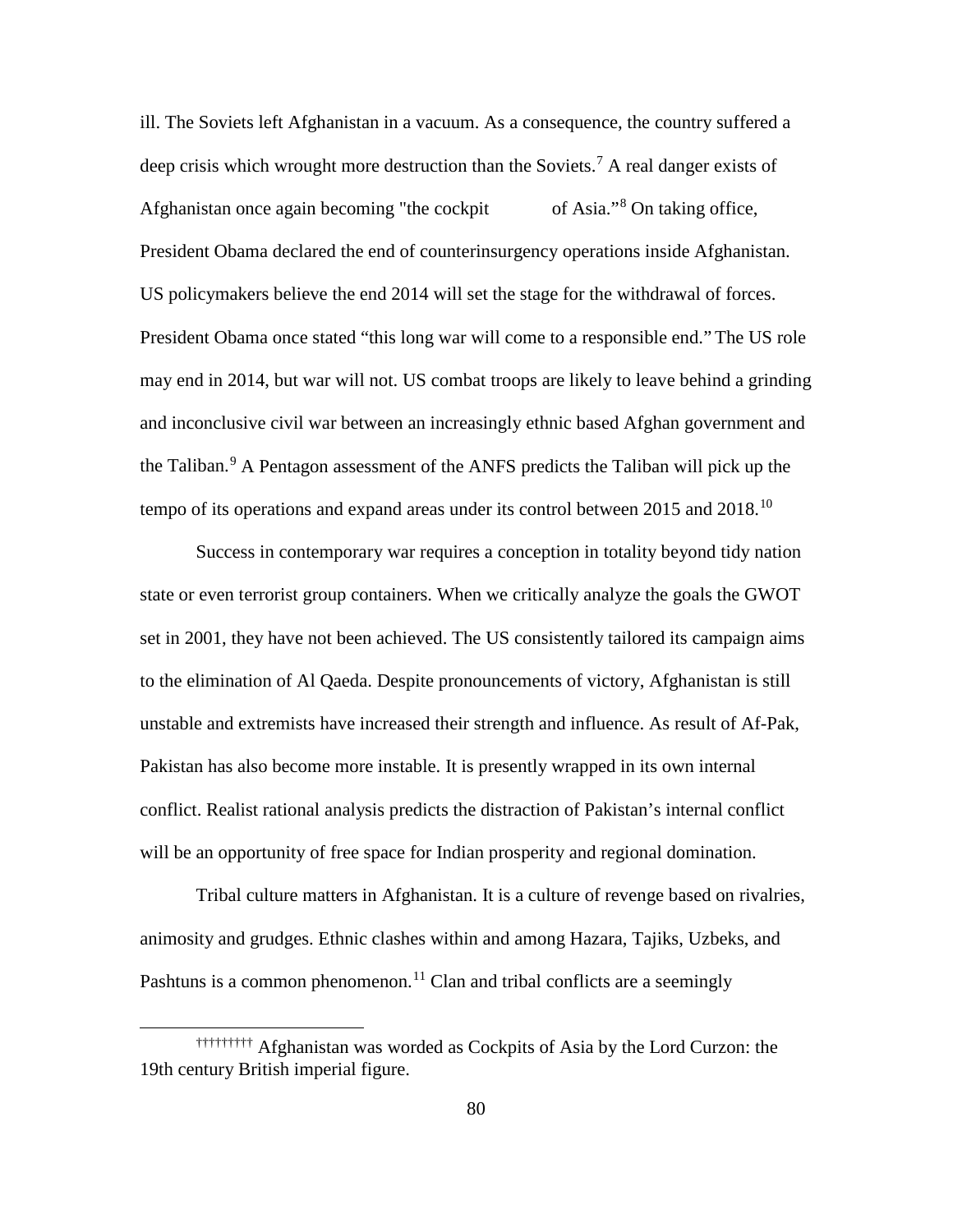permanent aspect of Afghanistan. Even third generations take revenge on their ancestral baggage. If there is to be any hope for stability, the Taliban must be brought into the government before the US completely departs.

Current US policy is directed toward building a strong government with a good economy to provide a better quality of life and security. The underlying assumption that a good quality of life will attract and influence Afghans, and affect the thinking of the Taliban, is questionable. The concept of state and security is different in Afghan culture.<sup>[12](#page-105-26)</sup> Afghans are familiar with the lack of human security, and have traditional communal security rather than state security. Afghans love their independence, and they can patiently bear misfortune and poverty, but cannot reconcile to foreign rule<sup>[13](#page-105-27)</sup> or even strongly centralized national rule.

The Taliban and Afghan government do not trust each other. In civil wars, trust is most reliably generated by outside powers.<sup>[14](#page-105-28)</sup> A modicum of political trust must occur before ISAF withdrawal. If this condition does not happen, it is highly unlikely to ever occur. The Taliban and Afghan government will control their areas but neither will establish the control over entire country. Widespread anarchy and violence will once again erupt. This will imperil the security of the entire region.<sup>[15](#page-105-29)</sup> The signs are ominous. The dialogue and reconciliation process is already delayed, the outcome of the presidential elections compromise remains disputed, especially Abdullah's support groups, and control of the government is limited. Afghanistan stands at the juncture of another period of growing instability, which will only worsen after ISAF withdrawal.

If the US wants to succeed in its global war against terrorism, it must focus its resources and attention on securing and stabilizing Afghanistan.<sup>[16](#page-105-30)</sup> The US has sown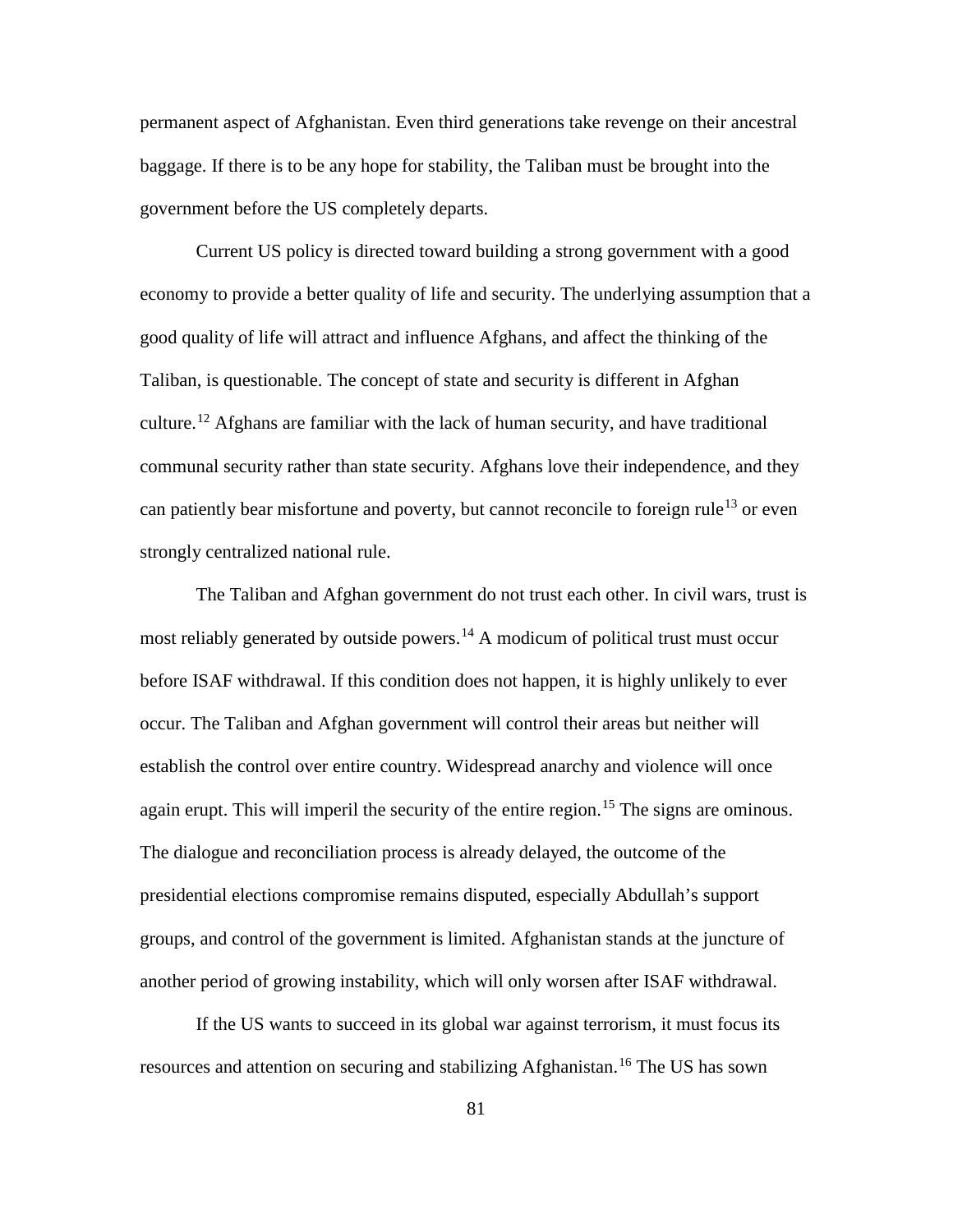disorder in the Middle East and South Asia, which has long term implications. If the US and its allies do not put these situations in order, the efforts, resources and energy put in last decade will be for naught. The cooperation of all major players should be solicited in an effort to work toward a stable and prosperous Afghanistan, an objective in the best interests of all parties. The United States should continue financial and military assistance and encourage international institutions and donors to provide additional investments.<sup>[17](#page-105-31)</sup>

The US sees Taliban through a western lens. Until now, the Taliban have been unable to turn limited tactical successes into strategic or operational gains. But the Taliban are a product of a resilient and survivable culture. After ISAF withdrawal, they can increase the pace of their activities and derail the Afghan government. A better US exit strategy would move vigorously in talks with the Taliban.<sup>[18](#page-105-32)</sup> Isolating Al Qaeda should remain as the precondition for any settlement. But present demands of denouncing violence and disarmament are not in line with Pashtun or any Afghan culture. They may be used as bargaining chips, but not as necessary conditions.

Concurrently, the US and Afghan government should make efforts to reduce the Taliban's space in tribal culture. Afghanistan is a tribal and Islamic society, and the Taliban use these two factors to influence the environment in eastern Pashtun areas. Despite recent US-Taliban negotiation, the Taliban have not shown a shift in their anti US and Afghan government stance. US reliance on the NA and exported leaders such as Hamid Karzai and Ashraf Ghani, lack a base of support. Similar to the NA, the Taliban are also sons of the soil. The NA enjoys popular support in Western and Northern parts not because of some public service, but due to the sacrifices of Ahmad Shah Masood against the Soviets. According to the Afghan culture, people favor the courageous leaders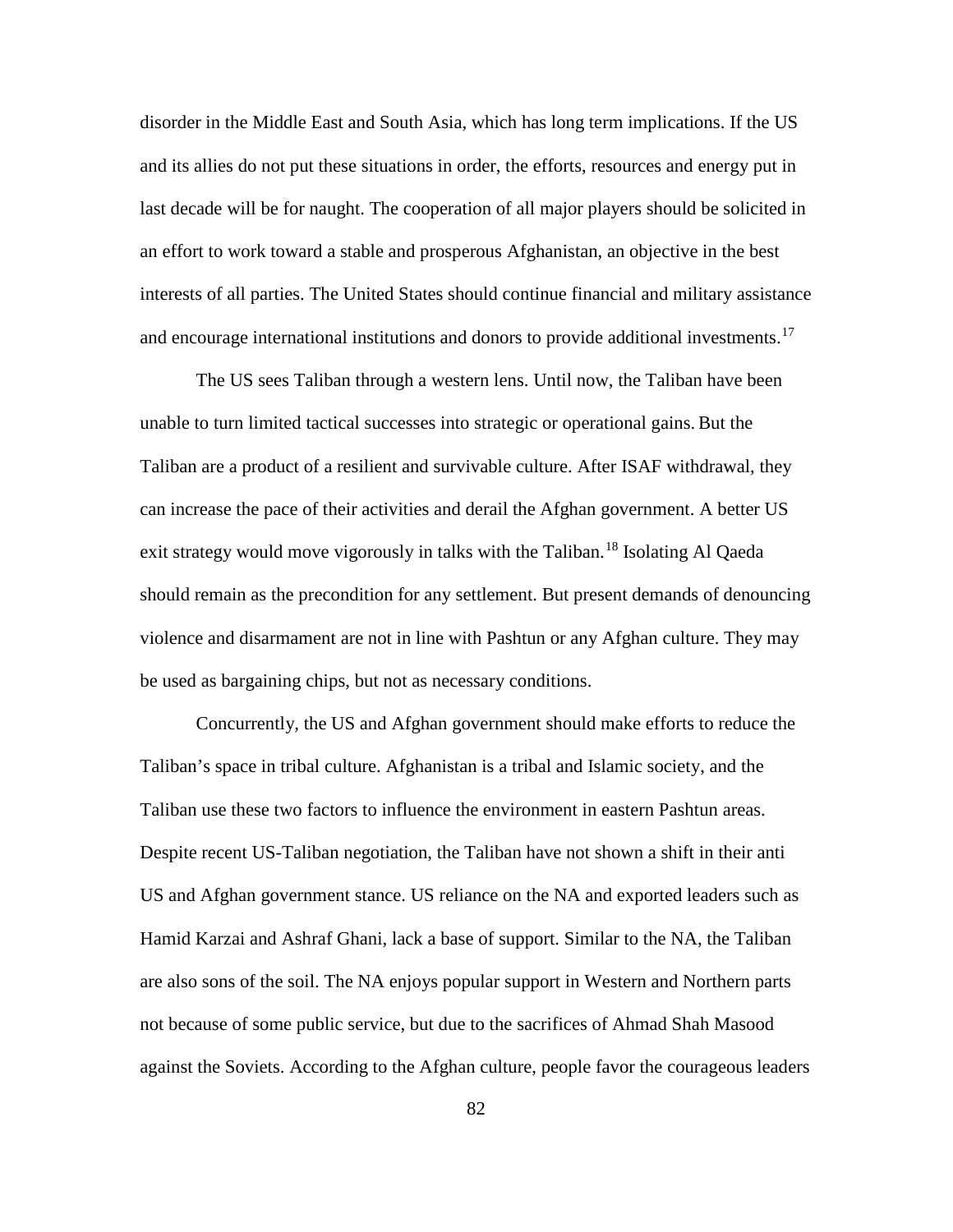who possess sound character. The US needs to work along these lines to forge a sustainable solution.

From a broad perspective, trade, energy, narcotics interdiction, reconstruction, stability, and control of extremism are the basis for regional cooperation.<sup>[19](#page-105-33)</sup> Policy objectives of 'peace' or 'ending the war' are misconceived and inadequate. The more appropriate policy goal is reconstructing the country as part of the interstate and economic structure of the entire region.<sup>[20](#page-105-34)</sup> Afghanistan's stability rests with a political solution involving all the internal players, including the Taliban, and external stake holders, including Iran. As a key player, special effort should be made to include Pakistan's concerns in the final settlement.

No single country can bring stability in Afghanistan. A joint stability and security strategy involving all neighboring countries, Russia, the United States, non-neighboring Central Asian states, and a special contact group including Turkey, Saudi Arabia and UAE, should formulate a cooperative plan.<sup>[21](#page-105-35)</sup> There should be check on the enhanced Indian role in Afghanistan, because it has prospects of becoming more spoiler than enabler. These initiatives should be spearheaded by Afghanistan and supported by the US. If all countries agree on noninterference with sincerity, then possibly peace can replace the uneasy and tense situation. Without a long term US commitment, it remains a utopian and impractical recommendation. Common economic opportunities which do not target the security concerns of any neighbor can also build better relationship opportunities. Extremism, economic projects, smuggling and drug trafficking can also drive a convergence of interests among all stakeholders.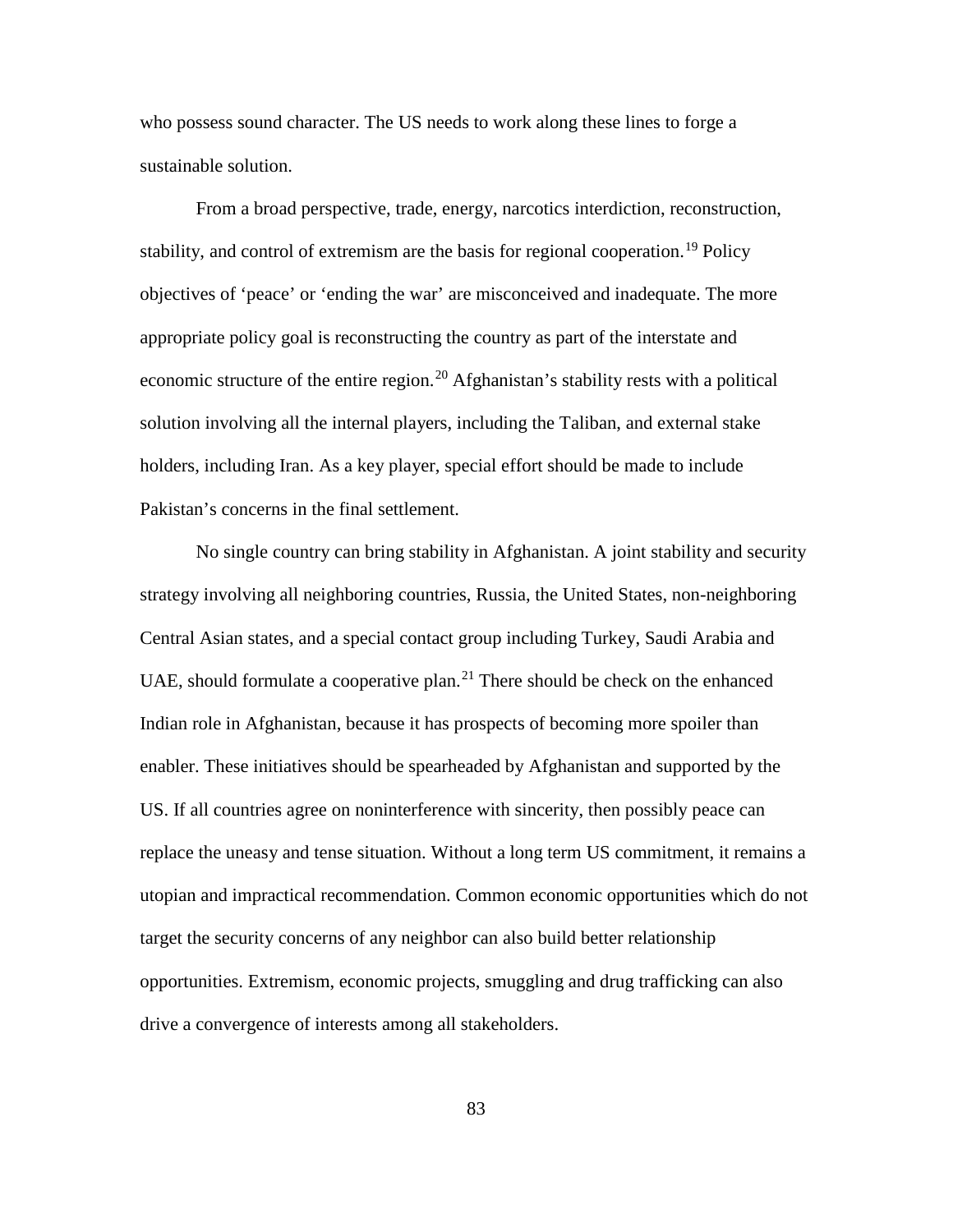#### Recommendations for Future Research

Future research should focus on in-depth study of Afghan tribal culture and its impacts on governance. Is Afghan tribal and clan culture truly as intractable as it seems? Is there any path, peaceful or otherwise, to modernity? If a unified Afghan nationalism is impossible, are there intermediate forms of cooperative decentralized autonomy that, while lacking modern efficiency and development, can at least insure stability and prevent destructive competition? Finally, future research could examine the design of political and security institutions founded on tribal cultures, and how Taliban can be integrated in the Afghanistan political process.

## Conclusion

Afghanistan is a resilient and warrior nation, but it is not a nation-state in the traditional sense. It has passed through very arduous times and surfaced, essentially unchanged, again. The current situation reflects this instability, but the future can be better. Afghanistan needs a stable and peaceful environment for its own and regional, arguably global, long term prosperity. It is dependent on the fine balance between the interests of Afghanistan and regional players. Without internal security, it will turn into a hotbed of ethnic proxies of external actors and lead to even more conflict. As physically distant powers, the US and its allies are in the best position to direct Afghanistan towards a better future. Regional players must be brought to consensus on the future. Political and economic stability provides the environment for better security. Political and economic activity of the country is dependent on good governance. Only inclusive and good governance is likely to stem and reverse the cycle of violence.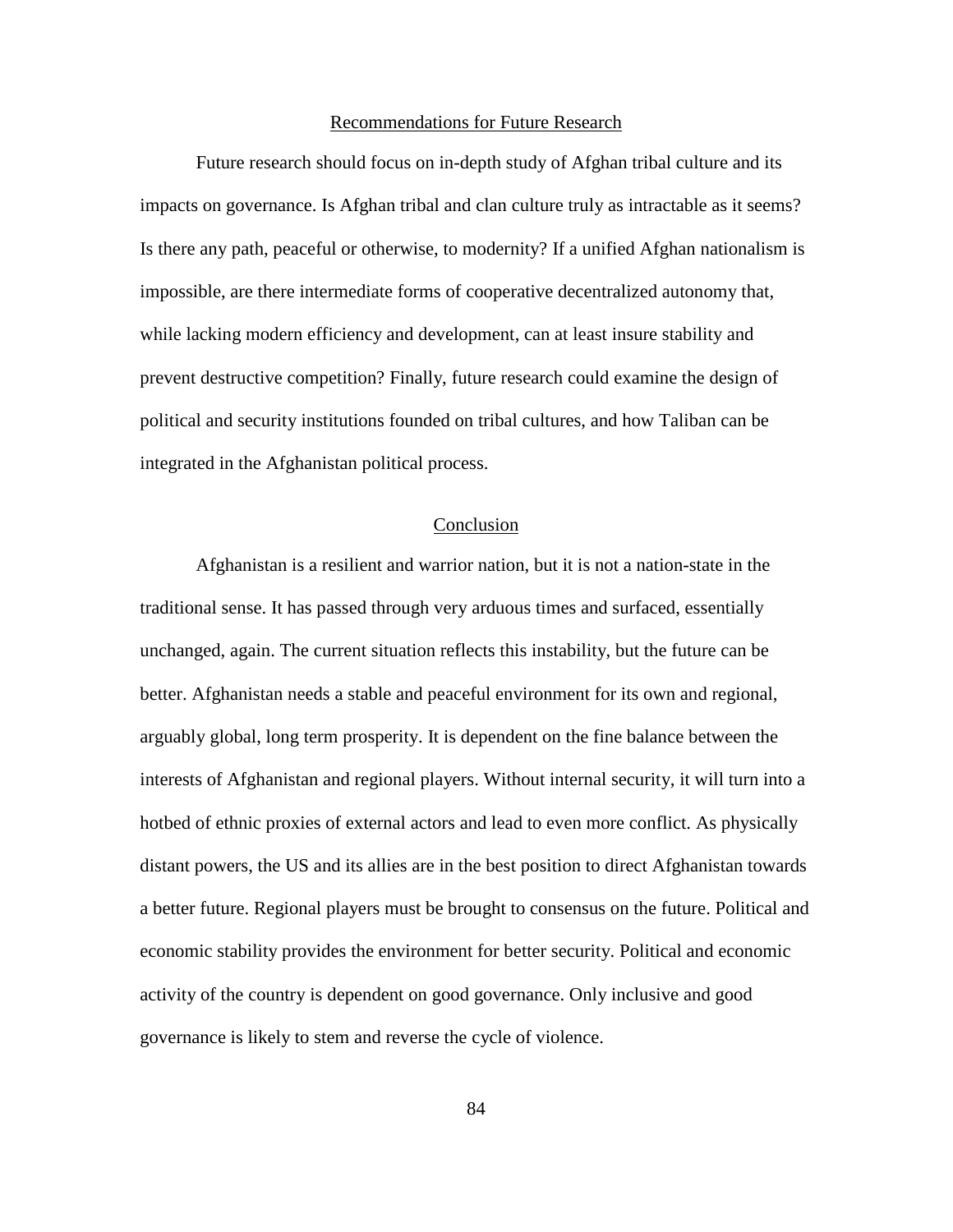Klass, *Afghanistan: The Great Game Revisited*, 1.

Khan, "Soviet Interests in Afghanistan," 18.

 $\overline{a}$ 

Grossman, "Talking to Taliban 2011-2012: A Reflection," 25.

Krickus, "The Afghanistan Questions," summary.

 Institute of Peace and Conflict Studies, Opening remarks by Major General Ashok K Mehta.

[Khalilzad,](http://www.foreignaffairs.com/author/zalmay-khalilzad) "Why the Country needs a Long-Term Commitment."

Wazir, "Will Afghanistan See Peace?"

Rashid, "Before the Endgame: America's Fatal Flaws in Afghanistan."

<sup>9</sup> [Biddle,](http://www.foreignaffairs.com/author/stephen-biddle) "Ending the War in Afghanistan."

<sup>10</sup> Laub, "The Taliban in Afghanistan."

<sup>11</sup> Shinn and Dobbins, "Afghan Peace Talks: A Primer," 8, 14, and 33.

 Maley, "Building State and Security," in *Building State and Security in Afghanistan,* 13.

Schofield, *Afghanistan Frontier*, 115.

 Maley, "Building State and Security," in *Building State and Security in Afghanistan,* 19.

Lodhi, "Tougher Challenges Ahead."

Rubin, *Afghanistan from the Cold War through the War on Terror*, 359.

<sup>17</sup> Mukhtar, "Afghanistan: Alternative Futures," 73.

<sup>18</sup> [Biddle,](http://www.foreignaffairs.com/author/stephen-biddle) "Ending the War in Afghanistan."

Rubin, *Afghanistan from the Cold War through the War on Terror*, 213.

Ibid., 27.

<sup>21</sup> Mir. "How to Move Forward in Afghanistan."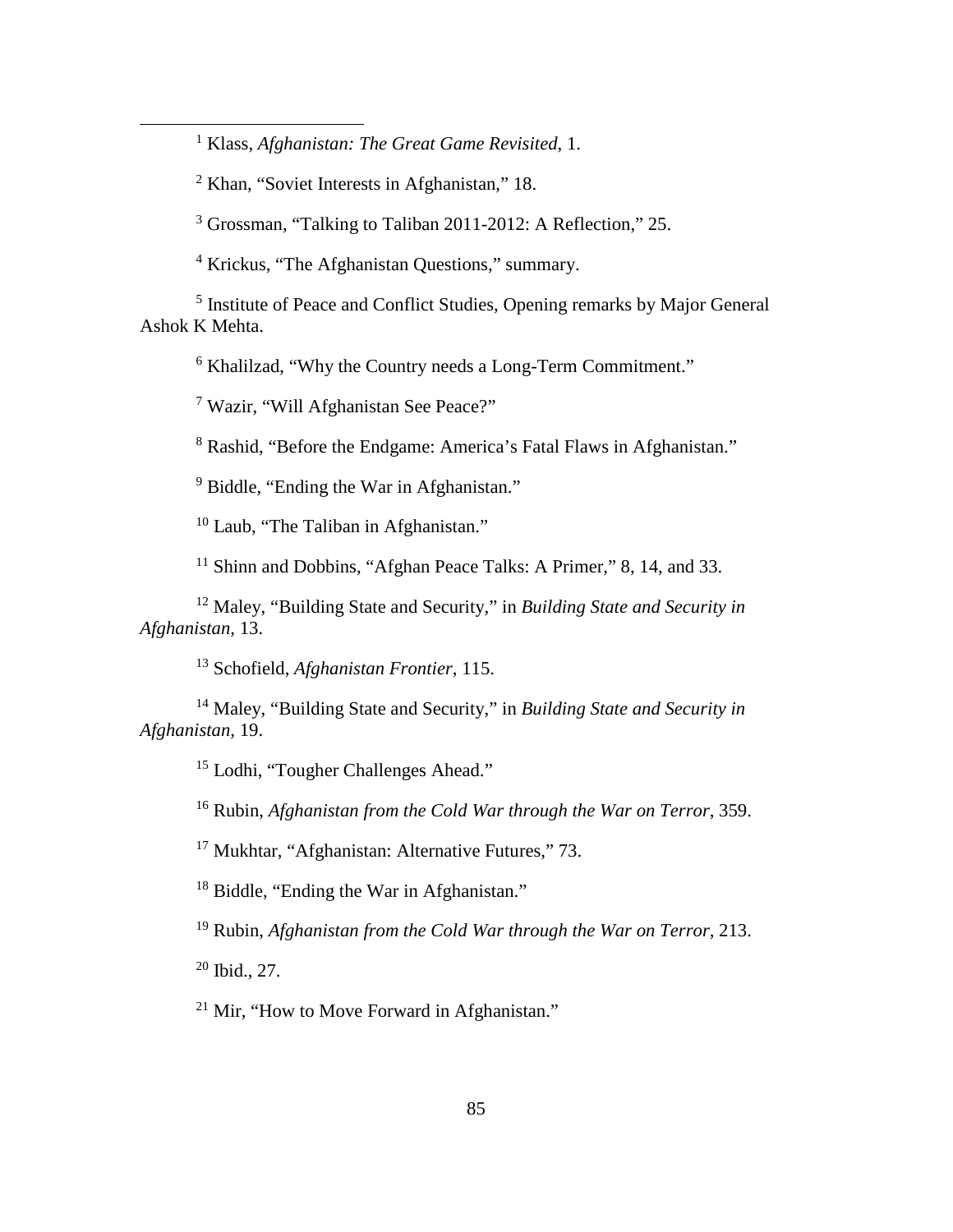## APPENDIX A

## Important Happenings of ANA till 2014

1. **2002.** US named "lead nation," assuming responsibility for developing the ANA, and The Office of Military Cooperation-Afghanistan (OMC-A) was created, which was responsible for training the ANA and assisting German efforts to train the ANP.

2. **2003**. Strength reached to 1,750.

2. **2004**. Strength reached to 13,000.

3. **2005.** OMC-A renamed Office of Security Cooperation-Afghanistan (OSC-A) after U.S. ANP training efforts were transferred to the U.S. Department of Defense. Strength reached to 21,200.

4. **2006.** OSC-A renamed Combined Security Transition Command – Afghanistan (CSTC-A) under US CENTCOM authority. CSTC-A has primary responsibility for managing the training and mentoring of ANA. A brigade size force, under CSTC-A command, is undertaking this task. Strength reached to 26,900.

5. **2008.** CSTC-A transferred to USFOR-An authority.

6. **2009 and 2010.** ANA grew to more than 270,000 (42 percent); 57 percent, adding 68,000 and 35,000 for police. Since then, as part of Obama surge, for unity of effort, US led NATO mission as [NATO Training Mission-Afghanistan](http://en.wikipedia.org/wiki/NATO_Training_Mission-Afghanistan) (NTM-A) and Combined Security Transition Command – Afghanistan (CSTC-A), are training and developing the ANSF. Now a three star command taken over by General William B. Caldwell, as commander of NATO Training Mission for Afghanistan. On assumption of his command, he said "Our mission is about teaming with Afghans to build a bright, dynamic future for this sovereign nation."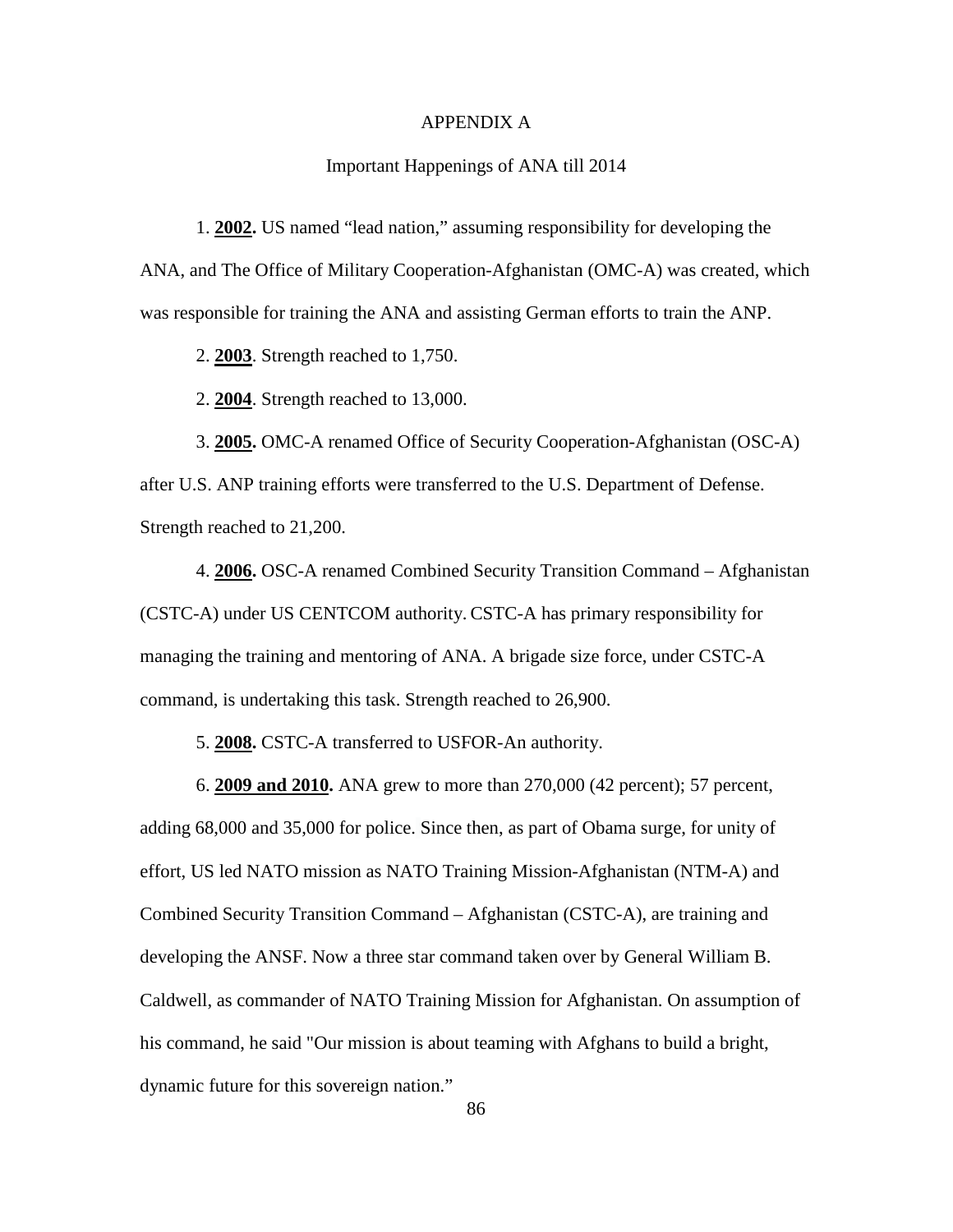7. **2011**. Strength of ANA reached to 164,000.

8. **2012 and 2013.** As agreed by President Obama and President Karzai at their January 2013 meeting in Washington, D.C., and in line with commitments made at the Lisbon and Chicago NATO summits, "Milestone 2013" was announced on June 18, 2013. It marked ISAF's official transition to its new role; the ANSF has grown to approximately 96 percent of its authorized end-strength of 352,000 personnel.

9. **2014.** As of March 2014, ANSF force strength reached 340,632 personnel, which is 97.4 percent of the 352,000 authorized end-strength. Including 26,632 ALP personnel, security forces totaled 376,264. Almost all ANSF unit and major equipment fielding is complete. The technologically complex development of the AAF lags behind other elements of the ANSF and some capabilities will not reach full operational status until 2017. The ANA is nearing completion of fielding its programmed 309 *Kandaks*. The ANA is scheduled to receive all of its equipment by July 2014 and the last *Kandak*  will complete training in January 2015.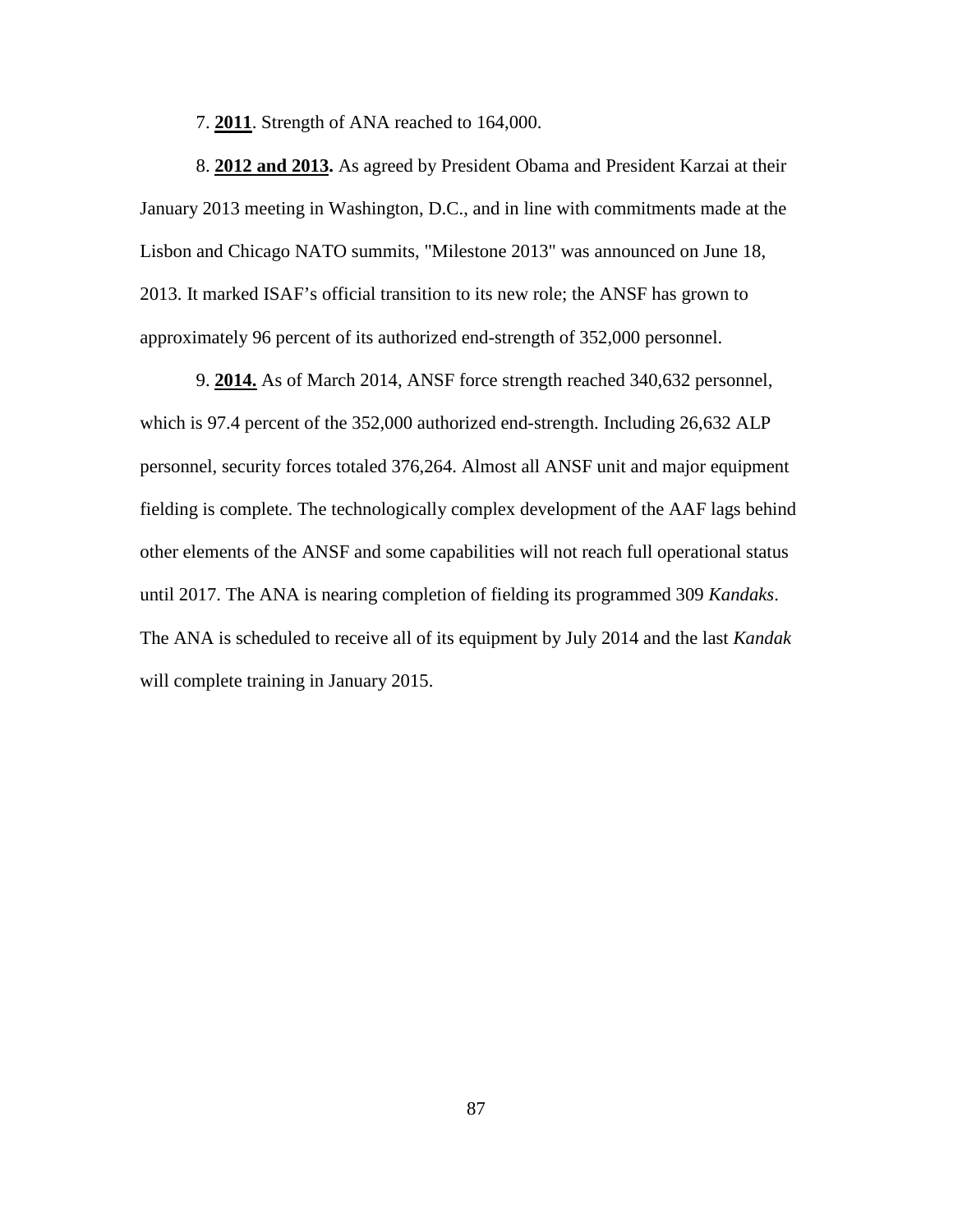## APPENDIX B

## Draft Bilateral Security Agreement<sup>[1](#page-97-0)</sup>

Main Articles of draft Bilateral Security Agreement, as agreed between US Secretary of State and Afghanistan President Mr. Hamid Karzai in 2013, are as under:-

1. The Parties shall continue to foster close cooperation to strengthen security and stability in Afghanistan, counter-terrorism, contribute to regional and international peace and stability, and enhance the ability of Afghanistan to deter internal and external threats against its sovereignty, security, territorial integrity, national unity, and its constitutional order. Unless mutually agreed, United States forces shall not conduct combat operations.

2. To that end, the United States shall undertake supporting activities, as may be agreed, in close cooperation and coordination with Afghanistan, to assist ANSF in developing capabilities required to provide security for all Afghans including as may be mutually agreed: advising, training, equipping, supporting, and sustaining ANSF, including in field engineering, countering improvised explosive devices and explosive ordinance disposal; establishing and upgrading ANSF transportation and logistics systems; developing intelligence sharing capabilities; strengthening Afghanistan's Air Force capabilities; conducting combined military exercises; and other activities as may be agreed. The Parties will continue to work on the details of ANDSF development as set forth in the Afghan Program of Record, at the Chicago Summit in 2012, and in the context of the Security Consultative Forum.

3. The Parties recognize that ANSF are responsible for securing the people and territory of Afghanistan. The Parties shall work to enhance ANSF's ability to deter and respond to internal and external threats. Upon request, the United States shall urgently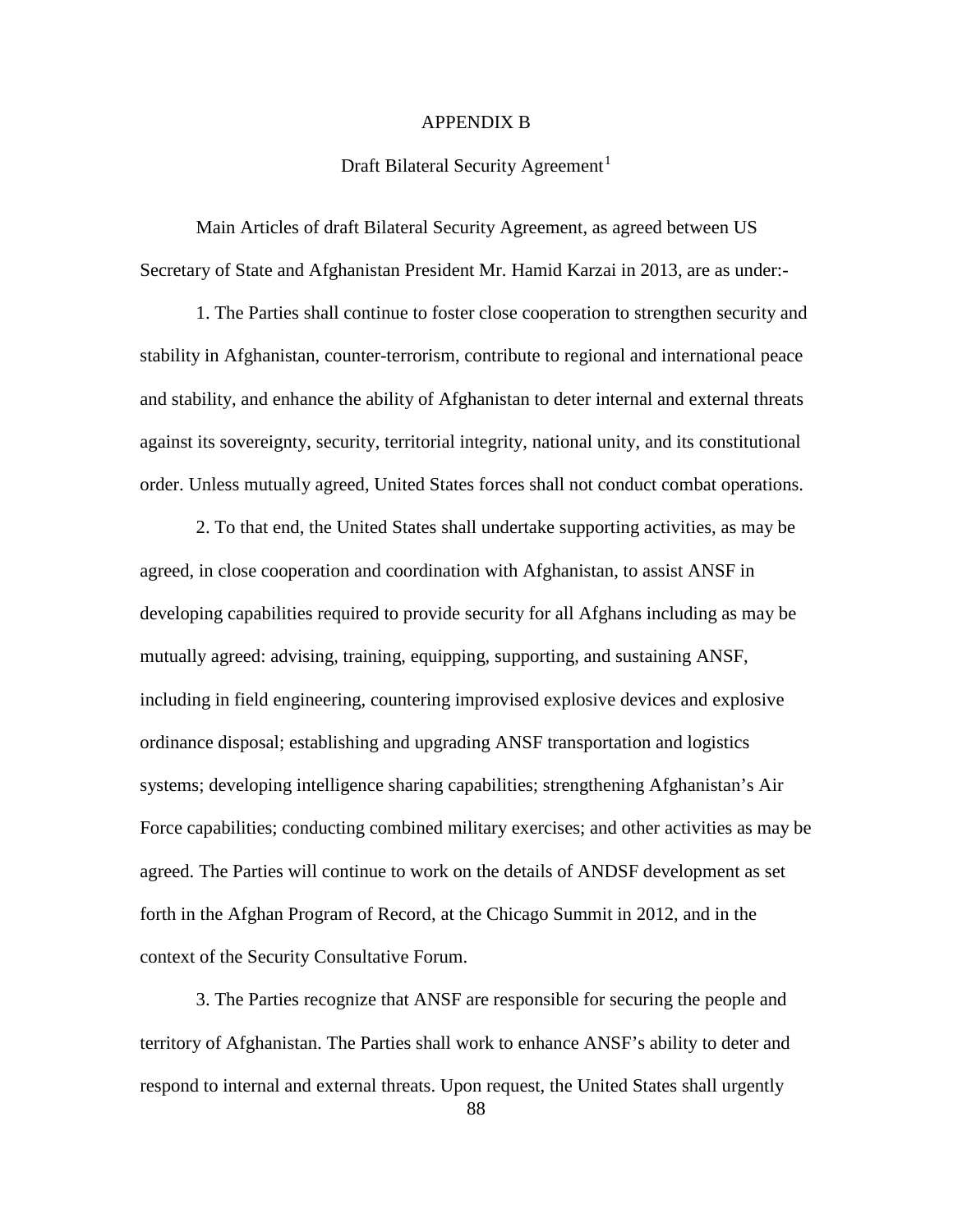determine support it is prepared to provide ANDSF in order to respond to threats to Afghanistan's security.

4. The Parties acknowledge that U.S. military operations to defeat al-Qaida and its affiliates may be appropriate in the common fight against terrorism. The Parties agree to continue their close cooperation and coordination toward those ends, with the intention of protecting U.S. and Afghan national interests without unilateral U.S. military counterterrorism operations. U.S. military counter-terrorism operations are intended to complement and support ANSF's counter-terrorism operations, with the goal of maintaining ANSF lead, and with full respect for Afghan sovereignty and full regard for the safety and security of the Afghan people, including in their homes.

5. In furtherance of the activities and operations referred to in this Article, and for other purposes and missions as may be mutually agreed, and consistent with the authorizations as detailed in this Agreement, United States forces may undertake transit, support, and related activities, including as may be necessary to support themselves while they are present in Afghanistan under the terms of this Agreement, and such other activities as detailed in this Agreement, or as may be mutually agreed.

This Agreement, including any Annexes and any Implementing Agreements or Arrangements, provides the necessary authorizations for the presence and activities of United States forces in Afghanistan and defines the terms and conditions that describe that presence, and in the specific situations indicated herein.

 $\overline{a}$ 

<span id="page-97-0"></span><sup>&</sup>lt;sup>1</sup> Council of Foreign Relations, "United States and Afghanistan's security and Defense Cooperation Agreement," November 21, 2013, accessed August 9, 2014, http://www.cfr.org/afghanistan/united-states-afghanistans-security-defense-cooperationagreement-november-2013/p31921.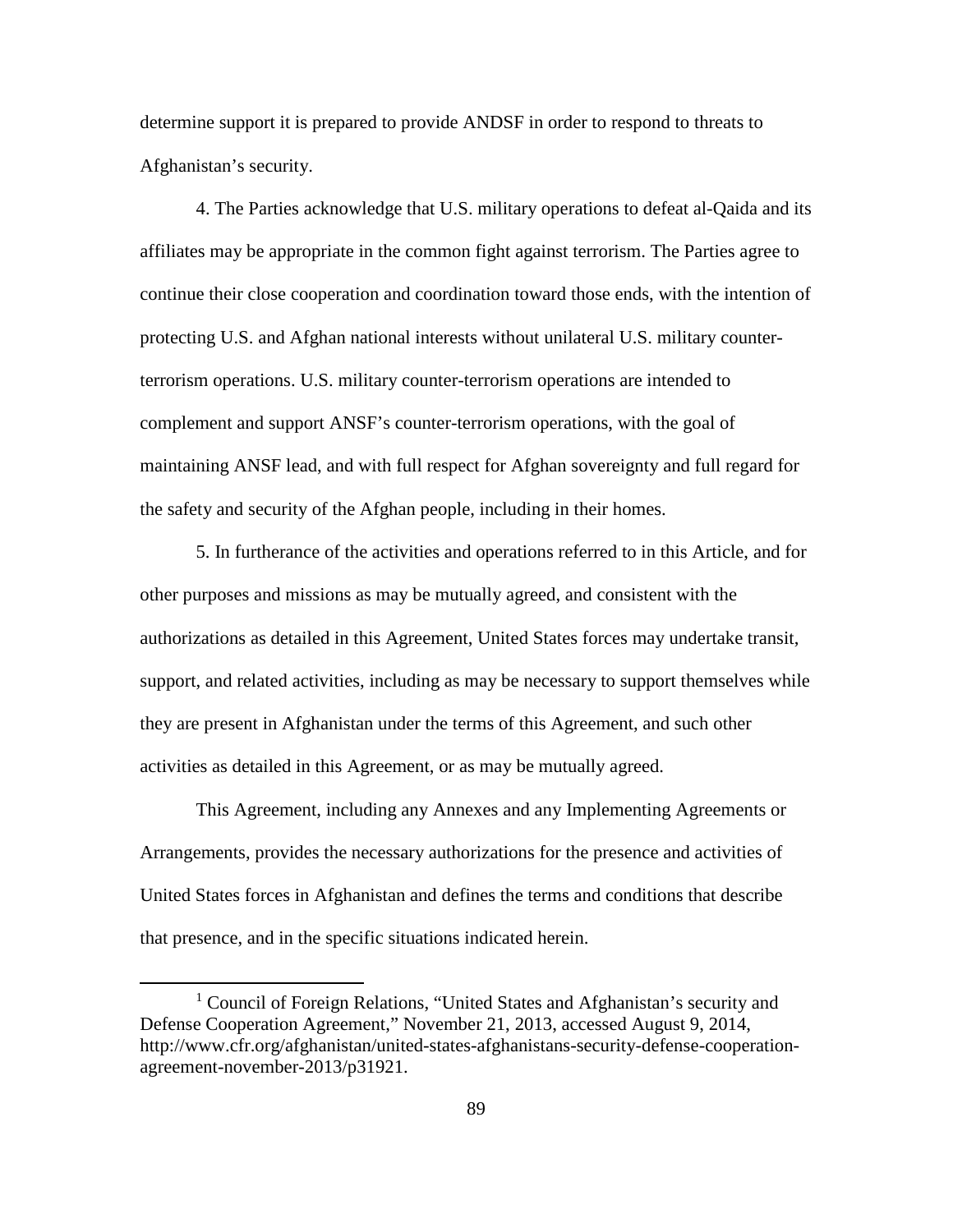#### BIBLIOGRAPHY

#### Books

- Barzailai, Yarniv. *102 Days of War: How Osama Bin Laden, Al Qaeda and the Taliban Survived 2001*. Dulles: Potomac Books, 2013.
- Collins, Joseph J. *The Soviet Invasion of Afghanistan: A Study in the Use of Force in Soviet Foreign Policy*. Toronto: Lexington Books, 1986.
- Danspeckgruber, Wolfgang, and Robert P. Finn, ed. *Building State and Security in Afghanistan.* Liechtenstein: Trustees of Princeton University, 2010.
- Gall, Carlotta. *Wrong Enemy: America in Afghanistan, 2001-2014.* Boston: Houghton Mifflin Harcourt, 2014.
- Klass, Rosanne. *Afghanistan: The Great Game Revisited*. New York: Freedom House, 1987.
- Markey, Daniel S. *No Exit from Pakistan: America's Tortured Relationship with Islamabad.* New York: Cambridge University Press, 2013.
- Rashid, Ahmad. *Pakistan on the Brink: The Future of America, Pakistan, and Afghanistan*. New York: Penguin Books, 2012.
- Rubin, Barnett R. *Afghanistan from the Cold War through the War on Terror.* New York: Oxford University Press, 2013.
- Schofield, Victoria. *Afghanistan Frontier: Feuding and Fighting in Central Asia*. London: Tauris Parke Paperbacks, 2003.
- Tanner, Stephan. *Afghanistan: A Military History from Alexander the Great to the War against Taliban*. Philadelphia: Da Capo Press, 2009.
- Tanrisever, Okay. *Afghanistan and Central Asia: NATO's Role in Regional Security since 9/11*. Ankarra: IOS Press, 2011.
- Turse, Nick, ed. *The Case for Withdrawal from Afghanistan*. London: Verso, 2010.

#### Periodicals

Bansal, Alok, Captain (Retired). "The Future of Afghanistan and India's Options." Institute of Peace and Conflict Studies. July 16, 2014. Accessed July 26, 2014. http://www.ipcs.org/article/afghanistan/afghanistan-and-regional-security-afterelections-4562.html.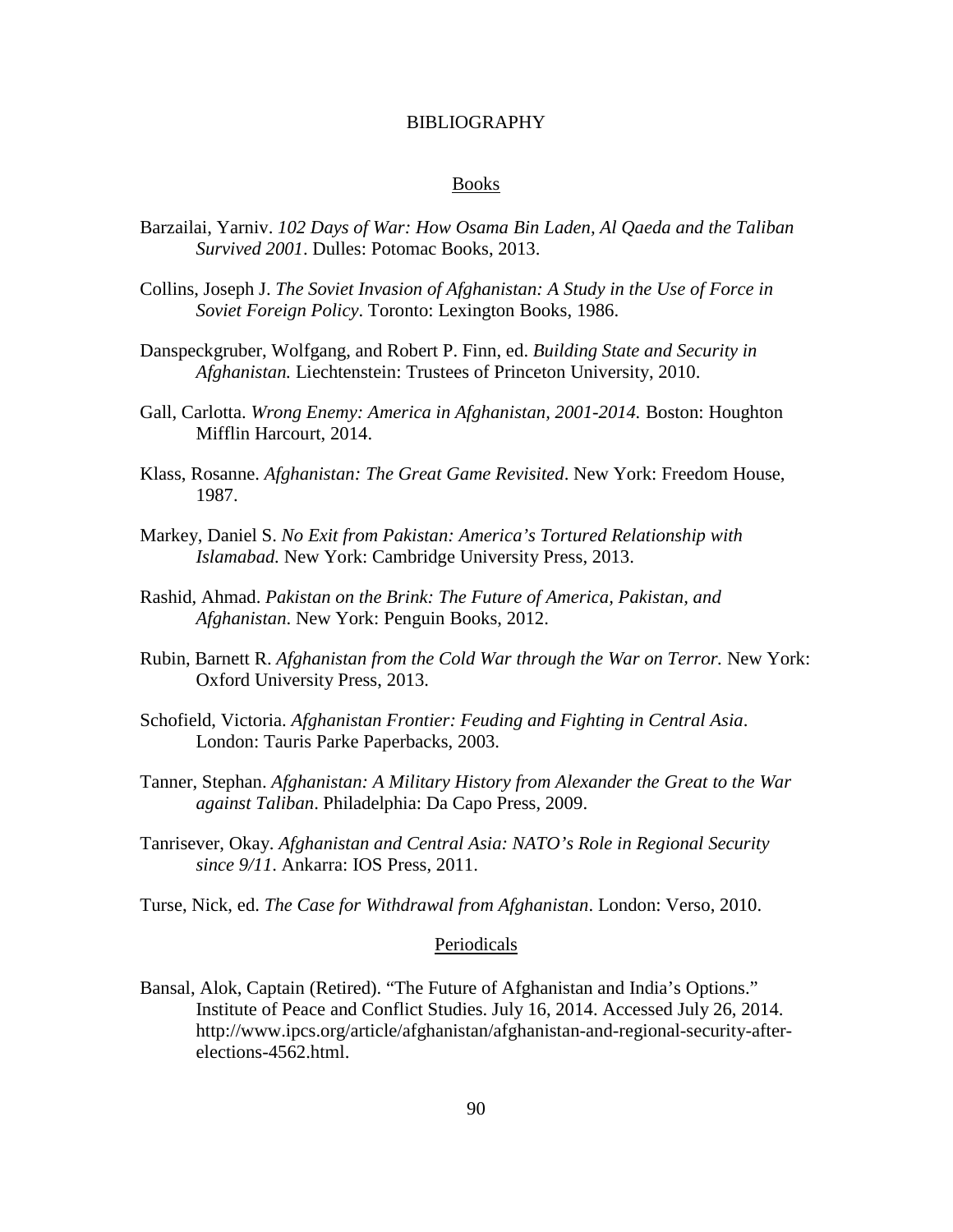- Bruno, Greg. "Afghanistan National Security Forces." Council of Foreign Relations. Updated August 19, 2010. Accessed August 9, 2014. http://www.cfr.org/ afghanistan/afghanistans-national-security-forces/p19122.
- Budihas, Christopher L., Major. "What Drives Pakistan's Interest in Afghanistan?" Monograph, School of Advanced Military Studies, Ft. Leavenworth, KS, 2011.
- Castillejo, Clare. "Regional Implications of NATO Withdrawal from Afghanistan: What Role for the EU?" *Fride* no. 4 (February 2012). Accessed August 31, 2014. http://www.fride.org/download/PB\_4\_NATO\_withdrawal\_from\_Afghanistan.pdf.
- Chandran, Suba. "Mullah Fazlullah: Challenges to the 'Eliminate or Extradite' Approach." Institute of Peace and Conflict Studies. July 7, 2014. Accessed July 26, 2014. http://www.ipcs.org/columnist/d-suba-chandran/.
- Council of Foreign Relations. "United States and Afghanistan's security and Defense Cooperation Agreement." November 21, 2013. Accessed August 9, 2014. http://www.cfr.org/afghanistan/united-states-afghanistans-security-defensecooperation-agreement-november-2013/p31921.
- Dalrymple, William. "A Deadly Triangle: Afghanistan, Pakistan, and India." The Brookings Essay, June 25, 2013. Accessed November 4, 2014. http://www.brookings.edu/research/essays/2013/deadly-triangle-afghanistanpakistan-india-c.
- Domínguez, Gabriel. "NATO Exit may Trigger 'Proxy War' in Afghanistan." Terminal X. September 16, 2013. Accessed August 28, 2014. http://www.terminalx.org/ 2013/09/nato-exit-may-trigger-proxy-war-in-afghanistan.html./
- Grossman, Marc. "Talking to Taliban 2011-2012: A Reflection." *Prism Security Studies Journal* no. 4 (2014): 21-35. Accessed October 14, 2014. http://cco.dodlive.mil/ files/2014/04/Talking\_To\_the\_Taliban\_corrected\_II.pdf.
- Hanauer, Larry, and Peter Chalk. "India's and Pakistan's Strategies in Afghanistan: Implications for the United State and Region." Occasional paper series, RAND Center for Asia Pacific Policy, 2012. Accessed August 10, 2014. http://www.rand. org/content/dam/rand/pubs/occasional\_papers/2012/RAND\_OP387.pdf.
- Hurst, Cindy A., and Robert Mathers. "Strategic Implications of the Afghan Mother Lode and China's Emerging Role." *Joint Force Quarterly* (1st quarter 2014). Accessed September 12, 2014. http://fmso.leavenworth.army.mil/documents/afghanmother-lode.pdf.
- Institute of Peace and Conflict Studies. "Opening remarks by Major General (Retired) Ashok K Mehta." Report by Friedrich Ebert Stiftung on Afghanistan*,* July 16 2014. Accessed July 26, 2014. http://www.ipcs.org/article/afghanistan/ afghanistan-and-regional-security-after-elections-4562.html.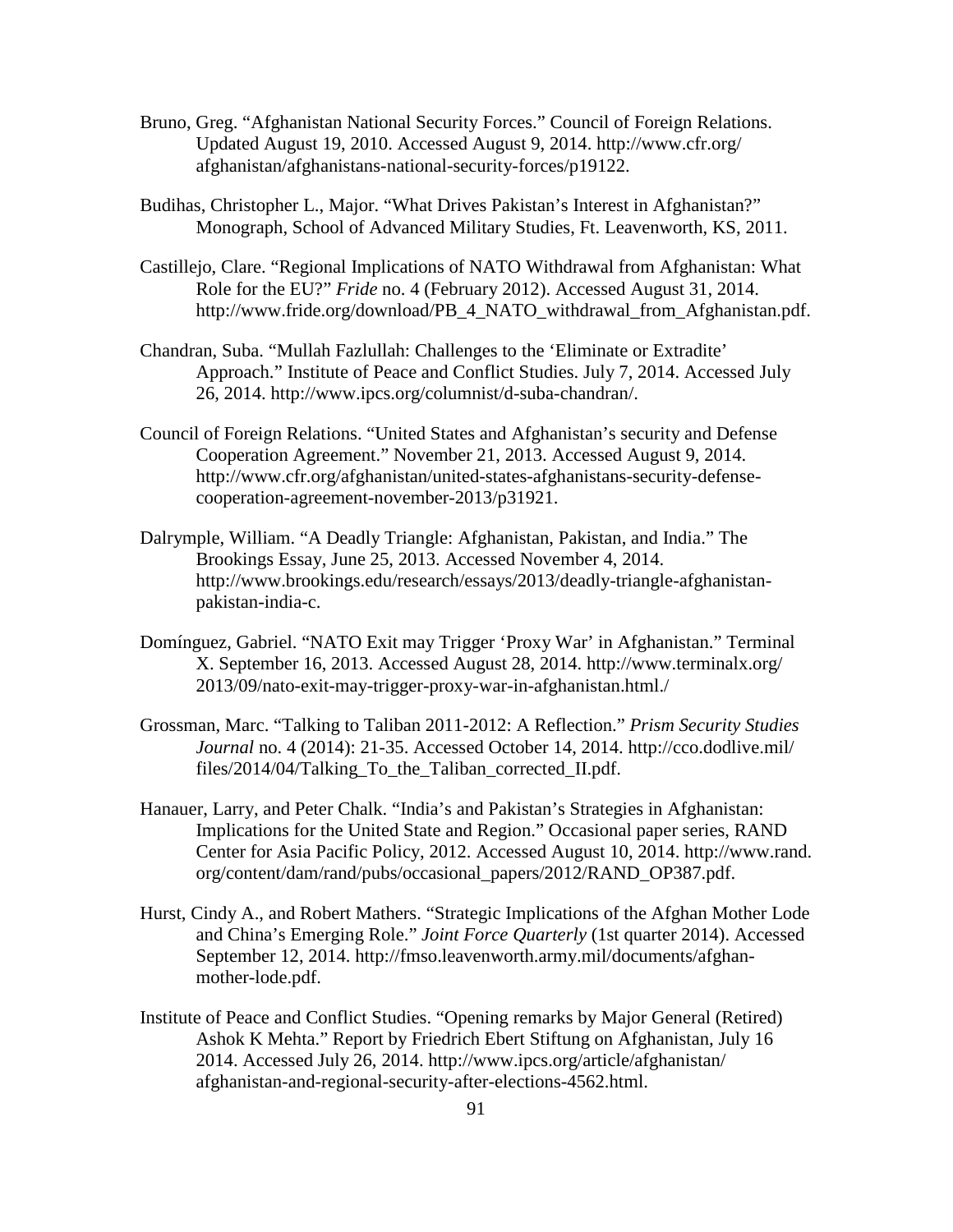———. "Opening remarks of Rana Banerji, on Af-Pak Relations Former Special Secretary." July 16 2014. Accessed July 26, 2014. http://www.ipcs.org/article/ afghanistan/afghanistan-and-regional-security-after-elections-4562.html.

- Khalilzad, Zalmay. "Why the Country needs a Long-Term Commitment from the United States." *Foreign Affairs,* December 2011. Accessed August 9, 2014. http://www.foreignaffairs.com/articles/136870/zalmay-khalilzad/the-threefutures-for-afghanistan.
- Khan, Khalid Nawaz, Major. "Soviet Interests in Afghanistan and Implications upon Withdrawal." Master's Thesis, Command and General Staff College, Ft. Leavenworth, KS, June 1990.
- Krickus, Richard J. "The Afghanistan Questions and the Reset in the U.S.-Russian Relations." Letort paper, US Army War College, Carlisle, PA, October 2011.
- Laub, Zachary. "The Taliban in Afghanistan." Council of Foreign Relations. Updated: July 4, 2014. Accessed August 9, 2014. http://www.cfr.org/afghanistan/talibanafghanistan/p10551.
- Mehrish, B. N. "Security and Development of Afghanistan: An Appraisal of India's Role and Strategy." *The IUP Journal of International Relations* 7, no. 2 (2013): 29-37. Accessed November 4, 2014. http://papers.ssrn.com/sol3/papers.cfm?abstract\_id= 2343455.
- Mohan, Raja C., Caroline Wadhams, Wilson John Aryam Bhatnagar, Daniel Rubin, and Peter Juul. "Towards Convergence: An Agenda for US-India Cooperation in Afghanistan." Center for American Progress. May 2013. Accessed November 4, 2014. http://cdn.americanprogress.org/wp-content/uploads/2013/06/ IndiaAfghanistanReport.pdf.
- Mukhtar, Naveed, Major General. "Afghanistan: Alternative Futures and their Implications." *Parameters* (Summer 2011): 62-75. Accessed July 21, 2014. http://strategicstudiesinstitute.army.mil/pubs/parameters/articles/2011summer/Mu khtar.pdf.
- Pant, Harsh V. "India's Changing Afghanistan Policy: Regional and Global Implications." Monograph, US Army War College, Strategic Studies Institute Carlisle, PA, December 2012. Accessed August 10, 2014. http://www. strategicstudiesinstitute.army.mil/pdffiles/pub1141.pdf
- Rashid, Ahmed, "Before the Endgame: America's Fatal Flaws in Afghanistan." *Der Spiegel* (May 25, 2010). Accessed July 26, 2014. http://www.spiegel.de/international/world/before-the-endgame-america-s-fatalflaws-in-afghanistan-a-696662.html.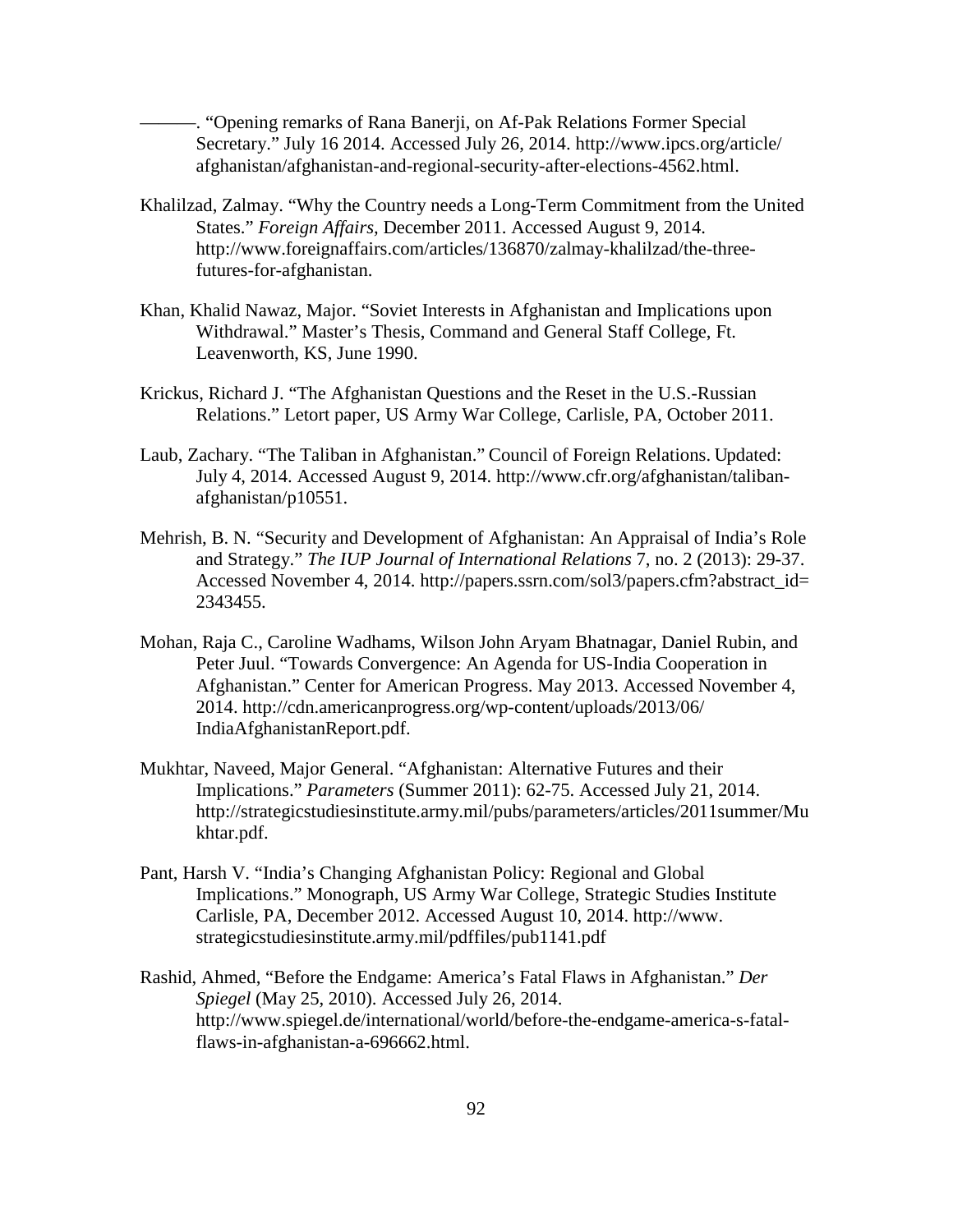- Samad, Omar. "Iran's Influence in Afghanistan after U.S. Pullout." U.S. Institute of Peace, Iran Primer. January 17, 2013. Accessed August 31, 2014. http://iranprimer.usip.org/blog/2013/jan/17/iran%E2%80%99s-influenceafghanistan-after-us-pullout.
- Shinn, James, and James Dobbins. "Afghan Peace Talks: A Primer." Research paper, RAND Corporation, 2011. Accessed August 12, 2014. http://www.rand.org/ content/dam/rand/pubs/monographs/2011/RAND\_MG1131.pdf.
- Stratfor Global Intelligence. "Russian Decision Could Complicate the Supply Lines to Afghanistan." April 7, 2014.
- Sumbal. Malik Ayub. "Islamic Seminaries Emerge as Looming Threat." *DW,* August 5, 2014. Accessed November 4, 2014. http://www.dw.de/islamic-seminariesemerge-as-looming-threat/a-17619356.
- Szczepanski, Kallie. "What was the Great Game?" Asian History. Accessed May 2, 2014. http://asianhistory.about.com/od/glossaryfj/g/What-Was-The-Great-Game.htm.
- The larouchepac.com. "China, India, and Russia discusses challenges posed by Taliban and Al-Qaida." January 18, 2014. Accessed September 5, 2014. http://larouchepac.com/node/29535.
- Tiezzi, Shannon. "China, Russia seek Enhanced Mutual Political Support." *The Diplomat*, April 16, 2014. Accessed September 5, 2014. http://thediplomat.com/ 2014/04/china-russia-seek-enhanced-mutual-political-support/.

## Government Documents

- Afghanistan (DDR, 2003-2008). Accessed August 7, 2014. http://escolapau.uab.cat/img/programas/desarme/mapa/afganistan09i.pdf.
- Curtis**,** Lisa. *After the Withdrawal: The Way Forward in Afghanistan and Pakistan (Part II*). Testimony before the Subcommittee on the Middle East and North Africa and Subcommittee on Asia and the Pacific Committee on Foreign Affairs, United States House of Representatives, October 29, 2013.
- Government of Afghanistan. "Biography of General Bismillah." Accessed August 9, 2014. http://mod.gov.af/en/page/2608.
- Larsen House Government Press. "Larsen's Statement on President Obama's Plan to Withdraw from Afghanistan." May 28, 2014. Accessed July 24, 2014. http://larsen.house.gov/press-release/larsen-statement-president-obama% E2%80%99s-plan-withdraw-afghanistan.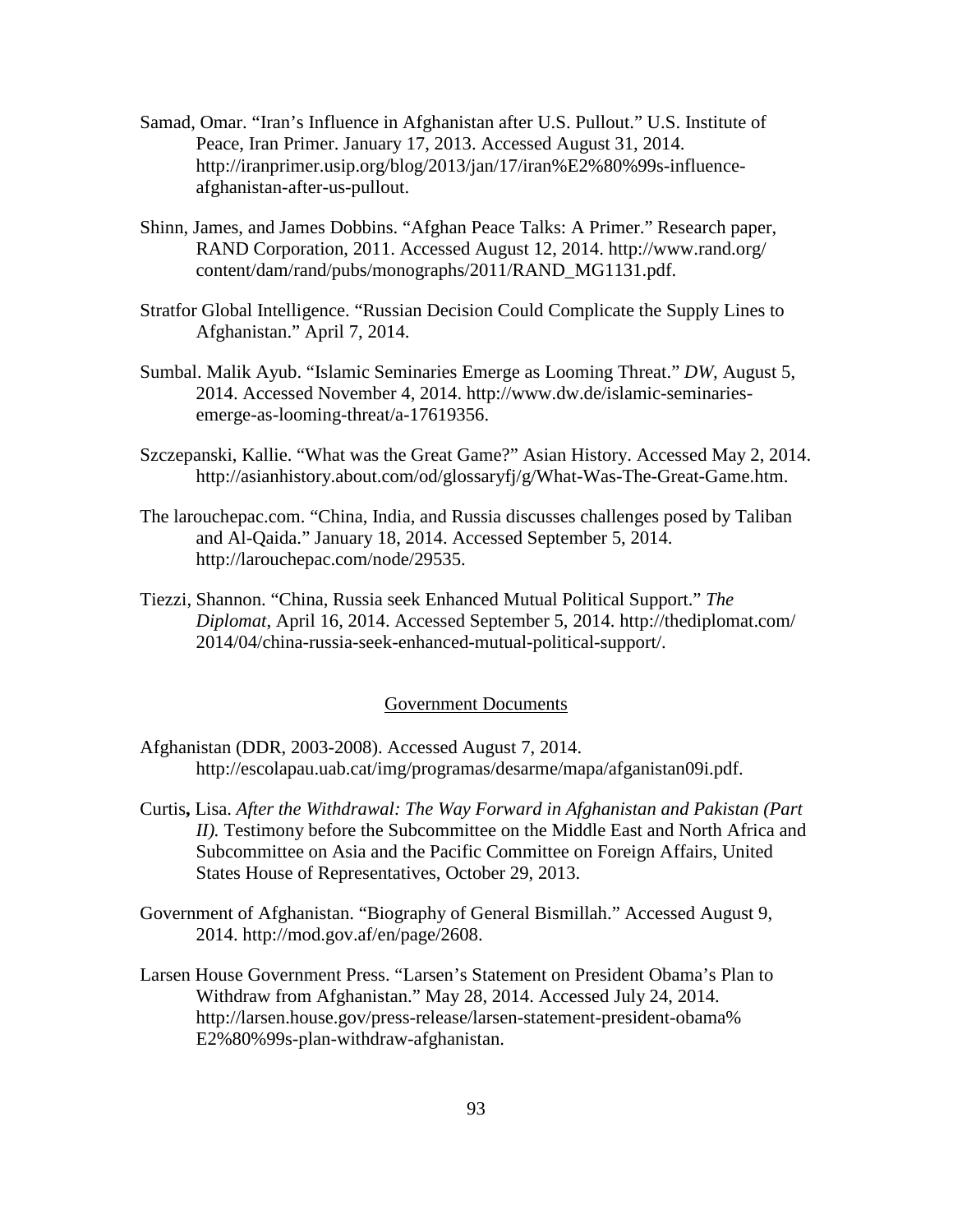- Institute for the Study of War. "Afghanistan National Army." Accessed August 7, 2014. https://www.understandingwar.org/afghanistan-national-army-ana.
- U.S. Department of Defense. "Afghan Army Has Made Great Progress, Says U.S. Officer." American Forces Press Service. Accessed August 9, 2014. http://www.defense.gov/news/newsarticle.aspx?id=24404.
	- ———. *Progress towards Security and Stability in Afghanistan*. April 2014*.* Accessed August 9, 2014. http://www.defense.gov/pubs/April\_1230\_Report\_Final.pdf.
- ———. *Progress towards Security and Stability in Afghanistan*. July 2014*.* Accessed August 9, 2014. http://www.defense.gov/pubs/Section\_1230\_Report\_ July\_2013.pdf.
- U.S. Embassy. "U.S. Diplomatic Mission to Italy." Accessed August 9, 2014. http://www.usembassy.it/viewer/article.asp?article=/file2004\_08/alia/ a4080810.htm.
- U.S. Marine Corps Institute. *Afghanistan: An Introduction to the Country and People.* Washington, DC: Marine Barracks.
- White House. *Remarks by the President* o*n the Way Forward in Afghanistan*. Office of the Secretary, June 22, 2011. Accessed May 3, 2014. http://www.whitehouse. gov/the-press-office/2011/06/22/remarks-president-way-forward-afghanistan.
- World Bank. "Afghanistan Overview." 2013. Accessed August 11, 2014. http://www.worldbank.org/en/country/afghanistan/overview.
- ———. "GDP Growth (Annual %). Accessed August 11, 2014. http://data.worldbank. org/indicator/NY.GDP.MKTP.KD.ZG/countries/AF?display=graph.

#### Other Sources

- ABC News. "President's Obama statement on withdrawal from Afghanistan." Accessed July 24, 2014. http://www.abc.net.au/news/2014-05-28/full-withdrawal-of-ustroops-from-afghanistan-by-2016/5482532.
- Biddle, Stephen. "Ending the War in Afghanistan, How to Avoid Failure on the Installment Plan." Foreign Affairs (September/October 2013). Accessed August 9, 2014. http://www.foreignaffairs.com/articles/139644/stephen-biddle/endingthe-war-in-afghanistan.
- Brandt, Jessica, and Hanna Siegel. "After the Drawdown: The United Sates, India, and the Challenge of Afghanistan." Student Paper Series, Harvard Kennedy School, Belfer Center for Science and International Affairs, May 2013. Accessed September 7, 2014. http://belfercenter.ksg.harvard.edu/files/SPS2013-1.pdf.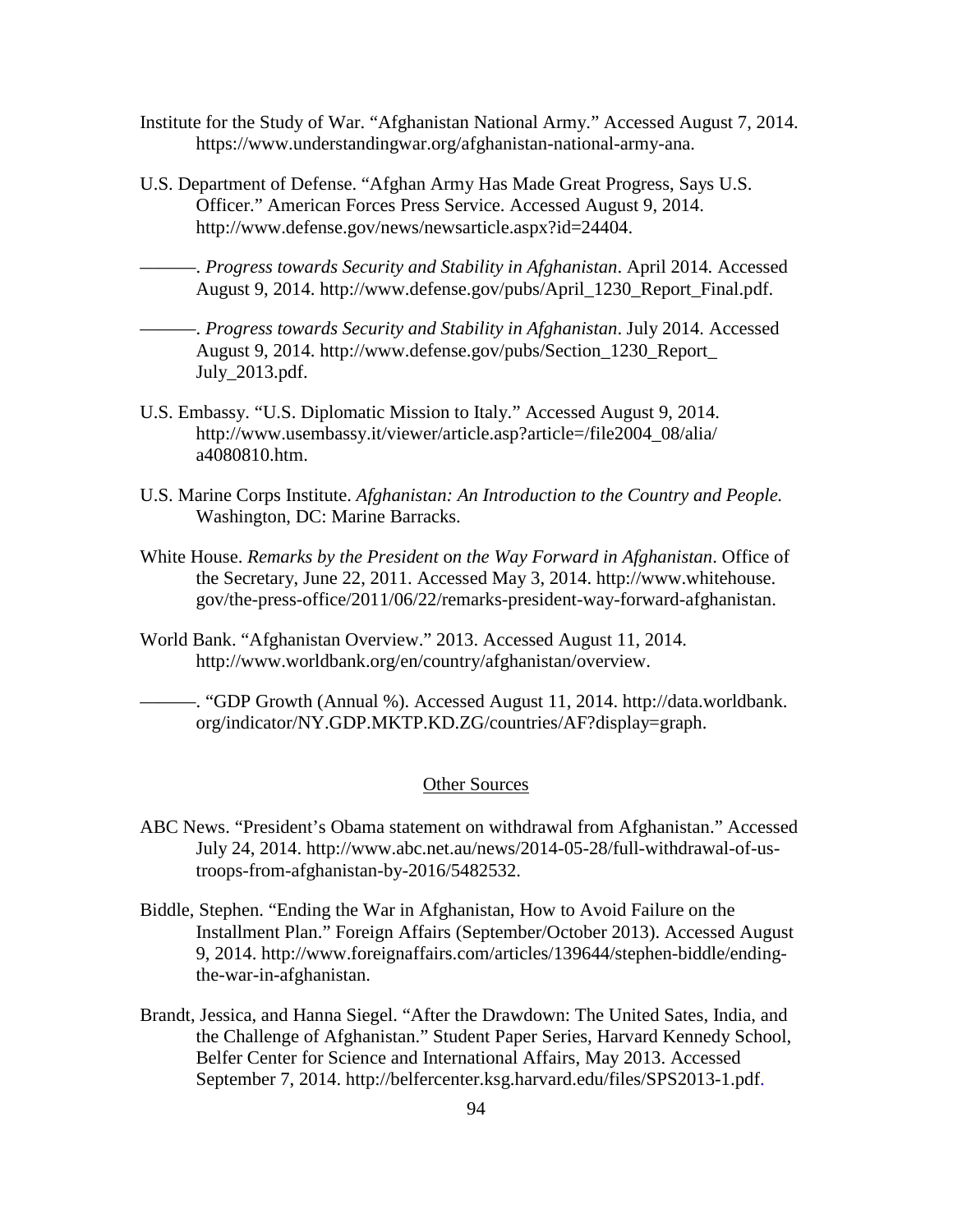- Caldwell IV, William B. 'The Unnoticed Surge in Afghan Security.' *Chicago Tribune*, February 15, 2011. Accessed August 9, 2014. http://articles.chicagotribune. com/2011-02-15/opinion/ct-oped-0215-afghan-20110215\_1\_afghans-transitioncommand-surge.
- Country Watch. "Afghanistan, Country Profile. Accessed September 11, 2014. http://www.countrywatch.com/country\_profile.aspx?vcountry=1.
- Crossman, Ashley. "Rational Choice Theory-An Overview." About.com. Accessed May 2, 2014. http://sociology.about.com/od/Sociological-Theory/a/Rational-Choice-Theory.htm.
- C-SPAN. Confirmation hearings of General John Campbell, Commander, ISAF. Senate Armed Services Committee, July 10, 2014.
- Dizikes, Peter. "After the U.S. Leaves Afghanistan, then What?" MIT News. February 19, 2014. Accessed August 30, 2014. http://newsoffice.mit.edu/2014/after-the-usleaves-afghanistan-then-what-0219.
- Globalsecurity.com. "Afghan Army Graduates Fifth Battalion." Accessed August 9, 2014. http://www.globalsecurity.org/military/library/news/2003/01/mil-030109 usa01.htm.
- Gul, Ayaz. "Pakistan Denies Protecting Pro Taliban Haqqani Network." Voice of America. February 27, 2014. Accessed September 11, 2014. http://www.voanews. com/content/pakistan-denies-protecting-pro-taliban-haqqani-network/ 1860658.html.
- Huasheng, Zhao. *China and Afghanistan*: *China's Interests, Stances and Perspectives.* Washington, DC: Center for Strategic and International Studies, March 2012. Accessed September 5, 2014. http://csis.org/files/publication/120322\_Zhao\_ ChinaAfghan\_web.pdf.
- Hussain, Khadim. "Post-2014 Af-Pak." *Dawn*, August 12, 2013. Accessed July 25, 2014. http://www.dawn.com/news/1035358.
- Konsky, Jamies. Exit America, Enter China: The Promise of Chinese Development in Afghanistan." *Brown Political Review* (December 15, 2013). Accessed July 29, 2014. http://www.brownpoliticalreview.org/2013/12/exit-america-enter-china-thepromise-of-chinese-development-in-afghanistan/.
- Levin, Jonathan, and Paul Milgrom. "Introduction to Choice Theory." September 2004. Accessed May 2, 2014. http://www.stanford.edu/~jdlevin/Econ%20202/Choice% 20Theory.pdf.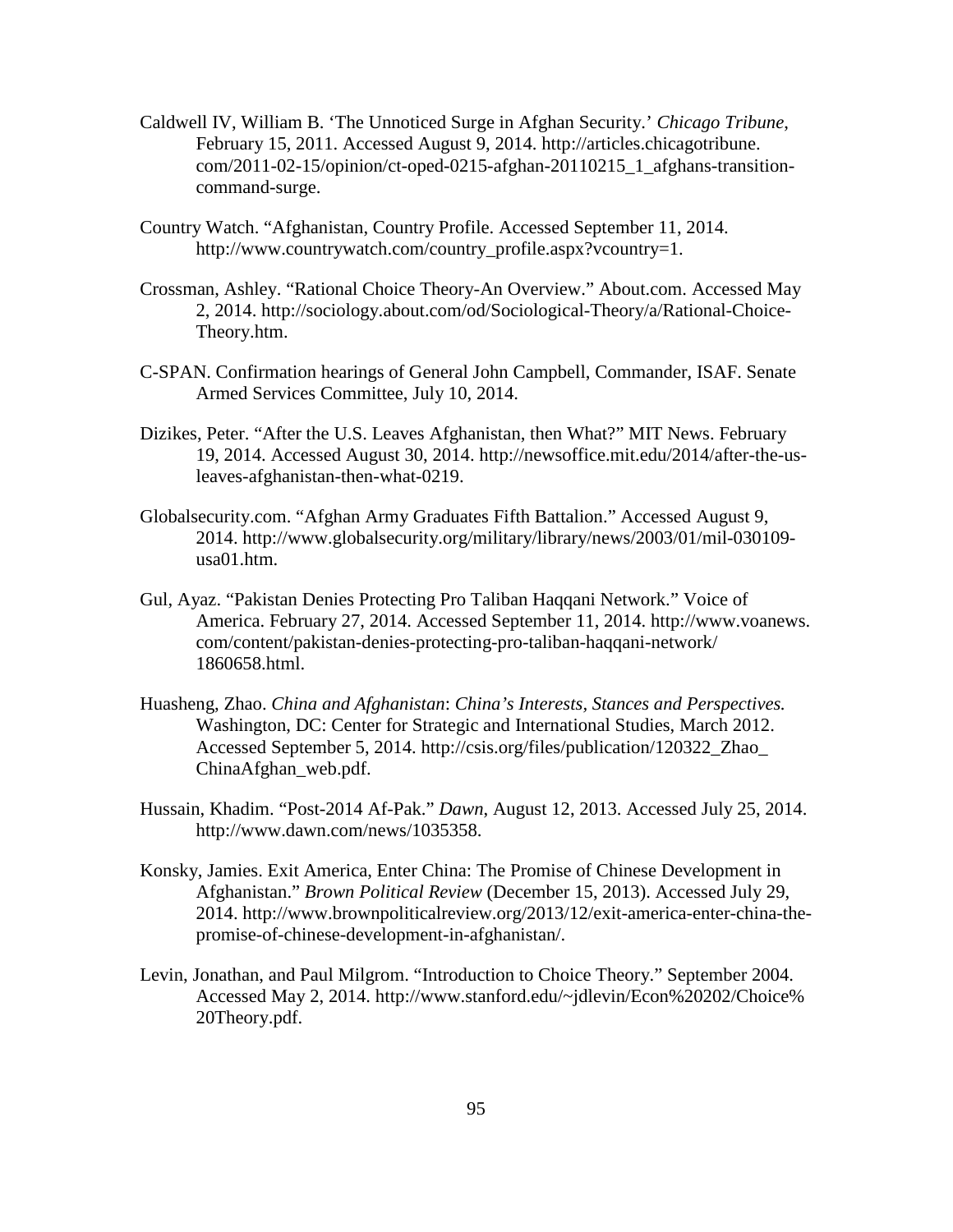- Lodhi, Dr. Maleha. "China's Afghan Policy." *The News*. December 24, 2013. Accessed July 23, 2014. http://www.thenews.com.pk/Todays-News-9-222149-Chinas-Afghan-policy.
- ———. "Tougher Challenges Ahead." *The News*, April 18, 2014. Accessed July 26, 2014. http://www.thenews.com.pk/Todays-News-9-244907-Tougher-challengesahead.
- Mir, Hamid. "How to Move Forward in Afghanistan." *The News*, November 4, 2010. Accessed July 23, 2014. http://www.thenews.com.pk/Todays-News-9-13718- How-to-move-forward-in-Afghanistan.
- Moonzajer, Malik Faisal. "Afghanistan 2014: The NATO Withdrawal and the Security Alarms for China-India." Academia.edu. August 2014. Accessed November 4, 2014. http://www.academia.edu/8120050/Afghanistan\_2014\_The\_NATO\_ withdrawal\_and\_the\_security\_alarms\_for\_China-\_India.
- Mustafa, Khalid. "India to help Afghanistan build 12 dams on Kabul River." *The News,* May 12, 2011. Accessed July 23, 2014. http://www.thenews.com.pk/Todays-News-13-5933-India-to-help-Afghanistan-build-12-dams-on-Kabul-River.
- Quraishi, Ahmed. "India and Afghanistan." *The News*, August 13, 2013. Accessed July 24, 2014. http://www.thenews.com.pk/Todays-News-9-195614-India-and-Afghanistan.
- Rahmanullah. "US-NATO Exit from Afghanistan: Challenges and Options Beyond 2014."Accessed November 4, 2014. http://frc.com.pk/wp-content/uploads/ 2014/01/Research-Paper-4.pdf.
- Rashid, Ahmad. "Afghanistan's Failed Transformation." *The New York Times*, September 25, 2014. Accessed November 4, 2014. http://www.nytimes.com/ 2014/09/26/opinion/afghanistans-failed-transformation.html.
- Rohde, David, and David E. Sanger. "How a good War in Afghanistan went Bad." *The New York Times,* August 12, 2007. Accessed November 4, 2014. http://www.nytimes.com/2007/08/12/world/asia/12afghan.html?pagewanted=all.
- Sattar, Madiha. "End of Afghan War." *Dawn*, February 18, 2013. Accessed July 25, 2014. http://www.dawn.com/news/786837/end-of-the-afghan-war-possibilitiesand-pitfalls-ii-post-2014-afghanistan-pakistans-nightmare.
- Seiff, Kevin. "As US War Ends, Russia Returns to Afghanistan with Series of Investment Projects." *Washington Post*, March 21, 2014. Accessed July 21, 2014. http://www.washingtonpost.com/world/asia\_pacific/as-us-war-ends-russiareturns-to-afghanistan-with-series-of-investment-projects/2014/03/21/11fab228 a5fc-11e3-b865-38b254d92063\_story.html.